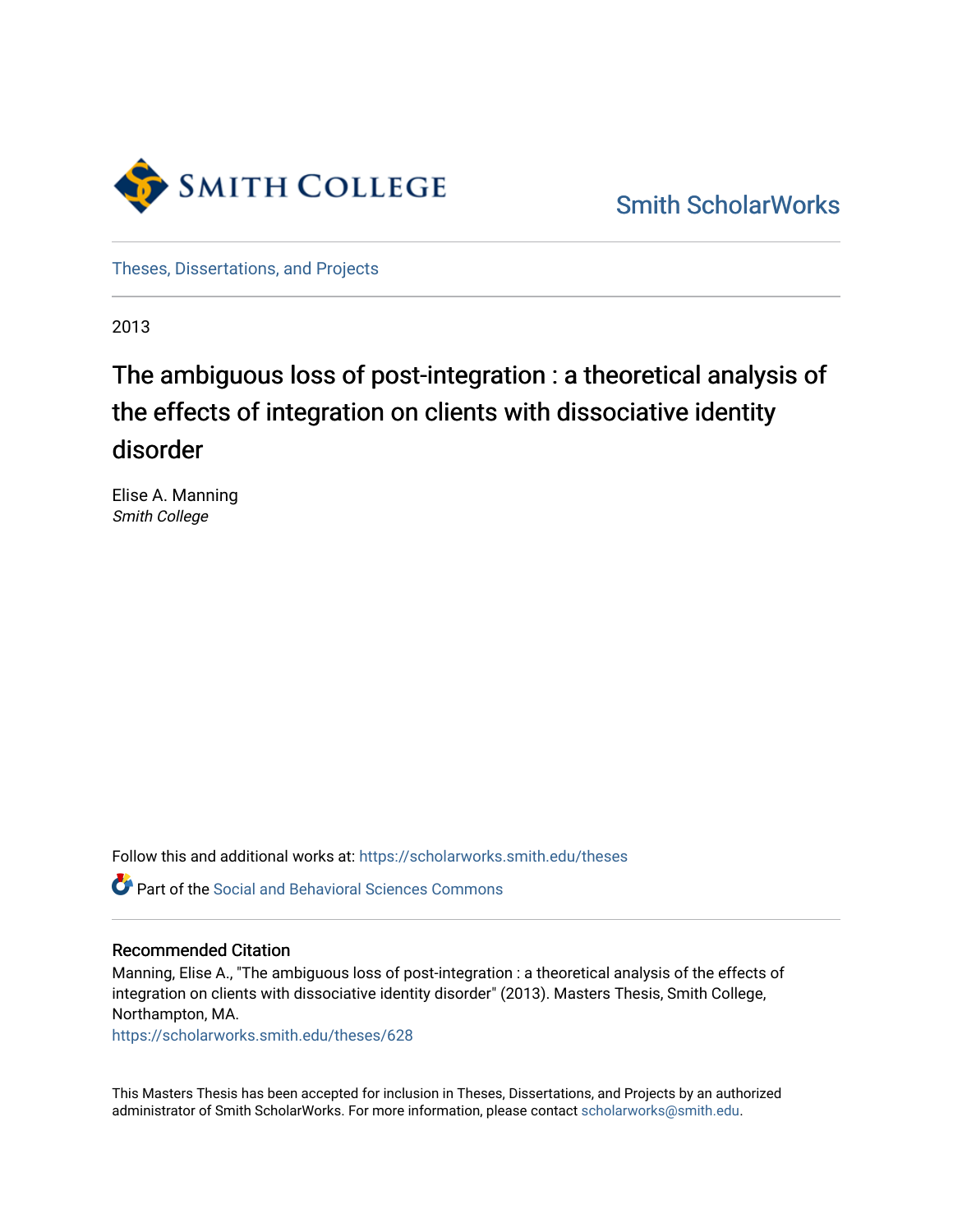Elise Manning The Ambiguous Loss of Post-Integration: A Theoretical Analysis of the Effects of Integration on Clients with Dissociative Identity Disorder

# **ABSTRACT**

Although undergoing integration treatment and achieving intrapsychic integration is widely considered an unmitigated positive outcome for individuals diagnosed with dissociative identity disorder, the literature suggests that integration, which may include experiences or perceptions of loss, may be an outcome of far more complicated and varied resonance than is generally acknowledged. This theoretical study examines this little-examined element of the treatment outcome—the phenomenon of an individual's experience or perception of loss following integration treatment. The phenomenon is analyzed through two theoretical frames: (1) ambiguous loss theory, a conceptual framework developed by Pauline Boss to explain the experiences of arrested grief and unclear loss that often arise in conditions wherein a loved one is physically absent but psychologically present *or* physically present but psychologically absent (Boss, 1999); (2) a Foucauldian discursive analytic (2006 [1961]), through which the shifting discourse of DID classification and treatment are traced in order to de-center the predominant taken-for-granted discourse of DID and highlight the varied subjective experiences of postintegration. In so doing, this analysis aims to widen the discourse of DID such that it becomes more inclusive and reflective of a multiplicity of perceptions, experiences and conceptualizations of DID and integration treatment, thereby shifting the discourse away from the prevailing understanding of the phenomenology and treatment of DID, in which intrapsychic integration is widely considered to be a preferred treatment outcome with wholly positive effects.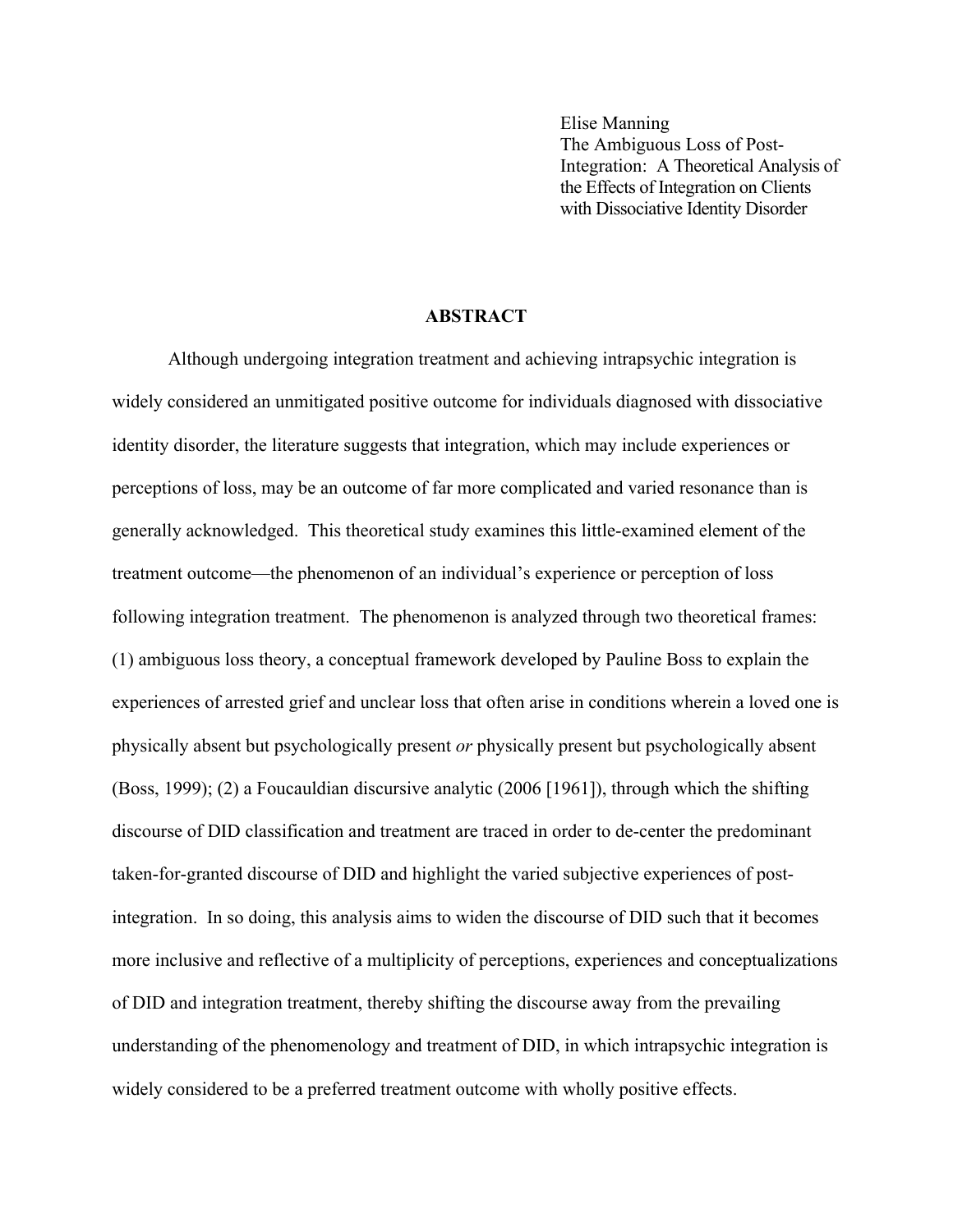# **THE AMBIGUOUS LOSS OF POST-INTEGRATION: A THEORETICAL ANALYSIS OF THE EFFECTS OF INTEGRATION ON CLIENTS WITH DISSOCIATIVE IDENTITY DISORDER**

A project based upon an independent investigation, submitted in partial fulfillment of the requirements for the degree of Master of Social Work.

Elise Manning

Smith College School for Social Work Northampton, Massachusetts 01063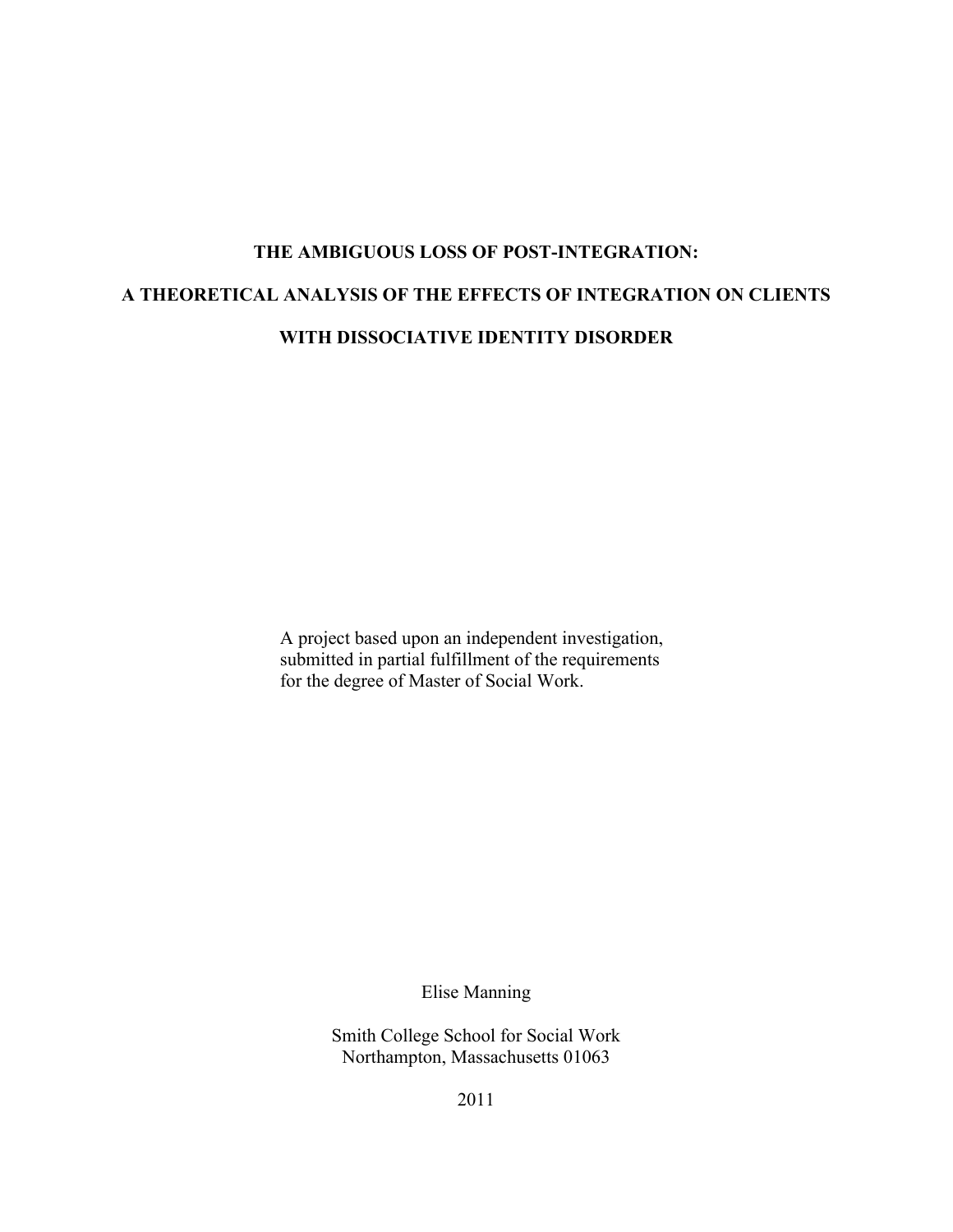# **ACKNOWLEDGEMENTS**

I would like to acknowledge the following individuals for their invaluable contributions to and support of this undertaking: Yoosun Park, MSW, PhD; Susan Donner, MSW, PhD; Karin Shelton, MSW, LICSW; Phebe Sessions, MSW, PhD; Dr. Dan Johnson, Dr. Ivy George, Dr. Margie DeWeese-Boyd & Dr. Lawrence Holcomb; my family, here and gone; and extraordinary thanks to my husband, Aaron Kagan, for more than I have words for.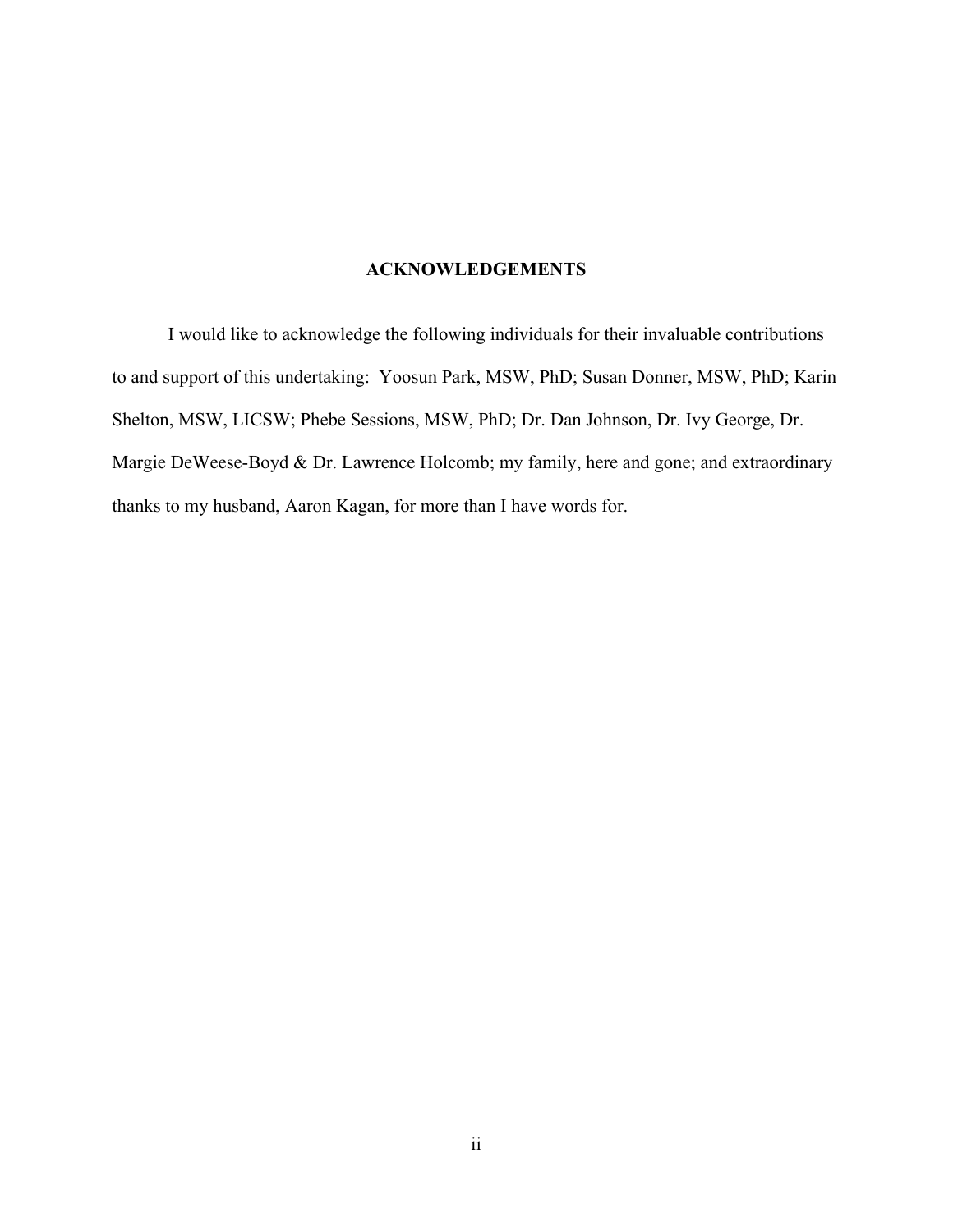# **TABLE OF CONTENTS**

| $\cdot\cdot\cdot$ |
|-------------------|

# **CHAPTER**

| $\Pi$ |                                                                |  |
|-------|----------------------------------------------------------------|--|
|       |                                                                |  |
|       |                                                                |  |
| V     | POSTSTRUCTURALISM AND A FOUCAULDIAN ANALYSIS OF DISCOURSE . 50 |  |
|       |                                                                |  |
|       |                                                                |  |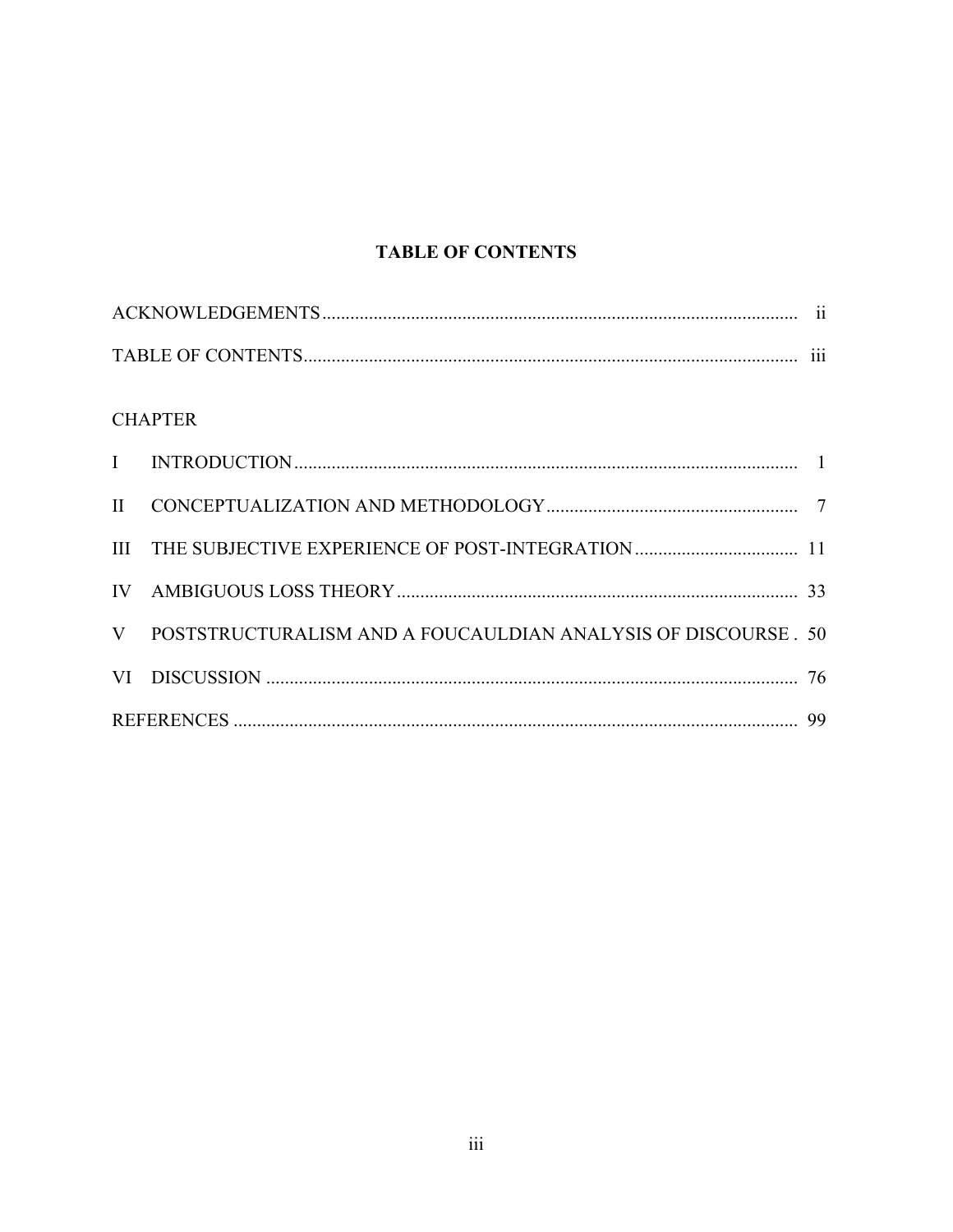# **CHAPTER I**

#### **Introduction**

Dissociative identity disorder has been a hotly contested issue within the psychiatric community since the complex symptomatology of the disorder first began to gain recognition as a psychological condition in the mid-1800's (Ellenberger, 1970; Kluft, 1995; Putnam, 1989). Originally introduced to the *Diagnostic and Statistical Manual of Mental Disorders-III* as a discrete diagnostic category in 1980 as multiple personality (MP; American Psychological Association [APA], 1980) and renamed multiple personality disorder in the *DSM-III-R* (MPD; APA, 1987), the diagnosis has garnered the attention of the media and the public and remains one of the most contentiously debated psychological diagnoses (Lilienfeld & Lynn, 2003; Lynn, Fassler, Knox & Lilienfeld, 2006; Traub, 2009). Despite its place in the crux of controversy, the diagnosis now known as dissociative identity disorder (DID) is estimated to affect between 1-3% of the overall population, far more than previously thought (International Society for the Study of Dissociation [ISSD], 2005).

Interest in dissociative identity disorder rose dramatically in the 1970's, due in large part to the broadening field of traumatology following the Vietnam War, an increased awareness of the widespread prevalence of domestic violence and child abuse (Krakauer, 2001), as well as Schreiber's (1973) book and subsequent film entitled *Sybil*, which greatly expanded the American public's familiarity with the disorder (Traub, 2009). This interest was followed by a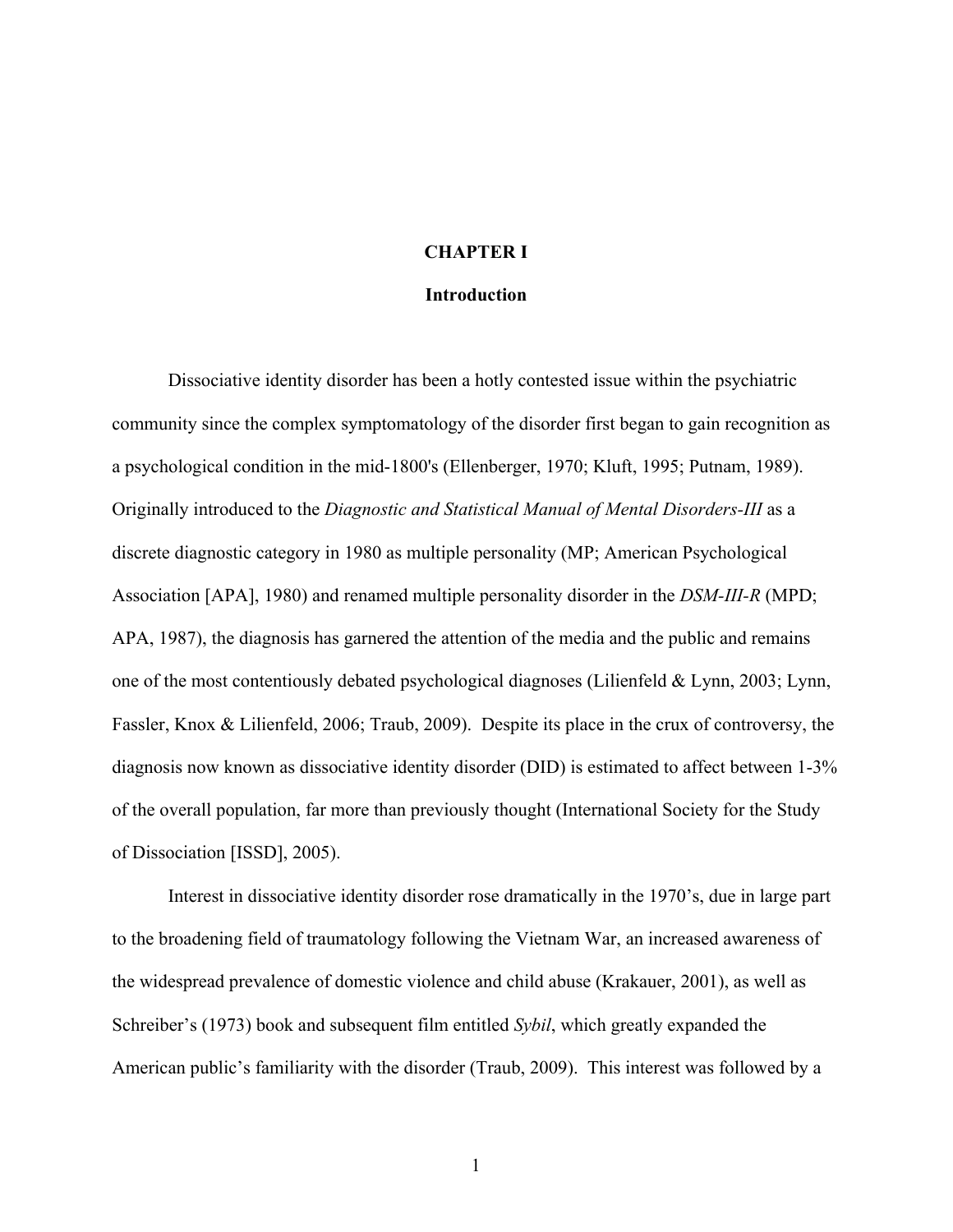swell in empirical and theoretical research conducted on the history, etiology, legitimacy and treatment of DID (Foote, Smolin, Kaplan, Legatt & Lipschitz, 2006; Kluft, 1988b, 1991; Putnam, 1989). Critics of the diagnosis have sought to debunk the validity of DID as a mental disorder on grounds of malingering, due to increased media saturation on the subject (Freeland, Manchanda, Chiu & Sharma, 1993), and iatrogenic inception, due to suggestive or coercive therapeutic interventions and the use of clinical hypnosis (Coons, 1991; Coons & Milstein, 1994; Piper & Merskey, 2004; Traub, 2009). On another front, critics have pointed to findings in neurobiological research in an effort to challenge the physiological existence of the disorder (Traub, 2009; See also Cocores, Bender & McBride, 1984; Coons, Milstein & Marley, 1982; Mathew, Jack & West, 1985). Meanwhile, proponents of the legitimacy of DID have responded in similar fashion and have sought to corroborate the physiological existence of the disorder through neurobiological research of their own (Birnbaum & Thomann, 1996; Hughes, Kuhlman, Fichtner & Gruenfeld, 1990; Miller, 1989; Miller, Blackburn, Scholes & White, 1991; Putnam, Zahn & Post, 1990; Reinders, Nijenhuis, Quak, Korf, Haaksma, Paans, Willemsen & den Boer, 2006). Furthermore, they have contributed to an extensive body of literature regarding the history, prevalence, symptomatology and treatment of the disorder (Ellerman, 1998; Kluft, 1988b, 1991, 1993a; Pais, 2009; Putnam, 1989).

Pais (2009) has identified a wide range of treatment modalities for working with individuals diagnosed with DID, including clinical hypnosis, EMDR, creative art therapy, pharmacotherapy, group therapy, internal family systems therapy and individual psychotherapy. In practice, many of these modalities are often used concurrently in a therapeutic treatment plan, as clients may experience symptom relief through expressive art therapies or pharmacotherapy while engaging in individual psychotherapy with a clinician (ISSD, 2005). However, individual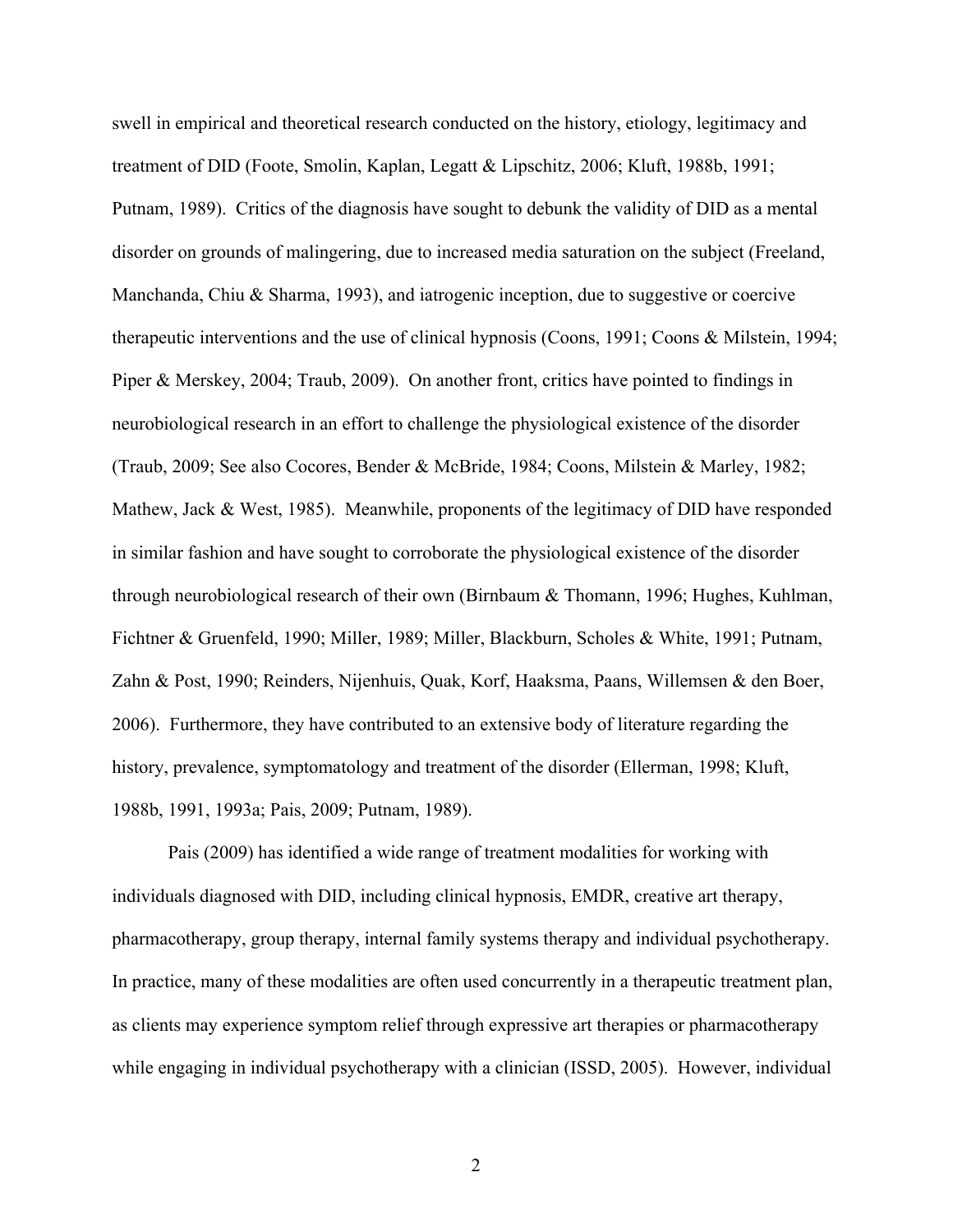psychotherapy has long dominated the field as the primary treatment modality for clients with DID (Kluft, 1993a; Putnam, 1989).

Within psychotherapy, Kluft (1993a) has identified four therapeutic approaches that are frequently employed in treatment: (1) reparenting, wherein the therapist aims to provide symptomatic relief to the client by conferring the multiple internal "self-states" with the status of real people and serves as a "curative agent" (p. 22); (2) adaptationalism, wherein symptomatic management or relief is the therapeutic goal; (3) personality-focused treatment, wherein internal collaboration between "self-states" is the goal of treatment; and (4) integrationalism, wherein the aim of therapy is for the client to achieve an integrated sense of self by fusing separate "selfstates" into one cohesive self (Kluft, 1993a, 1993b). Of these approaches, this process of "integration"—wherein the perceived multiple internal selves or "alters" work toward "fusing" into one psychological entity—has received the most attention, as it has been widely regarded by clinicians as the preferred treatment of choice for many individuals with DID (Kluft, 1988b, 1993a; Putnam, 1989). Commenting on his previous research findings, Kluft (1993a) wrote, "There is a considerable body of experience and some uncontrolled research findings that indicate that [integrationalism] is the most desirable stance for the therapist to adopt" (Kluft, 1993a, p. 22; See also Kluft 1984b, 1994). Furthermore, the treatment outcome of total personality fusion or identity cohesion that can result from an integrationist treatment approach is highly favored among clinicians, as research demonstrates that clients are far less likely to decompensate into symptoms of DID when faced with new disturbing or overwhelming experiences (ISSD, 2005). However, after an individual "integrates" or fuses into a cohesive self, what is the result? What is the experience of *post*-integration? Critical exploration and analysis on the experiences of individuals who have undergone the integration process and are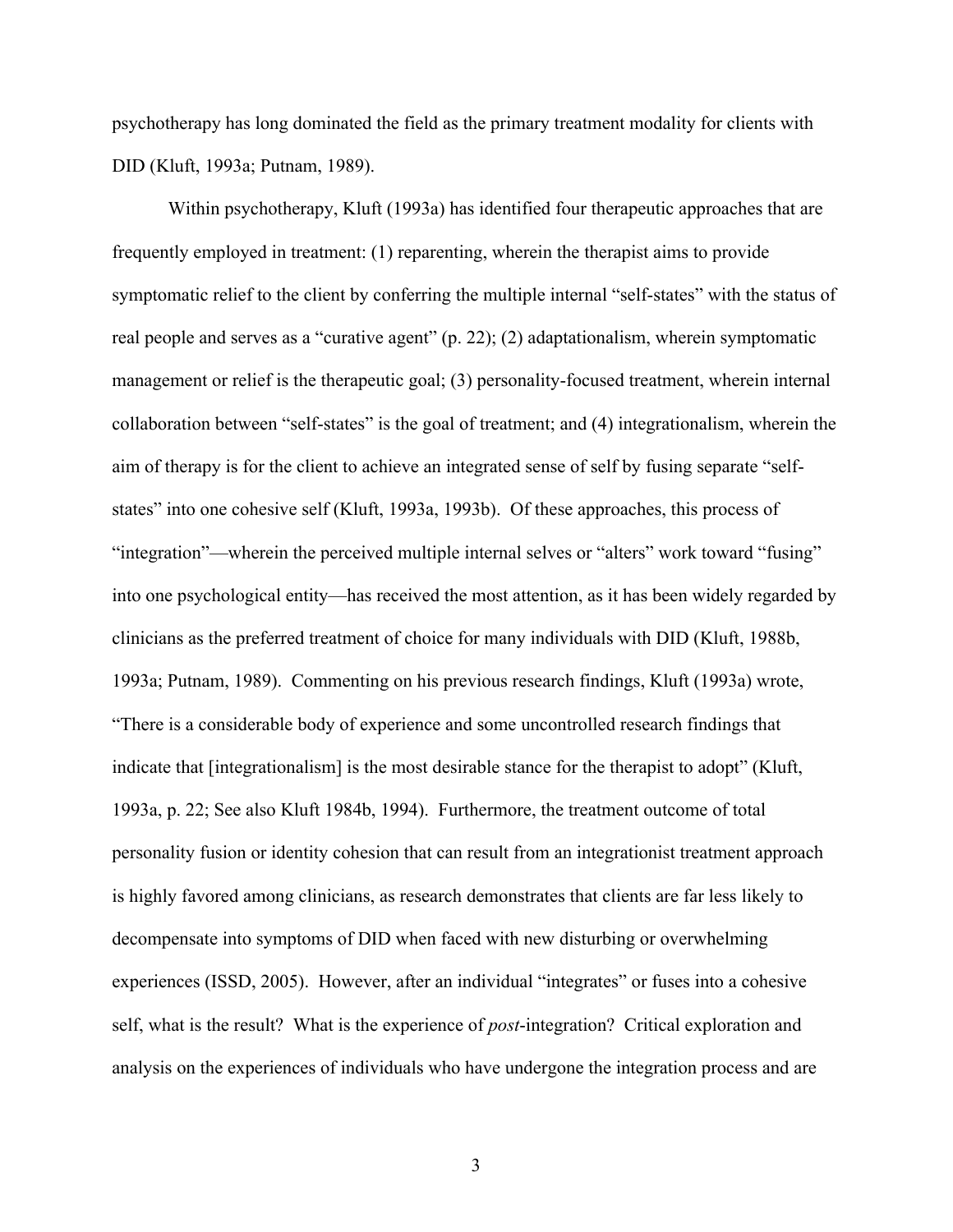now in a state of *post*-integration or *post*-fusion is relatively limited and begs further inquiry (Bristol, 1997; Coons & Bowman, 2001; Kluft, 1988b; Putnam, 1989).

The literature is relatively quiet on this question, save for the rare research endeavor (Bristol, 1997; Kluft, 1988b) or personal account of the process and experience of integration (Oxnam, 2005; Saraf & Light, 1993). What the existing research does suggest, however, is that the experience of post-integration causes significant changes that are often perceived as a combination of gains and losses (Bristol, 1997; Oxnam, 2005; Saraf & Light, 1993). Therefore, although undergoing integration treatment and achieving intrapsychic integration is widely conceived of as a nearly unmitigated positive outcome for individuals diagnosed with DID, these findings suggest that treatment outcomes are far more complicated and varied, as they may include experiences or perceptions of loss. As such, this study examines this particular treatment outcome—an individual's experience or perception of loss following integration treatment using ambiguous loss theory, a conceptual framework developed by Pauline Boss to explain the experiences of arrested grief and unclear loss that often arise in conditions wherein a loved one is physically absent but psychologically present *or* physically present but psychologically absent (Boss, 1999). Then, this paper employs an analytic framework developed and utilized by Michel Foucault (2006 [1961]), in order to trace the shifting discourse of DID classification and treatment, thereby furthering an understanding of the myriad experiences of post-integration and problematizing the dominant discourse of DID.

This paper explores the phenomenon of dissociative identity disorder (DID) and subjective responses to and perceptions of integration treatment through two theoretical frameworks: (1) Pauline Boss's (1999) theory of ambiguous loss; and (2) Michel Foucault's analytic framework regarding the shifting discourse of madness and mental illness. The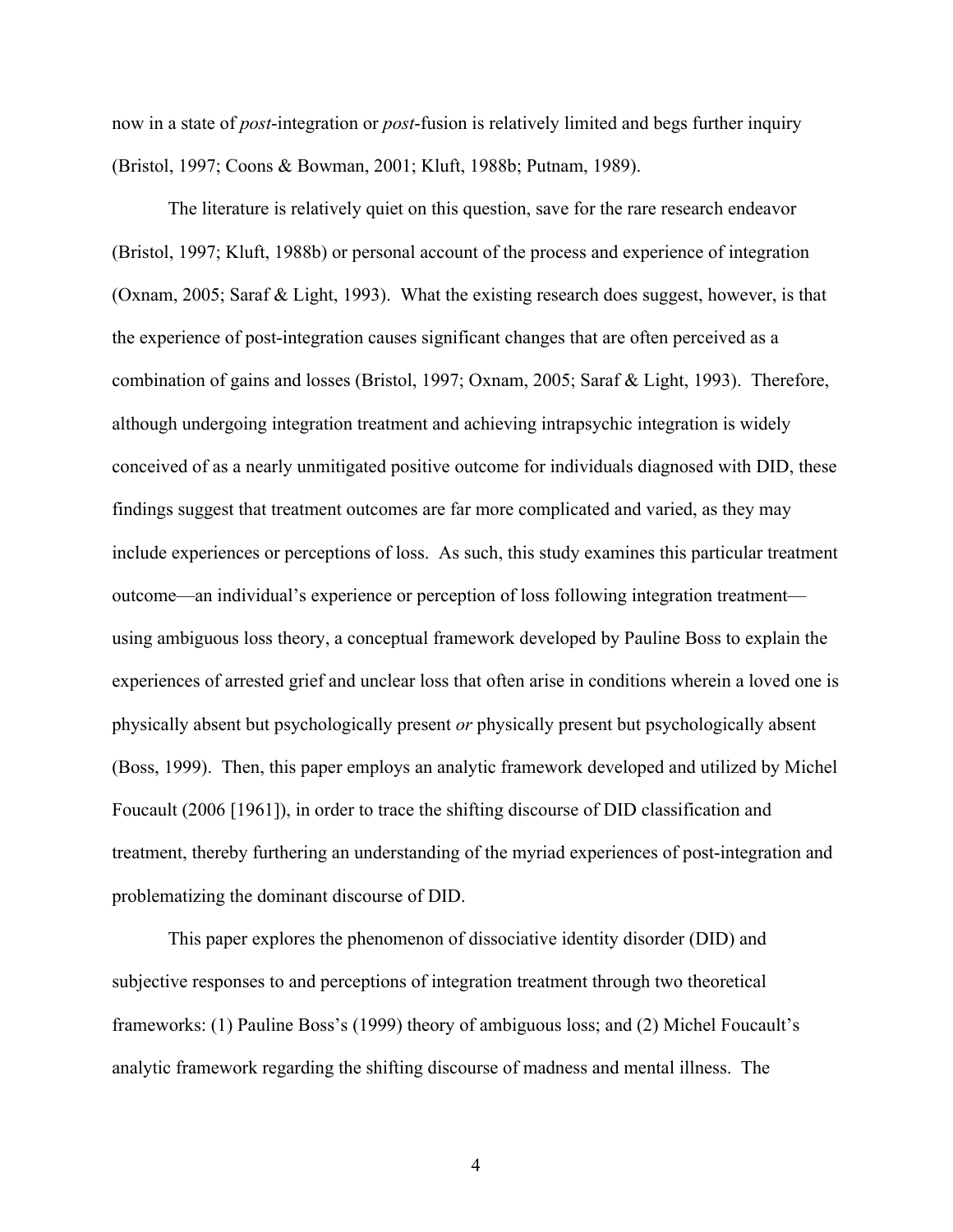conclusions drawn from this theoretical undertaking may have significant implications for the field of clinical social work on a number of fronts. First, this analysis of post-integration may provide more "experience-near" language, which is a concept originally developed and articulated by social worker and therapist Michael White describing the collaborative process of using and working with whatever language an individual uses to describe their own subjective perceptions of themselves and their experiences, thereby empowering the individual and validating their subjective experiences of reality (White, 1995). As such, exploring the phenomenon of post-integration through the lens of ambiguous loss theory may illuminate and articulate conceptual categories or possibilities of experience that have not yet been spoken/written into the dominant discourse of DID (e.g. "intrapsychic ambiguous loss"), thereby disrupting the prevailing discourse and providing new language to describe the experience of post-integration that is more reflective of a client's subjective reality. Doing so may enable clinicians working in the field with post-integration clients to have a more nuanced understanding of the realities their clients face. Furthermore, having greater access to experience-near language may serve the clients tremendously, as they continue to interpret and make meaning out of their experiences with DID and integration (Brown & Augusta-Scott, 2007).

On another front, this research aims to expand the scope of ambiguous loss theory to describe the subjective perceptions of intrapsychic phenomena, as the theory has thus far been limited to descriptions of perceptions of interpersonal phenomena. Doing so may serve to alter the definition of ambiguous loss, thereby broadening the applicability of the concept. This research may also provide the impetus for more empirical research to be conducted on the postintegration phase of DID, as in-depth, qualitative empirical research in this field is limited.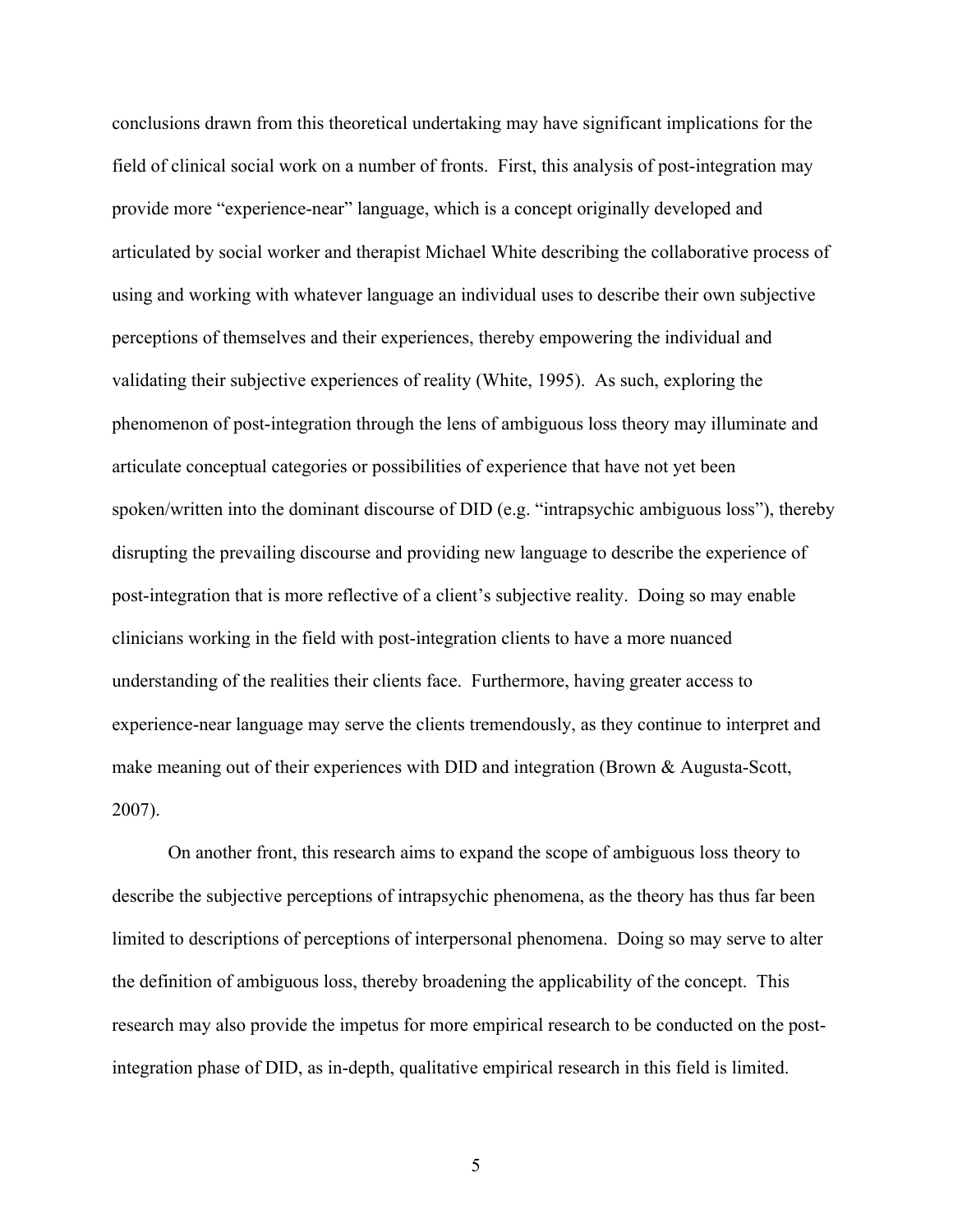Finally, and perhaps most significantly, this research aims to alter the discursive landscape regarding the phenomenon of DID, such that the subjective experiences of individuals living and coping with DID (either pre- or post-integration treatment) might gain greater inclusion into the prevailing discourse. As such, this paper may serve to slightly shift the locus of power within the discourse away from the previously established, authoritative voices of the professional psychiatric community and toward the disparate voices of those who have experienced DID and integration treatment. In so doing, this paper endeavors to more thoroughly and inclusively acknowledge the variable, multidimensional and subjectively perceptual experiences of this immeasurably complex phenomenon.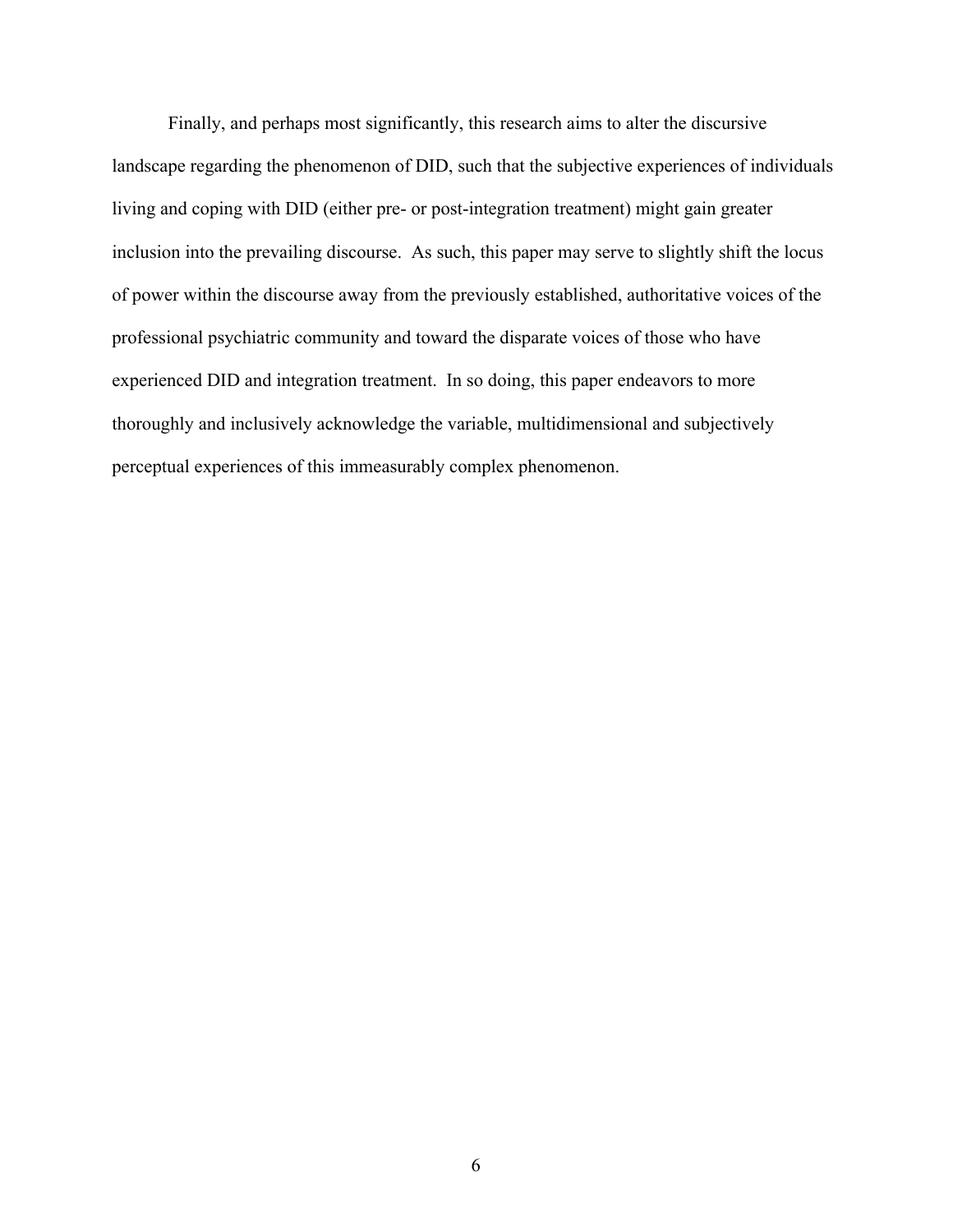## **CHAPTER II**

#### **Conceptualization and Methodology**

This paper examines the phenomenon of dissociative identity disorder (DID) and subjective responses to and perceptions of integration treatment through two theoretical frameworks: (1) Pauline Boss's ambiguous loss theory and (2) Michel Foucault's analytic framework regarding the discourse of madness and mental illness. Employing Foucault's analytic constructs to examine the shifting discourse of DID and integration treatment, this paper then applies the features and assumptions of Boss's ambiguous loss theory to the phenomenon in order to explore the possibility of an alternative discourse about the subjective experiences of DID and the post-integration phase of treatment that has thus far been excluded from the dominant discourse of DID.

#### **Plan of Analysis**

In Chapter III, the phenomenon—an individual's subjective experience or perception of loss following integration treatment—is explored in depth. In order to understand the historical and etiological contexts of this phenomenon, this chapter includes the following: (1) a brief history of the classification and epidemiology of DID; (2) an overview of the phenomenology and etiology of DID; (3) an explication of the process of integration treatment; and (4) a summary of the literature regarding the post-integration phase of treatment.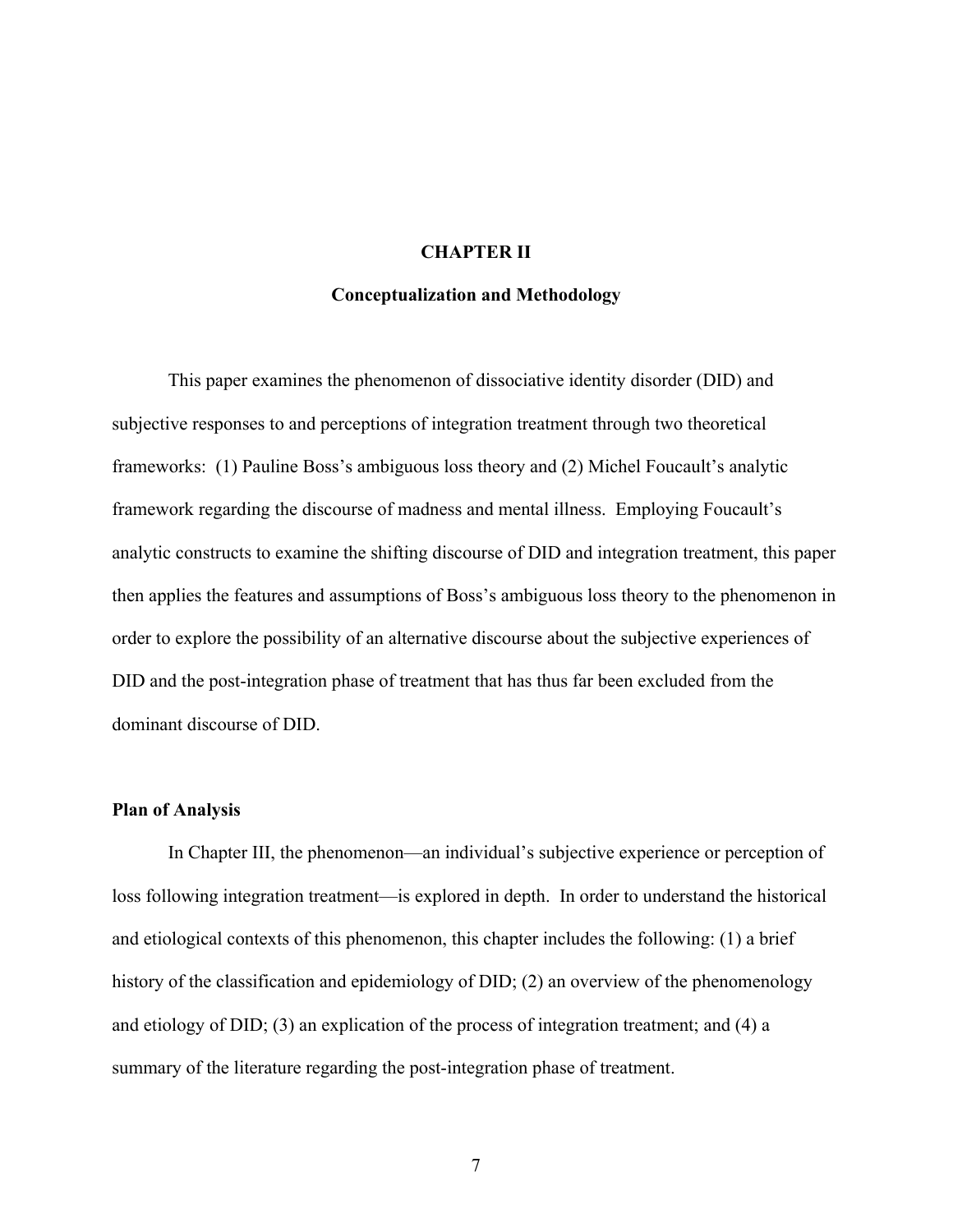In Chapter IV, ambiguous loss theory is presented and examined. Ambiguous loss theory is predicated on the assumption that perceived experiences of loss can be unnervingly complex and bewildering, as when someone experiences a significant other as being simultaneously present and absent, both here and not-here in some profound and, perhaps, unsettling way (Boss, 2006). However, the theory has thus far been limited to examining and describing interpersonal experiences or perceptions of ambiguous loss; never before has it been applied to an intrapsychic phenomenon. As such, exploring the subjectively perceptual experiences of DID and integration treatment through ambiguous loss theory may shed light on the complex, ambiguous and perplexing perceptions of loss that may occur intrapsychically as a result of the changes that occur through the integration treatment process. Toward this end, this chapter outlines the definitions, assumptions and features of ambiguous loss, as delineated by Boss (1999, 2007, 2010). It then provides a brief overview of the empirical and theoretical research that has used ambiguous loss theory as a framework for analysis.

Following an exploration of ambiguous loss theory, Chapter V presents the Foucauldian analytic to be utilized in this paper. While many authors have written historical accounts of DID and the various changes that have taken place with regard to the phenomenon's conceptualization, classification and treatment over time (Ellenberger, 1970; Kluft, 1995; Krakauer, 2001; Putnam, 1989; Traub, 2009), this researcher has not yet found a published historical analysis of the shifting discourse of DID and integration treatment in the vein of the Foucauldian analytic. As such, this chapter begins with a brief overview of poststructuralist thought and is followed by a more focused examination of Michel Foucault's analytic framework, including an explication of Foucault's central theoretical constructs. Subsequently, this paper reviews Foucault's historical analysis of the discourse of mental illness, entitled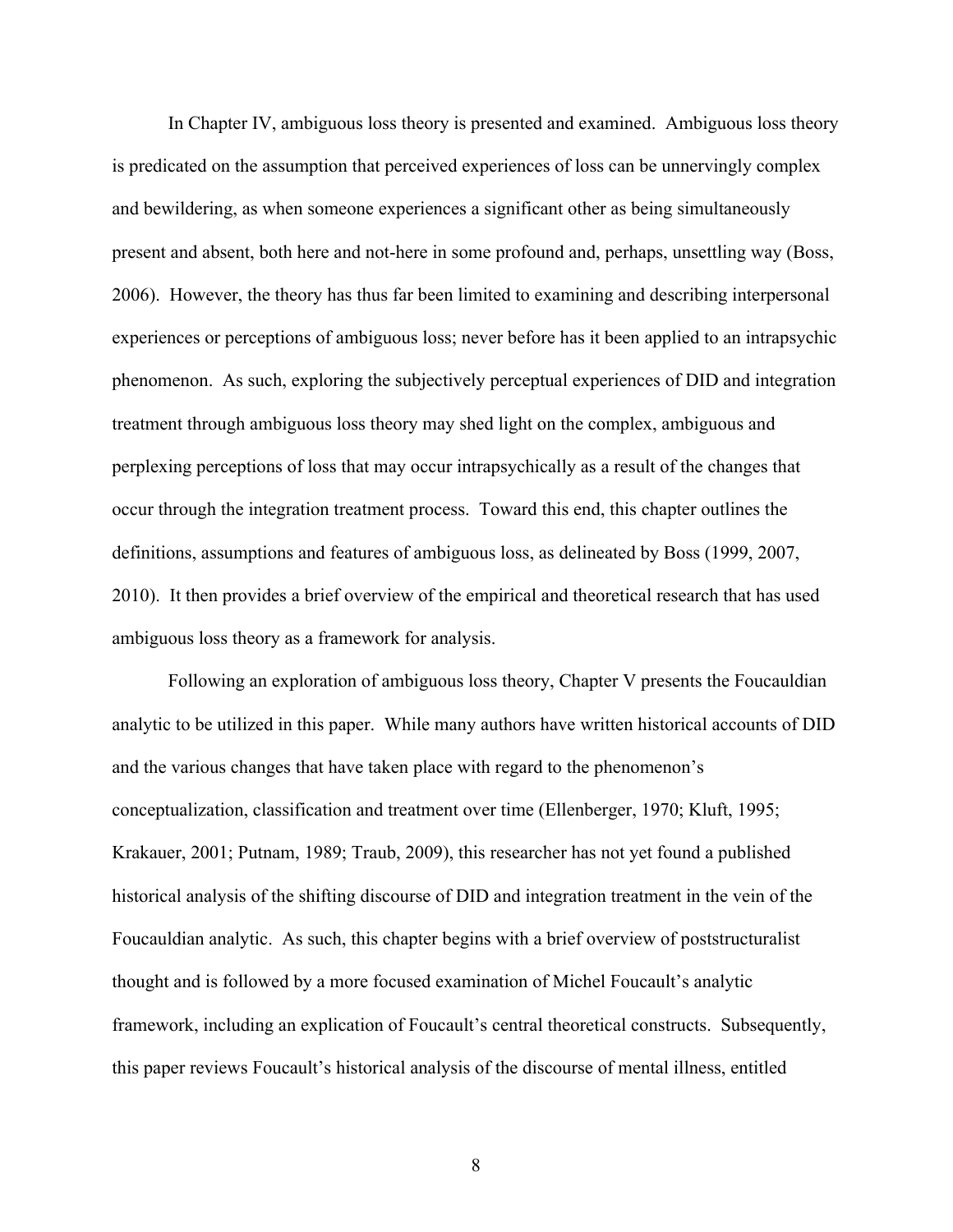*History of Madness* (2006 [1961]), and conducts a similar analysis of the historically-bound and continually shifting discourse of dissociative identity disorder and integration treatment using four of the key theoretical concepts developed and employed by Foucault: (1) discourse, (2) power, (3) the subject and (4) modes of objectification. The three modes of objectification that are examined and applied to the phenomenon include: (1) objectification through classification; (2) objectification through dividing practices; and (3) subjectification.

Finally, Chapter IV provides an analysis of the phenomenon using ambiguous loss theory and explores the possible implications that this analysis may have for the prevailing discourse of DID and integration treatment.To begin this analysis, the two types of ambiguous loss delineated by Boss—physical presence with psychological absence or physical absence with psychological presence—are applied to the phenomenon of integration and the post-integration phase of treatment. Additionally, the foundational assumptions and key features of ambiguous loss are explored and applied to the phenomenon of integration. The assumptions of ambiguous loss include: (1) the change or condition that is experienced as an ambiguous loss is valueneutral (neither objectively positive nor negative); (2) the change or condition is subjectively interpreted by members of the relational system; (3) these subjective interpretations will be informed by cultural beliefs and values; and (4) the change or condition happens within the context of a relationship that is experienced as significant or meaningful (Boss, 2007). The features of ambiguous loss include: (1) ambiguous loss is unclear loss; (2) ambiguous loss is traumatic loss; (3) ambiguous loss is a relational disorder; (4) ambiguous loss is externally caused (e.g., illness, war), not by individual pathology; and (5) ambiguous loss is an uncanny loss – confusing and incomprehensible (Boss, 2010).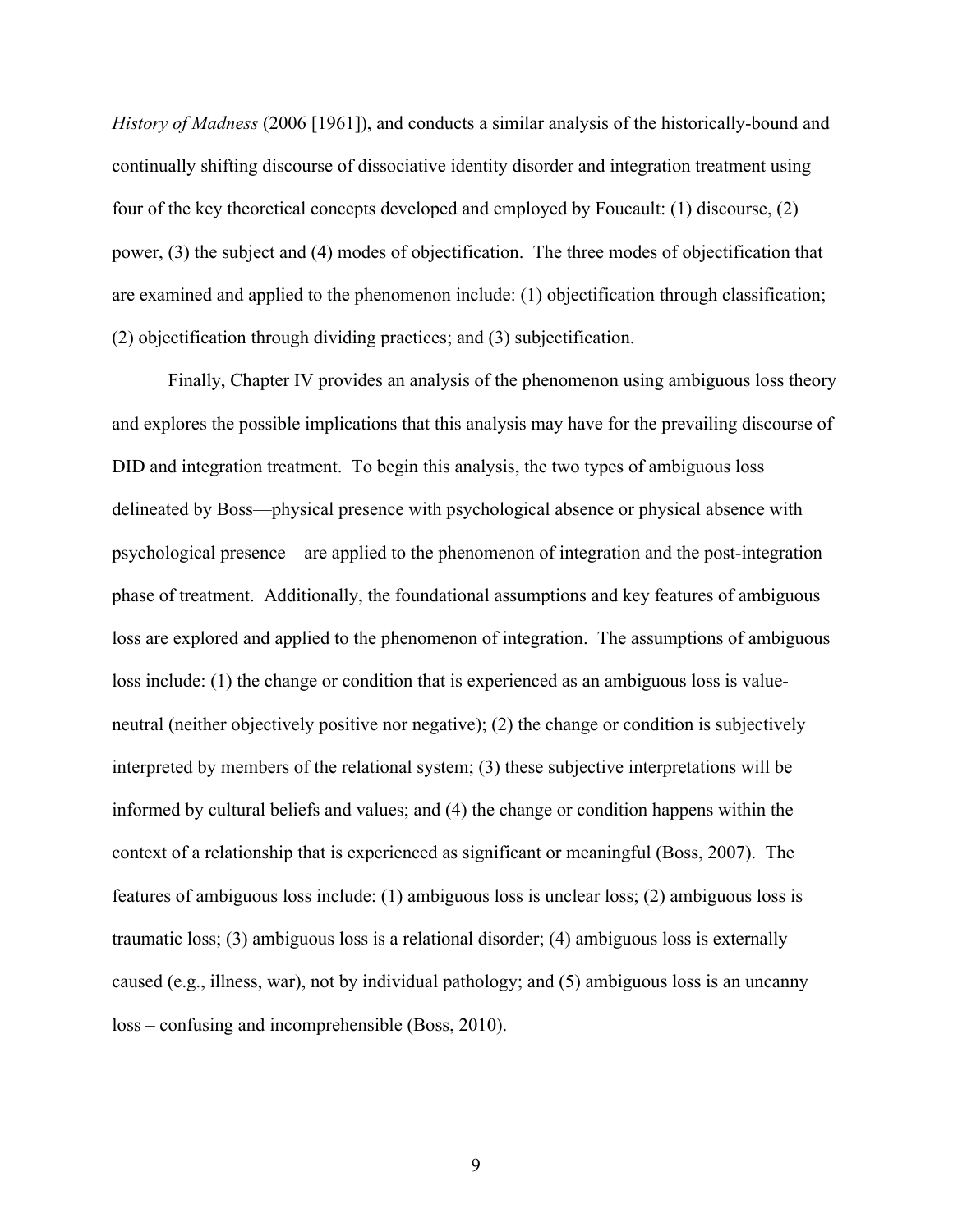Following this analysis, this chapter examines the ways in which the dominant discourse of DID and integration treatment may be interrupted or altered by the preceding exploration of intrapsychic ambiguous loss, as the analysis introduces a heretofore unexplored narrative of experience of the post-integration phase of treatment that has been and continues to be excluded from the prevailing discourse. In so doing, this paper intends to contribute new thought to the discourse of DID and to the theory of ambiguous loss, a theoretical framework that has as of yet had limited applications in the clinical literature beyond the research and writing of Pauline Boss. Moreover, the synthesis of this analysis—examining the shifting discourse of DID and integration treatment by way of exploring the possible ambiguous losses of integration treatment—is uncharted theoretical territory at this time, thereby amplifying the possible contribution that this research may make to the field of mental health theory, research and practice. Therefore, to begin this proposed theoretical analysis, the phenomena of dissociative identity disorder, integration treatment and the post-integration phase of treatment will now be explored in detail.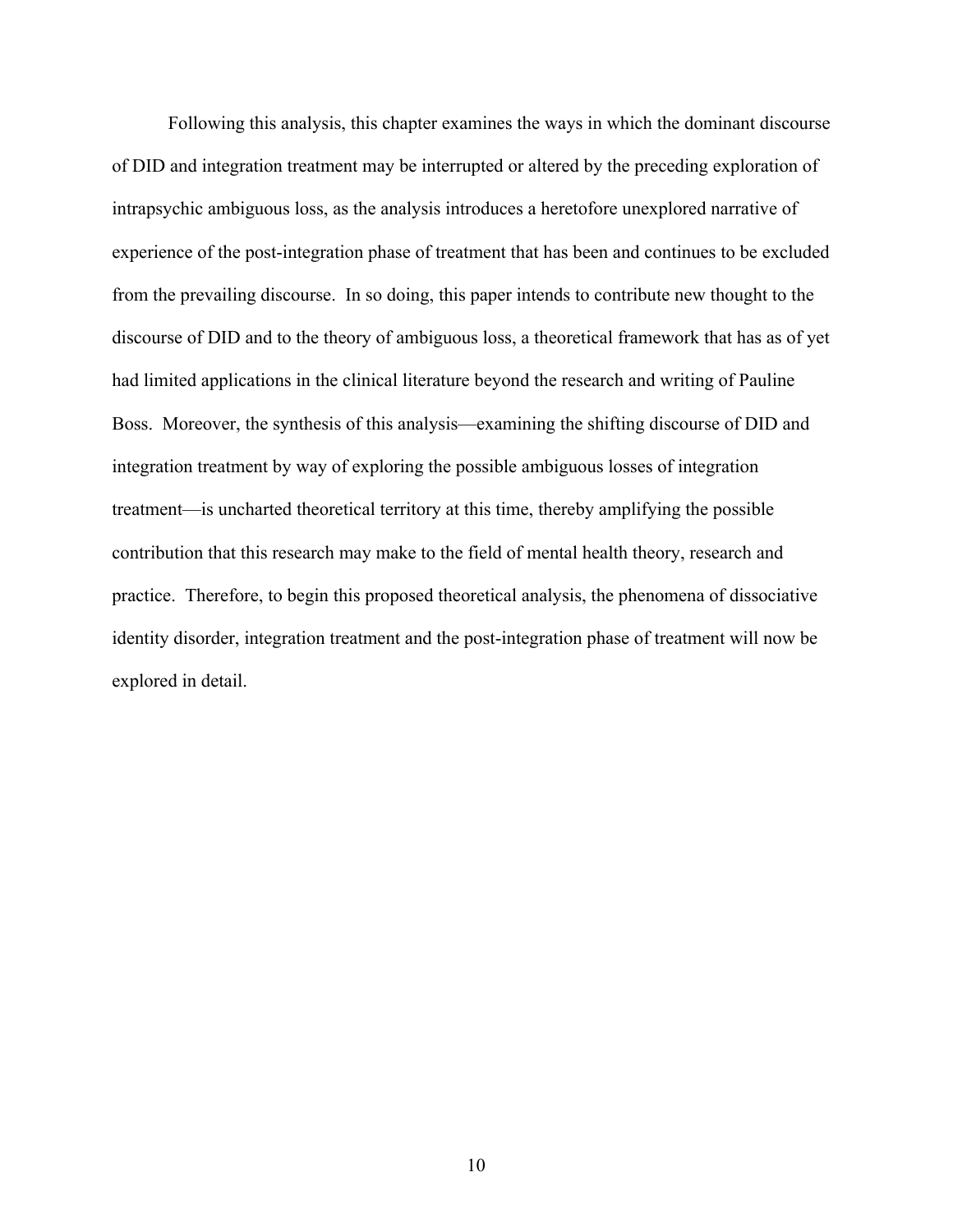# **CHAPTER III**

#### **The Subjective Experience of Post-Integration**

In order to understand the post-integration phase of DID treatment, this paper will examine the phenomenon of dissociative identity disorder and the central tenets of an integrationalist treatment plan. While it is outside the scope of this paper to provide an in-depth history of DID, current understandings of the phenomenology and psychiatric treatment of DID are imbedded in both historical and contemporary controversies regarding the prevalence, etiology, symptomatology and legitimacy of the disorder. Therefore, a brief history of DID will be presented, followed by an exploration of the phenomenology and treatment of the disorder.

#### **History and Epidemiology of the Disorder**

Dissociative identity disorder has long been considered one of the most controversial diagnoses within the psychiatric community (Kluft, 1995; Lilienfeld & Lynn, 2003; Lynn et al., 2006; Traub, 2009). Interest and belief in the existence of the disorder has taken dramatic turns since the concept of multiple personalities or "double consciousness" rose to prominence in France during the mid to late  $19<sup>th</sup>$  century. Putnam (1989) and Ellenberger (1970) have provided extensive historical accounts of the rise and fall of interest and belief in DID as a discrete diagnostic category. Between 1880 and 1920, scientists, doctors and the burgeoning world of psychology became deeply invested in exploring and understanding the psychological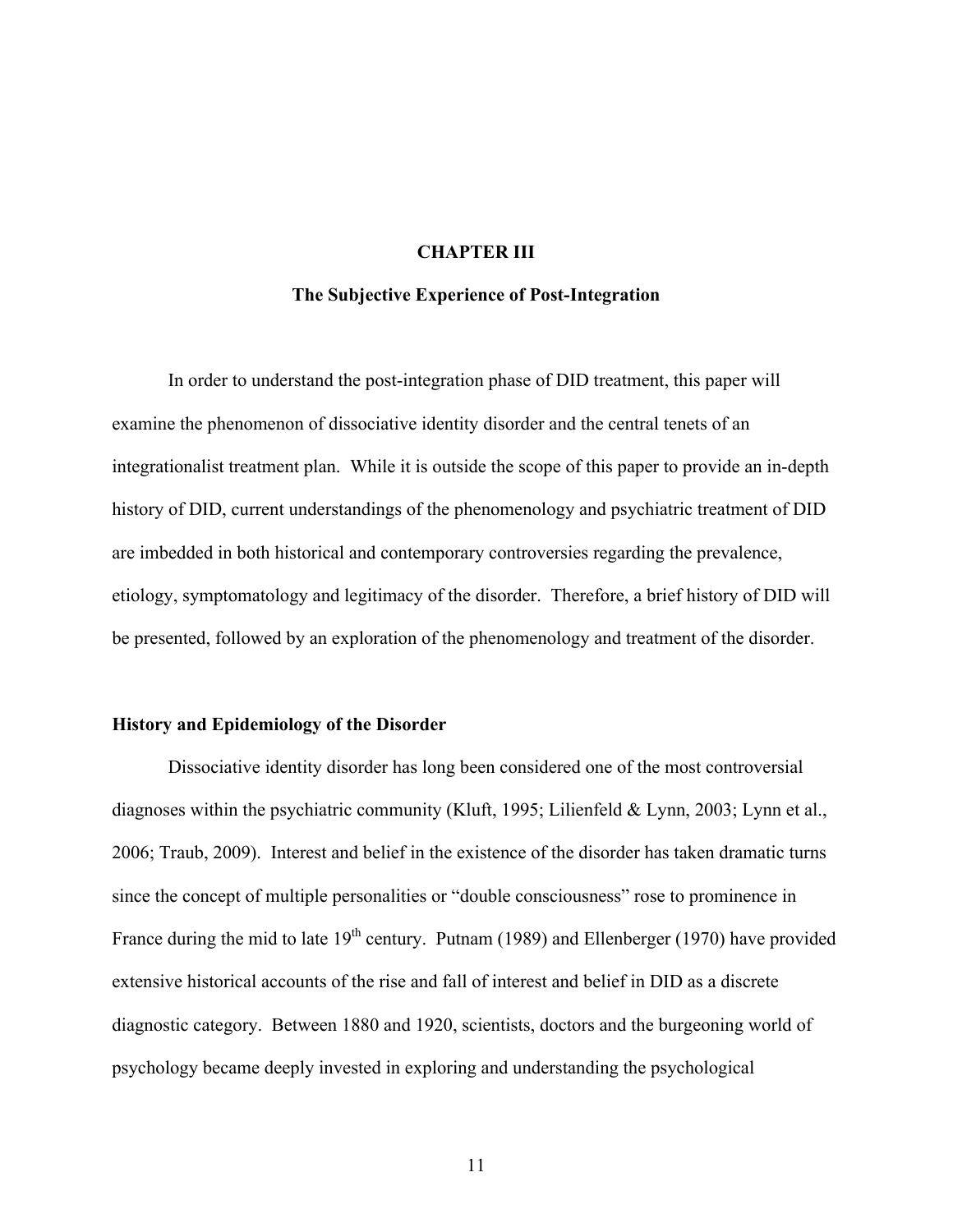phenomenon through scientific inquiry. This effort was spearheaded by Pierre Janet, a French philosopher and doctor who worked closely with Jean-Martin Charcot and presented some of the first case studies of patients exhibiting dual consciousnesses, "successive existences" or separate internal selves (Putnam, 1989, p. 2).

Interest and belief in the disorder then declined precipitously between 1920 and 1970, possibly due to several coincident trends in the psychiatric community: (1) the rise of psychoanalysis, wherein the notion of repression replaced the concept of dual consciousness; (2) the rapid increase in prevalence and popularity of schizophrenia as a diagnosis, which included aspects of multiple personality disorder as a sub-category; (3) mounting concerns that patients developed the conception of themselves as having multiple personalities by engaging in therapy and hypnosis; and (4) the psychopharmacological revolution, which ushered in widespread use of Thorazine and the medical model of treatment, which often decreased patient-clinician contact and therefore minimized therapeutic means of treatment (Putnam, 1989; Ellenberger, 1970).

Despite these factors, interest in the DID diagnosis re-emerged in the 1970's, owing in part to the media attention garnered by the case of "Sybil" and the subsequent book and film made about her case (Schreiber, 1973), which resulted in increased public awareness of the disorder (Traub, 2009). On another front, reports of child abuse increased 800% during the 1970's and 1980's as the public began to acknowledge this societal ill as a widespread and insidious epidemic (Ellerman, 1998). Simultaneously, reports of DID rose during the 1970's and 1980's as well (Putnam, 1989), leading to increased acceptance of the legitimacy of the diagnosis within the psychiatric community and, ultimately, inclusion of the disorder in the DSM-III (APA, 1980).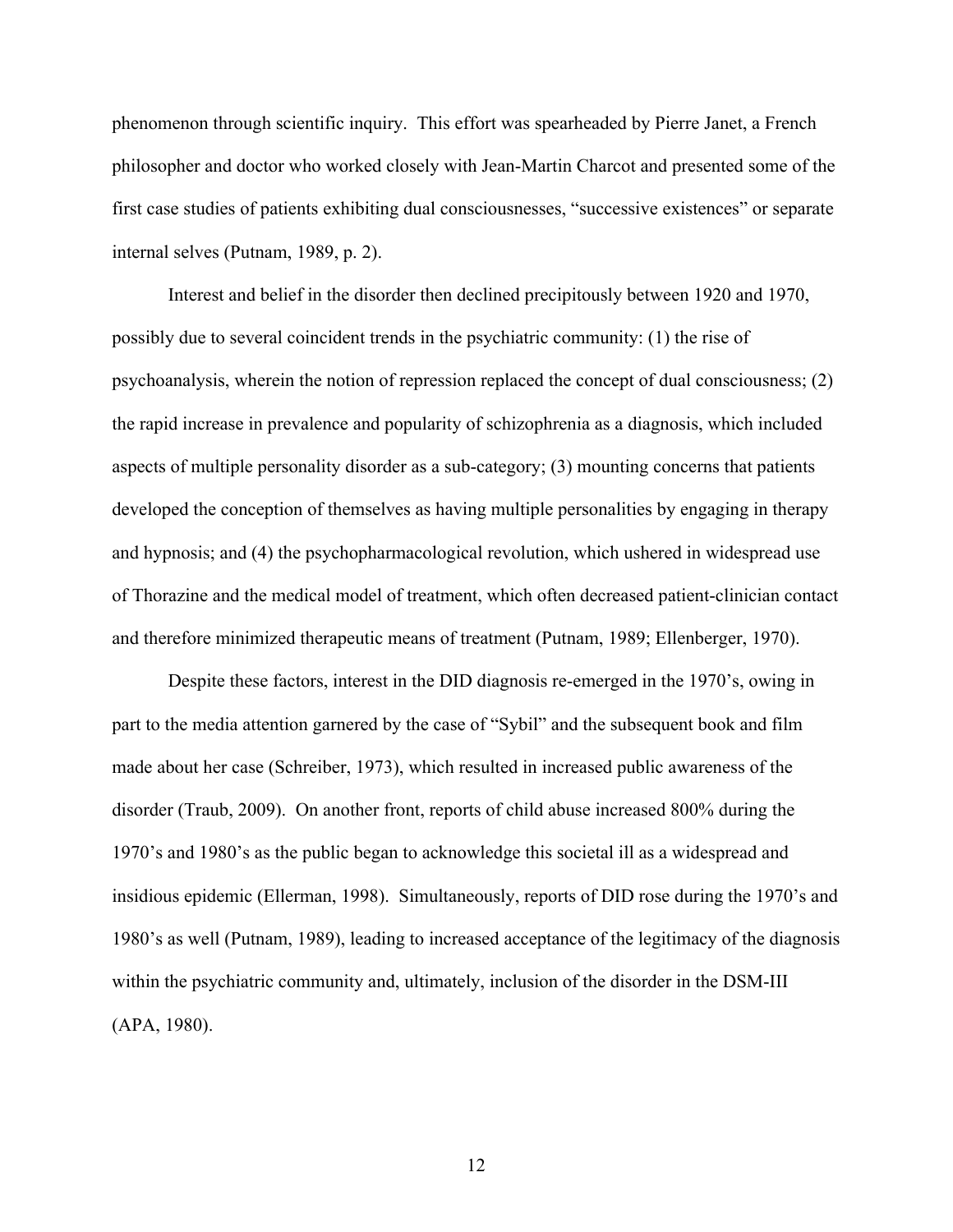Despite the stamp of approval by the APA, concerns about the validity of the disorder continue today (Traub, 2009).While some authors contend that DID is exceptionally rare (Rifkin, Ghisalbert, Dimatou, Jin & Sethi, 1998), other researchers and theorists aver that DID is a condition that manifests iatrogenically as a result of psychotherapeutic treatment and therefore should not be considered a valid psychological condition (Piper & Merskey, 2004). However, another faction of the psychiatric community maintains that DID is not only a valid diagnosis, but also far more prevalent than previously thought. Recent studies support this assertion, suggesting that DID accounts for between 5-29% of inpatient psychiatric patients and approximately 1-3% of the overall population, placing its prevalence on par with that of schizophrenia (Brand, Classen, Lanins, Loewenstein, McNary, Pain & Putnam, 2009; Foote et al., 2006; ISSD, 2005; Lynn et al., 2006). Most DID patients are women and reside in western, industrialized nations (Lynn et al., 2006). Though many have speculated as to the causes of this skewed distribution of the disorder, none have presented conclusive evidence to support their conjectures.

While estimates of the prevalence of DID vary, the effects of the disorder on the many individuals who are diagnosed can be gravely serious and it can take years if not a lifetime of treatment in order to effectively manage the symptoms. Notwithstanding DID's inclusion in the *DSM-IV-TR* (APA, 2000), seeking treatment can be fraught with its own challenges and obstacles, as the psychiatric community continues to hold forcefully disparate views on the legitimacy of dissociative identity disorder. Among those who do support the legitimacy of DID, however, there is a strong consensus regarding the phenomenology and etiology of the disorder, which will now be examined in greater detail.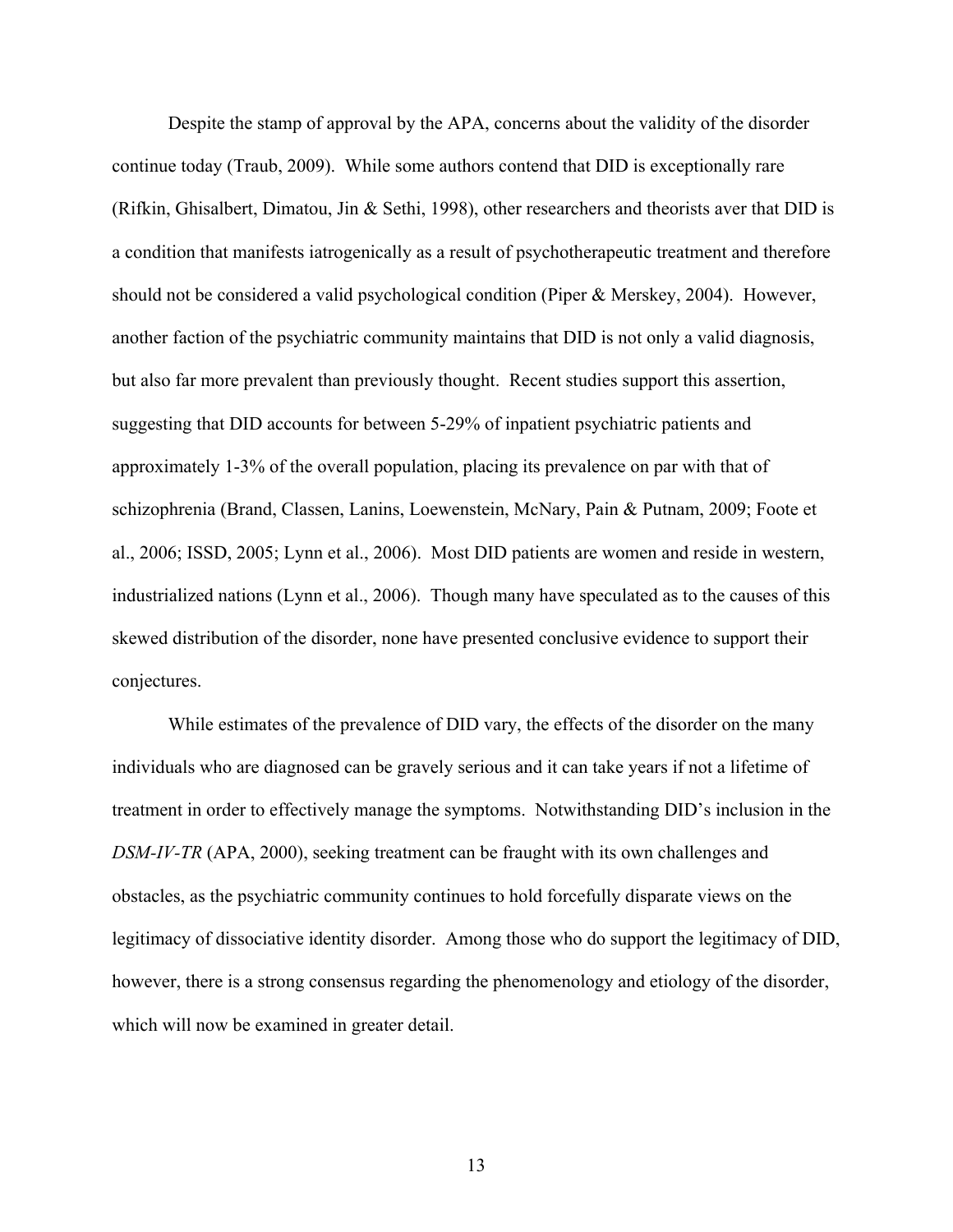#### **Dissociative Identity Disorder: Phenomenology, Definitions and Etiology**

The *DSM-IV-TR* (APA, 2000) defines dissociative identity disorder (DID) as, "The presence of two or more distinct identities or personality states (each with its own relatively enduring pattern of perceiving, relating to, and thinking about the environment and the self)" (APA, 2000, p. 529). Additionally, these identities or personality states will at different times have executive control over the person's behavior (APA, 2000), resulting in changes in speech, movement, mood, affect and memory, to name a few (Putnam, 1989). The *DSM-IV-TR* also states that the individual with DID will have significant memory loss that cannot "be explained by ordinary forgetfulness," and that no marker or characteristic of the disorder can be attributed to the physiological effects of a substance or a general medical condition (APA, 2000, p. 529). Many theorists and practitioners have, however, written extensively on the likely precipitants and origins of the disorder, as well as further manifestations and symptoms of DID that are not fully captured by the *DSM-IV-TR*.

It is widely believed within the psychiatric community that DID develops during childhood as an individual's psychological response to extreme trauma (ISSD, 2005; Coons, 1994; Foote et al., 2006; Kluft, 1991; Krakauer, 2001; Lilienfeld, Lynn, Kirsch, Chaves, Sarbin, Ganaway & Powell, 1999; Oxnam, 2005; Putnam, 1989; Schäfer, Ross & Read, 2008). In the face of torture, extreme neglect or severe and chronic physical or sexual abuse, a child may enter into a dissociative state in order to cope with the traumatic event. According to Krakauer (2001), "Traumatized individuals may utilize whatever dissociative ability they possess to defend against otherwise unbearable experiences" (p. 2). However, not all individuals exposed to trauma of this nature develop DID. Instead, Kluft (1984b) and others have posited that DID may develop as a complex defensive structure depending on the degree to which the following four factors are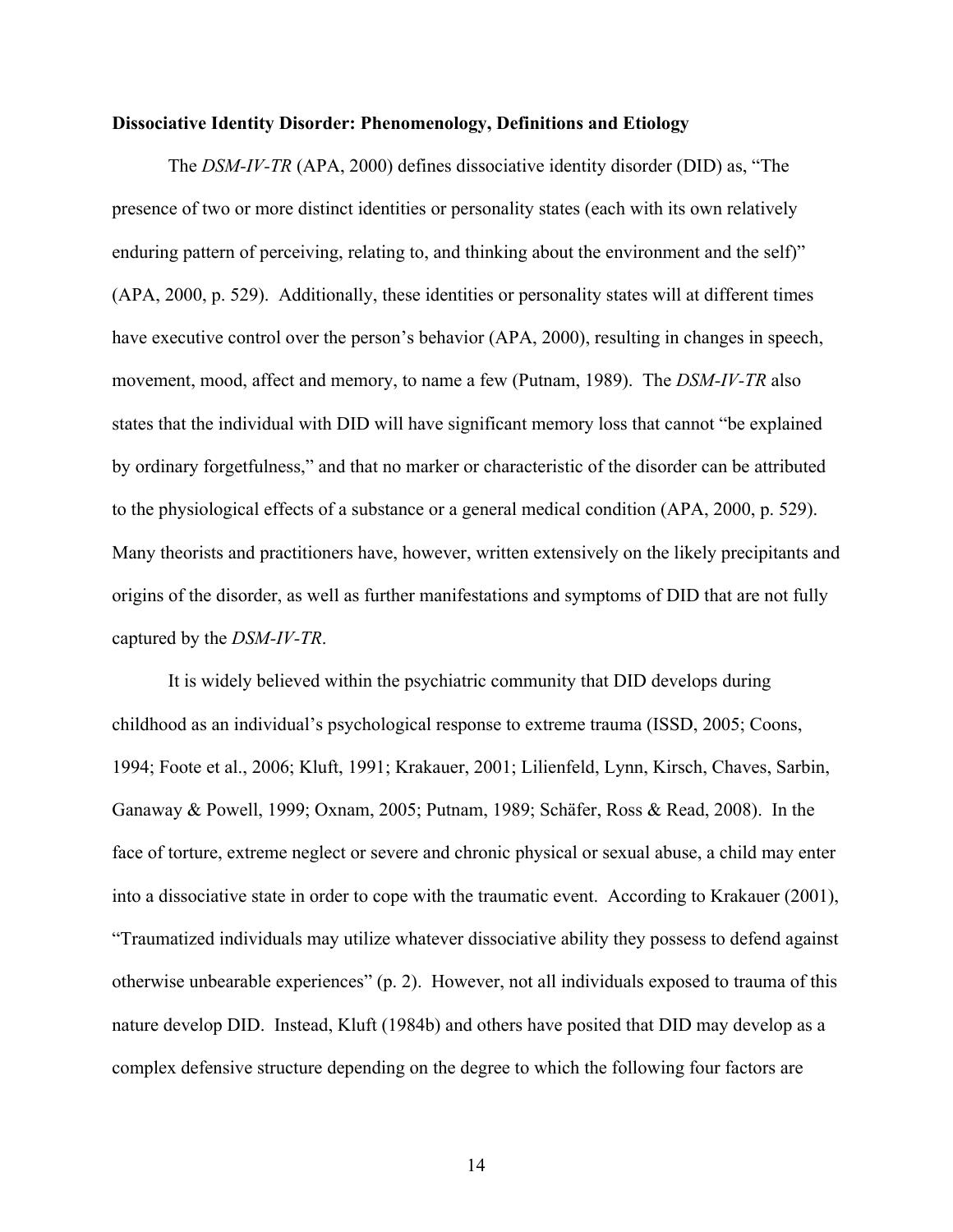present: (1) an individual's capacity for dissociation; (2) experiences that overwhelm the child, rendering other adaptive coping mechanisms insufficient for dealing with the traumatic events; (3) a combination of inherent mechanisms or potentials (such as a propensity for imaginary companionship or an inherent capacity for dissociation) and extrinsic factors (such as parentchild relationships, media influences and role-playing) that shape the child's ability to structure internal alternate identities and imbue them with individualized characteristics; and (4) a lack of restorative or soothing experiences following the traumatic event, such that the child must create alternative and private ways of soothing her/himself (Kluft, 1984b; See also ISSD, 2005; Krakauer, 2001). When these four factors are present, therefore, it is possible that a child will respond to their overwhelming experiences through dissociation and the development of DID.

Dissociation is described in the *DSM-IV-TR* (2000) as "a disruption in the usually integrated functions of consciousness, memory, identity, or perception" (APA, 2000, p. 519). Putnam (1989) has elaborated on the adaptive function and principal features of dissociation, stating:

Dissociative states of consciousness have long been recognized as adaptive responses to acute trauma because they provide (1) escape from the constraints of reality; (2) containment of traumatic memories and affects outside of normal conscious awareness; (3) alteration or detachment of sense of self (so that the trauma happens to someone else or to a depersonalized self); and (4) analgesia. (p. 53)

Thus, a child experiencing an acutely traumatic event may dissociate in an unconscious effort to protect their ego and sense of self, especially when defense against or escape from their abuser is not possible. This is especially true of childhood physical or sexual abuse that is perpetrated by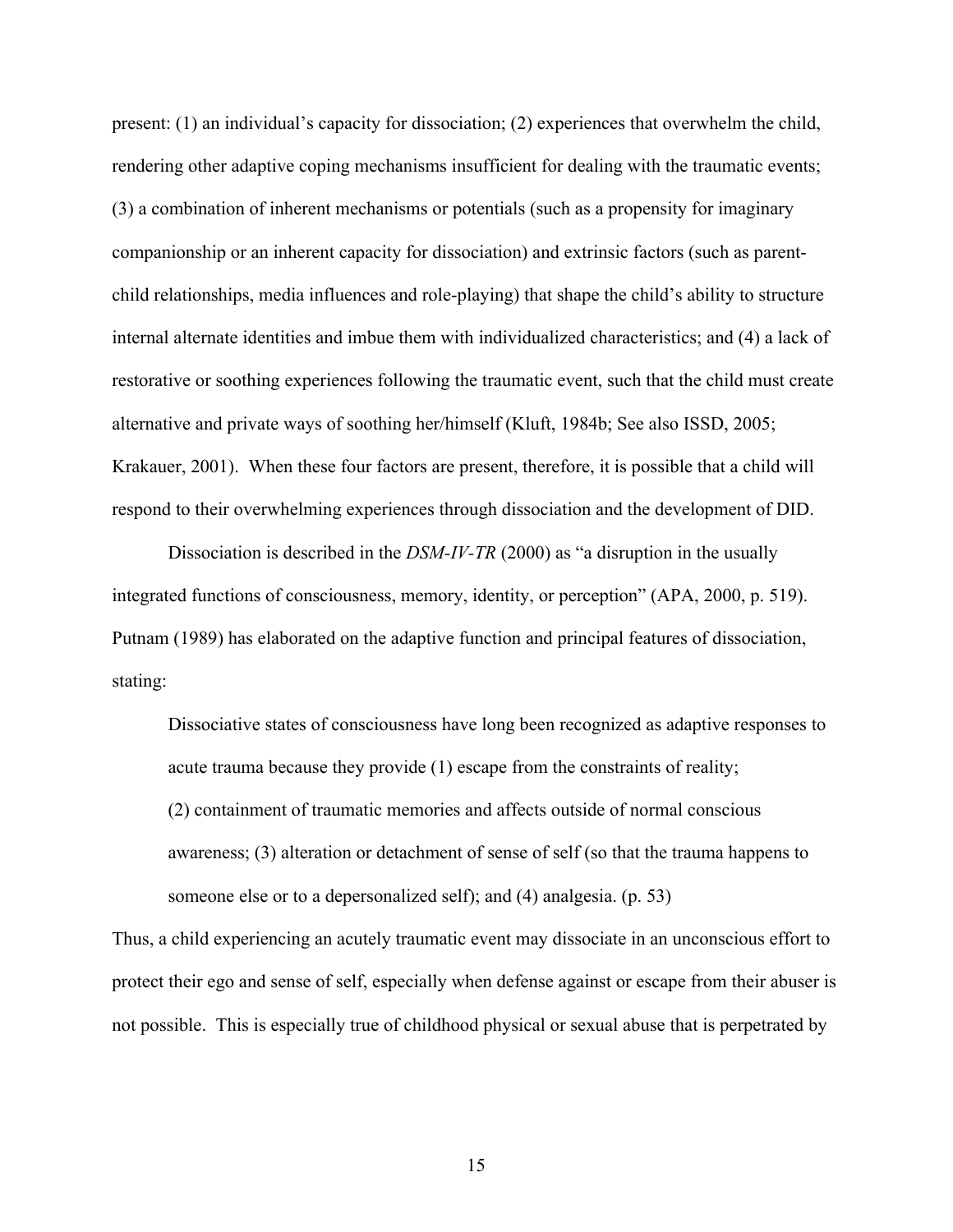parents or caretakers of the child, from which escape or defense is especially difficult if not impossible (Putnam, 1989).

As this dissociation is repeated and continued, the child's body and consciousness that are "present" to and conscious of the abuse and the child's dissociated psychological self that is unaware of the abuse become increasingly distinct psychological states, which are referred to as "self-states," "personality states," "alter personalities," or more simply, "alters" (APA, 2000; Lynn et al., 2006; Putnam, 1989). As the child continues to re-enter the dissociative state, the "self-state" begins to amass state-specific memories, behaviors and affects that are henceforth exclusively associated with and bound to that particular state. This "self-state" or "alter" now has its own identity and history; its gender, race, sexual orientation, (Krakauer, 2001) as well as its age, memory, personality style, cognitive ability, language, artistic or physical ability, movements and sense of self become differentiated within the child's unconscious psyche as a separate self (Krakauer, 2001; Putnam, 1989). Summarizing Kluft's (1988a) and Putnam's (1989) delineations of the central features of alternative identities, the ISSD (2005) has asserted:

In short, the alternate identities are intrapsychic entities that have a sense of self, have an emotional repertoire, and can process information. They have both the potential for "being-in-the-world" behavioral enactments as well as subjective symbolic and

metaphorical characteristics. They have aspects of both structure and process. (p. 75) For the purposes of this paper, the terms "self-state," "alter-state," "alter" and "personality state" will be used interchangeably and will be defined as: a psychological identity or personality within an individual person that (1) intermittently and recurrently has executive control of the behavior of the disordered individual; (2) develops state-specific behaviors, affects and other characteristics of personality and identity that are different from that of the disordered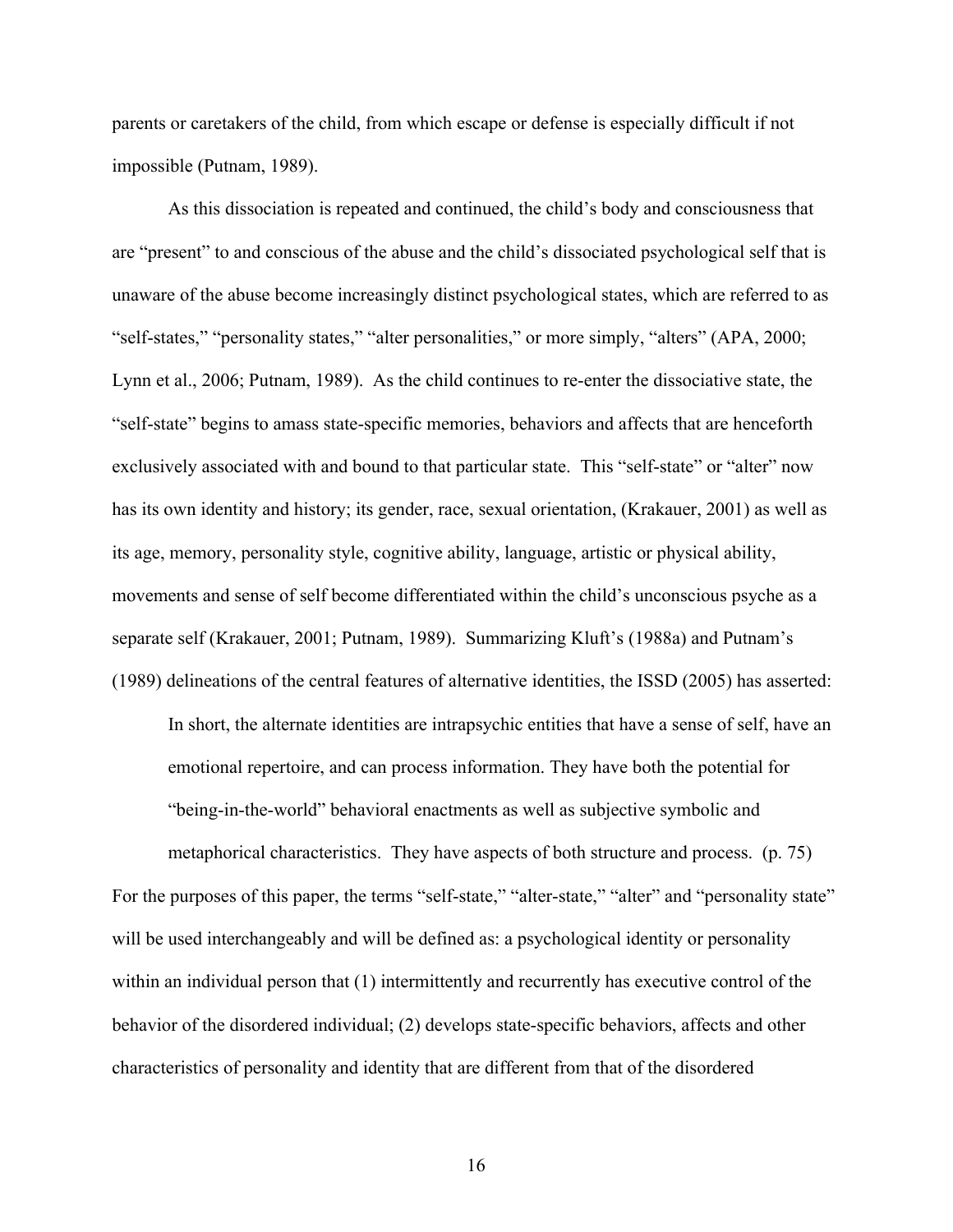individual's "host personality"; and (3) has memories that are kept out of consciousness from the disordered individual's "host personality," an entity that will now be described in greater detail.

As the dissociating child experiences more abuse or different forms of abuse over time, more alters may emerge within their psychological structure in an ongoing unconscious effort to protect the self from knowledge of harm. Some research claims that individuals can have up to hundreds or thousands of different alters (Acocella, 1999; as cited in Lynn et al., 2006), though most of the literature suggests that between 2-30 alters are typical of diagnosed individuals (Ellerman, 1998). Memories of the abuse or trauma remain known only to certain alters; alters that are then kept out of the child's conscious awareness through the development of what is often referred to in the literature as "amnesic barriers" or "amnestic barriers" (Ellerman, 1998; Krakauer, 2001; Putnam, 1989). Spiegel (1993) described this process as follows:

…[A] gap in the traumatic memories is accomplished at the expense of (or perhaps for the purpose of) warding off feelings or memories associated with the trauma…. Material that should be conscious is no longer conscious, and an amnesic barrier is constructed,

interfering with the normal continuity between memory and present experience. (p. 94) Due to these amnesic barriers, the child that presents herself to the external world (the personality predominantly known to outsiders) has no knowledge or memory of the abuse. This predominant self is referred to in the literature as the "dominant" or "host personality" (Kluft, 1984a; Putnam, 1989; Oxnam, 2005). According to Kluft (1984a), the host personality "has executive control of the body the greatest percentage of time during a given time" (p. 23). Putnam (1989) added that the host "often has the least access to early historical information and experiences frequent gaps in the continuity of his or her experience" (p. 72). Furthermore, according to Putnam, the host personality is most likely to be the alter that either initiates or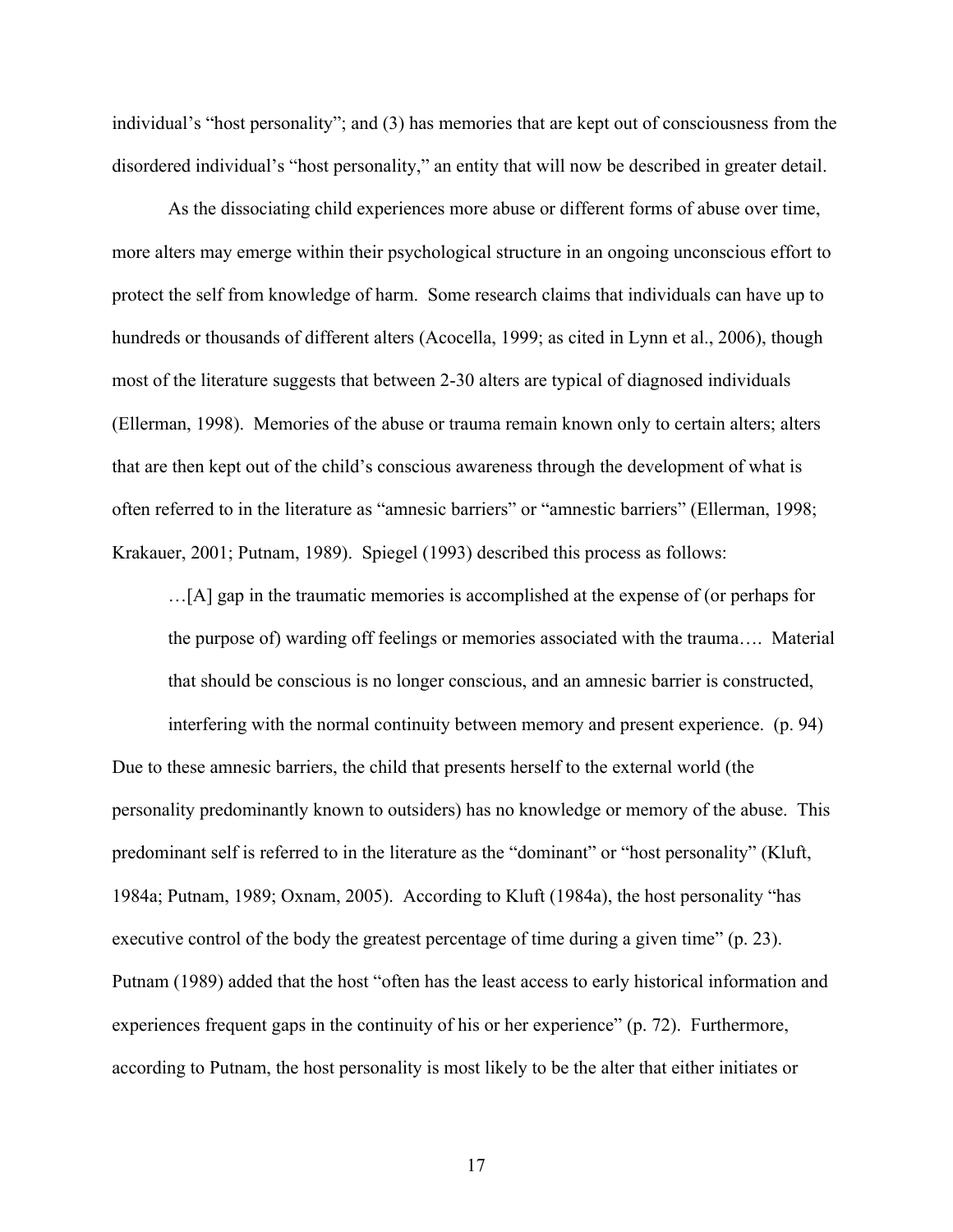presents herself for treatment (Putnam, 1989). For the purposes of this paper, the terms "dominant personality," "host personality" and "host" will be used interchangeably to refer to the disordered individual's sense of self and identity that (1) most frequently has executive control over the individual's affect, memory and behavior, (2) often has little or no memory of the abuse, and (3) experiences frequent lapses in memory of current lived experiences, due to switching between alters.

According to Putnam (1989), most individuals who develop DID in early to middle childhood continue to contend with the disorder for much if not all of their lives. While it may be developed as an adaptive response to trauma, it serves the individual maladaptively when they enter adulthood and are expected to have a coherent and integrated sense of self, without significant lapses in memory or seemingly erratic behaviors or mood-states. Furthermore, the existence of DID is often not detected when the individual is still young, as many of their selfstates will identify with the age and developmental stage during which they first were "conceived," and thus, their various self-states may appear to outsiders as being age-appropriate or congruent with the dominant personality. Therefore, it is only when the individual matures into adulthood that the persistent presence of these child-like mood-states and affects become more incongruent with their dominant personality, resulting in more outwardly discernable changes in their presentation of self.

As a result of the oft-delayed awareness of the presence of alternate self-states, many individuals do not receive a diagnosis of DID until well into adulthood, often in their late-20's or even as late as their mid-50's (Putnam, 1989). Furthermore, because the existence of different alters is often unknown to the host personality, individuals frequently start therapy or treatment at the behest of their loved ones or associates who are privy to the multiplicity of the individual's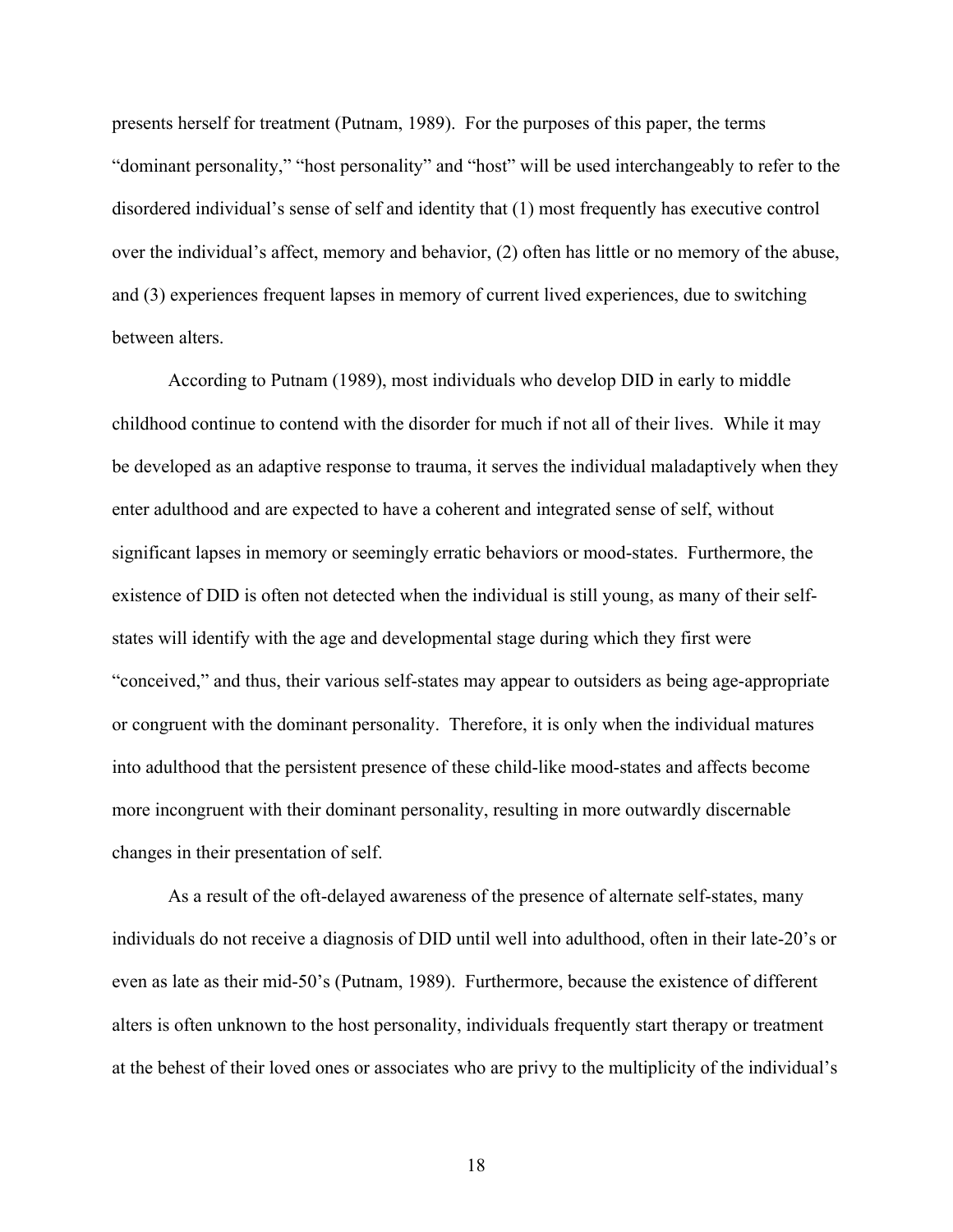behavior, affect and abilities (Oxnam, 2005). Of those who do receive treatment, many undergo a process referred to as "integration," which will now be explored in greater detail.

### **The Process of Integration**

Integration is a process through which an individual becomes conscious of the existence of their alter personalities, amnesic barriers begin to fade or break down and, finally, the different alters may merge into one undivided personality, such that the individual experiences and perceives her/himself as a unified self (Putnam, 1989). In order to make important conceptual distinctions between the integration process and the possible outcomes of an integrationist treatment plan, the following definitions are provided as a basis for the ensuing discussion on the experience of integration and post-integration:

- *Integration* refers to a therapeutic process that may include multiple fusions and which continues after all personalities have merged into one. Kluft (1993b) defined integration as "an ongoing process of undoing all aspects of dissociative dividedness that begins long before there is any reduction in the number or distinctness of the personalities, persists through their fusion, and continues at a deeper level even after the personalities have blended into one" (p. 109).
- *Fusion* refers to the moment when a self-state ceases to exist or is merged with other self-states; when they have "ceded their separateness" (Kluft, 1993b, p. 109; See also ISSD, 2005).
- *Final fusion* is the point in time when a client experiences themselves as having a singular and unified sense of identity, memory and consciousness, instead of experiencing themselves as a composite of multiple selves (ISSD, 2005).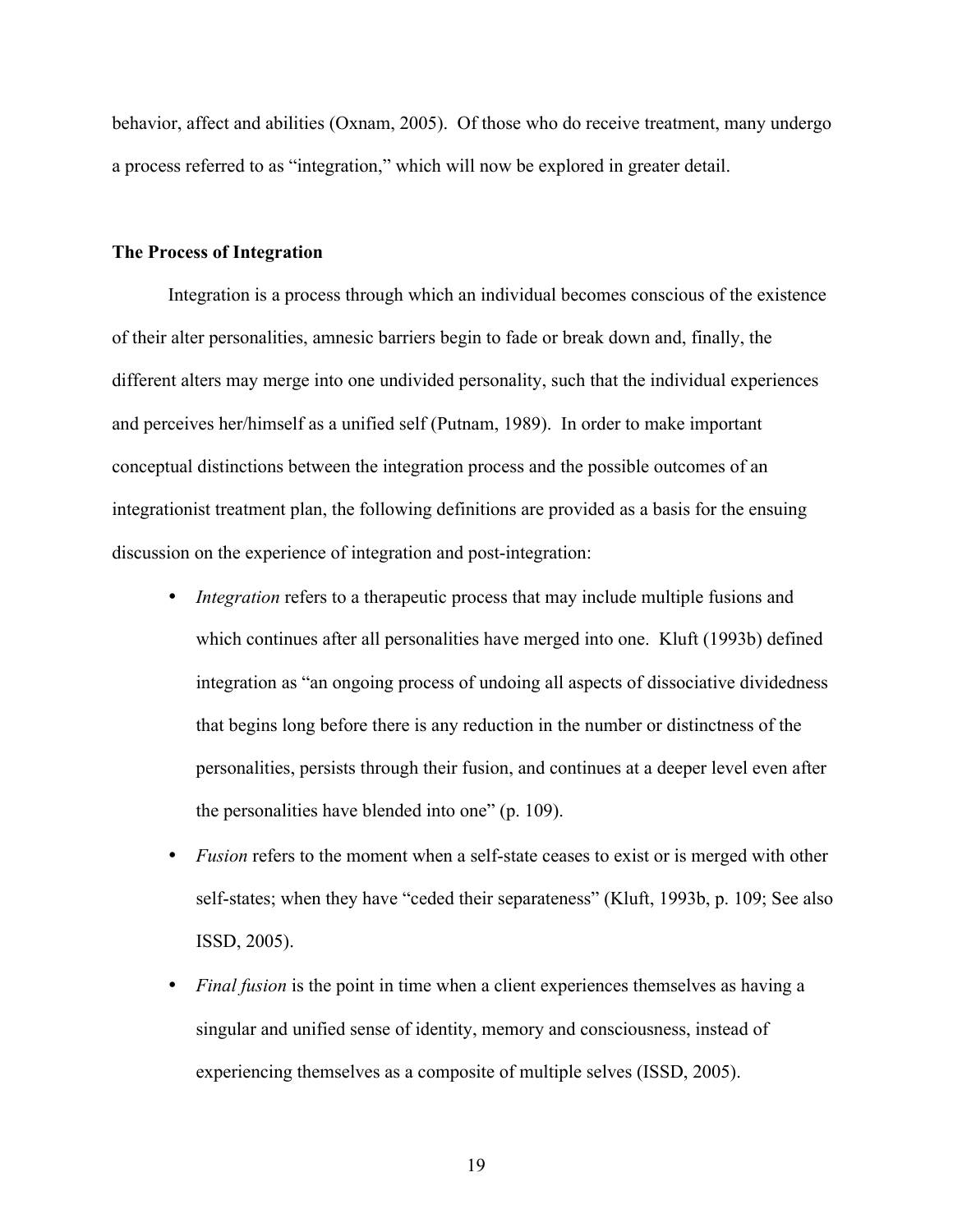- *Unification* is a more general term that often encompasses both the completed process of integration and final fusion; may refer to those who have undergone an integration process yet have not or choose not to fuse all of their self-states into one unified self (Kluft, 1993b).
- *Partial integration* is a treatment outcome wherein a client may undergo multiple fusions of alters, yet choose to maintain several alter personalities within their personality system. This outcome likely includes total co-consciousness among the remaining alters and the complete dissolution of amnesic barriers, such that memory and consciousness become shared, while elements of identity may remain separate. As a result, each alter will at times continue to assume executive control over the behavior, affect and identity of the individual while the other alters are consciously "present" yet inactive.
- *Resolution* is a treatment outcome wherein the client experiences symptomatic relief or achieves increased symptom stabilization and management. This may include a greater degree of co-consciousness among alters and internal collaboration, but does not include fusions of self-states.

The process of combining or fusing many alters into one is often long and arduous and is not a necessary part of an integrationalist treatment plan, as resolution and partial integration are also acceptable treatment outcomes. However, many within the psychiatric community see final fusion as one of the most important outcomes for those suffering with the disorder, as total integration or unification of self-states can replace internal division with unity and promote a more coherent and whole sense of self (Putnam, 1989; Ellerman, 1998). Furthermore, as noted previously, research has shown that clients who achieve final fusion and a fully integrated sense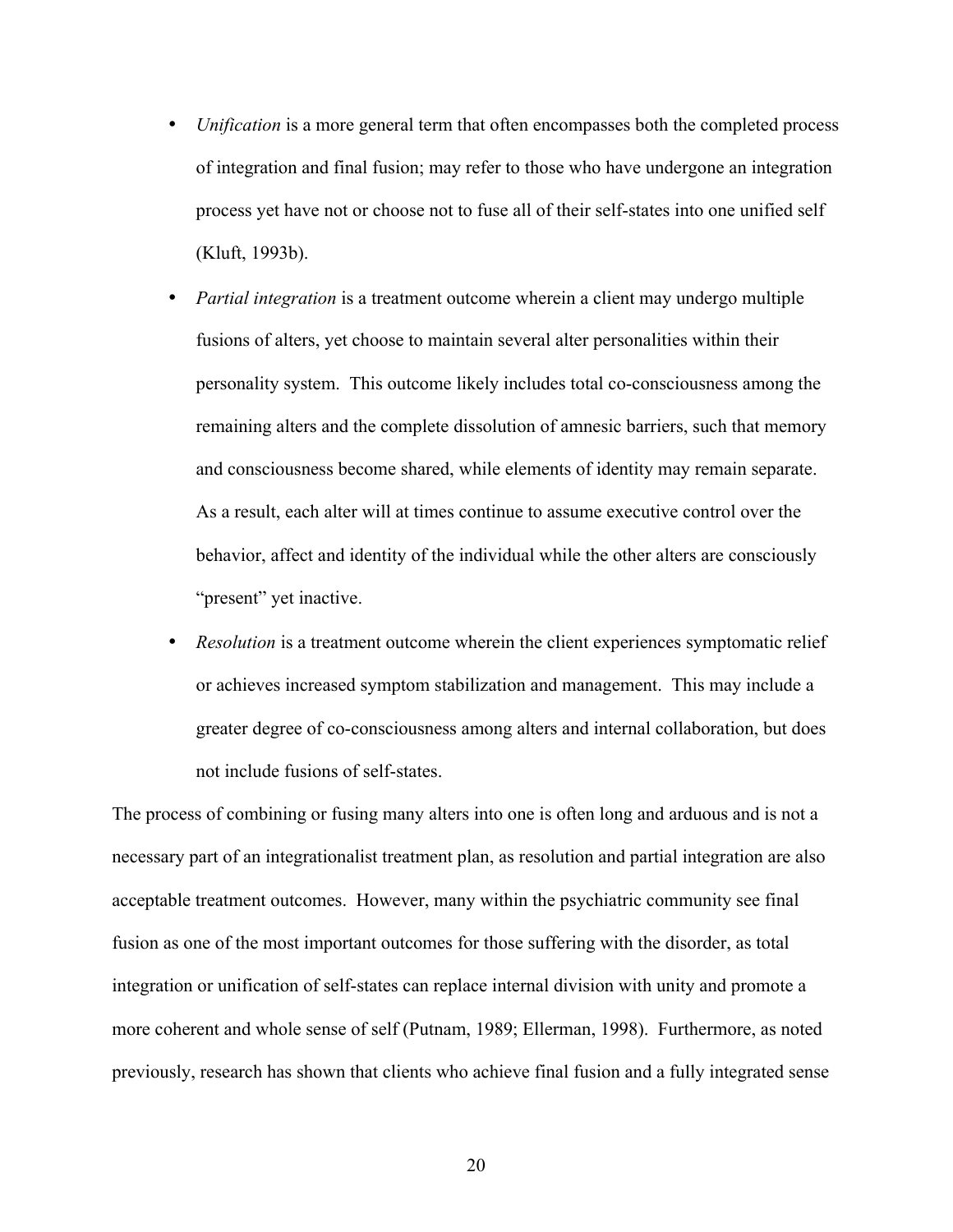of self and identity fare better in the long term and are less likely to relapse into symptoms of DID when faced with new overwhelming experiences (ISSD, 2005). In order to examine the possible effects of final fusion or total integration, however, one must first understand the phases of the integration process that lead up to final fusion as well as analyze the existing outcome data on the phenomenon of DID integration.

The phases of the integration process have been enumerated by many within the dissociative disorders field (Greaves, 1989; Kluft, 1993b; Putnam, 1989). Putnam (1989) has identified eight stages of treatment for the individual diagnosed with DID, who is often referred to in the literature and within the DID community as a "multiple." Greaves (1989), on the other hand, has identified 13 "markers" of evidence that a successful integration process is underway. However, ISSD (2005) has listed three broad phases of treatment that encapsulate what is widely-recognized to be the essential stages of integration:

- (1) safety, stabilization and symptom reduction,
- (2) working directly and in-depth with traumatic memories, and
- (3) identity integration and rehabilitation. (p. 89)

Within each of these phases, the scope, pace and content of the treatment will vary substantially, as the specific circumstances and psychological conditions of the client, the practices and preferences of the clinician and the therapeutic alliance forged between them will ultimately define the therapeutic process. Furthermore, the phases may not progress in a strictly linear fashion, as issues regarding safety and symptom stabilization may resurface at various points throughout the process (Kluft, 1993a). Instead, these phases represent different moments on the continuum of the integration process that may be revisited in a circular fashion as treatment progresses in greater depth. However, there are some common features of treatment that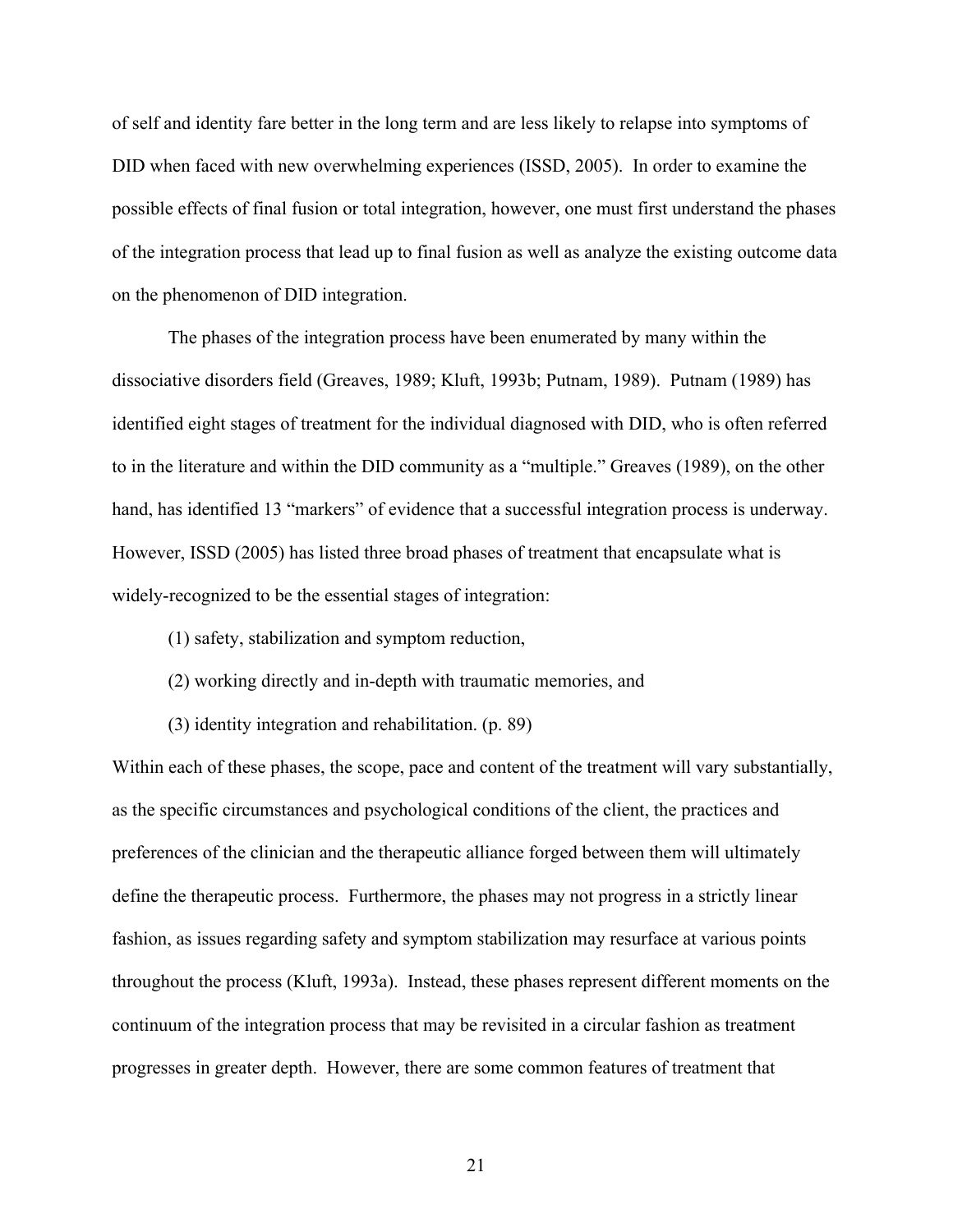frequently accompany each of the aforementioned phases of integration, which include: (1) safety, stabilization and symptom reduction; (2) working directly and in-depth with traumatic memories; and (3) identity integration and rehabilitation.

# **Safety, stabilization and symptom reduction**

When a client first presents for therapy, it is of utmost importance that the clinician work with the client to secure their physical safety and stabilize or reduce their symptoms. Given their history of abuse, many individuals with DID reenact behaviors that can pose dangers for themselves and others. Research suggests that clients with DID are at high risk for suicide and self-harming behaviors, as many with DID have a history of eating disorders, suicidal ideation and have made previous suicide attempts (ISSD, 2005). While a clinician may be able to develop a safety contract with the client in the initial sessions, safety issues may continue to arise throughout the integration process, especially when working with traumatic material. As such, this stage should not be thought of as occurring exclusively separate from subsequent stages but, rather, as co-occurring with other stages in the treatment process.

After the client has stabilized and some measure of safety has been established, a clinician often endeavors to next make contact with the alter personalities and begin to collect more information about the multiple's history. Putnam (1989) has referred to this as the "initial intervention stage," the goals of which are for the clinician to attain greater understanding of the client's personality system and to form a therapeutic alliance with the client. By forming an alliance with the client and making contact with some of their alters, the clinician and client can make agreements about the scope and goals of the treatment plan.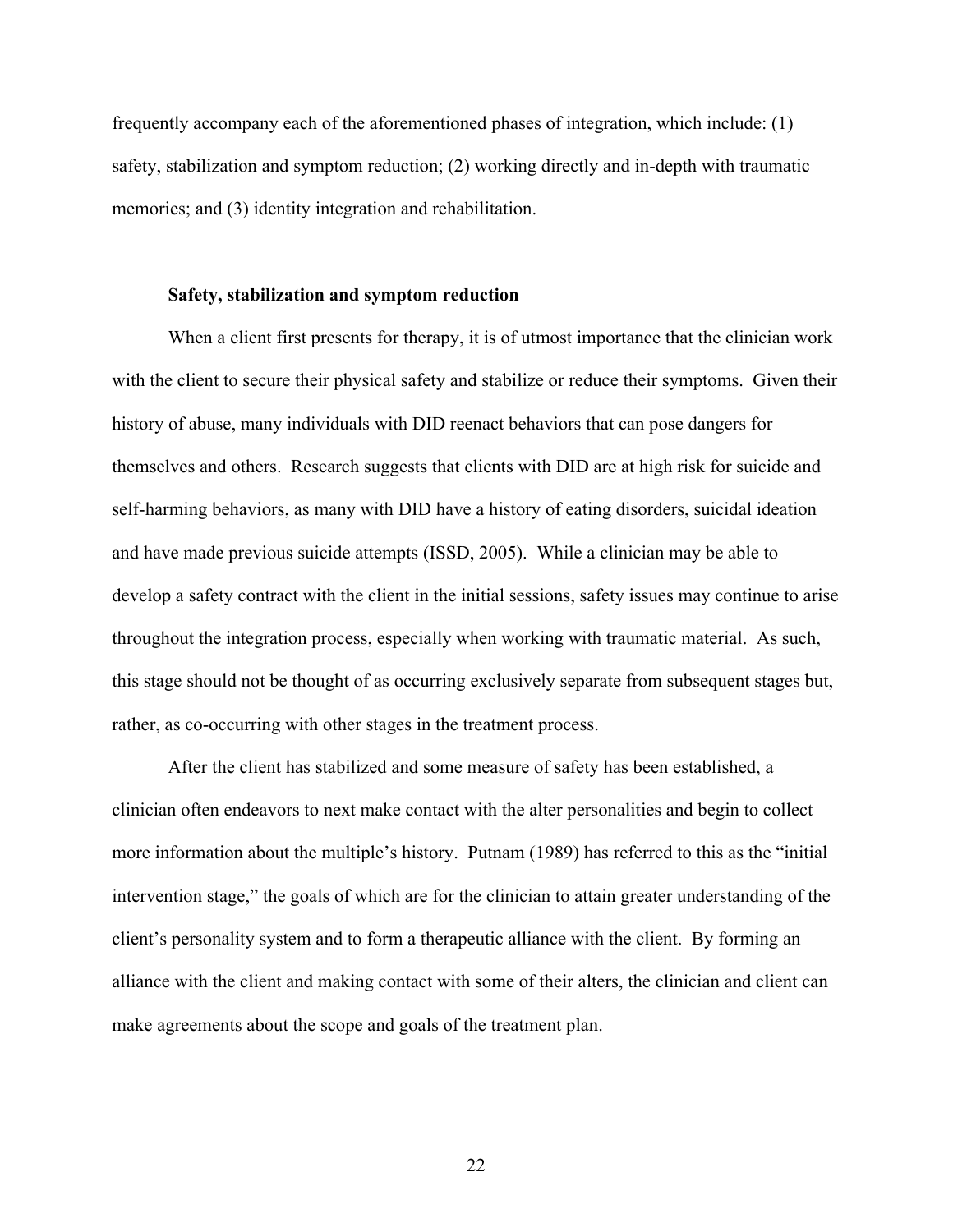When treatment goals have been established, the next step is to establish greater internal communication and cooperation. This stage is essentially ongoing throughout the integration process, as multiples are constantly working to negotiate better communication and cooperation between and among alters. Furthermore, it is during this stage that the host personality often makes contact with their alter personalities for the first time, which is both an effect of and a contributor to the dissolution of amnesic barriers. Multiples in this stage also begin to develop an internal decision-making process, which forwards the goal of internal cohesion (Putnam, 1989).

The process of opening lines of communication between alters and fostering cooperation often involves the clinician making contracts with each alter regarding expected behavior. This not only supports the goal of cohesion and the breakdown of amnesic barriers, but protects a multiple from any alters that are prone to self-harm or harm to others. Furthermore, it prepares the client for the subsequent phase of working with traumatic memory. In working with a client named John, Ellerman (1998) has described this contracting process, writing:

I initiated verbal and written communication between John and the alters as we proceeded in treatment, and formal contracts were made about behavior and expectations. For example, Smokey agreed to abstain from alcohol and to stop cutting John, if John would respect Smokey and allow him to have a voice in the system. Additionally, JP was the guardian of memory who feared that John would kill himself if he became privy to memories of depravity; however, I convinced JP of John's ability to hold memory without decompensating and JP opened the gate slowly, allowing John to be visited by painful remembrances of things allegedly past. (p. 77)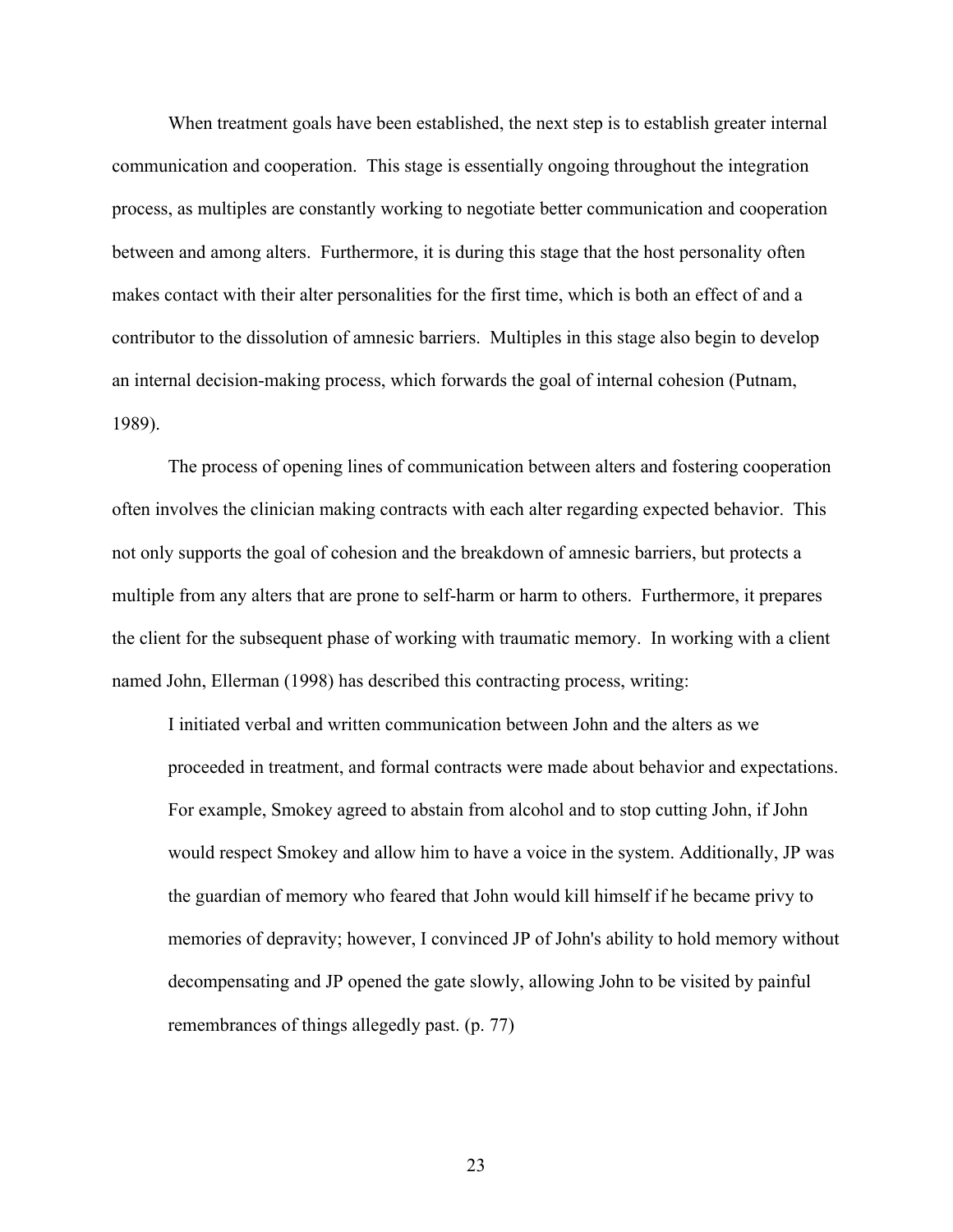As the multiple becomes conscious of memories of earlier trauma, the host personality has to contend with the painful reality of their past, often for the first time.

#### **Working directly and in-depth with traumatic memories**

The goal of this stage is for traumatic memories to become shared among all alters, including the host personality, such that amnesic barriers begin to break down and the client can begin to confront the distressing reality of their past. In some cases, a particular alter or alters will hold all of the traumatic memory, thereby protecting the host personality and, perhaps, other alters as well from knowledge of painful past events. In other instances, memories will be fragmented among many alters, such that the therapist and client must work to recover and piece together different facets of the memory to construct a whole memory of an event. For example, one alter may hold the multiple's affective memory, while another holds the sensory memory and yet a third holds the narrative memory of the event. In combining these facets together and bringing them into the awareness of the host personality, the internal dividedness that has characterized the multiple for so long begins to fade (Putnam, 1989).

This stage of what Putnam (1989) has referred to as "metabolizing the trauma" must be done with great care, as the recovery of traumatic memories can trigger further dissociation if earlier stages of stabilization and internal cooperation have not been adequately achieved (1989, p. 140). Mairi McFall, a woman who discussed her experiences living with DID in Saraf and Light's documentary *Dialogues with Madwomen* (1993), recalled the terror that she experienced when undergoing integration:

When I was going through my recovery process, all of the fear that I didn't allow myself to feel as a child came roaring to the surface and I was terribly afraid, all the time. I was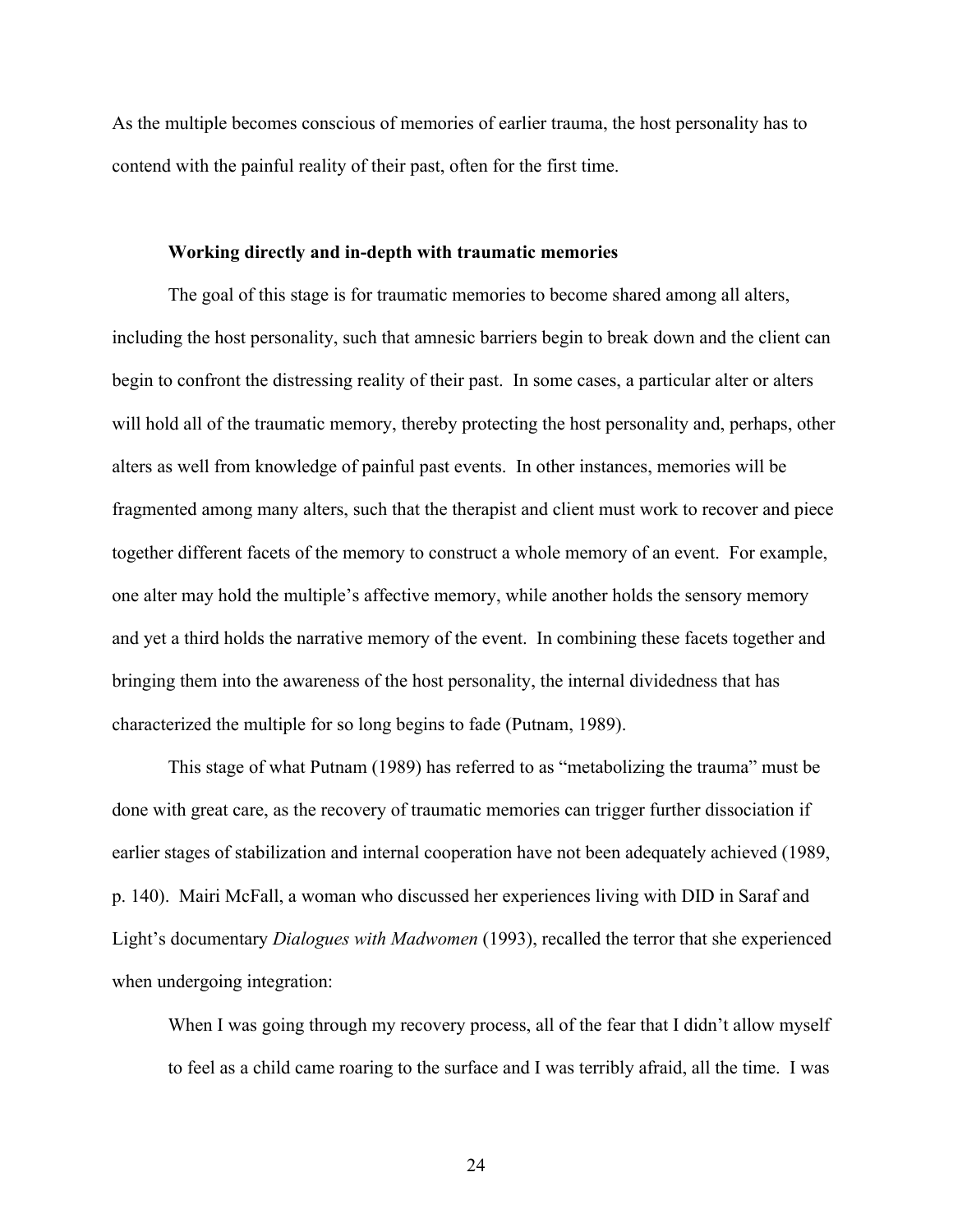sure that my father and all the other men who abused me were going to come get me. I was positive. (Saraf & Light, 1993)

Due to the difficult nature of this work, many clients choose to terminate the integration process at this point, as the recovery and processing of painful memories can be experienced as too difficult to bear. For those who continue with therapy at this juncture, however, the recovery of traumatic material can set the stage for the process of resolution, partial integration or final fusion to take shape (ISSD, 2005; Putnam, 1989).

# **Identity integration and rehabilitation**

As noted earlier, resolution is a treatment outcome wherein multiples who have achieved symptomatic reduction and stabilization may choose not to integrate but to instead remain multiples, especially after acquiring fuller memory of the past and achieving internal communication and cooperation. This option is often more appealing to multiples who fear that integration will cause them to lose or "kill" certain alters or to those who fear that they will not retain the same skills, abilities, creativity and interests when their separate alters merge into one (Putnam, 1989). In *Dialogues with Madwomen* (1993), Mairi McFall disclosed her fear of integrating, declaring,

I didn't want to integrate. Integrate meant that somebody was gonna to die. I didn't want to integrate. I did *not* want to integrate. I couldn't imagine – they were all separate people. How could we be one person? (Saraf & Light, 1993)

This fear was also well articulated by one multiple who calls herself Keepers and refers to herself in the plural. She wrote: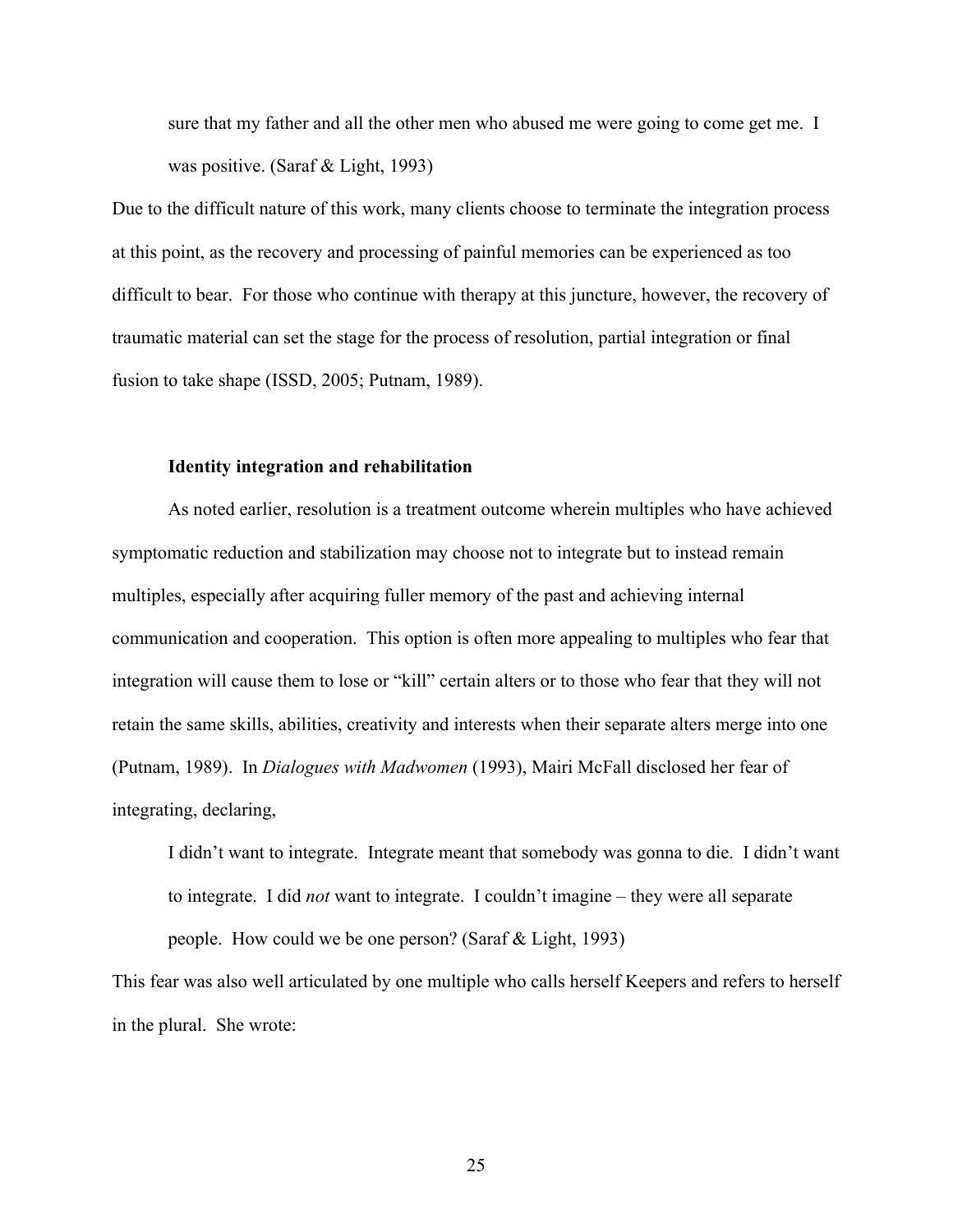For us, there have been many points where keepers have thought about integration. We have had the usual fears of becoming integrated feeling like death to our alters. We have worried about losing abilities when this keeper or that one no longer exists as a separate entity. But, I think our greatest fear was that keepers would integrate and begin living a more singular life when some sort of trauma or tragedy might hit which would cause the resurfacing of our alters in order to cope. (Keepers, 01/04/08, para. 3)

In addition to existing anxieties about what may be perceived as the "death" of an alter or the loss of abilities associated with those alters, clients like Keepers fear that after achieving what appears to be final fusion, new traumatic experiences might trigger dissociation and internal dividedness to recur.

In the autobiographical work *A Fractured Mind: My Life with Multiple Personality Disorder* (2005), Robert Oxnam wrote about his life with DID and his choice to achieve and maintain partial integration, another outcome of treatment that exists on the continuum between resolution and total integration. After years of intensive treatment with a psychiatrist, Robert had achieved several fusions of alters, such that his eleven alters had been reduced to three. However, his remaining three personality-states (Wanda, Robert and Bobby) resisted integrating fully into one personality, writing:

Surprising as it may seem to normal, integrated people, each of us had reasons to resist full integration. Bobby, of course, was deeply determined to keep his youth, his energy, and his personal freedom. Wanda worried that total integration might undercut her internal incisiveness and outer perceptiveness…. In short, each of us feared losing that creative spark that had defined us as separate personalities. (Oxnam, 2005, p. 231)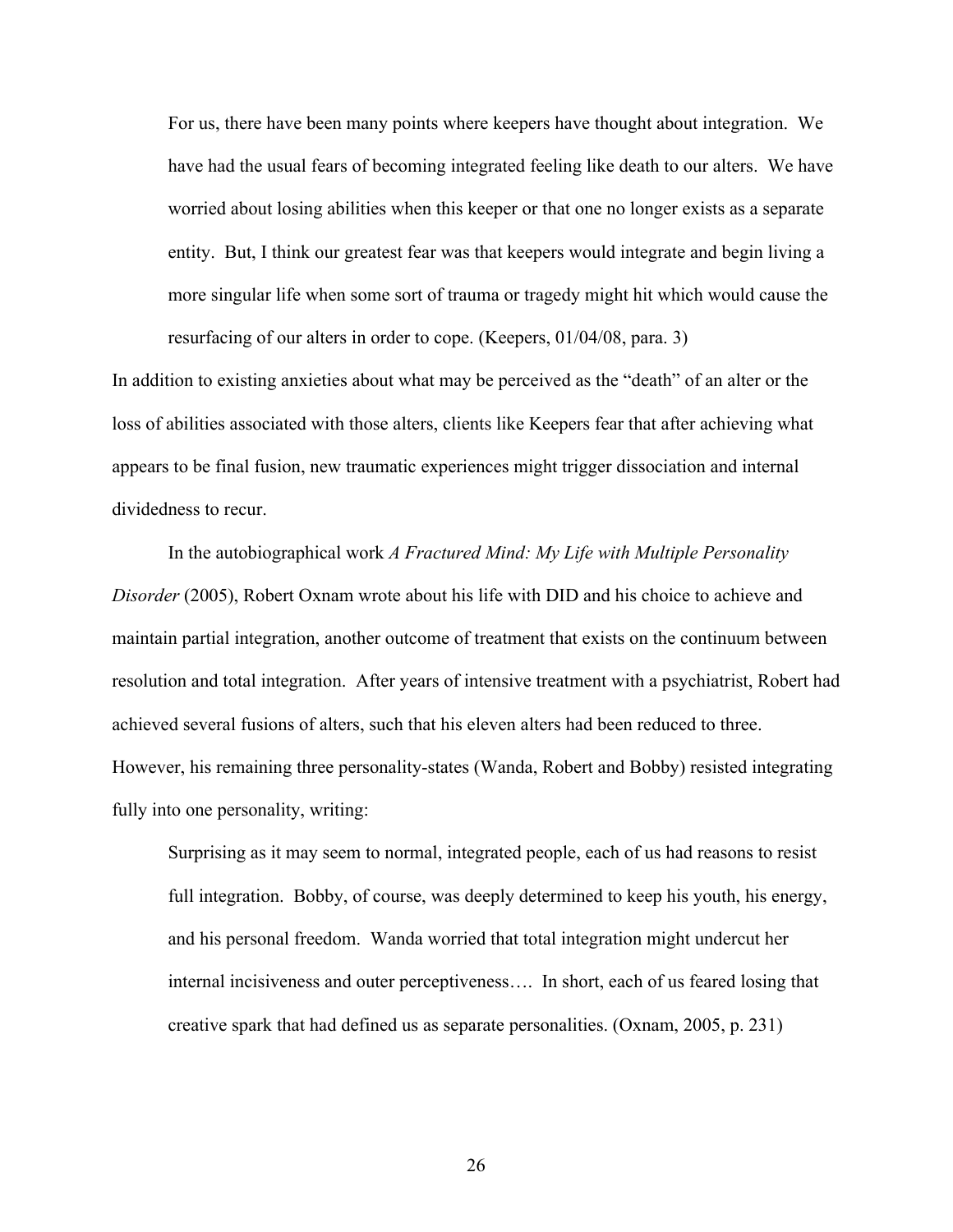Despite fear of and resistance to integration, many multiples do choose to go down the path of integration, merging their many selves into one coherent whole.

When final fusion takes place and total internal unification has been achieved, memory that was formerly separated by amnesic barriers becomes shared such that the individual no longer has blank spots or lapses in memory. Additionally, the characteristics of each self-state – language, ability, movement, affect – are often combined and integrated into the dominant personality (Putnam, 1989; Ellerman, 1998). These fusions are often accomplished through what is referred to in the literature as "fusion rituals" (Kluft, 1986a, 1986b, 1993b), which have been defined by Kluft (1986b) as "ceremonies at a discrete point in time which are perceived by some [DID] patients as crucial rites of passage from the subjective sense of dividedness to the subjective sense of unity" (Kluft, 1986b, p. 4). These ceremonies vary widely depending on the needs and wishes of the client, and in some cases, are not used at all to achieve fusion. Through whatever means clients come to perceive themselves as fully integrated, however, the internal process they undergo remains somewhat of a mystery to the witnessing clinician. In reflecting upon several clients who reported a complex process of negotiation between alters in the final steps before fusion, Kluft (1993b) commented:

It is difficult to know what to make of such reified internal myths; but it is a clinical fact that many MPD patients report such inner experiences, and the alters involved in the arrangement thereafter comport themselves as if these events [fusions] in fact have come to pass.  $(p. 21)$ 

However, in the wake of the process of achieving final fusion, it is possible for the integrated self to experience losses as a result of integration treatment (Bristol, 1997), as feared by many multiples who resist integration (Keepers, 2008; Oxnam, 2005). It is these changes in certain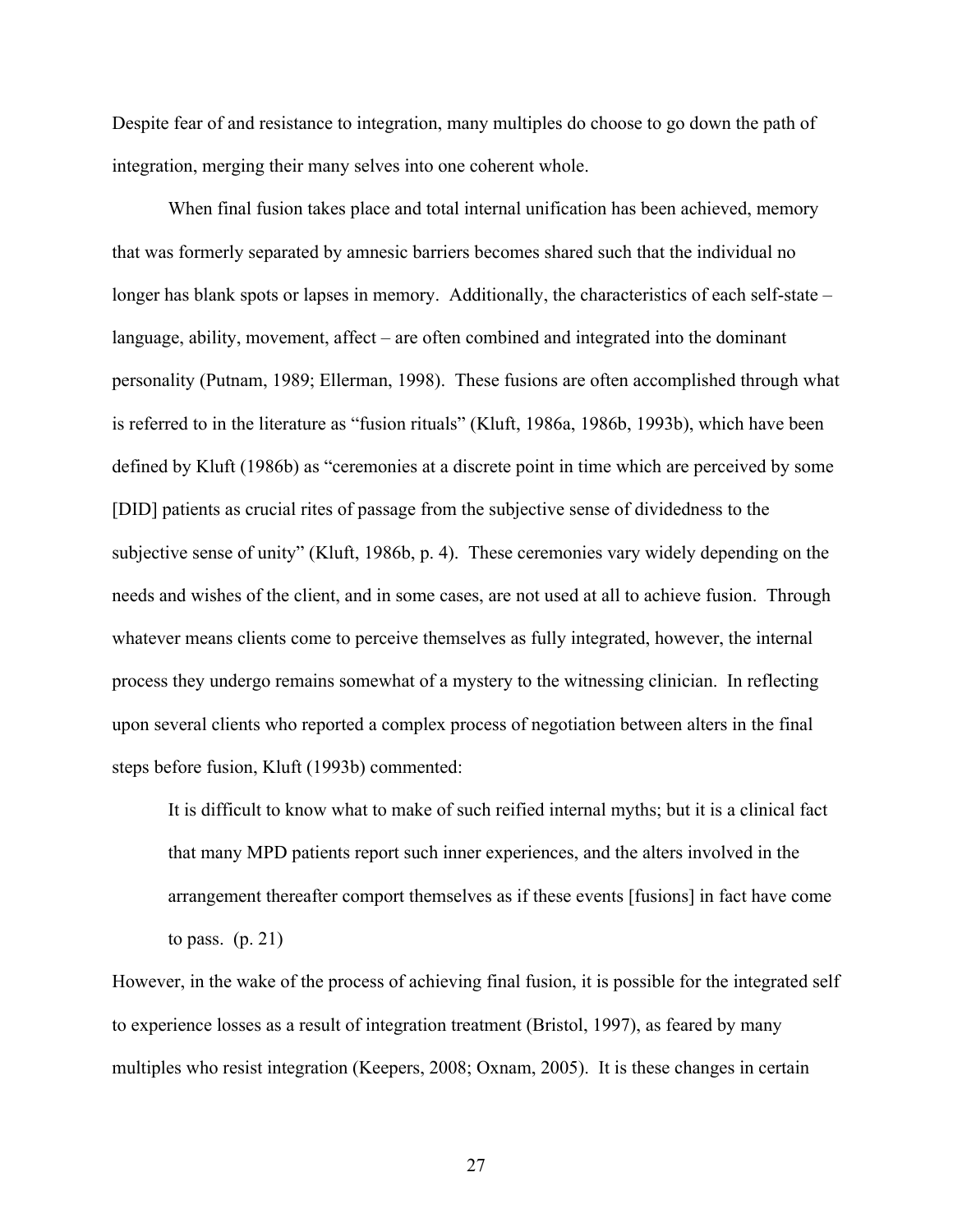aspects of the self that this paper will explore in greater depth in order to better conceptualize what the experience of post-integration is for those who endeavor to live as an integrated whole.

#### **Post-Integration**

After final fusion has been achieved, individuals who formerly experienced themselves as multiples now subjectively experience themselves as a singular self with undivided memory, consciousness and identity. This stage is often referred to as "post-integration," "postunification" or "post-fusion" (Kluft, 1993b; Putnam, 1989), terms that will be used interchangeably for the purposes of this paper. However, the final fusion of self-states does not necessarily signal the end to or completion of integration treatment. To the contrary, this stage often presents clients with new and unforeseen challenges that can be mitigated and managed through ongoing integration therapy. Kluft (1988b) has addressed this dilemma, asserting:

[T]he majority must now contend with important issues that could not become the focus of therapeutic exploration in the face of the chaos of the lives they led while suffering [DID]. Many find that the treatment required after unification proves more extensive than the work that preceded it. (p. 216)

Putnam (1989) has identified three broad areas of work to which newly integrated clients must often attend: (1) readjustments in important relationships, (2) facing problems previously evaded through dissociation, and (3) grief work (1989, pp. 317-319).

#### **Readjustments in important relationships**

As integration progresses and total integration is achieved, clients often become aware of significant shifts in their interpersonal relationships. While a multiple, they may have related to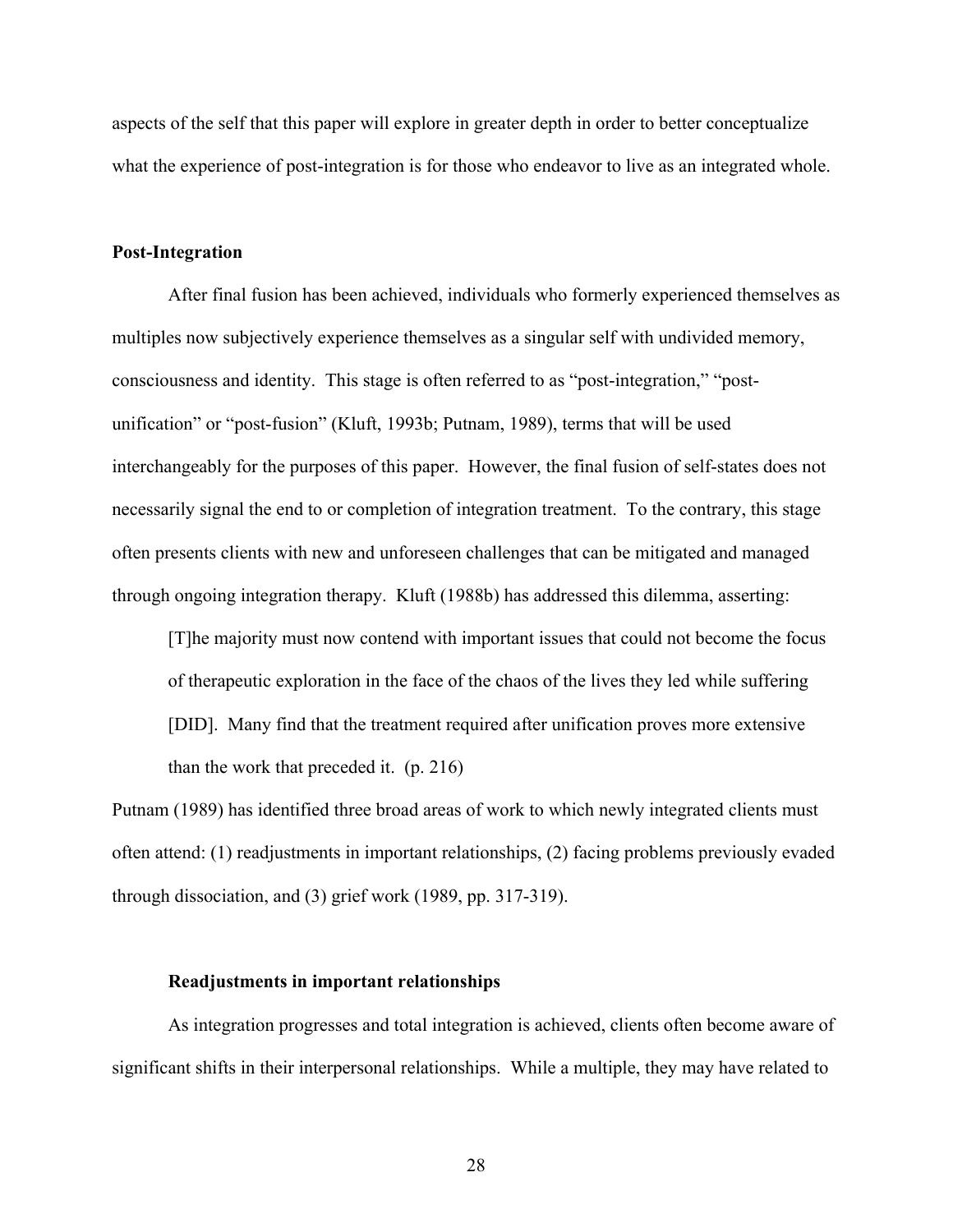their boss, spouse, children or friends in markedly different ways, depending on which alter or alters were primarily responsible for interacting with a particular person. For instance, a certain alter may have been utilized most frequently at work, when attention to detail and mathematical skills were required, or an alter may have emerged during marital disputes, such that conflicts were resolved when the host personality was not consciously present to the moment. As an integrated person, however, the individual will now face responsibilities at work or conflicts at home that were heretofore unknown to them. While they may have retained the mathematical skills and conflict-resolution techniques utilized by their alters, putting them into practice is a wholly new activity to which the integrated individual must now adjust.

On another front, individuals in the post-integration phase often realize that some of the important people in their lives would prefer them to remain a multiple (Putnam, 1989). While one may speculate about the specific reasons that a person might prefer their loved one to remain a multiple, one fact seems to be beyond speculation: an integrated person will appear and behave differently than they previously did as a multiple and, as a result, both the integrated individual and those with whom they have close relationships will face an adjustment period to these changes.

#### **Facing problems previously evaded through dissociation**

As a multiple, the individual had an elaborate defensive structure that enabled them to survive trauma. As a result, clients emerging from their dissociative multiplicity have to face the memories of the trauma and the lasting implications of that trauma for the first time. Putnam (1989) has suggested, "As the dissociative fog lifts following [final] fusion, and the patient views his or her past and present life as a continuous whole for the first time, it is usually readily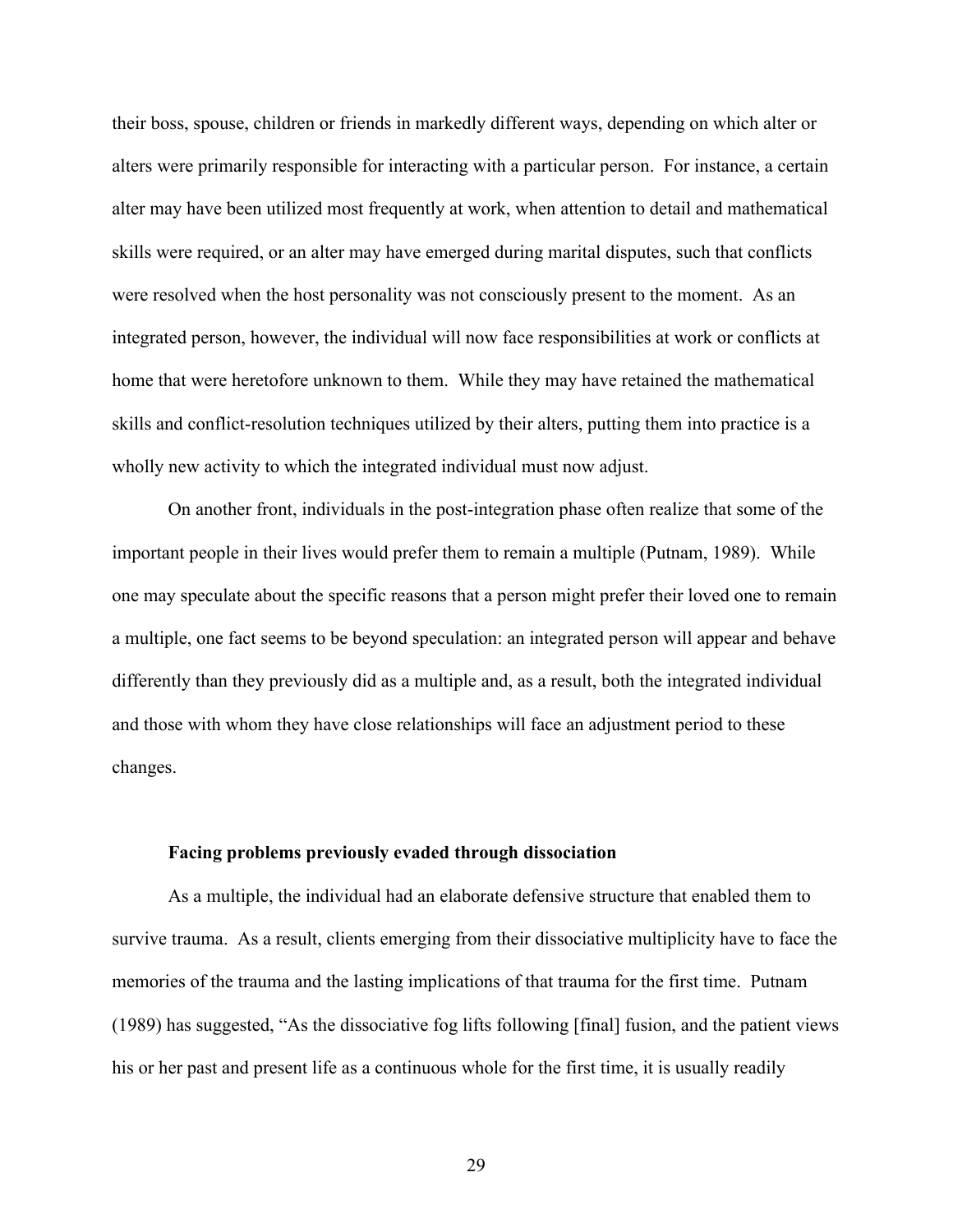apparent that this life is a mess" (p. 318). In addition to reckoning with past experiences of abuse, the client must now also take responsibility for actions and behaviors that they may have been previously unaware of, as alters had assumed executive control of the individual unbeknownst to the host personality. Due to their trauma history, many clients discover that they have become abusers themselves, as they have reenacted abusive behaviors they experienced as a child (Putnam, 1989). Facing this reality can be extremely difficult for clients in treatment, as they must take responsibility for themselves while finally holding their abusers responsible for their actions and behaviors as well.

# **Grief work**

In many ways, this area of work in the post-integration phase encompasses the former two, as clients must grieve any undesirable changes that take effect in their significant relationships and must grieve for both the distant and more recent past, both of which have now come into sharper focus. Putnam (1989) has elaborated upon this idea, suggesting:

Patients must grieve for the past, for the loss of an idealized view of their parents/abusers, and for the loss of what they could have been and done if they had not been dissociatively fragmented. [They] must also grieve for the loss of their alters. (p. 319)

Understanding the full scope of a client's grief—what they are grieving for and why—is intimately related to the question at hand: how are clients experiencing the changes resulting from integration? What are their perceptions of these changes and how do these perceptions lead them to embark on a process of grieving? In order to attend to these questions, however, it is also essential to know what changes are taking place – are they characterological, physiological,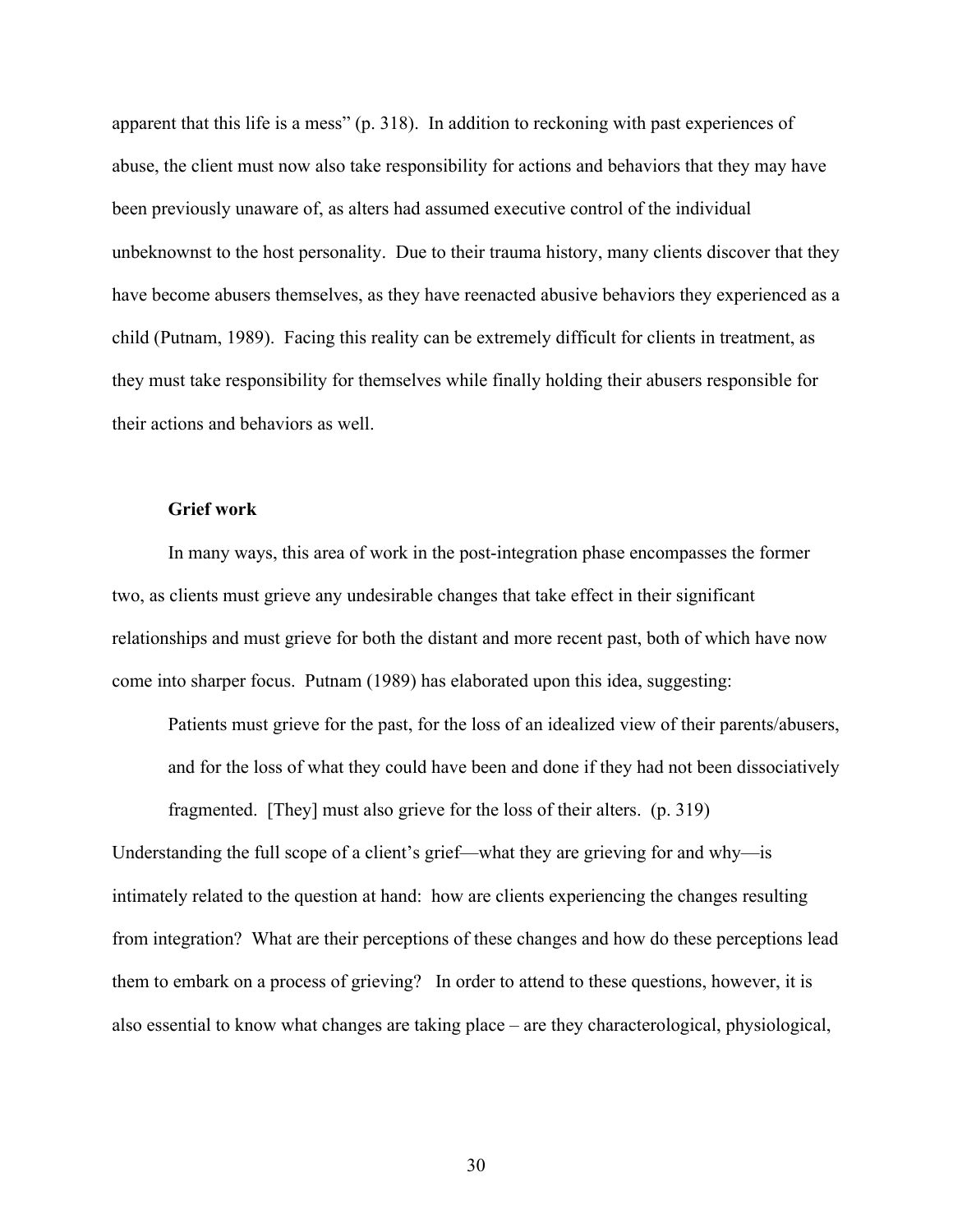psychological or relational? Are these changes observable and identifiable or are they perceptual?

These and related questions regarding the subjective experiences of clients in the postintegration or post-unification phase have received little attention from practitioners in the field (Coons & Bowman, 2001; Putnam, 1989; Kluft, 1986a, 1988b). Kluft (1988b) and Putnam (1989) both noted the conspicuous lack of attention to this phenomenon over twenty years ago, with Kluft lamenting, "The problems and treatment needs of unified MPD patients have received relatively little discussion in the literature" (1988b, p. 214). Nearly a decade later, Bristol (1997) noted that the literature remained relatively scarce with regard to the experience of postintegration for individuals with DID, stating, "Many questions remain unanswered regarding clients' perceptions, feelings about, and understandings of fusion" (1997, p. 24).

To contribute to the body of knowledge on the aforementioned questions, Bristol (1997) conducted a qualitative exploratory study with 12 DID clients that had completed final fusion and achieved unification. Her findings suggested that after achieving unification, participants experienced significant changes in physiology (i.e. eyesight, hearing, asthma), intellect and ability (i.e. fluency in a second language), temperament, attitude and preferences (i.e. favorite activities or foods). These changes were in some cases experienced as extremely positive, as in the newfound ability to speak Spanish, while other changes were experienced as negative, such as increased hearing impairment and a loss of interest in and ability to accomplish certain activities (Bristol, 1997). Bristol (1997) summarized her findings, writing,

Clients report varying degrees of difficulty with accepting their "new [selves]." …

[T]hose who lost talents or developed physical disabilities during integration experience greater difficulty in accepting these traits as ego syntonic. (pp. 58-59)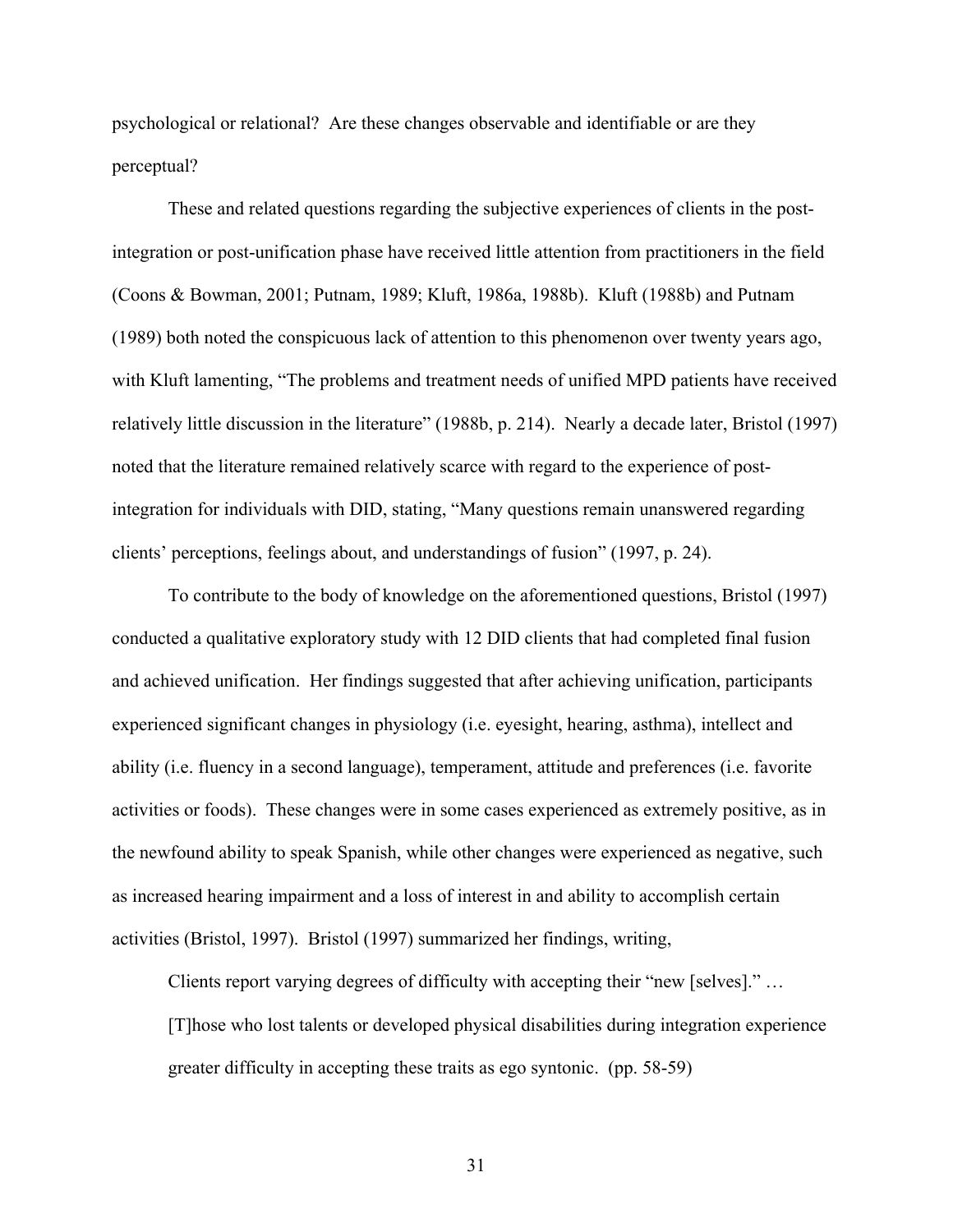Furthermore, Bristol contended, "...[I]t seems that even clients in the stable-integration phase of treatment, despite the numerous years since their final fusion, are still struggling to accept their unified status into their self-concept" (1997, p. 59). In these instances, according to Bristol (1997), it is a loss of self-perception with which the newly integrated individual must contend, as their sense of themselves as a multiple—and all that that may entail—is fundamentally altered. While other qualitative and quantitative studies on the subjective experiences of post-integration individuals may exist, they have not yet been located for the purposes of this paper.

Bristol's (1997) findings suggest that unified DID clients experience both physiological (intellect, disability/ability) and characterological (temperament, attitude, preferences) changes. Her findings further suggest that such changes can be interpreted as positive gains or as negative losses. The unified client, Putnam (1989) has suggested, must then grieve for those changes that are perceived as losses. In order to further understand these perceptual losses, Pauline Boss's (1999) theory of ambiguous loss will now be examined as a possible framework for explaining or interpreting the subjective experience of post-integration.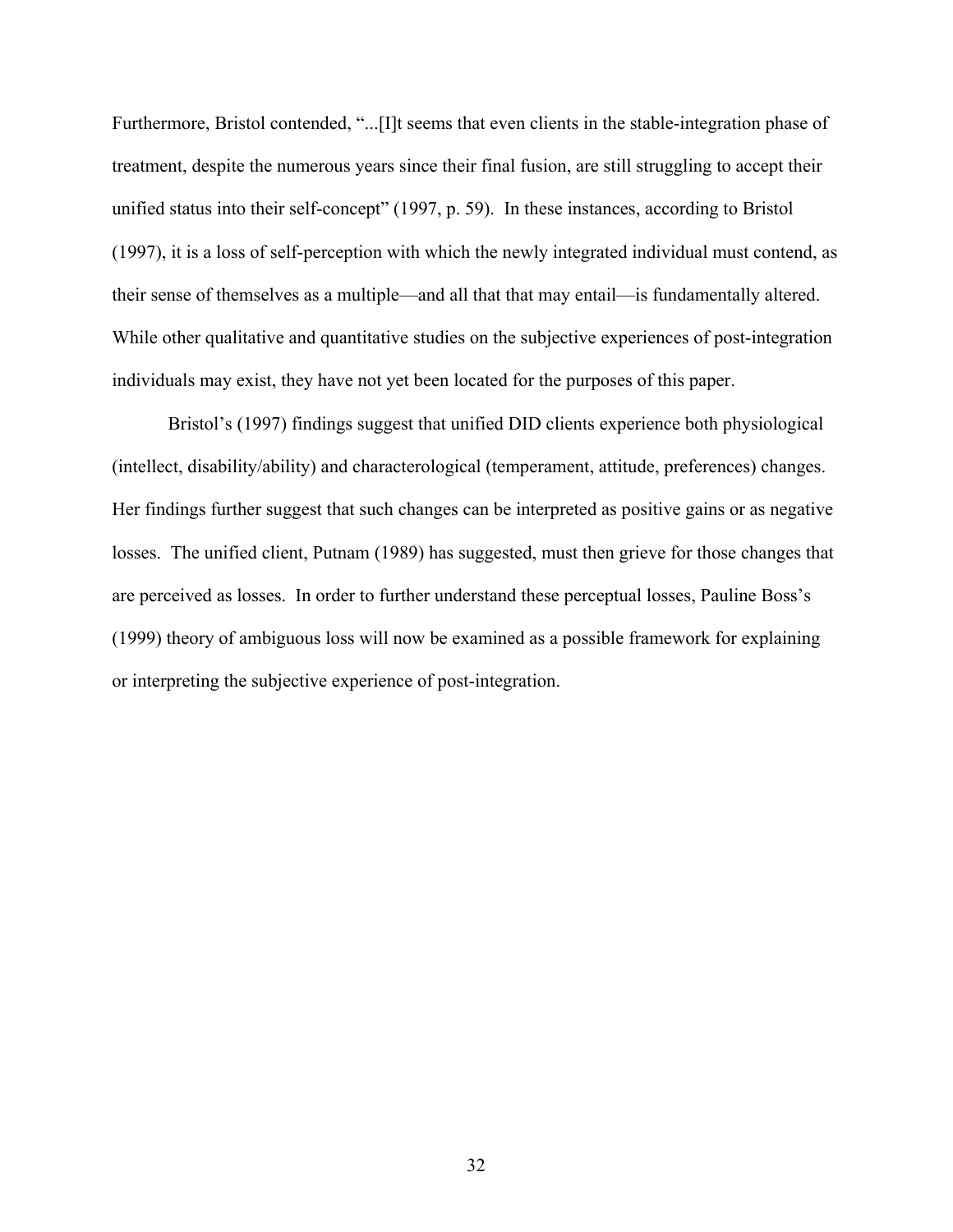# **CHAPTER IV**

### **Ambiguous Loss Theory**

Ambiguous loss theory explains the experiences of irresolvable grief and unclear loss that often arise in conditions wherein a loved one is experienced as physically absent but psychologically present *or* physically present but psychologically absent (Boss, 1999, 2010). Developed by Pauline Boss (1999) and subsequently used as a theoretical framework by a number of researchers in the field of social science research (DeYoung & Buzzi, 2003; Dupuis, 2002; Frank, 2008; Kean, 2010; Landau & Hissett, 2008), the theory speaks specifically to the experience of loss resulting from variable and indefinite traumatic stressors, such as the abduction of a loved one, as opposed to acute or distinct stressors, as in the death of a family member (Boss, 1999, 2006, 2007, 2010). Boss (2006) has elaborated on the ambiguity of such indefinite stressors:

Even without death, the people we care about disappear physically or fade away psychologically. The Alzheimer's patient, the brain injured, and the stroke victim, as well as the kidnapped or imprisoned, are out of reach. This ambiguity between presence and absence creates a unique kind of loss that has both psychological and physical qualities. (p. 1)

Experiencing such unclear and traumatic stressors, according to Boss (2010), can result in an inability to achieve emotional and psychological resolution leading to a "freezing" of the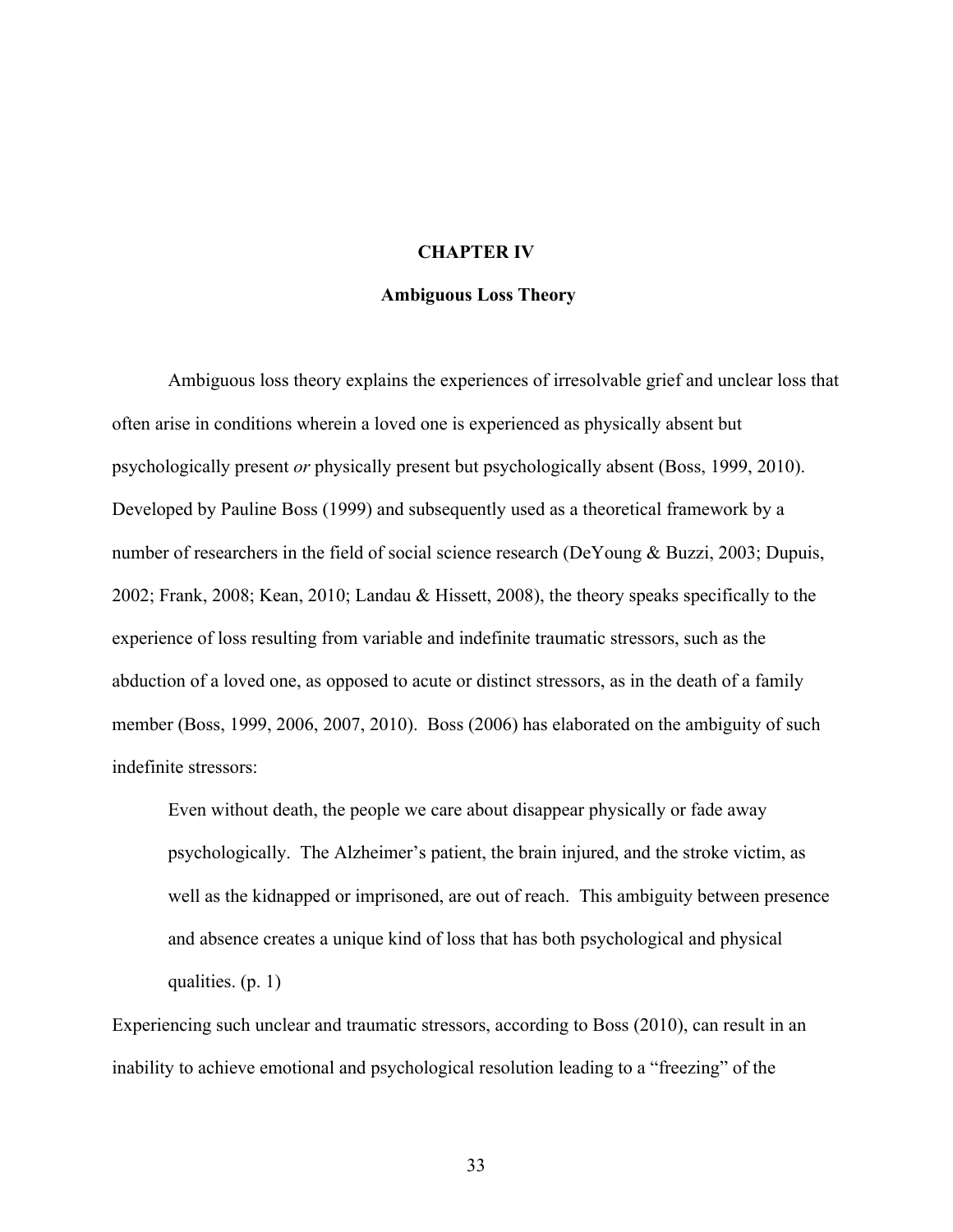grieving process, in which "…there is no verification, no closure, no rituals for support, and thus no resolution of grief" (p. 144). Suspended in a state of irresolvable grief, and without the support of cultural ritual and community recognition of the loss, the individual may struggle to feel that their grief or sense of loss is valid and justifiable.

# **Ambiguous Loss: Definitions and Assumptions**

Stemming in large part from her extensive work as a family therapist, Boss developed and defined the concept of ambiguous loss as a "stress- and resiliency-focused theory" for the study of how a shift in family membership effects the functioning of the family system (Boss, 2007). Within this conceptual framework, Boss (1999, 2010) has identified two types of ambiguous loss: (1) physical presence with psychological absence, and (2) psychological presence with physical absence.

## **Physical presence with psychological absence**

This first type of ambiguous loss refers to circumstances wherein an individual experiences someone in close relationship to them as physically present but psychologically absent in some significant way. Boss (2010) has identified numerous examples, including serious and chronic conditions (e.g., Alzheimer's disease, traumatic brain injury and autism) as well as more common or intermittent conditions (e.g., an extreme preoccupation with work or a neurotic obsession with another person). While the individual is still physically present, their medical condition or mental state has resulted in psychological or characterological changes that have rendered them a fundamentally different person in the eyes of those in relationship to them. They may look or talk in the same manner or perhaps occupy the same house, but their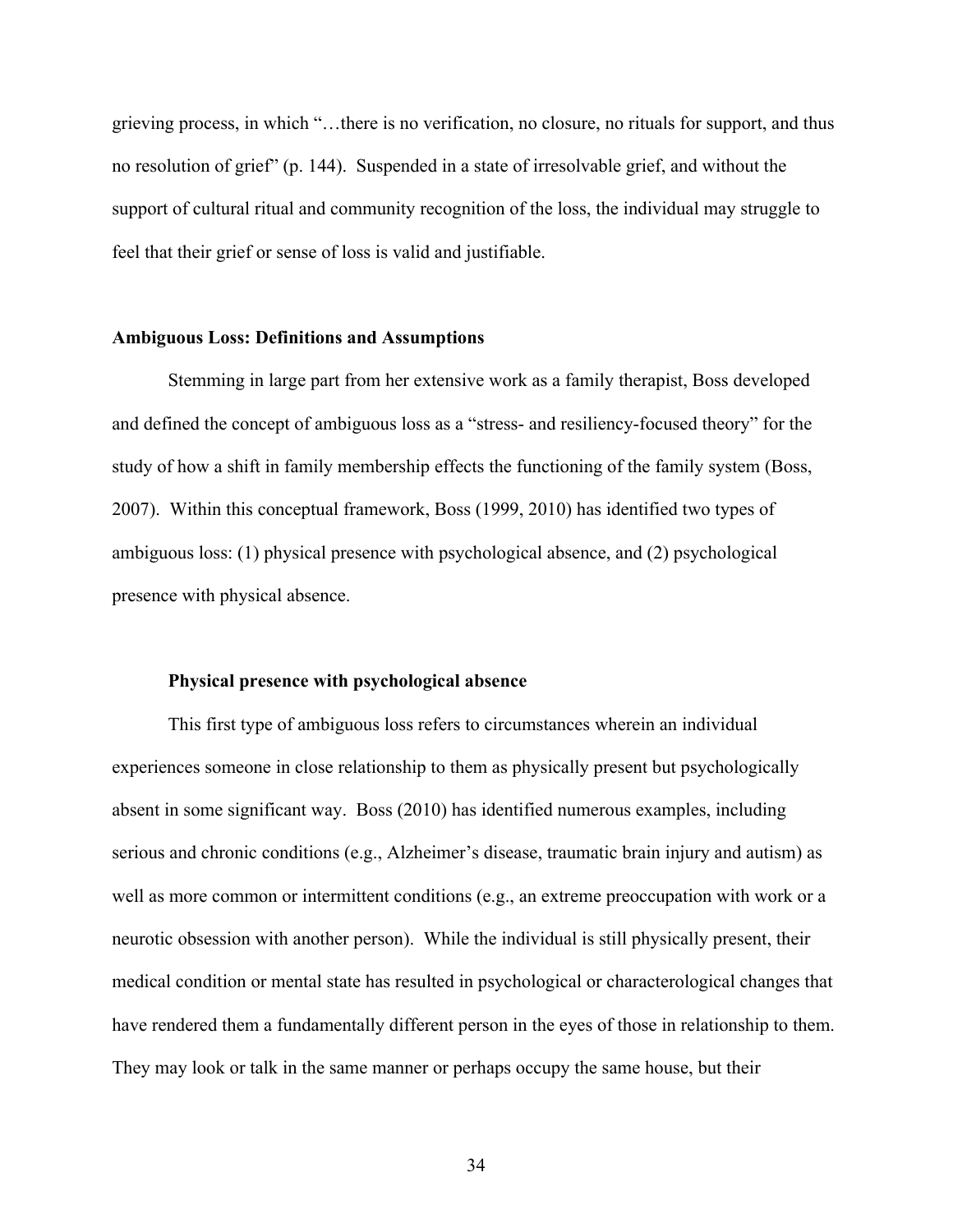relationships have shifted dramatically as a result of these psychological changes. Consequently, they are experienced as simultaneously present and absent, as Boss (2010) has written, "Part is gone, part remains" (2010, p. 140). Mourning or feeling a sense of resolution about these changes or conditions, therefore, can be challenging given the indefinite and, in some cases, vacillating status of their loved one's psychological "presence."

# **Psychological presence with physical absence**

This second type of ambiguous loss, according to Boss (2010), pertains to circumstances wherein "a loved one is missing physically—lost, kidnapped, disappeared, but kept present psychologically because they might reappear [sic]" (2010, p. 138). Examples range from the more exceptional (e.g., an abducted child, a soldier who has been declared missing in action for 20 years) to the more commonplace (e.g., foster care, imprisonment, immigration). Given the uncertainty of whether or not the physically absent person may one day become present again, their absence may be experienced by those who have been close to them as confusing and indefinite, which therefore complicates the ability to grieve or find resolution about their absent or missing status.

For the purposes of this paper, "ambiguous loss" will be defined as: a change or a condition within a system of relationships that is interpreted by an individual as a loss, wherein another individual in the relational system is perceived as being either (a) physically present but psychologically absent, or (b) psychologically present but physically absent. To fully unpack this definition, however, this paper must define what constitutes loss and change, as well as establish who comprises the relational system in which the condition or change of ambiguous loss occurs.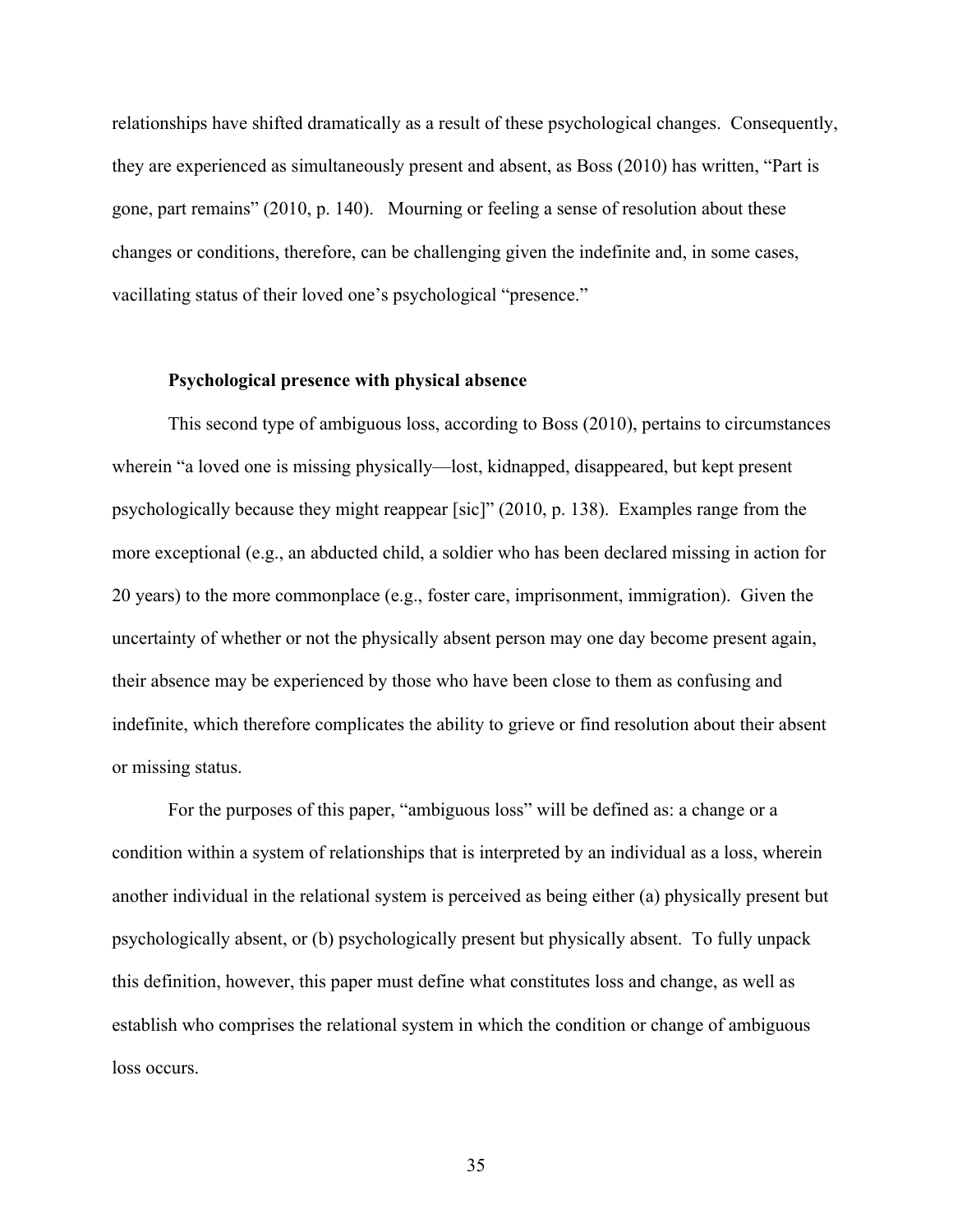## **Assumptions of ambiguous loss**

*Oxford Dictionaries Online* has defined loss as being either (1) "the fact or process of losing something or someone," or (2) "the state or feeling of grief when deprived of someone or something of value" (Oxford University Press, 2010). Based on this definition, therefore, loss can refer to either an objective, empirical fact of something or someone being or becoming lost or absent, or to a subjective feeling state resulting from either the perception or fact of losing something. In other words, it is either the fact of a change having occurred—the present becoming absent—or the feeling response to that change. Within the context of ambiguous loss theory, it appears that both definitions are concurrently at play.

On the one hand, the former definition—the fact of a change having occurred—seems applicable to Boss's definition of ambiguous loss, as the ambiguity of the loss refers not only to the feeling state associated with the change in the relationship, but to the situation of change itself. It is the fact of someone who was at one time present becoming absent that is confusing and unclear, as their absence is not total or definite but remains suspended in a mixed state of simultaneous presence and absence. When interpreted in this way, therefore, "ambiguous loss" refers to the uncertain status of a person's physical or psychological presence and could synonymously be termed "ambiguous presence" or "incomplete absence."

While most of Boss's examples (1999, 2010) of ambiguous loss center on situations wherein a change has occurred that effects a relationship (e.g. divorce, immigration, an adult who sustains a traumatic brain injury later in life), several instances of ambiguous loss that have been examined in the literature suggest that ambiguous loss can occur when no change or shift has taken place. For example, parents of children born with autism (O'Brien, 2007) or with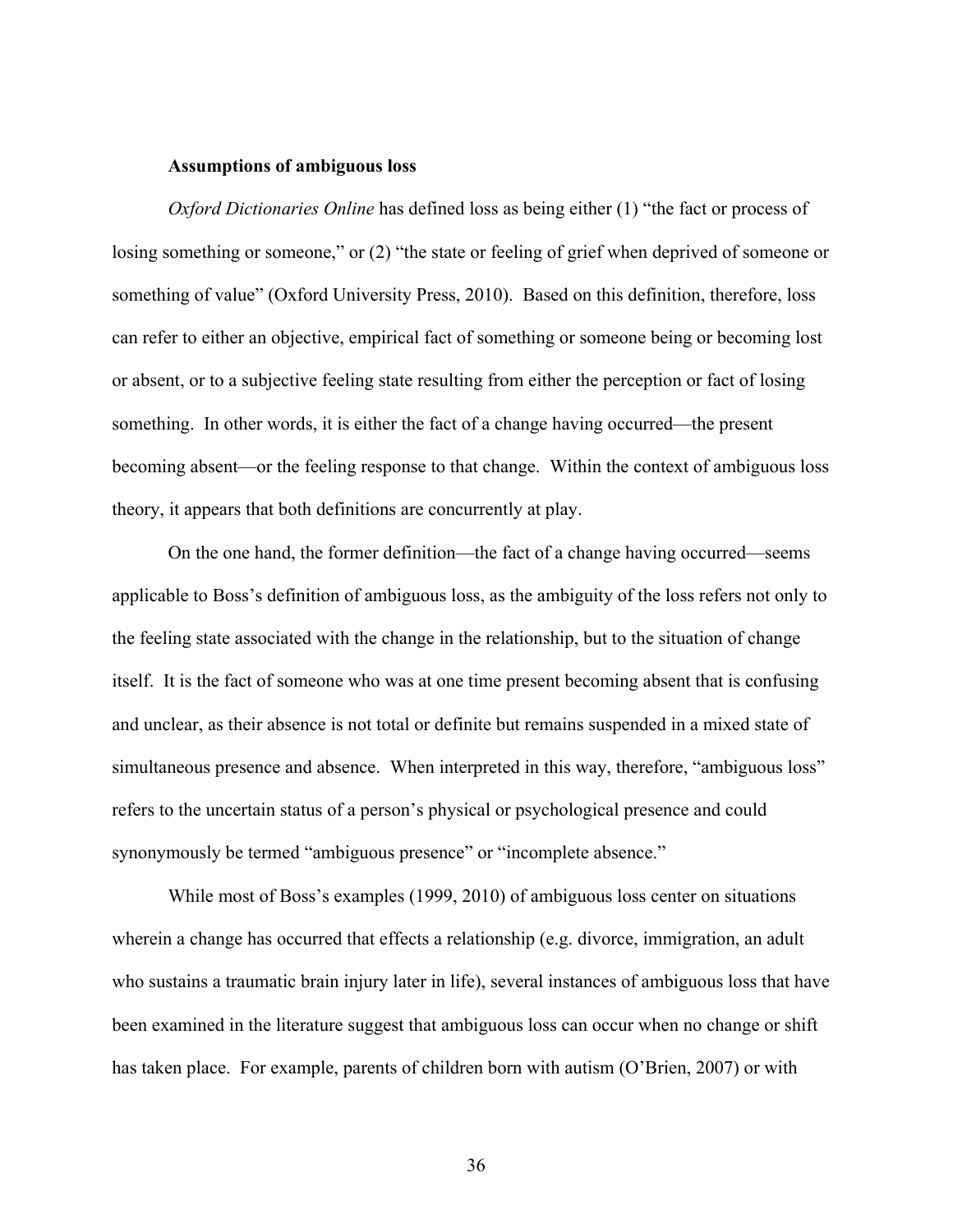profound developmental disabilities (Roper  $\&$  Jackson, 2007) may identify with the experience of ambiguous loss, as they may perceive their children as being both physically present but psychologically absent to varying degrees. In these instances, it is an ever-present, unchanging condition that is experienced as ambiguous loss, as there is no previous state to which those experiencing ambiguous loss wish to return. It is not, as *Oxford* (2010) suggests, "the fact or process of losing something or someone," but rather the loss of a projected hope, as the preconceived fantasy of having a child live into and fulfill normative expectations is thwarted and all that is perceived or experienced as less than normative is then conceived of as lost. As such, it may be that the condition—the unchanging fact of their child's mental and physical state—is experienced as confounding and, to some extent, as a loss of "what-should-have-been," rather than a loss of "what was."

Examples of this type of ambiguous loss may also include a woman who gives a child up for an adoption and then feels compelled to grieve for the unknown potential of what could have been a relationship in her life. Similarly, a man who has no memory of his biological father, a man who has never been a presence in his life, may find himself unable to fully grieve the absence of his father as he simultaneously hopes this man may one day emerge as a presence in his life. In these instances, there is no previous state of relationship to which the mourner wishes to return. Rather, it may be the imagined possibility of a relationship—based on conceptions of what might constitute a "normal" relationship or mode of relating—that was never realized that the individual is now struggling to grieve, process or resolve. Therefore, ambiguous loss may be experienced in response both to a change that has occurred as well as to an unchanging external condition.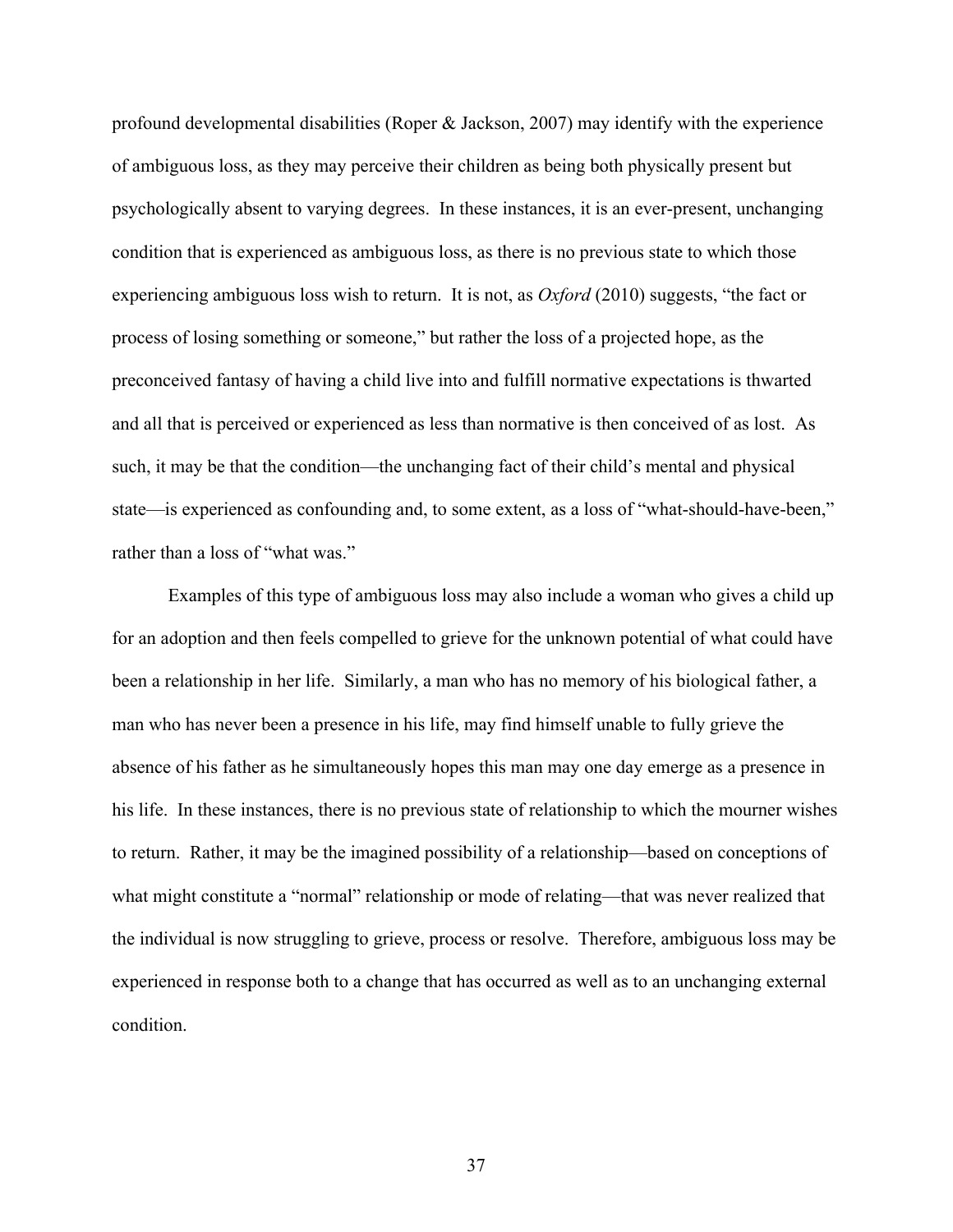On the other hand, the latter definition—loss as a feeling response to a condition or to a change that has occurred—applies equally to the concept of ambiguous loss, as Boss's theory was designed to capture the highly ambivalent feelings that often accompany situations wherein a loved one's presence is tenuous and uncertain. Understood in this way, "ambiguous loss" refers not only to the ambiguity of the situation but also to the ambiguous feelings resulting from the situation. An individual wants to mourn the loss of their partner who has been declared missing in combat, but also remains hopeful for her return. This may place them in an emotional state of heightened ambivalence, wherein there is no clear, singular feeling-state that seems appropriate to the situation. Rather, the landscape of feeling is defined by conflict and uncertainty, as seemingly opposing feeling-states vie for prominence in their emotional template.

Based on this discussion of loss, then, ambiguous loss seems to refer to both (a) the *ambiguous fact of a change or a condition* in a relational system resulting in uncertainty about the status of an individual's physical or psychological presence, and (b) the *ambiguous feelingstate* of loss in response to such a change or condition. Perceiving a change or a condition as a loss, however, is a subjective perception, not an objective reality. Therefore, ambiguous loss theory assumes the following about the conditions or changes that occur within a relational system: (1) the change or condition is value-neutral (neither objectively positive nor negative); (2) the change or condition is subjectively interpreted by members of the relational system; (3) these subjective interpretations will be informed by cultural beliefs and values; and (4) the change or condition happens within the context of a relationship that is experienced as significant or meaningful.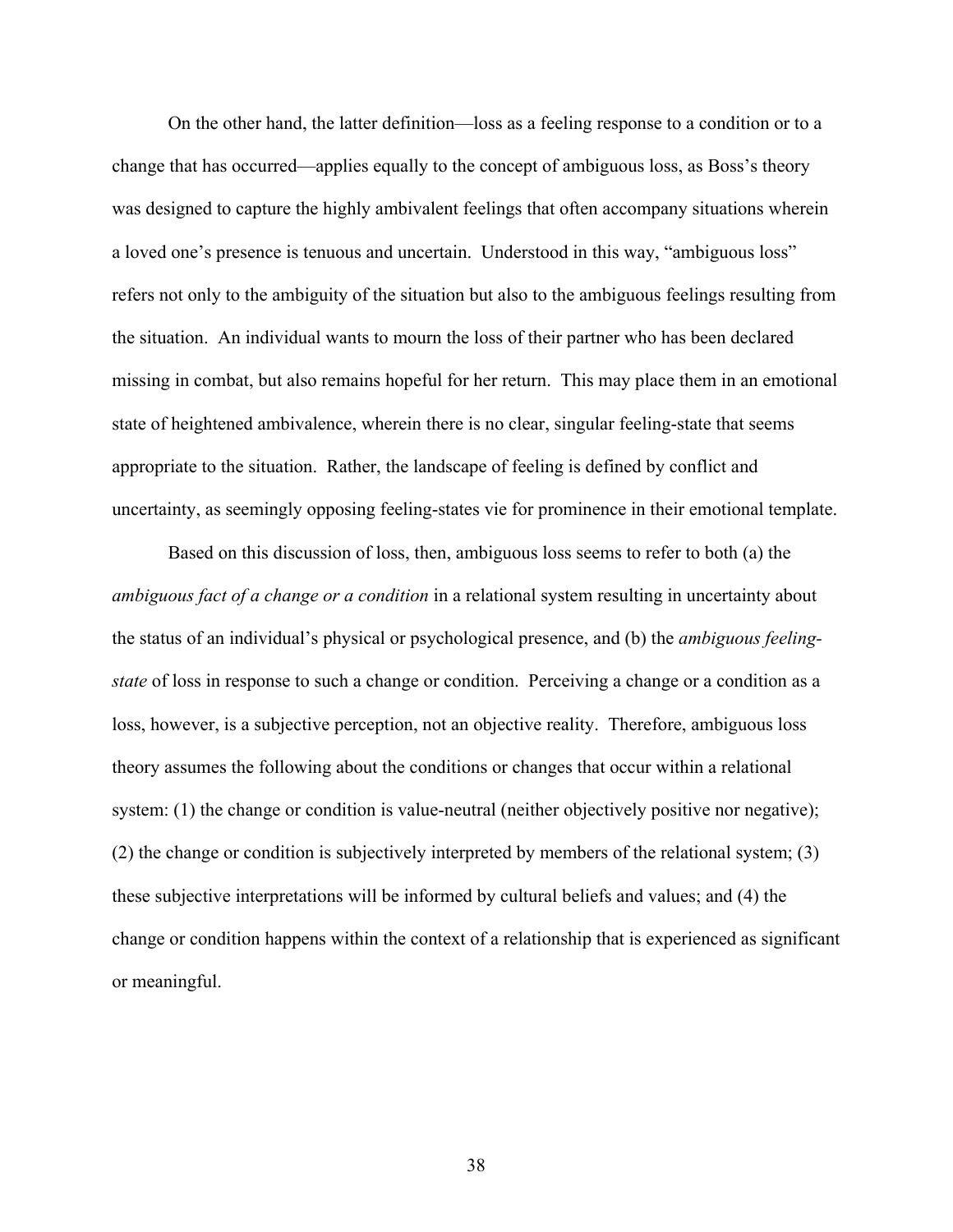# *The condition or change is value-neutral*

According to Boss (2007), "ambiguous loss as an external situation is assumed to be neutral. How it is perceived, however, has valence" (p. 106). Indeed, the examples of ambiguous loss to which the literature refers—dementia, adoption, autism, divorce or immigration—need not necessarily be perceived as losses. To the contrary, these very same phenomena may likewise be interpreted as wholly positive within a relational system. Therefore, ambiguous loss theory assumes that the condition or change within the relational system is valueneutral, neither objectively positive nor negative, while the feeling state of loss that may be aroused by the condition or change, as well as the perceptions or interpretations of the condition or change, are subjective and will vary in degree and severity depending on the circumstances and particularities of the individuals involved.

# *Interpretations of the condition or change are subjective to the individual*

Boss (2007) has suggested that conditions or changes may be experienced or perceived very differently among those within the system of relationships under discussion, as ambiguous loss theory assumes that the truth about the loss is relative to the perception of the individual. For example, if a man is diagnosed with Alzheimer's disease and his wife perceives the changes that he undergoes as an ambiguous loss, this does not mean that the man will necessarily share her perception—he may, in fact, be totally unaware that a change has taken place and may be fully content in his current circumstances.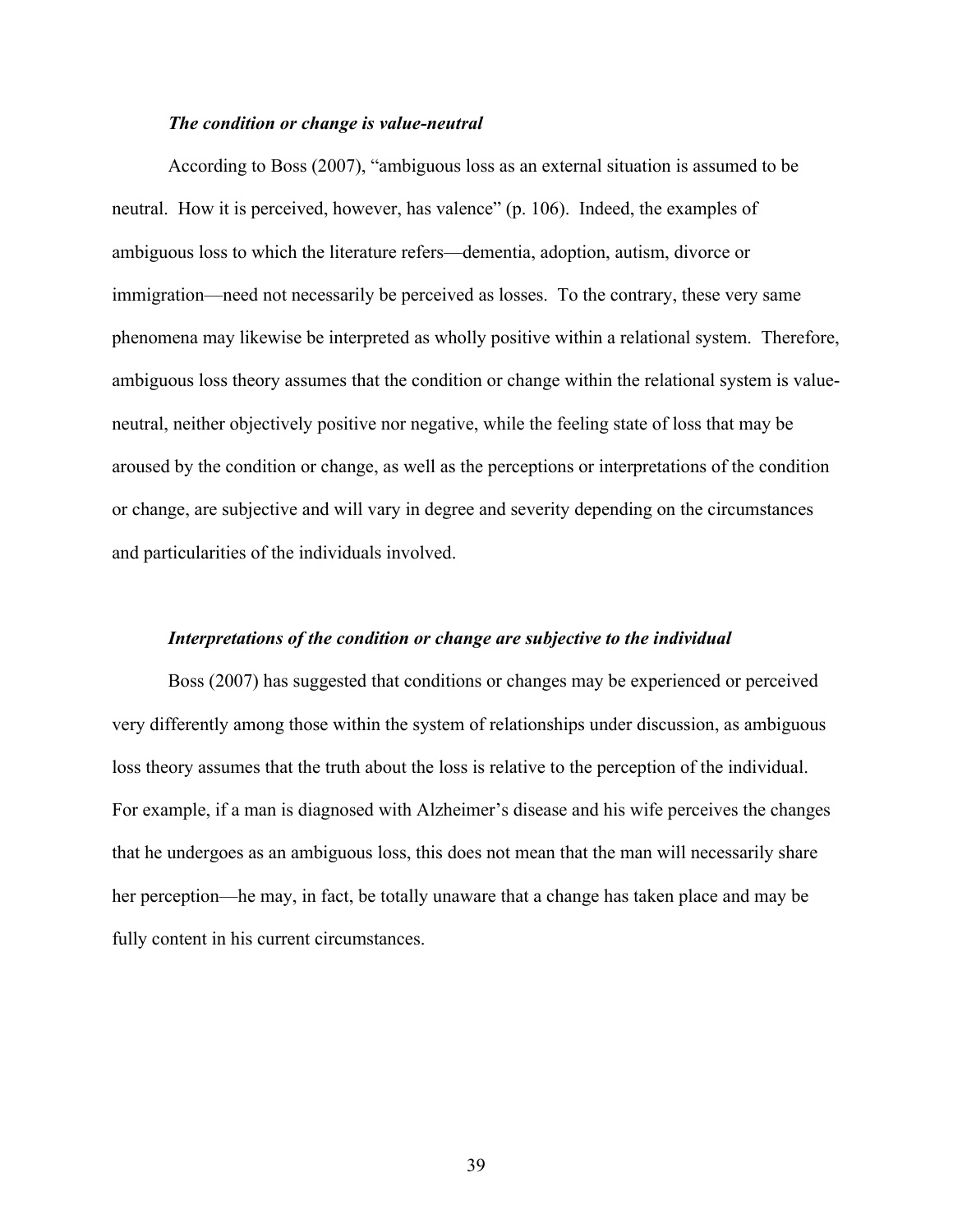# *Interpretations are informed by cultural beliefs and values*

These interpretations and perceptions are not only subjective to the individual but are also shaped by cultural beliefs and values (Boss, 2007). When studying the effects of dementia on caregivers in family systems, Boss discovered a markedly different response to dementia than she had previously encountered among the Anishinabe women of northern Minnesota who served as caregivers for their elder family members with dementia. Recounting her experience, she wrote:

As we sat in a circle with the sweet smell of burning sage, I listened to their stories. I learned that these Native American women cope with the psychological absence of a demented parent by combining mastery of the situation with a spiritual acceptance of the illness. … They saw an elderly person's illness as part of nature's cycle from birth to death. (Boss, 1999, p. 17)

By accepting dementia as a natural part of the aging process, these women were able to find positive meaning in their elders' conditions. Since their community and culture shared their perspective, they had the benefit of ritual and community support for their feeling responses to the onset of dementia. As a result, the onset of dementia did not signify an ambiguous loss for these women, while it did for many other families of different cultures with whom Boss met (1999). These differences in perception and meaning-making illustrate the ways in which an individual's interpretation of a condition or change is informed by their intersecting social locations and identities—their culture, ethnicity, race, gender, sexuality, age and historical era all play a role in influencing their experience of ambiguous loss.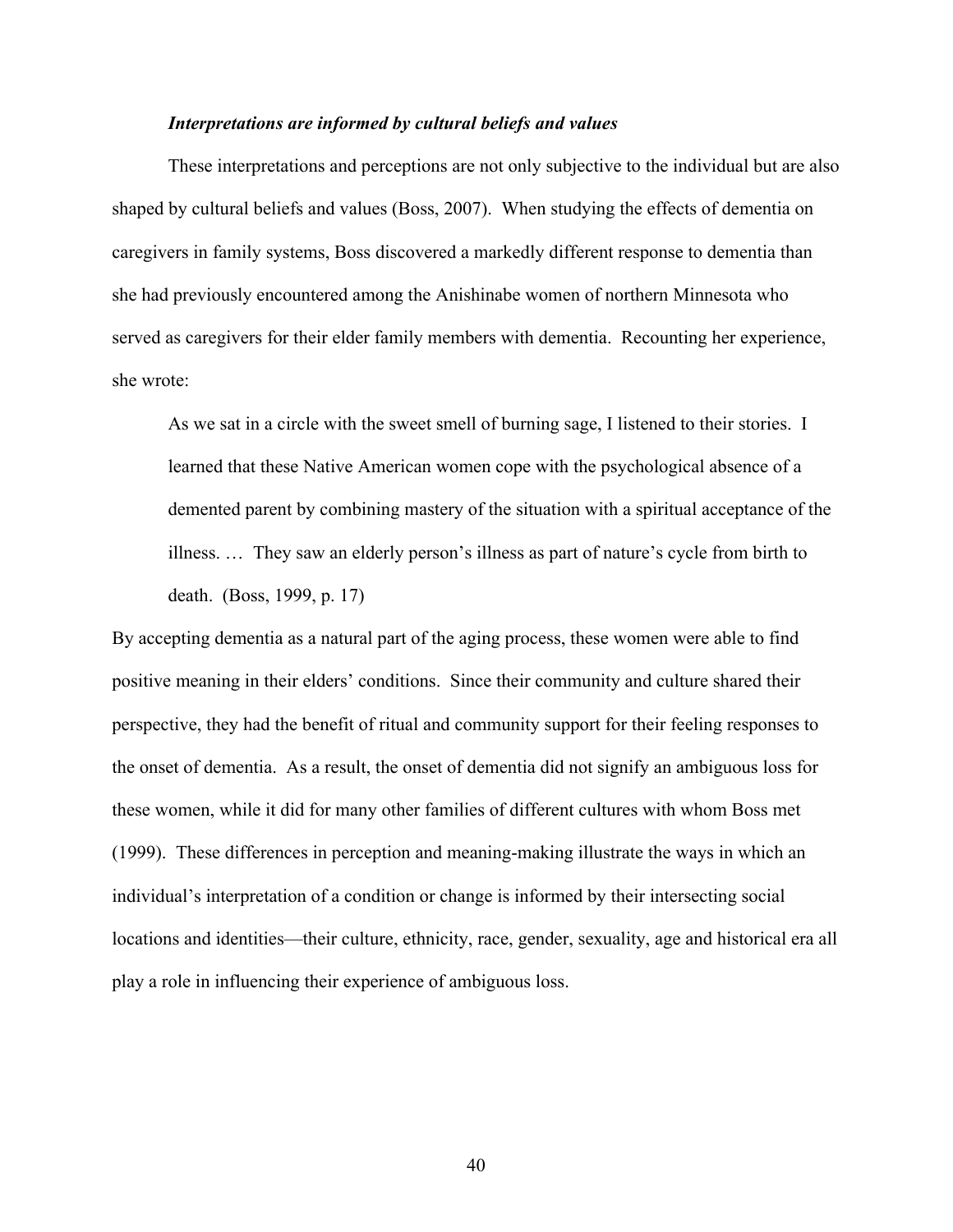# *The change takes place or condition exists within the context of a relationship that is subjectively experienced as significant or meaningful*

Given Boss's work with and clinical focus on couples and families, her descriptions of ambiguous loss often include mention of "family members" and "loved ones" (Boss, 1999, 2007, 2010). While these terms may be appropriate within the context of a family and couples therapeutic practice, the experience of ambiguous loss is not limited to the official members of a family (Boss, 2006, 2007). Instead, Boss (2007) has forwarded a more expansive definition of what constitutes a family system, writing, "...[A]mbiguous loss theory assumes that a psychological family exists and that this perceived construction of one's family may differ from the physical or legal family structure" (p. 106). Further developing this concept, she has written:

Cut off from loved ones physically or psychologically, people cope by holding on to some private perception of home and family. This psychological construction of family may coincide or conflict with official records and the physical family one lives with, but who is viewed as being in the family is of therapeutic importance. (Boss, 2006, p. 26) Therefore, the notion of the family is not limited to a legal configuration but may include perceptual constructions as well. Hence, the psychological family refers to whatever grouping of people is perceived to be psychologically and emotionally significant to the individual.

Boss's definition of family within the context of ambiguous loss theory appears to have broadened to include whatever grouping of people or system of relationships is felt by the individual to be significant—be it a child, partner, close friend, colleague, neighbor or member of the clergy. It follows, then, that ambiguous loss can be experienced in a wide range of relationships and relational systems, depending on the subjective significance or meaning ascribed to the relationship by the members therein. Consequently, it seems inaccurate to limit a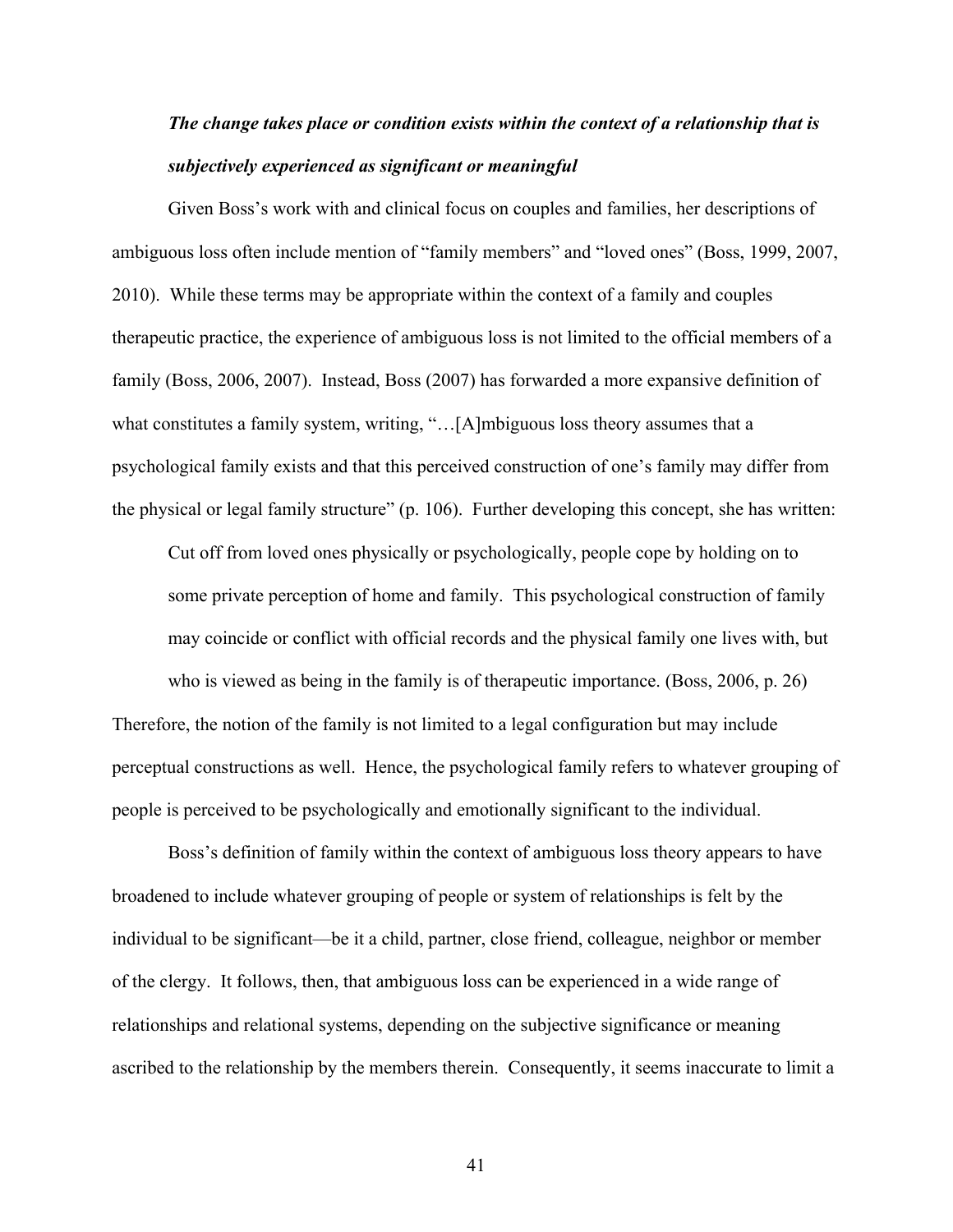discussion of ambiguous loss with the terms "family members" and "loved ones." For the purposes of this paper, therefore, it is assumed that the change or condition that is experienced as an ambiguous loss occurs within a relationship that is subjectively experienced as meaningful and significant.

# **Features of Ambiguous Loss**

According to Boss (2010), an ambiguous loss caused by either the physical or psychological absence of a loved one is defined by several key features:

- Ambiguous loss is unclear loss
- Ambiguous loss is traumatic loss
- Ambiguous loss is a relational disorder
- Ambiguous loss is externally caused (e.g., illness, war), not by individual pathology
- Ambiguous loss is an uncanny loss confusing and incomprehensible (Boss, 2010, p. 138)

Exploring these features in detail illuminates the possible connections between the experience of ambiguous loss and the subjective experience of DID integration, which will be examined in the discussion chapter of this paper.

# *Ambiguous loss is unclear loss*

Ambiguous loss is necessarily unclear, as experiencing a significant other as being simultaneously present and absent defies the finality and certainty of an unambiguous situation, such as death. Ascertaining what is gone and what remains can often be confusing, as the degree to which a significant other is experienced as physically or psychologically present may fluctuate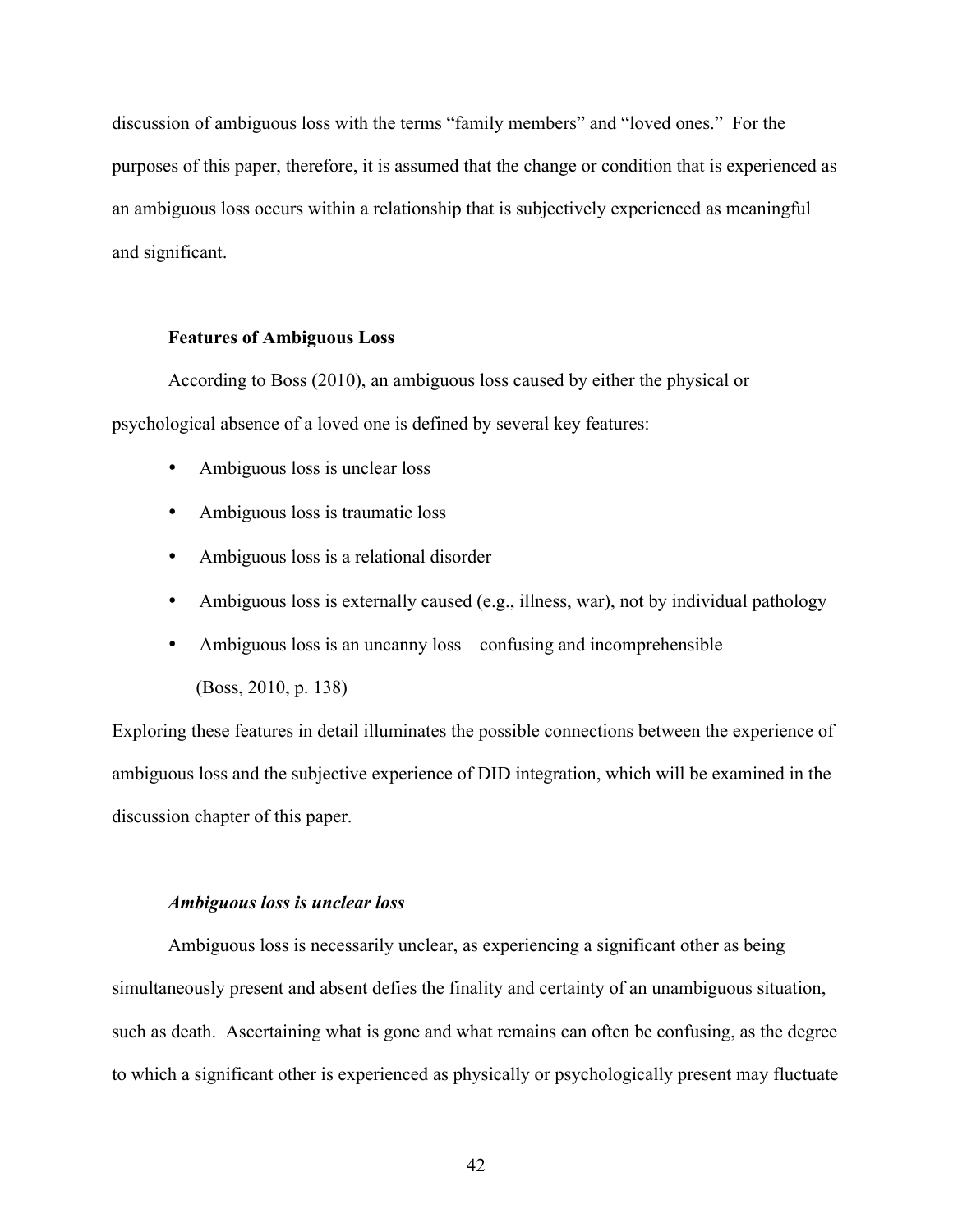over time. Furthermore, a change or condition in a relationship experienced as an ambiguous loss may be either objectively definable and observable (e.g., divorce, immigration, abduction) or may be perceptual ("My husband just isn't *there* any more. He's no longer the man I married."). As a result, perceiving such an experience to be a "loss" may be contentious, as different members within the relational system may hold conflicting perceptions of and responses to the ambiguous situation, thereby resulting in increased emotional ambivalence and confusion. Boss (1999) has observed:

Whatever the cause of the unresolved loss—immigration, war, divorce, remarriage, or adoption—its symptoms can be distressing. Anxiety, depression, somatic illnesses, and family conflict often afflict those who do not adapt and move on with their lives.

Without some kind of closure, the absent stay present. (p. 44)

The ambiguity of presence and absence, therefore, perpetuates uncertainty, as it remains unclear to what extent it is possible or culturally acceptable to resolve or mourn the "loss" of a relationship with another individual who is partially here and partially gone.

# *Ambiguous loss is traumatic loss*

Similar to the precipitant traumatic stressors of posttraumatic stress disorder (PTSD), Boss (1999) has contended,

Ambiguous loss is also a psychologically distressing event that is outside the realm of ordinary human experience; like the events triggering PTSD, it lacks resolution and traumatizes. But with ambiguous loss, the trauma (the ambiguity) continues to exist in the present. It is not *post* anything. Ambiguous loss is typically a long-term situation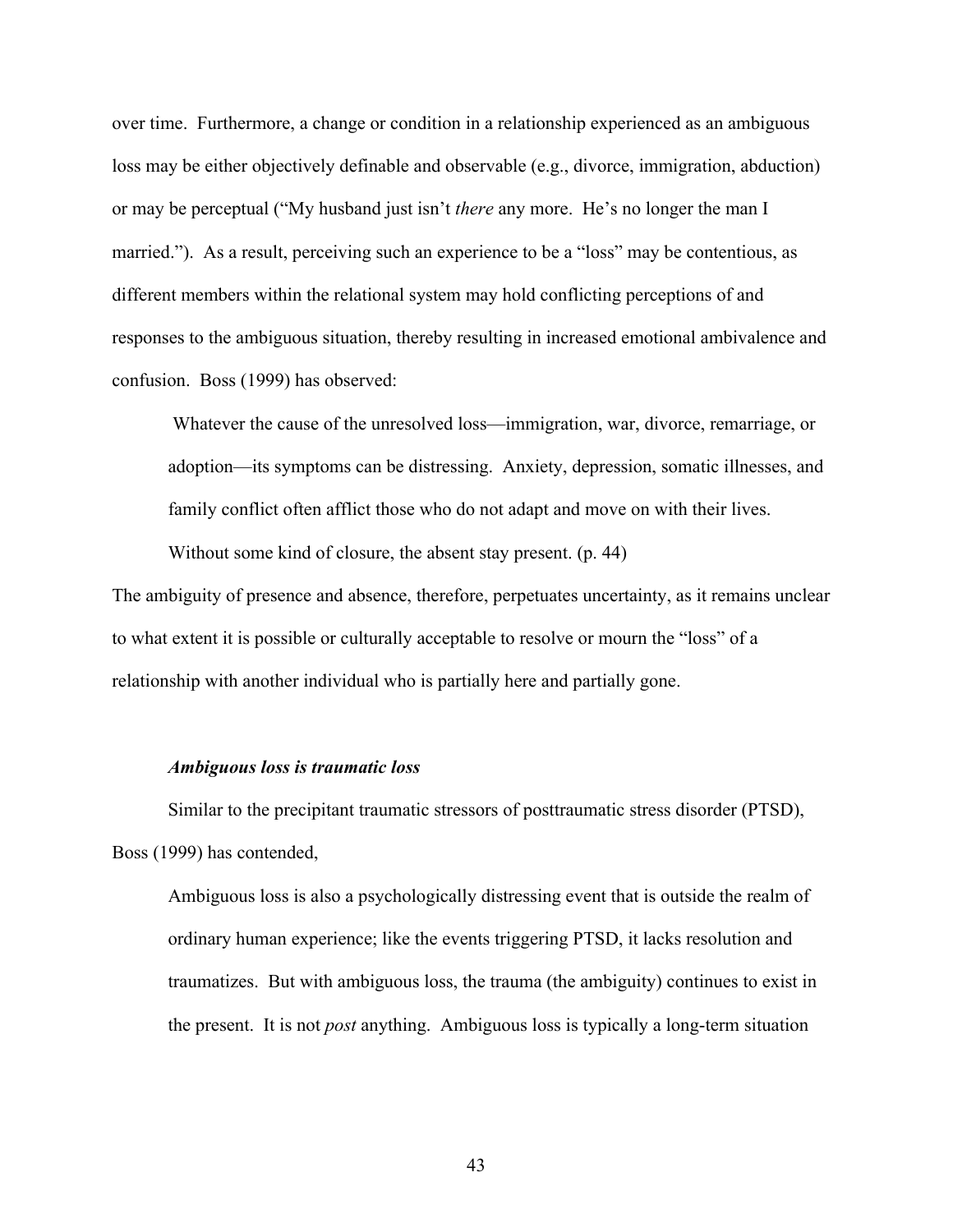that traumatizes and immobilizes, not a single event that later has flashback effects.

(Boss, 1999, p. 24)

While some conditions of ambiguous loss are not "*post* anything," as Boss has suggested, other situations experienced as ambiguous loss are indeed the result of a single event or change in a relationship that persists indefinitely. When a family member develops dementia or a child is declared MIA, for example, there is a discrete moment in time when their status—from present to absent—shifts, thus leading to the experience of ambiguous loss. Therefore, the ambiguous loss does in some instances occur after the fact of a change or a newly developed condition that affects a relational system.

However, there is a valid and important distinction that Boss appears to be making between the traumata that lead to the development of PTSD and the traumata of ambiguous loss. PTSD often develops in response to experiencing or witnessing acutely distressing lifethreatening events, whereas ambiguous loss is often the result of witnessing another in a dubious situation that may or may not contain the immediacy, gravity or clarity of the trauma resulting in PTSD. Boss's more commonplace examples of ambiguous loss exemplify this distinction, as a severe preoccupation with work hardly constitutes a traumatizing situation. In reviewing the various applications of ambiguous loss in Boss's writing and in the empirical literature, therefore, it may be more accurate to suggest that ambiguous loss *can* be traumatizing, though may not be in all instances.

## *Ambiguous loss is a relational disorder*

Boss (2007) has suggested that, "Ambiguous loss is inherently a relational phenomenon and thus cannot be an individual condition" (pp. 106-107). She elaborates on this point, writing: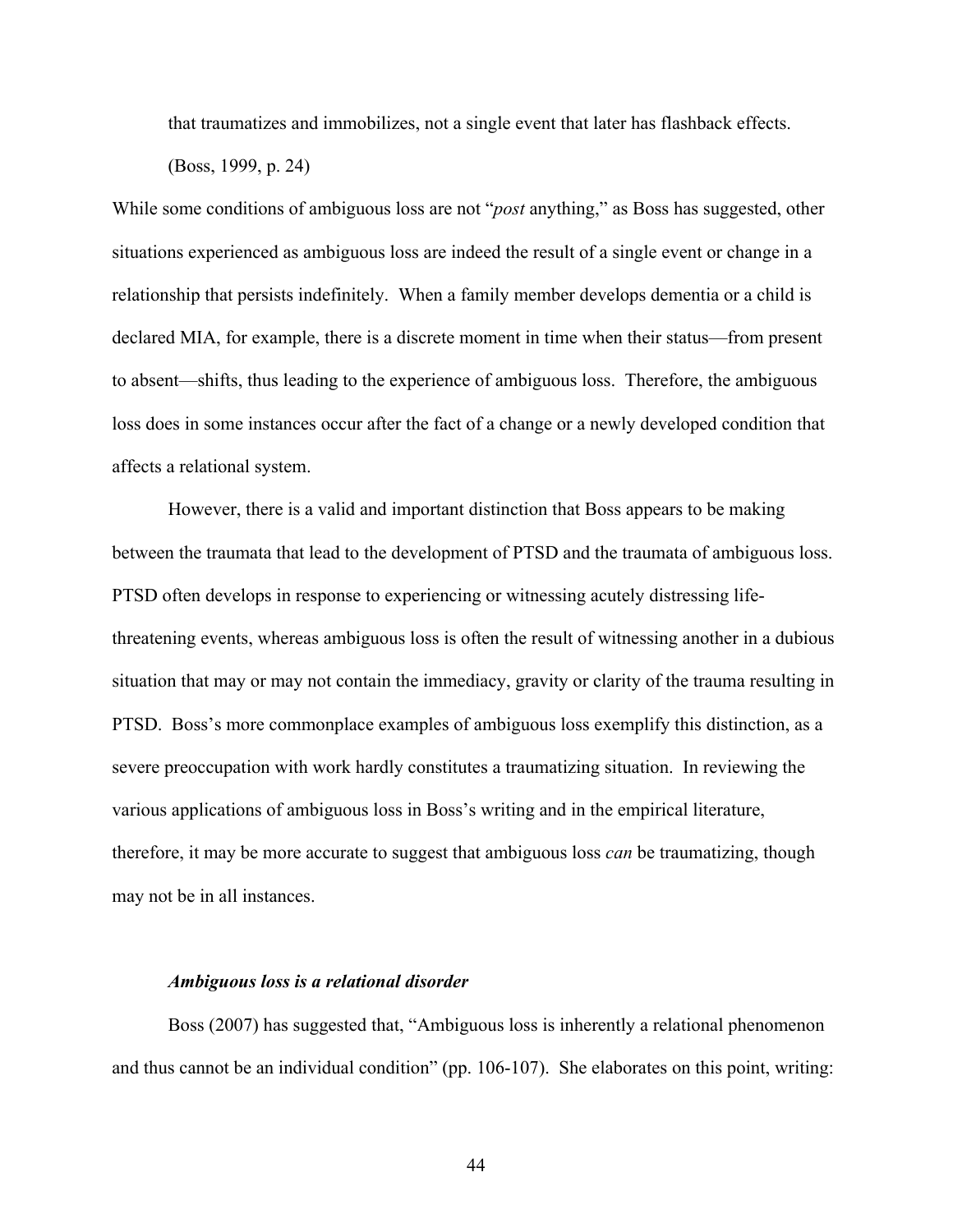When relationships are unclear and closure is impossible, the human need for finality can distress or traumatize families. … Bereft of rituals to support them (because the loss is unverified), families are left on their own. Because of the ambiguity, relationships dissipate as friends and neighbors do not know what to do or say to families with unclear losses. *For all of these reasons, ambiguous loss is a relational disorder and not psychic dysfunction* [italics added]. (Boss, 2007, p. 106)

While Boss has persuasively asserted that ambiguous loss affects relationships and causes distress between people, she has not fully clarified how or why ambiguous loss applies exclusively to the interpersonal realm of human relationships. Furthermore, her acknowledgment of the clinical significance of the "psychological family" suggests that individuals may determine for themselves what relationships of import—either *inter*personal or *intra*personal—are composed therein.

#### *Ambiguous loss is externally caused (e.g., illness, war), not by individual pathology*

Boss (2007) has suggested that the causes of ambiguous loss are external to the relational system in which it is experienced:

The symptoms [of ambiguous loss] may be individual, resembling those of complicated grief, or depression, anxiety, and ambivalence, *but the culprit lies in the context outside the individual and their couple or family relationships* [italics added]. Because of the external context, the family's ability to find coherence and meaning in the ambiguity surrounding the absence and presence of a loved one is impaired. (Boss, 2007, p. 107) The precipitants of ambiguous loss, then, are not subjective to the individual. Rather, the cause itself is an objective event or situation that comes from outside of the individual, while the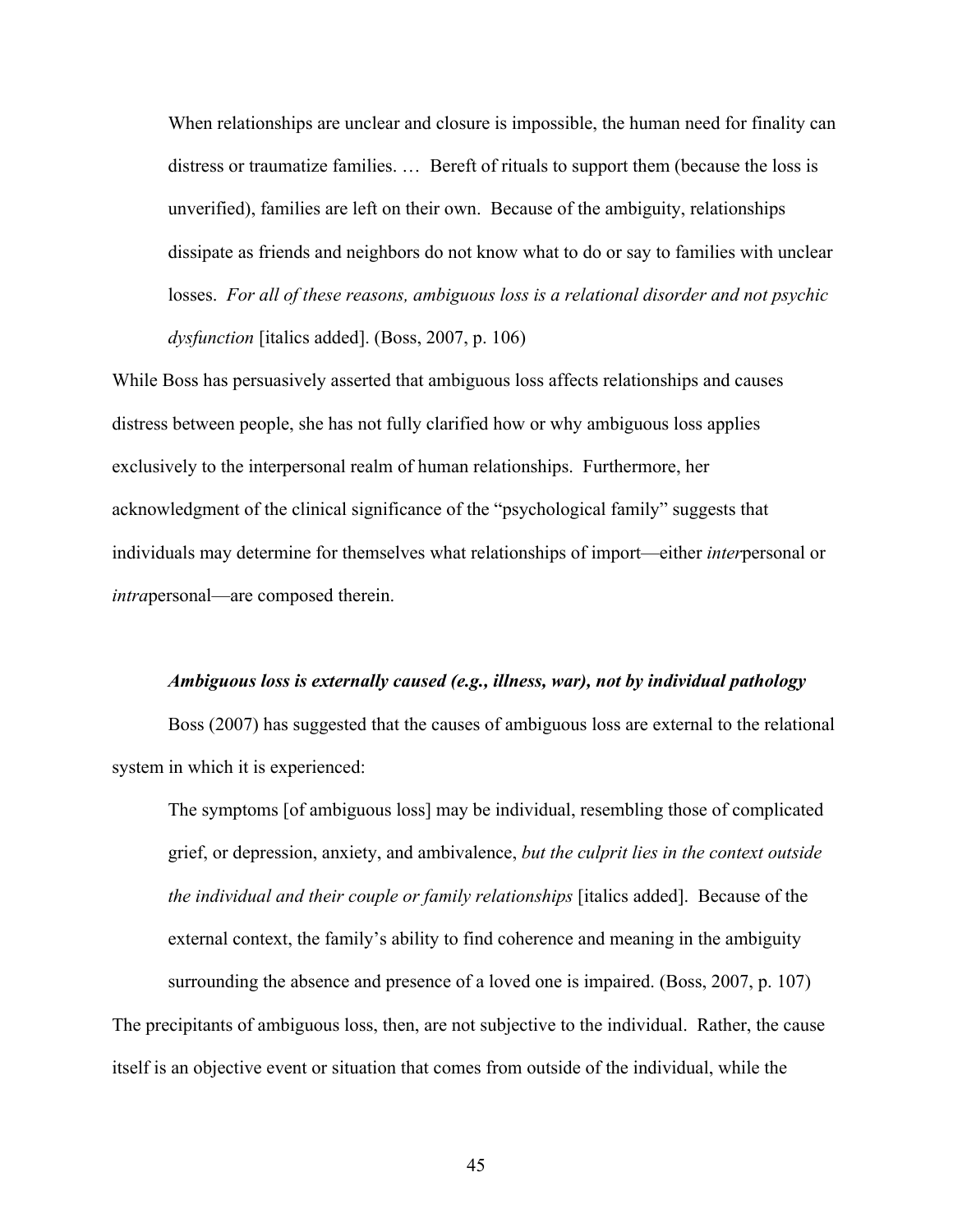emotional, intellectual or psychological response to or interpretation of the cause is subjective to the experience of the individual and to each of the members of the relational system.

# *Ambiguous loss is an uncanny loss – confusing and incomprehensible*

Boss (2010) has maintained, "…[W]ith ambiguous loss, closure is a myth. Instead of a clear ending, there is a gradual slipping away that is full of confusion" (p. 141). In this instance, Boss seems to be referring to the progressive deterioration that takes place with dementia, for example. However, this characterization of the "gradual slipping away" of the other does not seem applicable to other conditions of ambiguous loss (e.g., imprisonment, abduction). While the notion of gradually "slipping away" may not be relevant in many other instances of ambiguous loss, the experience of the uncanny—the unsettling mystery and strangeness of ambiguous presence and absence—can indeed be profoundly perplexing and disorganizing.

Carolyn Feigelson (1993) expounded upon the experience of the uncanny after her husband sustained a traumatic brain injury in which he suffered "an irretrievable loss of responsive capacities that stops short of physical death," a phenomenon she called "*personality death*" (p. 332). Feigelson described the experience of being close to someone who has suffered personality death, remarking, "The anxiety of the uncanny involves something on the border of what we both know and don't know, both cognitively murky and affectively alarming" (1993, p. 331). Boss (2006) has elaborated on the inexplicability of such experiences, writing:

From a psychoanalytic perspective, ambiguous loss is indeed an uncanny situation of traumatic anxiety produced by a combination of the known and the unknown (physically present but psychologically absent, or vice versa). The intellectual and relational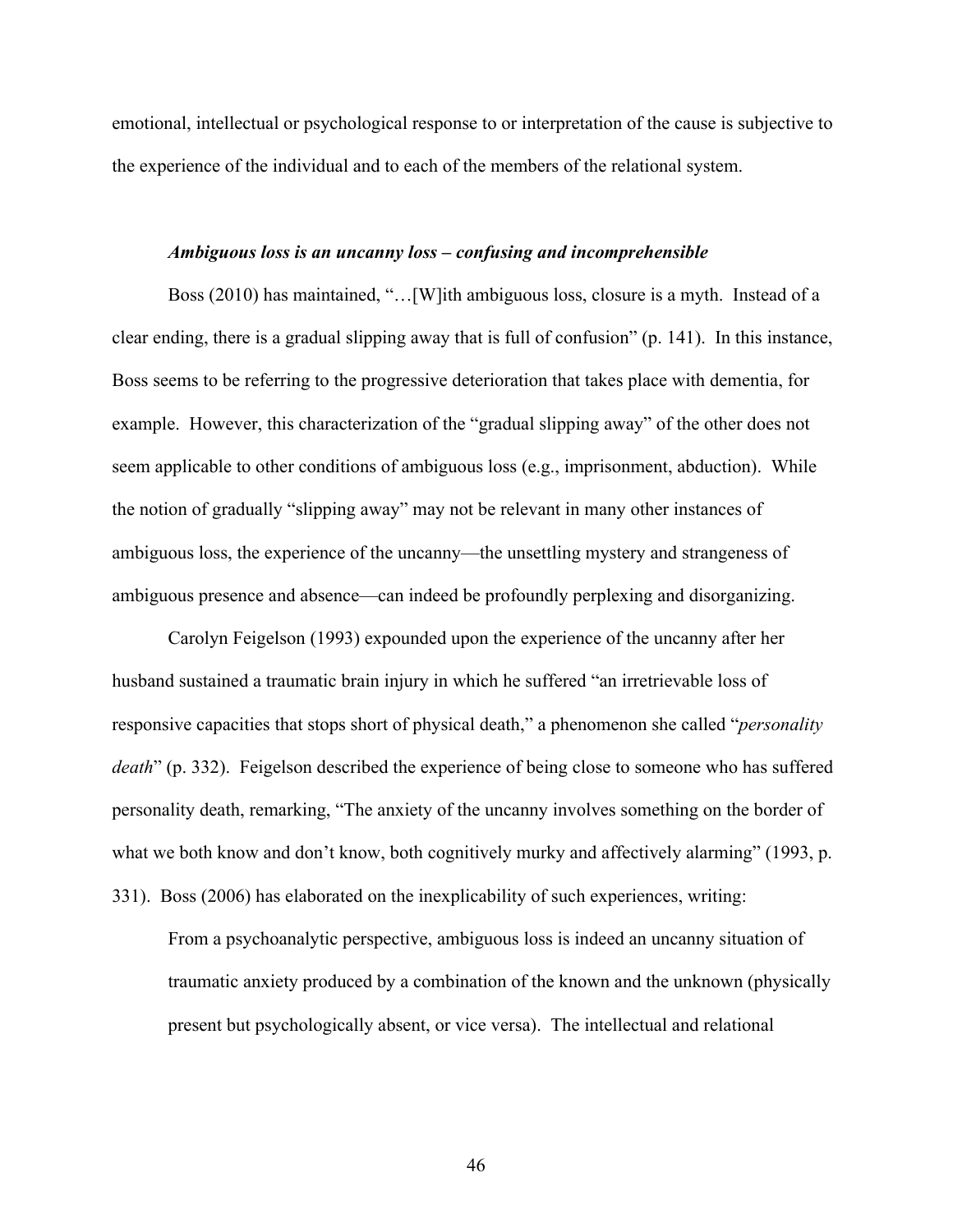uncertainty of living with someone both here and not here produces a terrible anxiety of bizarre human experience. (p. 5)

Situated between the known and the unknown, the observer must relate to a paradoxically present-yet-absent other, resulting in anxiety, ambivalence and uncertainty.

# **Empirical and Theoretical Research**

In order to further develop and clarify her theory, Boss and her colleagues have conducted qualitative research and clinical interventions to explore the implications of ambiguous loss (Boss, 1977, 1980, 2004, 2005; Boss, Beaulieu, Wieling, Turner & LaCruz, 2003; Boss & Couden, 2002). Other researchers have endeavored to conduct studies based on the conceptual framework of one of the two types of ambiguous loss identified by Boss: (1) physical presence with psychological absence, and (2) psychological presence with physical absence. The first type of ambiguous loss—physical presence and psychological absence—has been explored in studies conducted on the experiences of ambiguous loss in families of patients with traumatic brain injuries (Kean, 2010; Landau & Hissett, 2008) or cognitive impairment (Blieszner, Roberto, Wilcox, Barham & Winston, 2007), families with children with autism spectrum disorders (O'Brien, 2007) or with profound developmental disabilities (Roper & Jackson, 2007), and caregivers of family members with dementia and Alzheimer's disease (Dupuis, 2002; Frank, 2008).

The second type of ambiguous loss—psychological presence with physical absence—has received equal attention in the literature, with studies ranging from the effects of wartime conflict on displaced or disappeared persons (Luster, Qin, Bates, Johnson & Rana, 2008, 2009; Robins, 2010), the effects of servicemen declared missing-in-action (MIA) on their families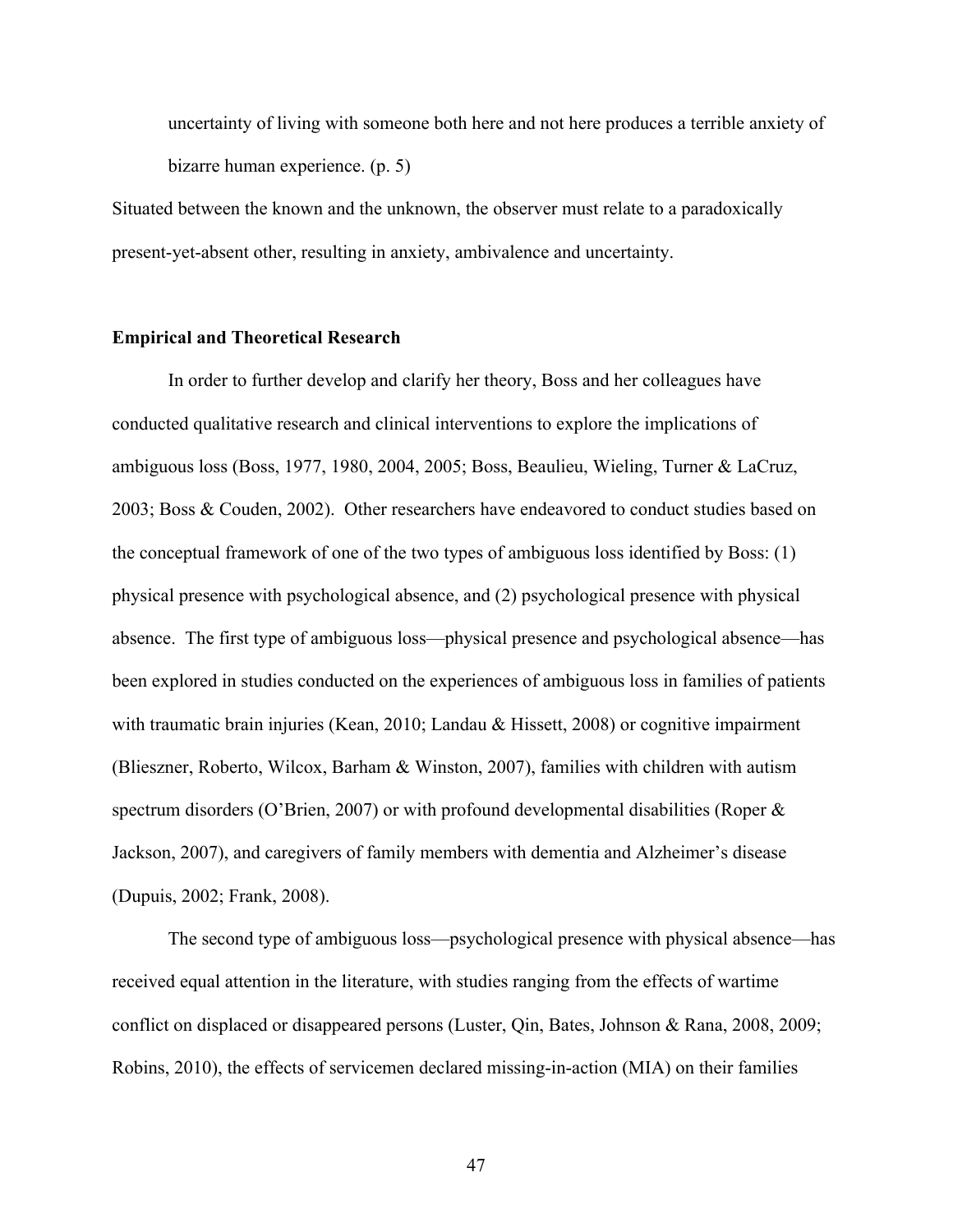(Boss, 1977, 1980), the effects of foster care and adoption on children (Powell & Afifi, 2005; Lee & Whiting, 2007; Samuels, 2009), the effects of same-gender divorce on children (Allen, 2007), the effects of still-birth and prematurely born infants on parents (Cacciatore, DeFrain & Jones, 2008; Golish & Powell, 2003), the responses of families of abducted or missing children (DeYoung & Buzzi, 2003) to the reactions of military families in wartime (Faber, Willerton, Clymer, MacDermid & Weiss, 2008; Huebner, Mancini, Wilcox, Grass & Grass, 2007).

Adding to this body of literature are two studies conducted by Roer-Strier and Sands (2001) and Roer-Strier, Sands and Bourjolly (2009), both of which examined family members' reactions to their adult daughter's religious conversion or religious "intensification" (Roer-Strier & Sands, 2001, p. 868). Based on their research, Roer-Strier et al. (2009) have suggested a third type of ambiguous loss, wherein a family member is "*psychologically and physically present* but *symbolically absent*" (p. 225), which they have defined as follows:

The symbolic absence is the result of a change in a characteristic that identified a person as one who shared the family's identity (e.g., religion, ideology). The family's loss becomes ambiguous when the change threatens core cultural and religious norms, values, and/or beliefs and when the family's culture does not recognize the new change as legitimate. (p. 225)

Although this alternative conceptualization of ambiguous loss due to symbolic absence may have clinical or theoretical significance in a variety of circumstances, the scope of the discussion in this paper will henceforth remain limited to the two types of ambiguous loss enumerated by Boss (1999).

While the scope of empirical research related to ambiguous loss is rather broad, it is also confined exclusively to interpersonal loss, wherein an experience of ambiguous loss occurs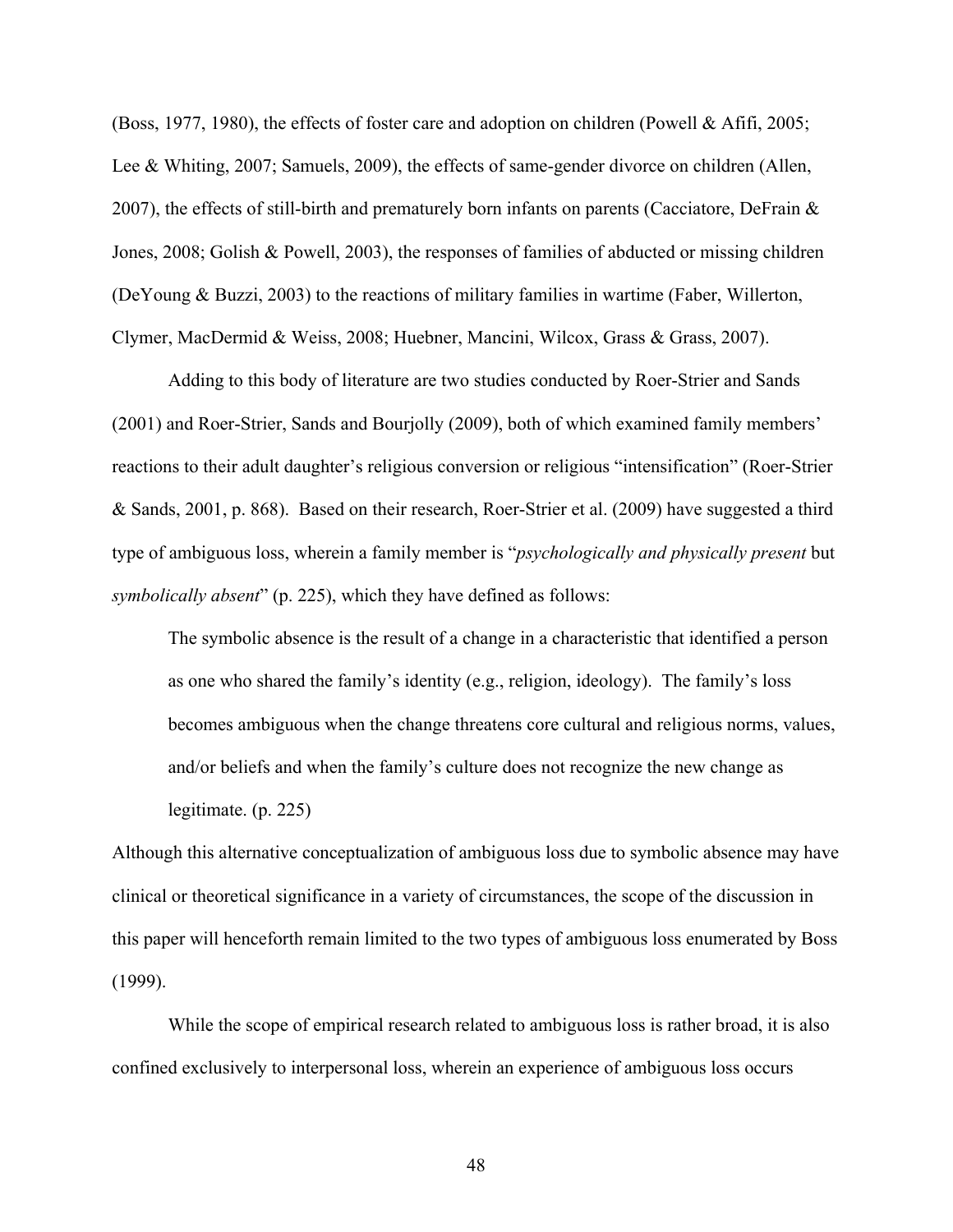between two or more people. While this is in keeping with Boss's (1999, 2007) original conceptualization of the theory, it seems plausible to extend the application of ambiguous loss theory to *intra*personal or intrapsychic phenomena, such as the perception or experience of intrapsychic loss that may accompany DID integration. Indeed, doing so may provide important insights for clinicians into the experiences of multiples who have undergone the unification process. Furthermore, it may also provide researchers with greater grounds and impetus to conduct empirical research on the post-unification experience of those diagnosed with DID. The benefits of increased clinical insight and more expansive research will undoubtedly extend to those who have integrated as well, as they may be met with more acceptance and understanding by psychiatric and social work practitioners after their previously under-documented experiences of post-integration have been more widely heard, explored and disseminated.

In order to underscore the potential significance of conducting the forthcoming analysis regarding the possible ambiguous losses of achieving intrapsychic integration, this paper will now (1) explore poststructuralist thought and the work of Michel Foucault and (2) employ a Foucauldian discursive analytic (2006 [1961]) in an examination of the dominant discourse of DID and integration treatment.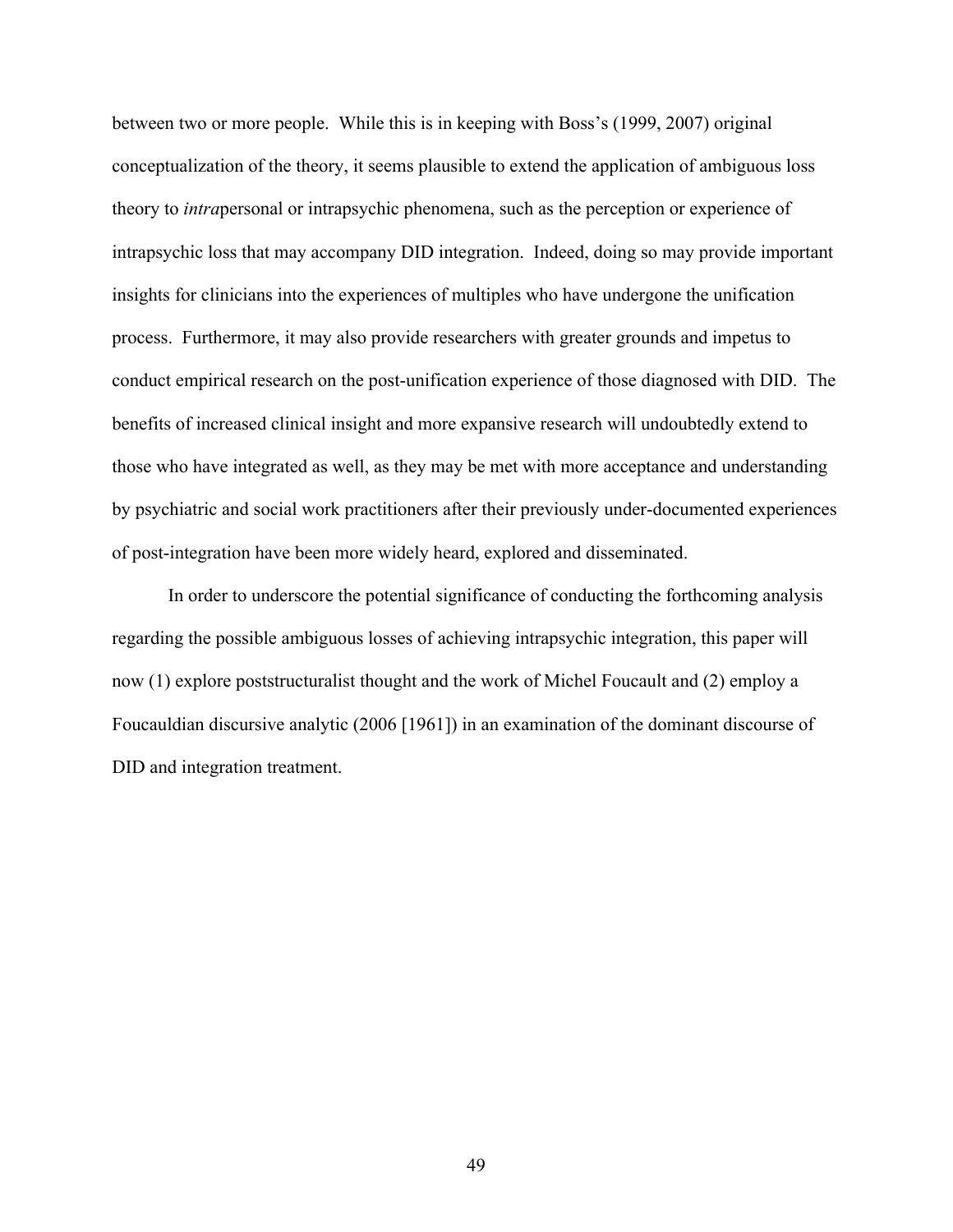# **CHAPTER V**

## **Poststructuralism and a Foucauldian Analysis of Discourse**

Poststructuralism emerged in the late 1960's and early 1970's in French philosophical and intellectual discourse as a set of responses to and critiques of the universalizing ontologies and epistemologies that are and have been foundational to the long-established Western intellectual tradition. Poststructuralist thought has been populated and influenced by a number of notable figures, including Gilles Deleuze, Jacques Derrida, Michel Foucault, Félix Guattari, Jacques Lacan and Jean-François Lyotard (Bogue, 2002; Borchert, 2006; Bunnin & Yu, 2004). While they and others are widely credited for developing and shaping much of poststructuralist thought, many do not identify themselves as being "poststructuralist" or "postmodernist" (Poster, 1989; Racevskis, 2002). Their resistance might be interpreted as characteristic of a poststructuralist perspective, in which the very notion of a singular or unified philosophical position is a target of criticism. Furthermore, such resistance is on some level warranted, as each of the aforementioned thinkers (and others who conduct analyses using a poststructuralist framework) have differing analytic approaches.

Despite their reluctance for such identification and cutting across deep divergences in methods and targets of analyses, however, is the shared aim of dismantling and problematizing the comprehensive and totalizing claims to truth, knowledge, objectivity and rationality that represent the central concern of much of modernist philosophical thought (Bunnin & Yu, 2004;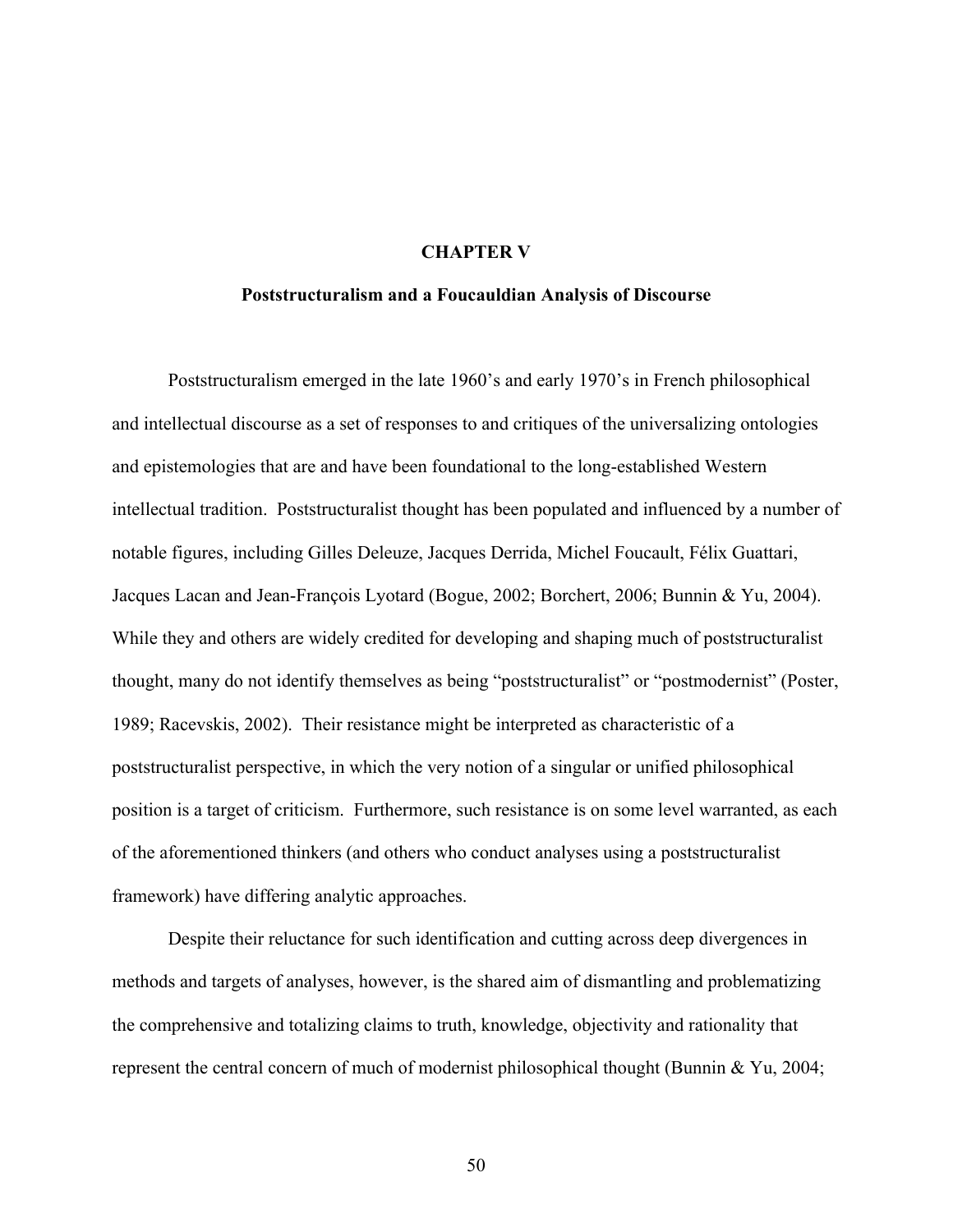Poster, 1989). Poster (1989) has commented on this shared aim, writing, "Poststructuralists criticize the assumption of much of modern thought that theoretical discourse is a direct expression of a truth in the theorist's mind, that this truth in some way captures historical reality..."  $(p. 4)$ .

Much of early poststructuralist thought was directed toward a critical analysis of structuralist discourses, which maintain that language is comprised of opposing elements that serve as signifiers, each representing some essential underlying meaning or absolute truth (Bunnin & Yu, 2004; Oxford, Poststructuralism, 2011). Poststructuralists challenged this central assumption of structuralism, contending that the elements comprising a language system do not signify any stable meaning or absolute truth, as meaning is not fixed but is instead constructed through discourse. Indeed, poststructuralists "departed from the claims to objectivity and comprehensiveness made by structuralism and emphasized instead plurality and deferral of meaning, rejecting the fixed binary oppositions of structuralism and the validity of authorial authority" (Oxford, Poststructuralism, 2011).

While many poststructuralists preliminarily focused their analyses on structuralism (thereby earning them the designation of "*post*-structuralist"), poststructuralism was and continues to be fundamentally concerned with analyzing and deconstructing any and all totalizing and authoritative worldviews and systems of thought, of which structuralism is just one example. It takes aim not only at structuralism, therefore, but at numerous ontological and epistemological perspectives—some of which have been broadly conceptualized as modernism, positivism and empiricism—that forward essentialist, universalist or absolutist truth-claims regarding the nature of being and the nature of knowledge. Poststructuralists, in other words, contest the notion of pre-existing underlying truths about metaphysical or temporal reality.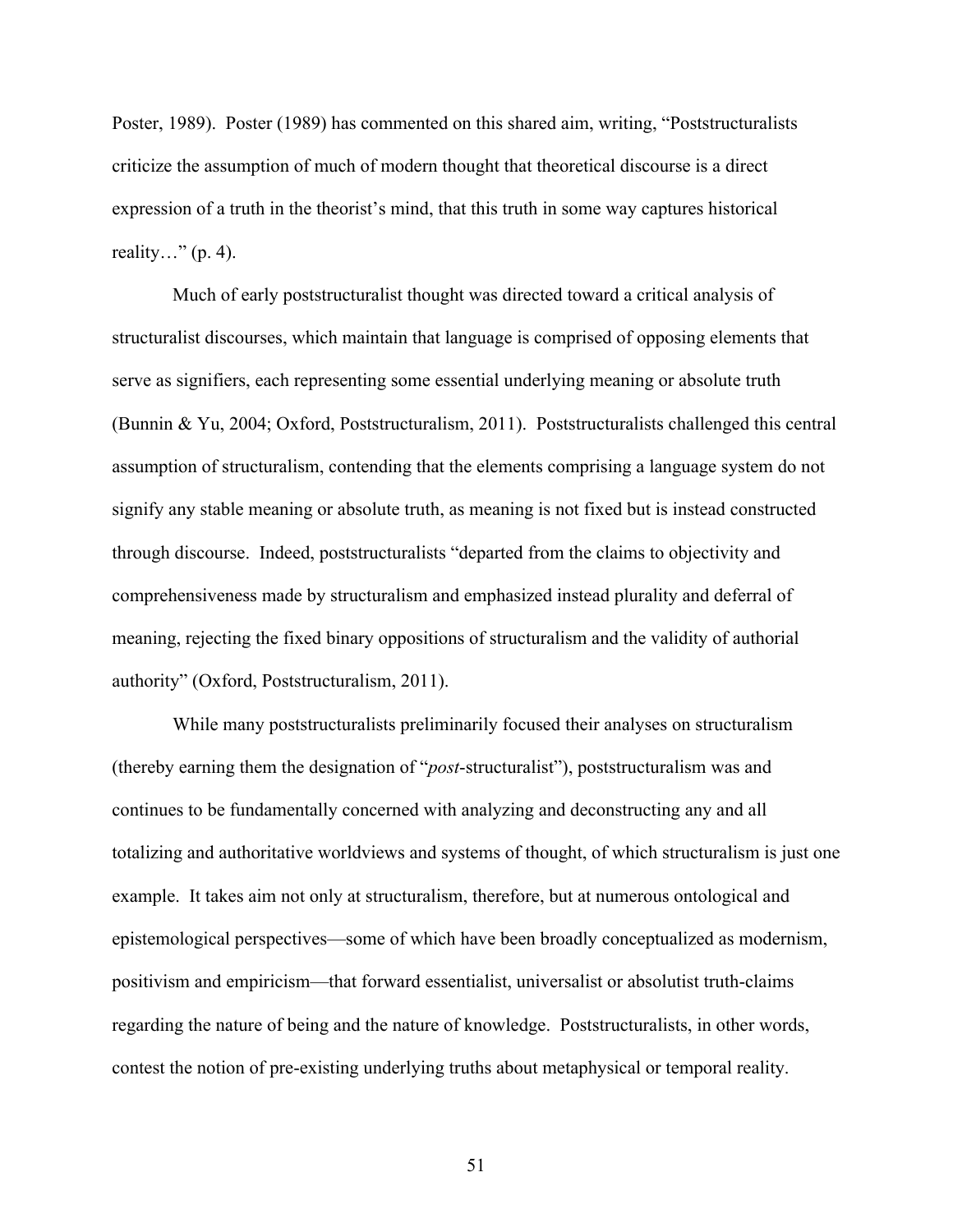Instead, poststructuralists view truth and knowledge as shifting and unstable ideas that emerge out of and are shaped by historical discourses; truth and knowledge are claimed rather than discovered (Borchert, 2006; Bunnin & Yu, 2004).

While the *targets* of poststructuralist analyses and critiques may be identifiable (by enumerating the dominant philosophical approaches they aim to disrupt or repudiate), identifying or characterizing any *claims* of poststructuralism poses a far greater challenge, as it represents not a unified body of philosophical thought, but a wide array of analytic approaches and positions. However, the interrelated concepts of the subject, discourse, and power emerge throughout much of what is considered to be poststructuralist thought. The re-writing of these three concepts is central to this project and will now be explored through Michel Foucault's examination and critique of the dynamics of power at play in the historical, contemporary and ever-evolving discourses of madness, unreason and mental illness.

## **Michel Foucault**

According to Foucault (1983), the objective of his work "has been to create a history of the different modes by which, in our culture, human beings are made subjects" (p. 208). Throughout his work, the examination and explication of the history of the human-being-madesubject has been inextricably tied to the discourses and modes of power that are implicated in the construction of the human subject. However, Foucault's usage of the terms "subject," "discourse" and "power" has differed from traditionally or widely-held definitions of these concepts, as he has complicated the meaning of each term and has underscored the complexity of their relationships to one another. For the purposes of this paper, Foucault's conceptions of these terms will now be explored and elaborated upon in greater detail.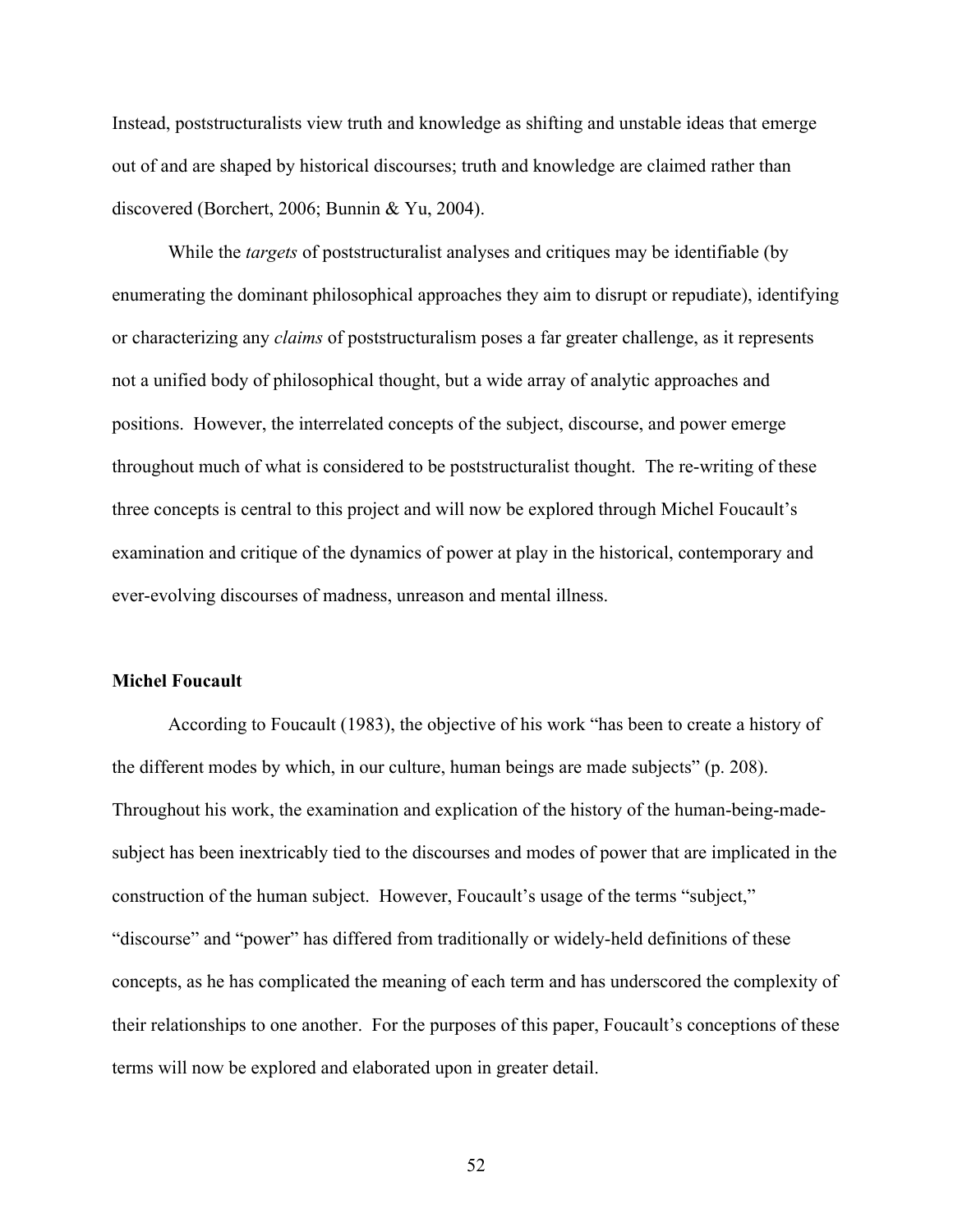# **Discourse**

At a basic level, discourse is defined as being comprised of written or spoken language or communication that is in use by a particular group of people at a particular time and place in history (Jolliffe, 2001; Oxford, Discourse, 2011). However, Foucault rejects the modernist assertion that such signs and utterances represent the real or correspond to essences. Instead, he views discourse as reflective of group practices, as it "reflects the social, epistemological, and rhetorical practices of a specific group" (Jolliffe, p. 102). Based on this analysis, then, Foucault views "truth" and "knowledge" as claimed and constructed through discourse, rather than discovered through inquiry, as the modernist contends (Borchert, 2006; Bunnin & Yu, 2004; Foucault, 2002 [1972]).

Foucault (2002 [1972]) has further suggested that discourses should not be treated simply "as groups of signs (signifying elements referring to contents or representations) but as practices that systemically form the objects of which they speak" (p. 54). Norman Fairclough (1992) has derived the following description of discourse from Foucault's work:

Discourse contributes to the constitution of all those dimensions of social structure which directly or indirectly shape and constrain it: its own norms and conventions, as well as the relations, identities and institutions which lie behind them. *Discourse is a practice not just of representing the world, but of signifying the world, constituting and constructing the world in meaning*. (p. 64; italics added)

Therefore, discourse reflects the widely held truth- and knowledge-claims, beliefs, norms, mores and practices of a culture at a particular time while at the same time contributing to the formation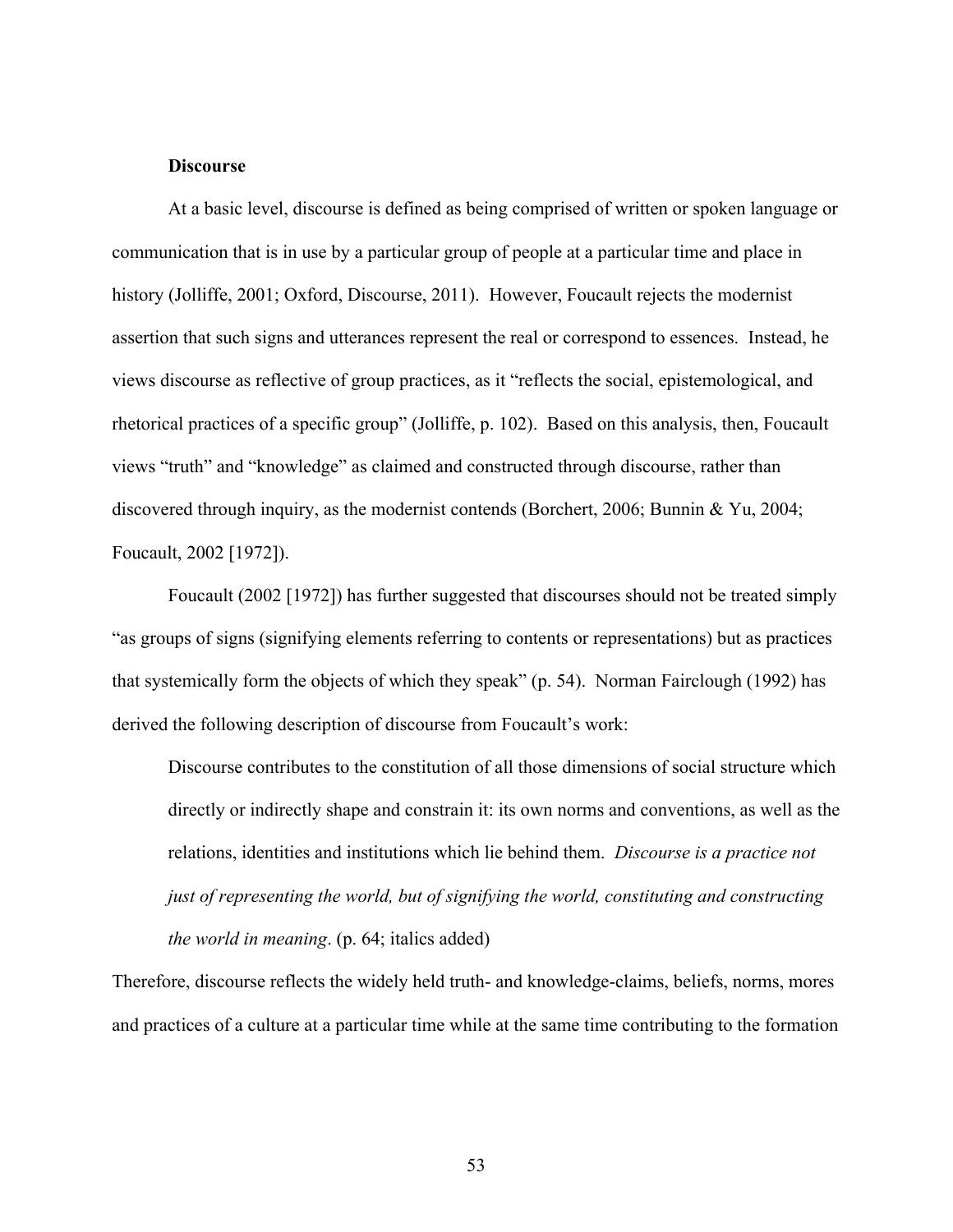and reification of those very same truth- and knowledge-claims, beliefs, norms, mores and practices.

Discourse serves this constitutive function by delimiting what should be included in and excluded from a discourse (Canning, 2001). For example, in contemporary American culture, notions of "*whiteness*" and "*slender bodies"* for women are both reflected in and promoted by the dominant discourse of beauty, while "*women of color"* or notions of "*obesity*" are often excluded from the reigning discourse. In this way, discourse simultaneously reveals and reinforces the preoccupations, norms, values and customs of a society through practices of inclusion and exclusion. Discursive practices of inclusion serve to construct and support whatever becomes the dominant, prevailing discourse, while exclusionary discursive practices both reflect and reinforce the marginalization of any deviant discourses.

Dreyfus and Rabinow (1983) have described these power matrices as "normalizing technologies" (p. 198). They have suggested, "These exemplars [of normalizing technologies] immediately define what is normal; at the same time, they define practices which fall outside their system as deviant behavior in need of normalization" (Dreyfus & Rabinow, 1983, p. 198). Therefore, conceptions of normality and deviance—like "*white women"* and "*women of color*," "*slender bodies"* and "*obesity"*—are only made possible through their relationship to one another, as they each define the space of possibility for the other's existence. They require an opposite, an ultimate Other, against which they can be simultaneously defined; an Other which is constructed and reified though modes of power and the processes of objectification.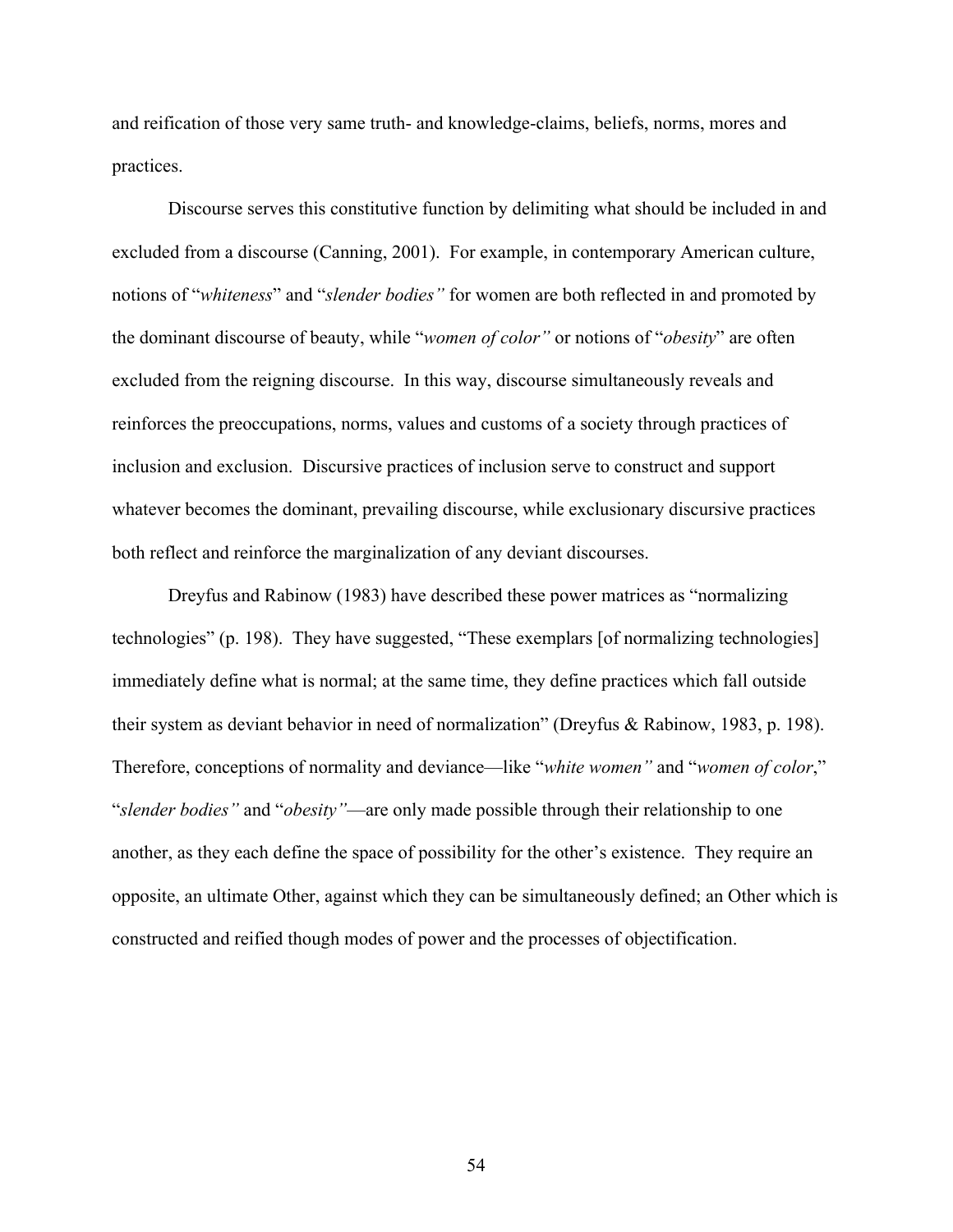# **Power**

From multiple positions of analysis, poststructuralism seeks to unveil the power-laden processes and relations through which certain discourses become privileged while others become marginalized. Foucault's analysis of power differs radically from the modernist or traditional conceptions of power that are far more ubiquitous in the discourse of power. The modernist views power as a *thing*—an object, feature or dimension—that is possessed by or located within people, structures or institutions and that is largely wielded hierarchically, as people or institutions "*with power*" dominate or control those "*without power*." In this view, power is viewed as a characteristic or capability belonging to an individual (as in physical strength or cognitive prowess) or as a structure or mechanism of authority (as in a governmental institution or a weapon). For Foucault, however, power is not an inherent quality of an individual (he would call these "capacities"), nor is it a structure, institution or a mechanism (1983, p. 219). He has maintained:

[L]et us not deceive ourselves; if we speak of the structures or the mechanisms of power, it is only insofar as we suppose that certain persons exercise power over others. The term

"power" designates relationships between partners. (Foucault, 1983, p. 217) But, Foucault has cautioned, "The exercise of power is not simply a relationship between partners, individual or collective; it is a way in which *certain actions modify others*" (1983, p. 219; italics added).

Foucault's analysis of power, then, relates less to the "what" of power but to the "how" of power. He has aimed "to move less toward a theory of power than toward an analytics of power" (Foucault, 1980, p. 82). Rather than viewing power as being possessed (as a capacity) or occupied (as a position), Foucault views power as relational and operative, as an action or a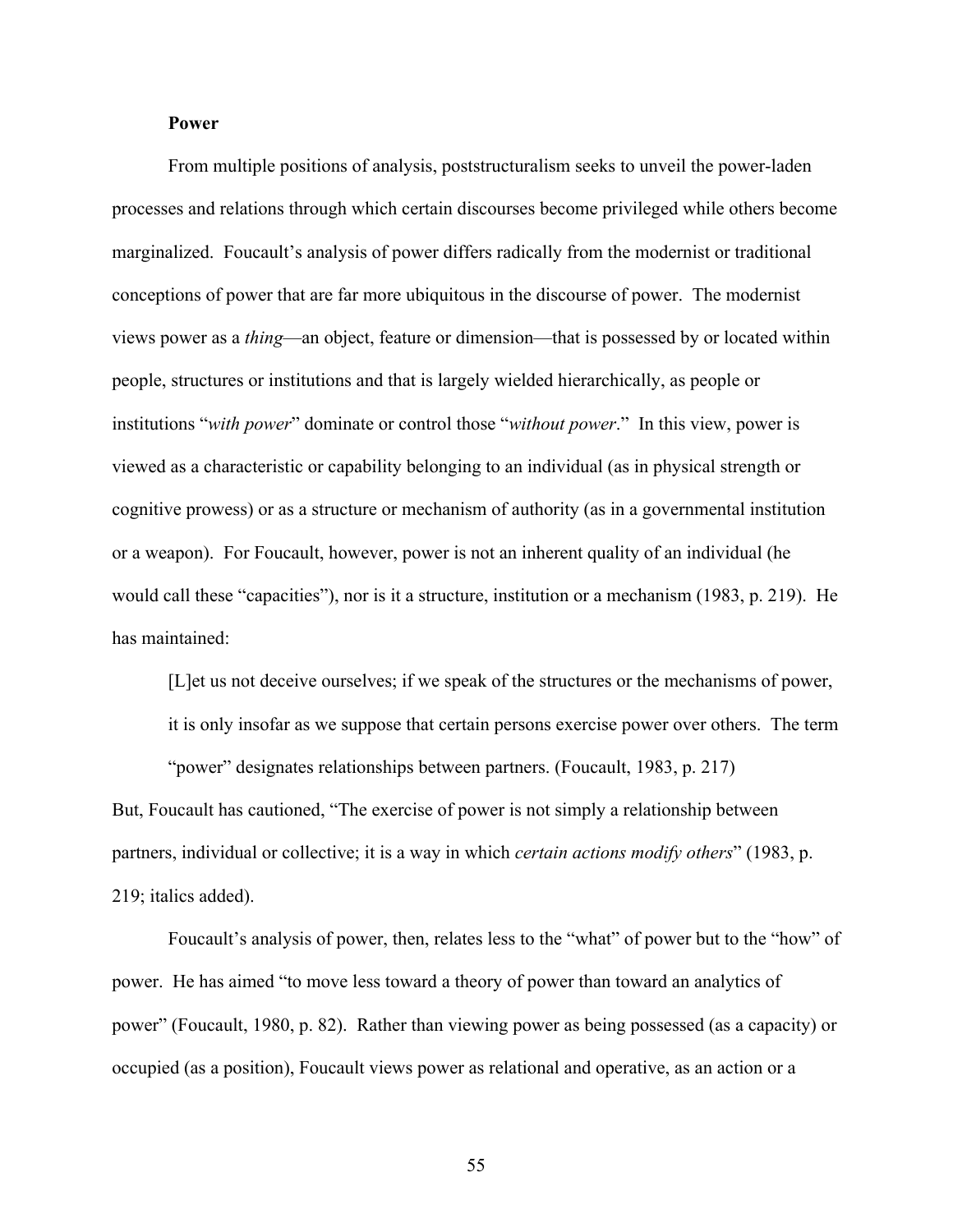series of actions, and as *exercised* from one subject (or subjects) upon another subject (or subjects) (Foucault, 1983). Borchert (2006) has observed:

On this conception of power there are no agents in whom power is concentrated, but only techniques, regimens, regulations, and measures that divide the normal or average from the pathological or criminal. … This power is not in the service or control of a dominant interest, class or group, but dispersed throughout the social body…. (pp. 700-701)

Therefore, power is not *unidirectional*, operating hierarchically from the top down or from the bottom up, but *multidirectional*, as everyone participates in power relations, thereby forming a complex matrix of power relationships (Foucault, 1980; Dreyfus & Rabinow, 1983). Foucault (1983) has insisted:

In itself the exercise of power is not violence; nor is it a consent which, implicitly, is renewable. It is a total structure of actions brought to bear upon possible actions; it incites, it seduces, it makes easier or more difficult; in the extreme it constrains or forbids absolutely; it is nevertheless always a way of acting upon an acting subject or acting subjects by virtue of their acting or being capable of action. A set of actions upon other actions. (p. 220)

Foucault, then, seeks to analyze institutions and discourses through power relations or the "mode [s] of action upon actions" (Foucault, 1983, p. 222).

Foucault's reconceptualization of the notion of power as a "mode of action upon actions" (Foucault, 1983, p. 222) gets underneath and upends the traditional discourse of power (in which one might ask "Who has power?") as it sheds light on how and why power relations serve to create, support and perpetuate dominant discourses. According to Foucault, power relations are brought into being and exercised through a myriad of mechanisms and institutions, including but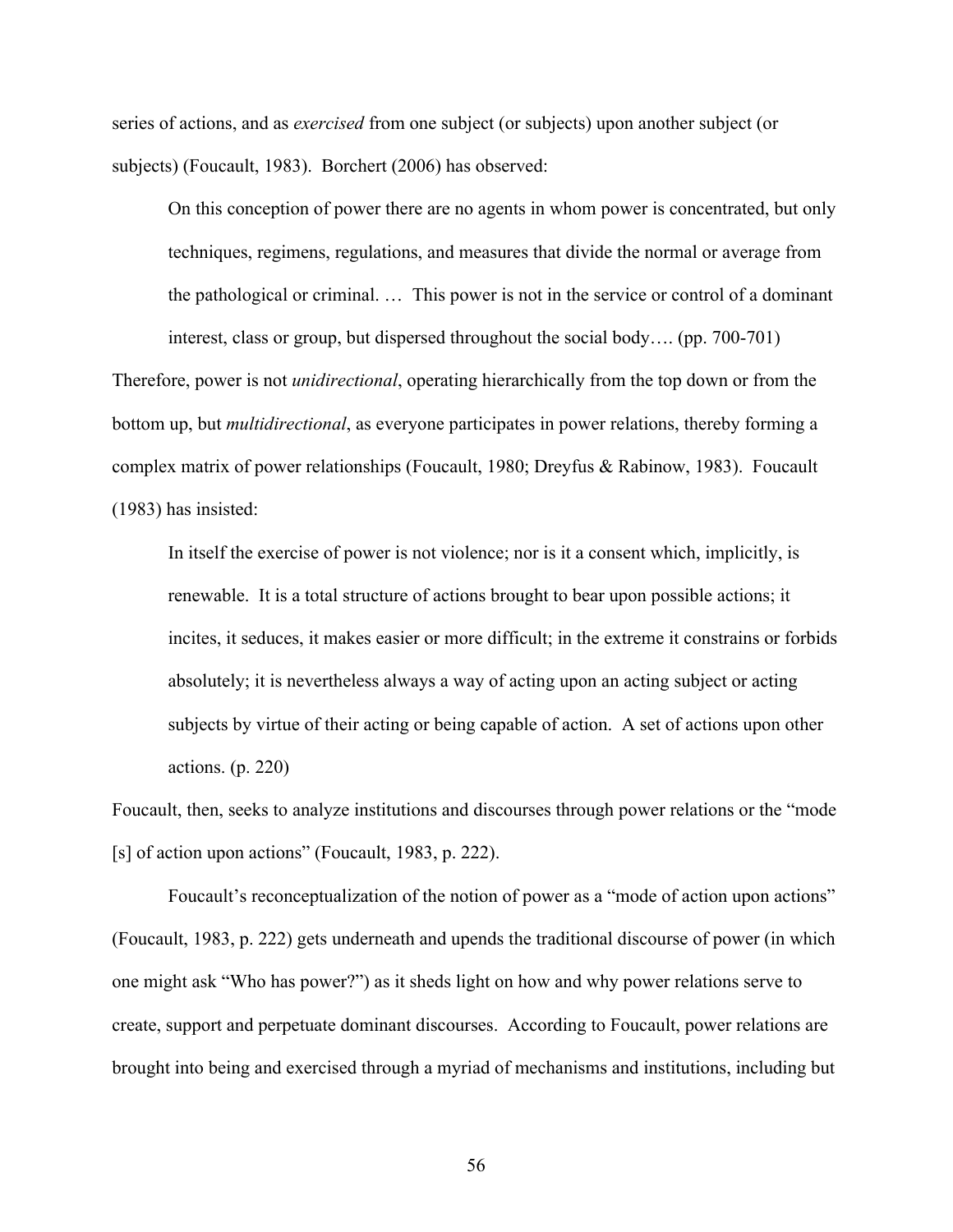not limited to systems of surveillance (e.g. medical establishment, penal system), economic disparities (e.g. maintained through the institutionalized classism, sexism and racism embedded in a capitalist system) and threats of violence or abuse (e.g. legal structures). Why would humans participate in power relations that reinforce reigning discourses and marginalize deviant discourses? According to Foucault (1983), human beings exercise and participate in power relations such as these for "the maintenance of privileges, the accumulation of profits," and the maintenance of authority (p. 223).

Carrying out an analysis of power relations—instead of simply perpetuating and contributing to the aforementioned discourse on power—is a necessary political act according to Foucault (1983):

[T]he analysis of power relations in a given society, their historical formation, the source of their strength or fragility, the conditions which are necessary to transform some and abolish others… the analysis, elaboration, and bringing into question of power relations and the "agonism" between power relations and the intransitivity of freedom is a permanent political task inherent in all social existence. (p. 223)

Therefore, his objective is not to attack a particular institution of power (e.g. the government) or a particular group (e.g. an elite group or upper-income class), but rather the techniques or forms of power at play (Foucault, 1983). In so doing, according to Borchert (2006), Foucault "conceived of his work as tools for use in the strategic interruption of dominant discourses and practices" (p. 701).

Conducting such an analysis of power reveals how human actions reinforce what is perceived to be normative and deviant through practices of inclusion and exclusion. In so doing, we produce "truths" and "knowledge" about human beings and about ourselves, which serves to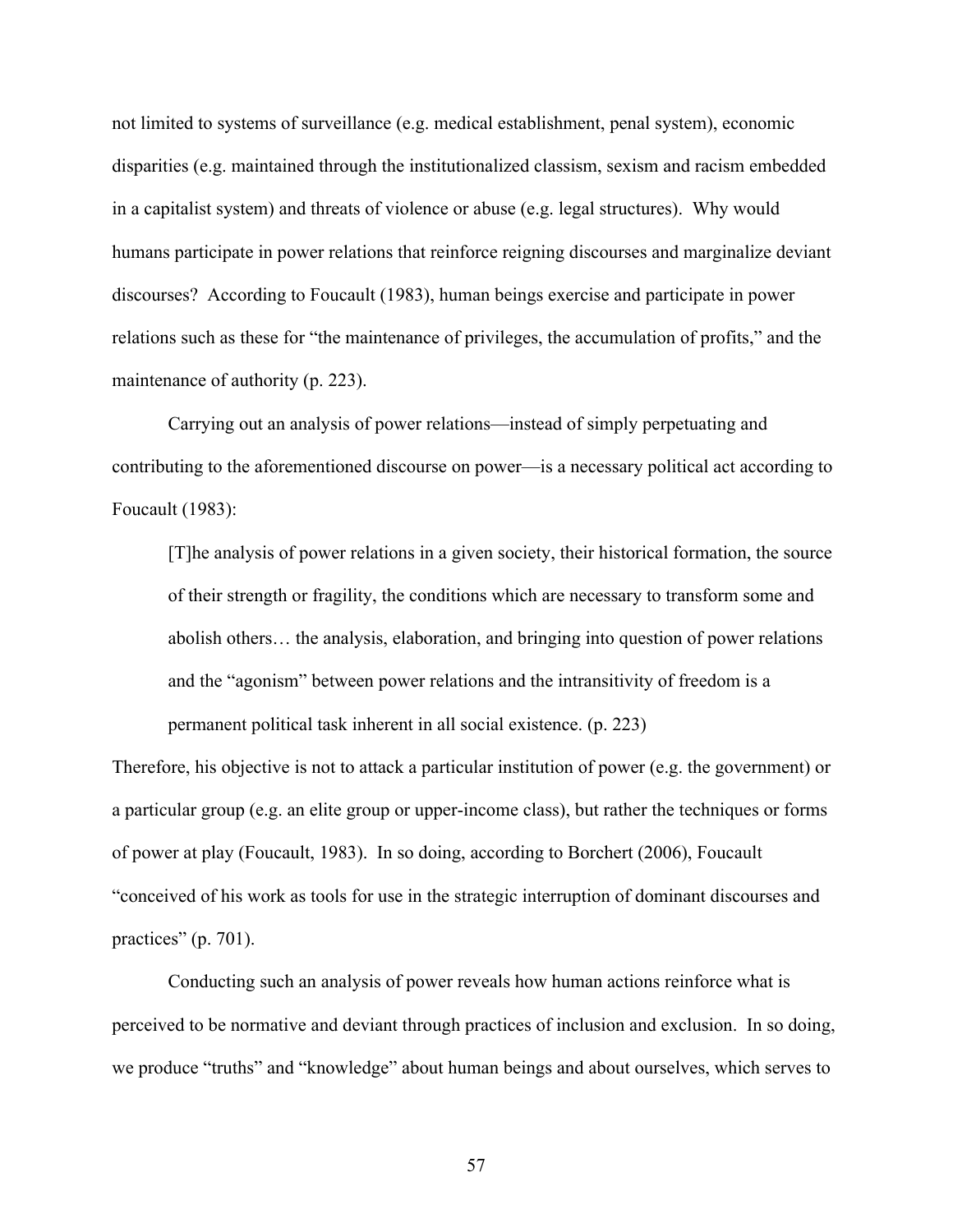gain or maintain privileges, security and authority for some through the disenfranchisement or domination of others. This domination is accomplished through what Foucault refers to as "modes of objectification," which will be explored in detail in the following section.

# **The Subject**

Foucault focuses on the role of power in the construction and reification of dominant discourses as well as the role of power relations and discursive practices in the construction, objectification and subjugation of the individual subject (Bogue, 2002; Dreyfus & Rabinow, 1983; Racevskis, 2002). Whereas modernity touted the individual subject as being/having a singular, essential and autonomous identity, poststructuralism emphasizes the contingency of the subject whose identity is not fixed to any inherent or underlying essences, but is instead constructed through discourse. As such, the identity of the human subject is never wholly complete or static but is endlessly reconstituted, as the multiple discourses of which they are inescapably a part remain shifting and unstable, perpetually changing throughout time and place (Borchert, 2006; Bunnin & Yu, 2004; Pfohl, 1994; Poster, 1989). For Foucault, this reconceptualization of the human subject is significant because it underscores the ways in which discourses shape human beings through power relations by imposing and locating the subject within rigid and finite identity categories (e.g. race, gender, sexuality), thereby delimiting human being*,* experience and expression and undermining human dignity (a concept which is itself constructed and reconstructed through the dominant discourse). This delimiting or boundarying of the self happens through processes Foucault calls objectification and subjectification.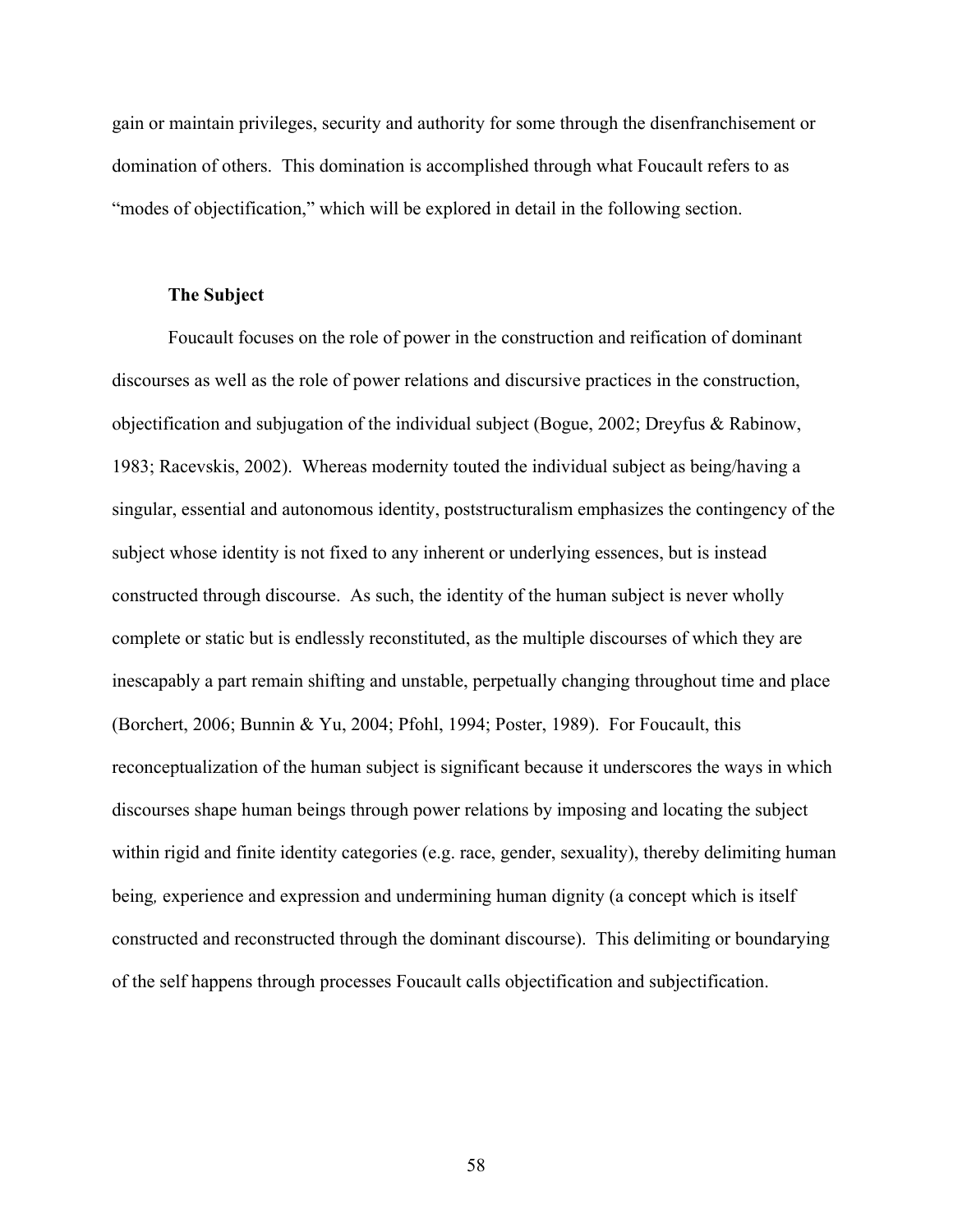# **Objectification, Subjectification and Subjugation**

Foucault (1983) is interested in what he has called "three modes of objectification which transform human beings into subjects" (p. 208). The first mode of objectification, according to Foucault (1983), relates to the following:

…[M]odes of inquiry which try to give themselves the status of sciences: for example, the objectivizing of the speaking subject… [or] the objectivizing of the productive subject…. Or…the objectivizing of the sheer fact of being alive in natural history or biology. (p. 208)

Paul Rabinow (1984) has referred to this mode of objectification as "scientific classification" (p. 8), as human beings turn themselves and others into objects to be analyzed and scrutinized as though they can be definitively located within a discrete identity category, such as the allegedly mutually exclusive gender categories of "*male*" and "*female*."

The second mode of objectification relates to what Foucault (1983) has referred to as "dividing practices," in which "the subject is either divided inside himself or divided from others" through processes of exclusion, domination, differentiation and normalization (p. 208). Examples of the second mode of objectification include the exclusionary practices in which humans become differentiated and categorized as being either deviant or normal (e.g. "criminals," the "insane," "developmentally delayed" and their opposites) through discourse. Subsequently, those humans deemed deviant are excluded from the normal and relegated to prisons, "mental health" establishments and other institutions aimed at correcting or conquering deviance. Rabinow (1984) has noted that in these first two modes of objectification classification and dividing practices—the human subject is in a "passive, constrained position,"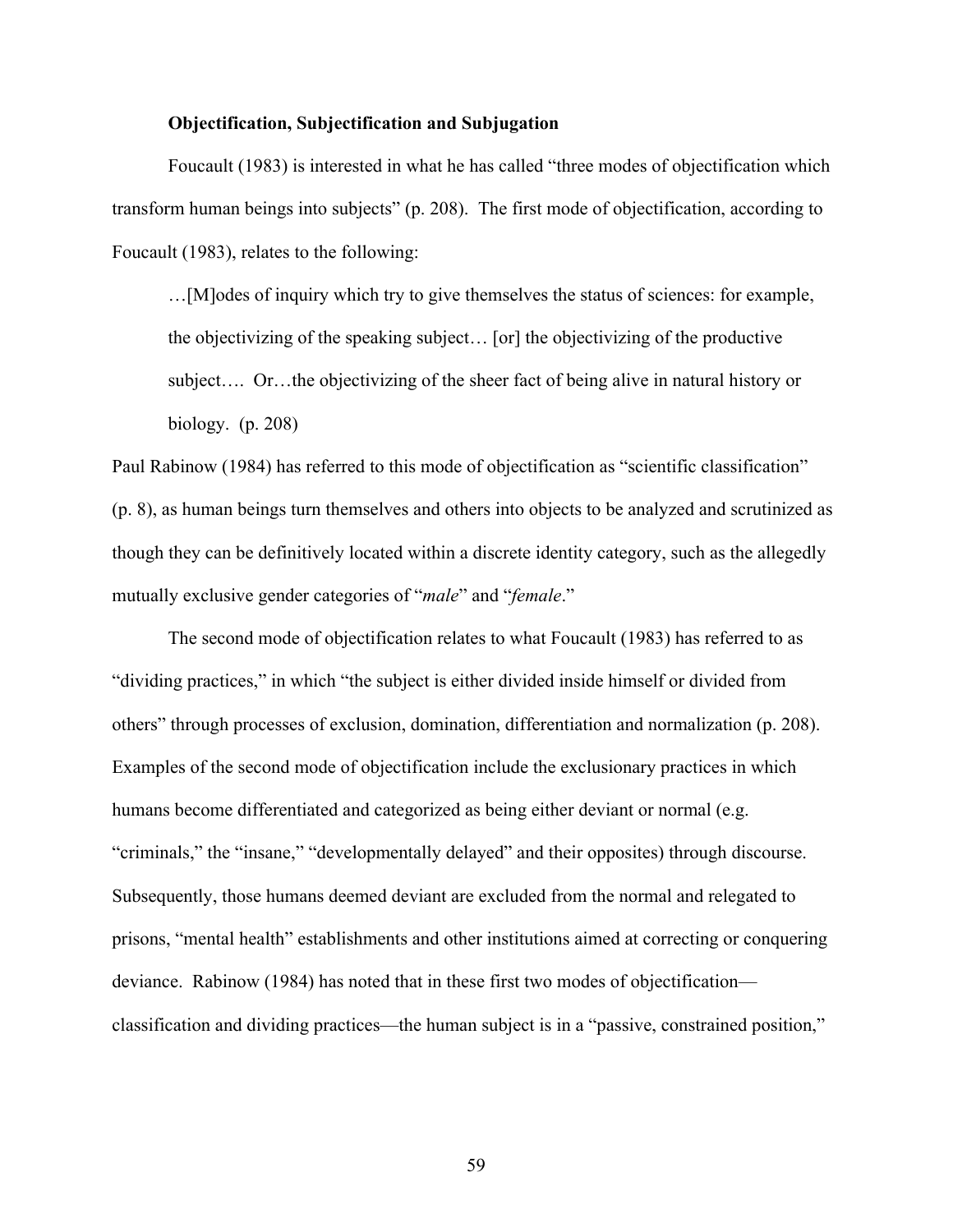wherein identity categories and notions of deviance are imposed by others who have a vested interest in maintaining or gaining certain privileges (e.g. social, economic, religious, political) (p. 11). However, the third mode of objectification, referred to by Foucault as "subjectification," is a process of "self-formation in which the person is active" (Rabinow, 1984, p. 11).

Subjectification refers to the ways in which human beings objectify themselves by "turn[ing] him- or herself into a subject" (Foucault, 1983, p. 208). By internalizing dominant discourses, human beings transform themselves into subjects by correcting their own deviance, conforming themselves to the dominant discourse of normality. For instance, a human might engage in techniques of self-discipline, self-monitoring and training in order to become an "*efficient worker*" or to attain a "*socially desirable body type*"; identities which reflect and reinforce the dominant discourses of *productivity* and *beauty,* respectively. Borchert (2006) has observed, "Modern power encourages one to correct one's own deviance," as power relations "operate inside and outside… disciplin[ing] subjects who show signs of disorder" (p. 700).

For Foucault, these three modes of objectification—*classification*, *dividing practices and subjectification*—are techniques of domination aimed at *subjugating* human beings, whereby they are controlled, subdued and conquered by dominant interests and discourses. As noted previously, it is not only members of an elite class or privileged group that aim to subjugate others and subjectify themselves, but all human beings who seek to either gain or maintain social privileges (Foucault, 1983). As Foucault notes, this domination leads to excesses of political power, which threaten human life and dignity. In extreme forms, he warns, such excesses can lead to the formation of concentration camps and the dehumanization and eradication of human beings (Foucault, 1983). Therefore, interrupting and challenging dominant discourses through Foucault's analytic framework may serve to foster human life and dignity (elusive concepts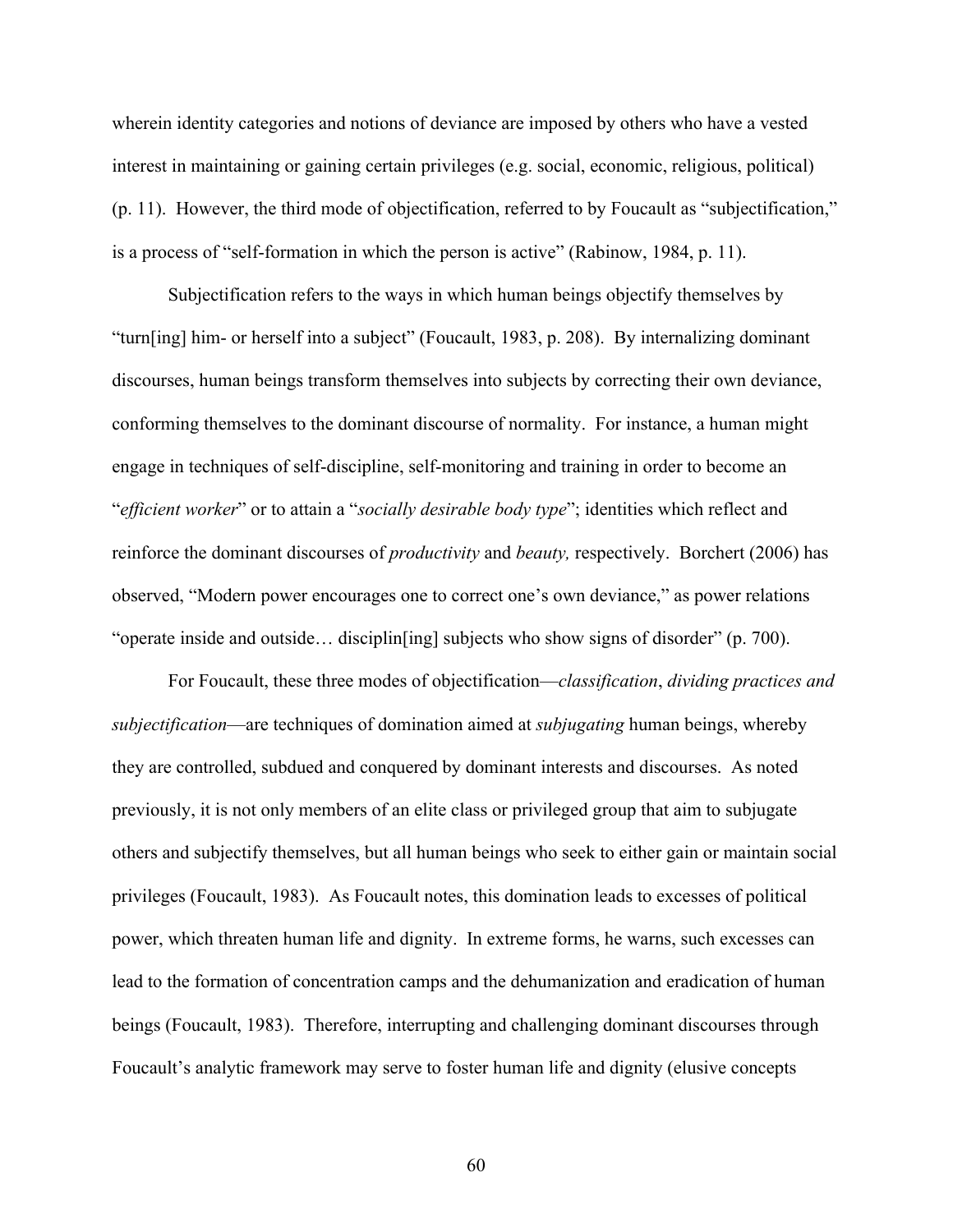though they may be) by destabilizing or dismantling oppressive political regimes, truth-claims and discourses.

Foucault's analysis of discourse, power relations and the objectification of the human subject provides the scaffolding for this paper's examination of the post-integration phase of treatment for individuals diagnosed with dissociative identity disorder, as it begs for the exploration of a few critical underlying questions related to this discussion: How and why is it that this particular phenomena of being has come to be classified as a "mental illness" and defined as "DID"? How and why is it that the treatment of integration continues to reign the discourse of DID treatment? Whom or what do the classification of "DID" and the treatment modality of integration serve? To attend to these questions, we will turn to one of Foucault's seminal works on the history of madness or "unreason," in which he examines the modes of power at play in the objectification and subjugation of human beings through the discourse of madness, insanity, mental illness and their opposites (Park, 2003).

# **History of Madness**

One of Foucault's earliest and most well-known works delves into an analysis of discourse, power relations and the objectification of the subject by investigating and elucidating a history of madness (and its opposite, non-madness or "reason"). Originally published in 1961 as *Madness and Unreason: History of Madness in the Classical Age*, Foucault began the preface thusly:

We need a history of that other trick that madness plays – that other trick through which men, in the gesture of sovereign reason that locks up their neighbor, communicate and recognize each other in the merciless language of non-madness; we need to identify the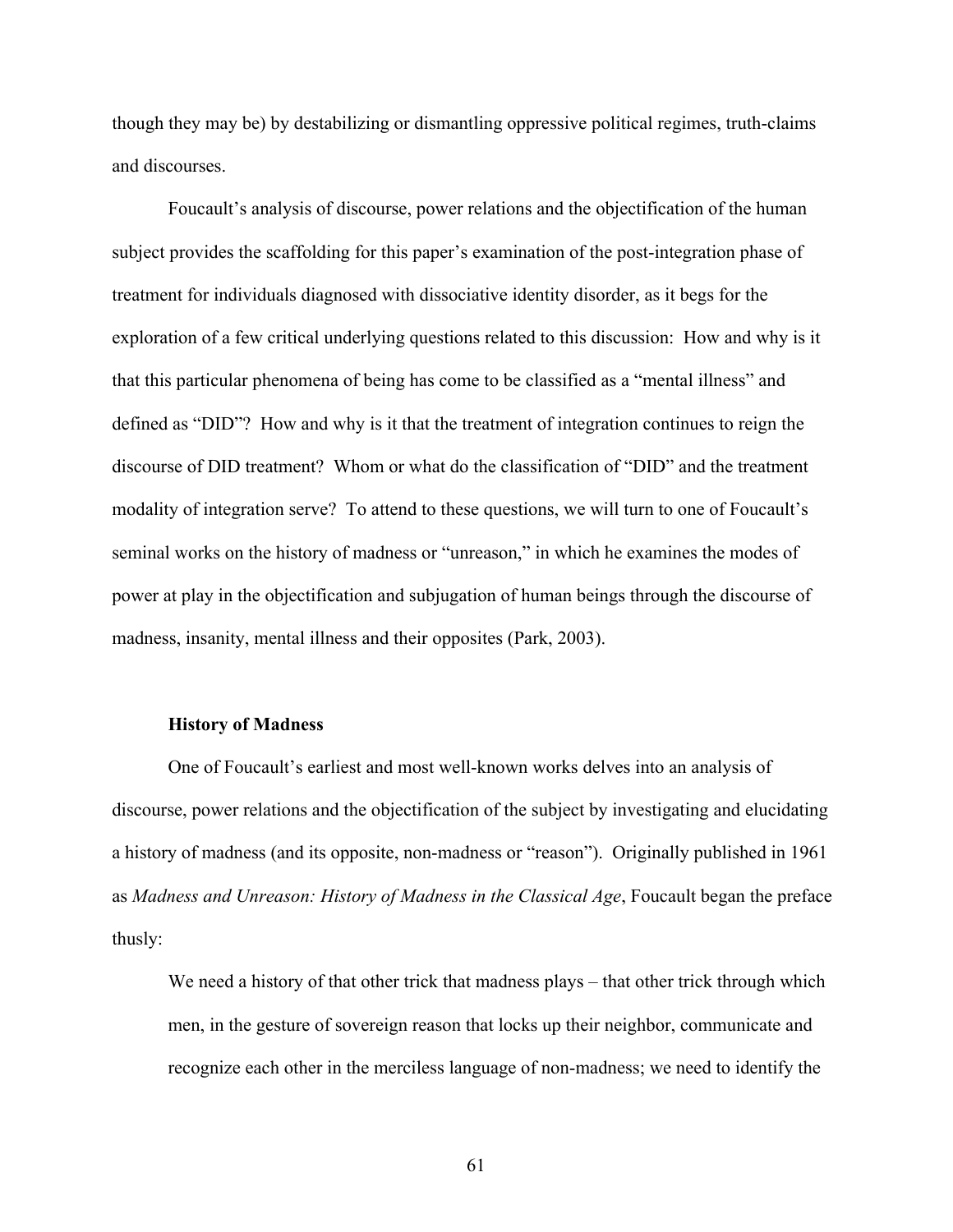moment of that expulsion, before it was definitely established in the reign of truth, before it was brought back to life by the lyricism of protestation. To try to recapture, in history, this degree zero of the history of madness, when it was undifferentiated experience, the still undivided experience of the division itself. (Foucault, 2006 [1961], p. xxvii) In other words, Foucault seeks to unravel and analyze the taken-for-granted "truths" about madness that have emerged and transformed throughout history in order to foreground an

analysis of the dominant discourse on madness that reigns today.

Foucault winds his way through Western history (largely European and, by extension, North American) from the Middle Ages to the  $19<sup>th</sup>$  and  $20<sup>th</sup>$  centuries, all the while mapping the shifting terrain in which discourses of madness have been constructed and reconstructed through decisive discursive turns. At each turn, madness becomes reconceptualized—as poverty, immorality, illness and so on—yet remains situated both in the immutable position of the Other and in opposition to the ambiguously defined position of that-which-is-not-madness. What he presents, then, is a history of the objectification and subjugation of madness, unreason, mental illness and their opposites (Park, 2003) through persistent and ever-evolving practices of exclusion, oppression and normalization.

While discourses of the Other—of the excluded and marginalized—have no finite beginning or origin point, Foucault begins this history of the discourse of madness in the Middle Ages. In this era, the human being exhibiting deviant behaviors or thoughts was objectified as the "madman." In the dominant discourse of madness at this time, the "madman" is conceived of as possessed by an evil spirit or by a transcendent, holy spirit; he is envisaged as holy or evil through his connection to an ineffable Other, God or Devil. The madman inhabits the world of the sacred or the profane, perhaps straddling two realities; the earthly and the Heavenly, the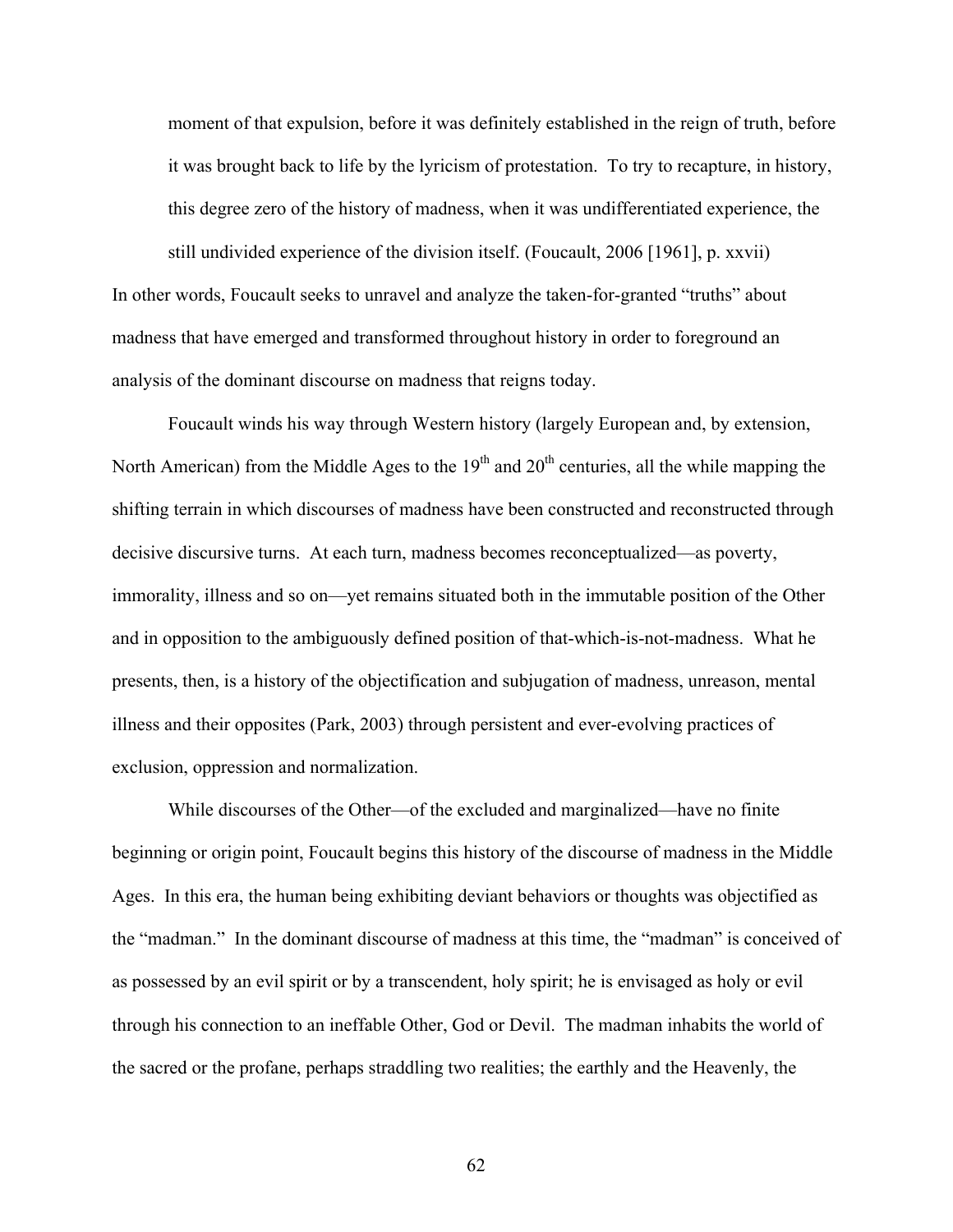material and the immaterial, the present world and the Otherworldly. Foucault then tracks a significant shift that takes place between the Middle Ages (wherein madness is conceived of as a sort of religious phenomenon) and the Classical Age  $(17<sup>th</sup>$  and  $18<sup>th</sup>$  centuries), in which madness is reconceptualized as "unreason."

The Classical Age, according to Foucault, is the age of reason and unreason, in which madness no longer signifies a connection to the transcendent but, rather, is defined by *what it does not signify*. Madness becomes an *absence*; specifically, the absence of reason:

A whole new ambiguous region was thus coming into being…. It was neither profanation nor pathology, but a region between their confines…. This region, halfway between the sacred and the morbid, was characterized above all by a fundamental ethical refusal, and formed the bedrock of what the classical age referred to as unreason.

(Foucault, 2006 [1961], p. 93)

This shift in the discourse of madness—from a religious phenomenon to a phenomenon of "unreason"—corresponded to and was born out of the shift that took place in intellectual, philosophical, scientific, political and cultural life, in which reason became heralded as the ultimate authority of truth-claims. Throughout this period, madness or "unreason" was objectified through divisionary practices, in which it became defined (and redefined) according to the constructed relationship to its supposed opposite, "non-madness" or "reason." Foucault elaborates upon this definitional process, writing, "It was in relation to unreason alone that madness could be understood. Unreason lay beneath it, or rather defined the space of its possibility" (Foucault, 2006 [1961], p. 156). Therefore, as it now occupied the space of unreason, madness had to be quarantined and relegated to the margins of society in order to protect Reason from contamination by the Other, or that which is Unreason.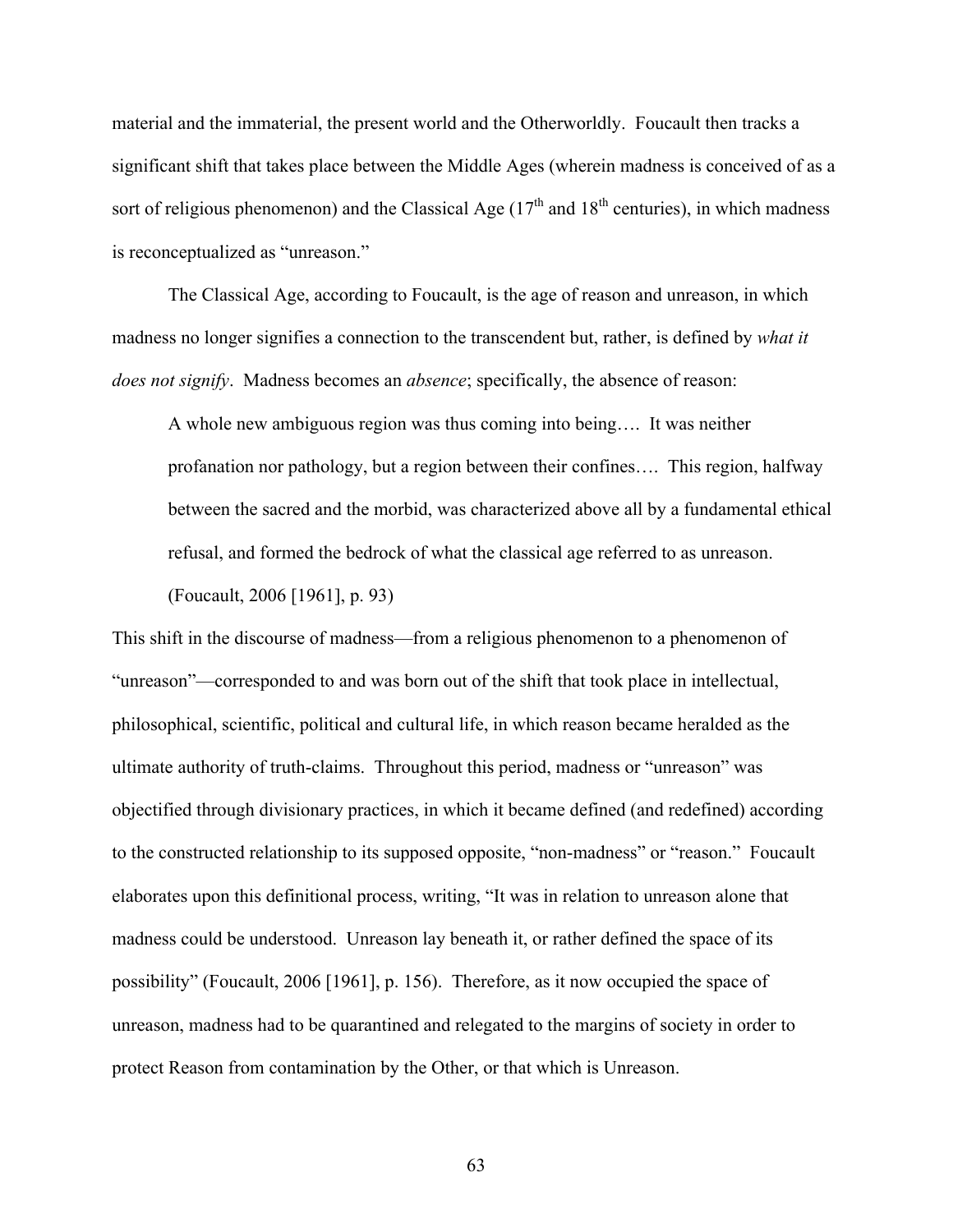As capitalism began replacing the feudalism of the Middle Ages, new meanings were assigned to madness that correlated with the dominant sociopolitical and economic interests. The madman was now variably identified through language with poverty, moral degradation, crime, the inability to integrate into social group and, increasingly, the inability to work and produce profit for the reigning economic regimes. Therefore, in an effort to protect and perpetuate the interests of the dominant sociopolitical and economic order, as well as the prevailing moral, scientific and philosophical values, those with political power and religious authority partitioned off and locked up those who were considered mad or without reason with the other classes of social deviants: criminals, debauchees, the immoral and the poor. Thus, in the discourse of madness, the human subject perceived as the "madman" was objectified both through classification (identified as the poor, the criminal, the insane) and through dividing practices of exclusion and marginalization.

This partitioning, which Foucault refers to as "The Great Confinement"—was made possible by the prevailing beliefs and feelings about madness that were being reflected in and reinforced by the discourse of madness throughout all levels of society; most notably, the belief that madness posed a threat to social order. Therefore, it was not only the elite that had an interest in locking up the mad and the poor, but the working person, who in turn sought to gain some privilege by being differentiated from some "lesser" Other being. However, Foucault has suggested, this partitioning and confining of the mad was not initially aimed at reforming, curing or correcting madness, but at disciplining and confining madness.

Over time, however, as the discourse on madness shifted yet again, the treatment of madness and unreason shifted as well, as new conceptions of madness took shape. Toward the end of the 18<sup>th</sup> century, positivist science emerged as one of the dominant ontological discourses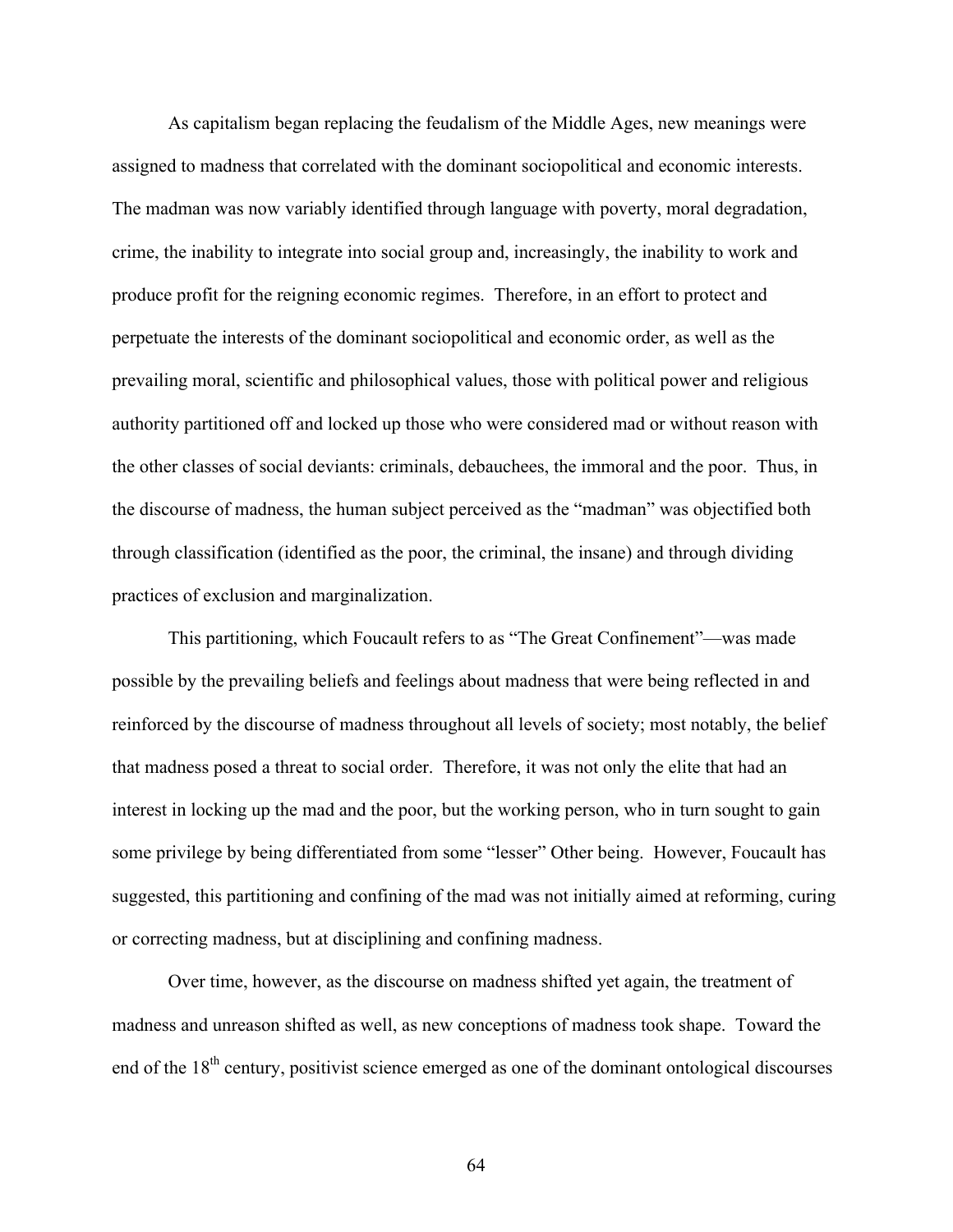that sought to uncover, differentiate and classify the allegedly essential, underlying truths about the "physical" world (Foucault would likely take issue with any such divisions between the "physical" and the "*meta*-physical," or the "natural" and the "*super*-natural," as such bifurcations are themselves constructed through discourse and power relations). Stephen Pfohl (1994) has commented on the positionality of positivism, writing, "…[T]he positivist appears to position himself *as if* outside nature and looking down upon it. ... [He] gazes upon the body of nature set apart from himself and laid bare by his supposedly "naturalistic" laws" (p. 133). It is from this allegedly assumable stance of detached objectivity that positivism endeavored to classify and demarcate phenomena such that the world would finally become known and finite in its dimensions.

Predicated on the epistemological assumption that all phenomena are knowable, definable and categorizable, positivist scientists of the reigning medical institutions strove to provide taxonomies of madness. Early attempts floundered, as they struggled to pin madness down, "as though madness were in flight from its own truth" (Foucault, 2006 [1961], p. 197). However, their struggles did not thwart the positivist classificatory project, as the epistemological premise that phenomena are knowable prevailed, thereby emboldening those who were intent on locating and organizing madness in all its various forms. Such intensity of purpose stemmed from the fact that conceptions of madness had shifted once again; madness was now defined as a sickness in need of a cure. Thus, there was a newly prescribed curative task with regard to madness, which sought to restore madmen to their "natural" state of "health" and wellness. This curative science relied on the persisting belief in essences, a belief in an absolute state of health or wellness or normalcy against which states of un-health or illness could be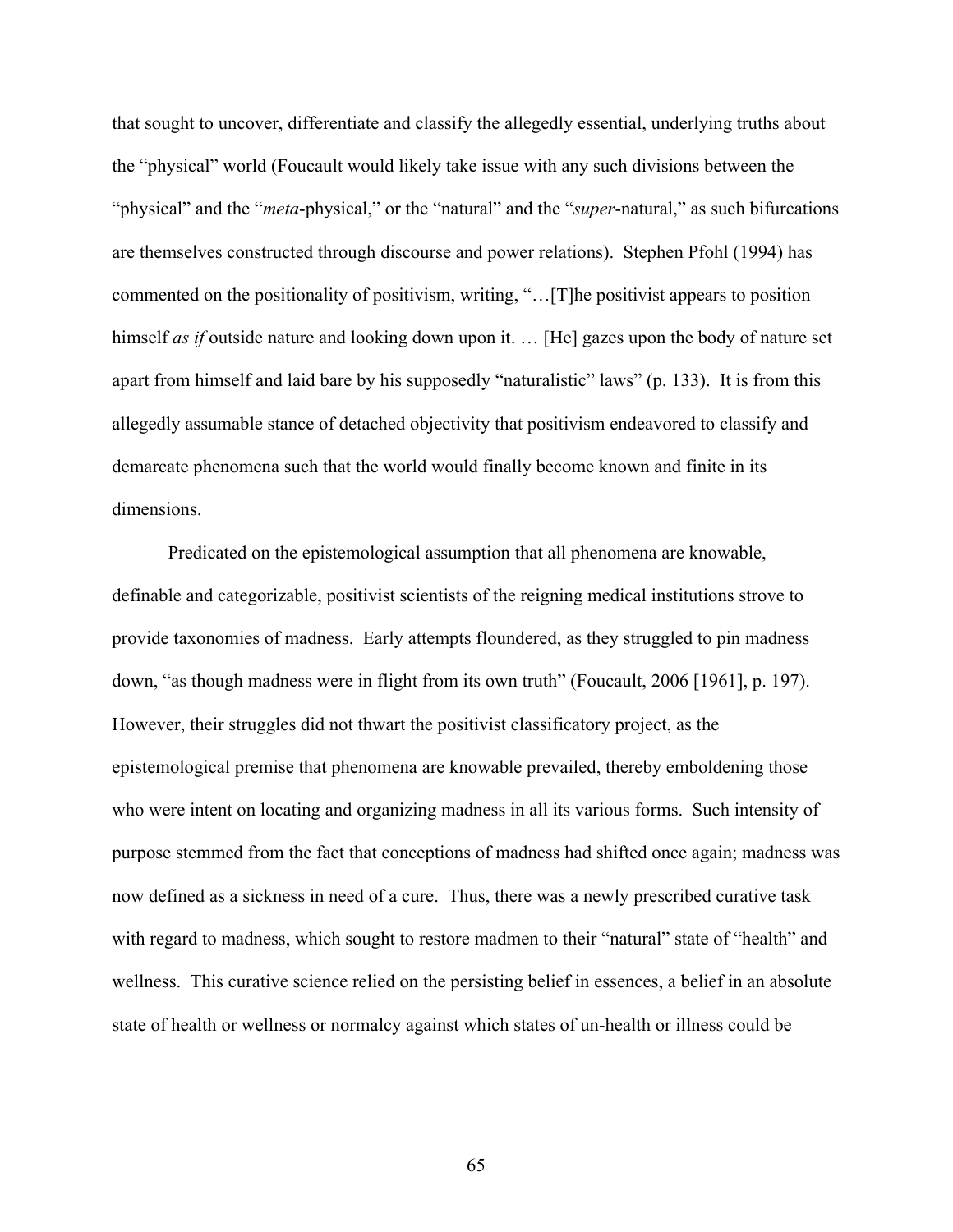defined. From this point in history onward, the conception of madness as sickness has endured, resulting in the contemporary reigning discourse of *madness as mental illness*.

# **Madness as Mental Illness**

The dominant discourse of madness as "mental illness" has not been static since the end of the 18<sup>th</sup> century, as new taxonomies of madness and the rise of psychology and psychiatry in the  $19<sup>th</sup>$  and  $20<sup>th</sup>$  centuries continue to alter the discursive landscape. While the definition of madness as mental illness has created space for the curative endeavor to emerge and flourish, it has neither replaced nor succeeded the divisionary practices of the Great Confinement; rather, it has renegotiated the terms of confinement, as exclusion and marginalization of the "mentally ill" continue to take on new forms.

As was the case during the Great Confinement and the Age of Unreason, Foucault's first two modes of objectification—classification and dividing practices—operate in tandem in the contemporary discourse on madness, as typologies or classifications of madness are delineated, normalized and naturalized (e.g. *Diagnostic and Statistical Manual of Mental Disorders*), while new modes of division and exclusion are perpetuated (e.g. inpatient institutionalization and psychopharmacological treatment). In his introduction to *History of Madness*, Jean Khafla (2006) asserted,

…[T]he modern medical positivism which developed from the end of the eighteenth century is based on an attempt at objectifying madness which, when looked at in detail, in

particular in the institutions it accompanies, is a new mode of social control. (p. xvi) So while the Classical Age attempted to master and control madness or "unreason" by locking it up at the margins of society, mental illness is now more furtively mastered and controlled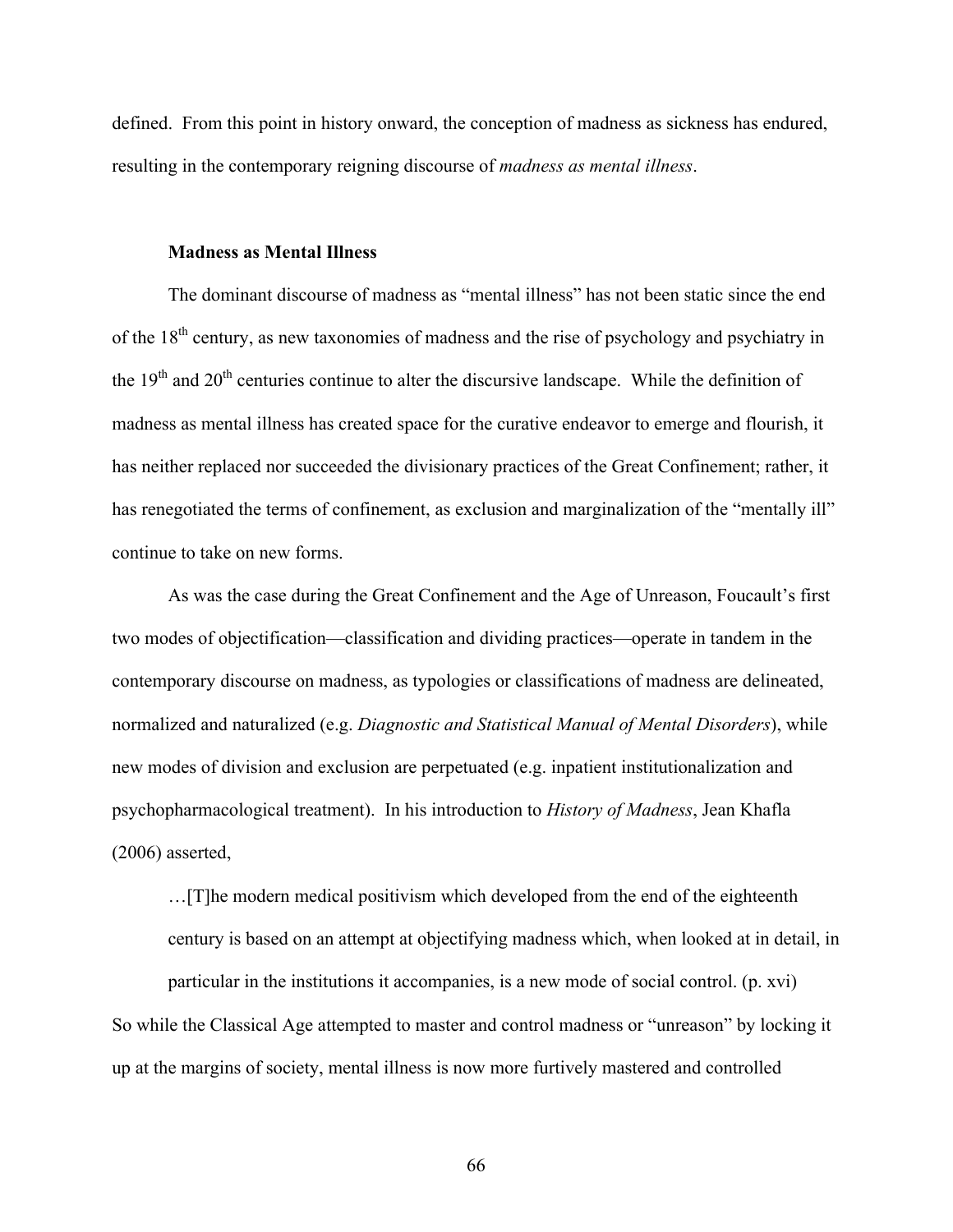through increasingly medicalized modalities (Thornton, 2007; Pickering, 2006). As Canning (2001) has suggested, "[P]sychiatric discourse identifies different types of madmen, whose physiognomy changes as categories are displaced or reinvented," but also produces discourseobjects such as the "madman," the "criminal," and the "mentally ill" as things that threaten the social order and require social intervention (p. 133-134).

For Foucault, then, the history of madness is not one of progression, of science and society marching steadily toward an ultimate, absolute knowledge and understanding of the essential "truths" about madness or mental illness. As Khafla (2006) writes of the varying constructions of madness through time, "…[T]hese conceptions are not discoveries but historical constructions of meaning" (Khafla, 2006, p. xiv). As such, this discourse (like all discourses) never arrives at a final destination of its complete Truth, but is endlessly evolving through a matrix of power relations that serve to legitimize and privilege certain discourses as normative and delegitimize and marginalize others as deviant. Therefore, examining the ever-evolving discourse of DID classification and treatment sheds light on the power relations that continue to normalize and legitimize a particular discourse of DID through processes of objectification.

## **The Dominant Discourse of Dissociative Identity Disorder**

Similar to the discourse of madness and mental illness generally, the discourse of DID has shifted throughout history. Conceived of as a religious phenomenon of possession in the Middle Ages and classified as a psychological phenomenon of "successive existences" toward the end of the Classical Age, DID is now classified through processes of objectification as a "mental illness," in keeping with the overarching discourse of madness and mental illness previously discussed (Ellenberger, 1970; Putnam, 1989). Today, the discourse of DID is yet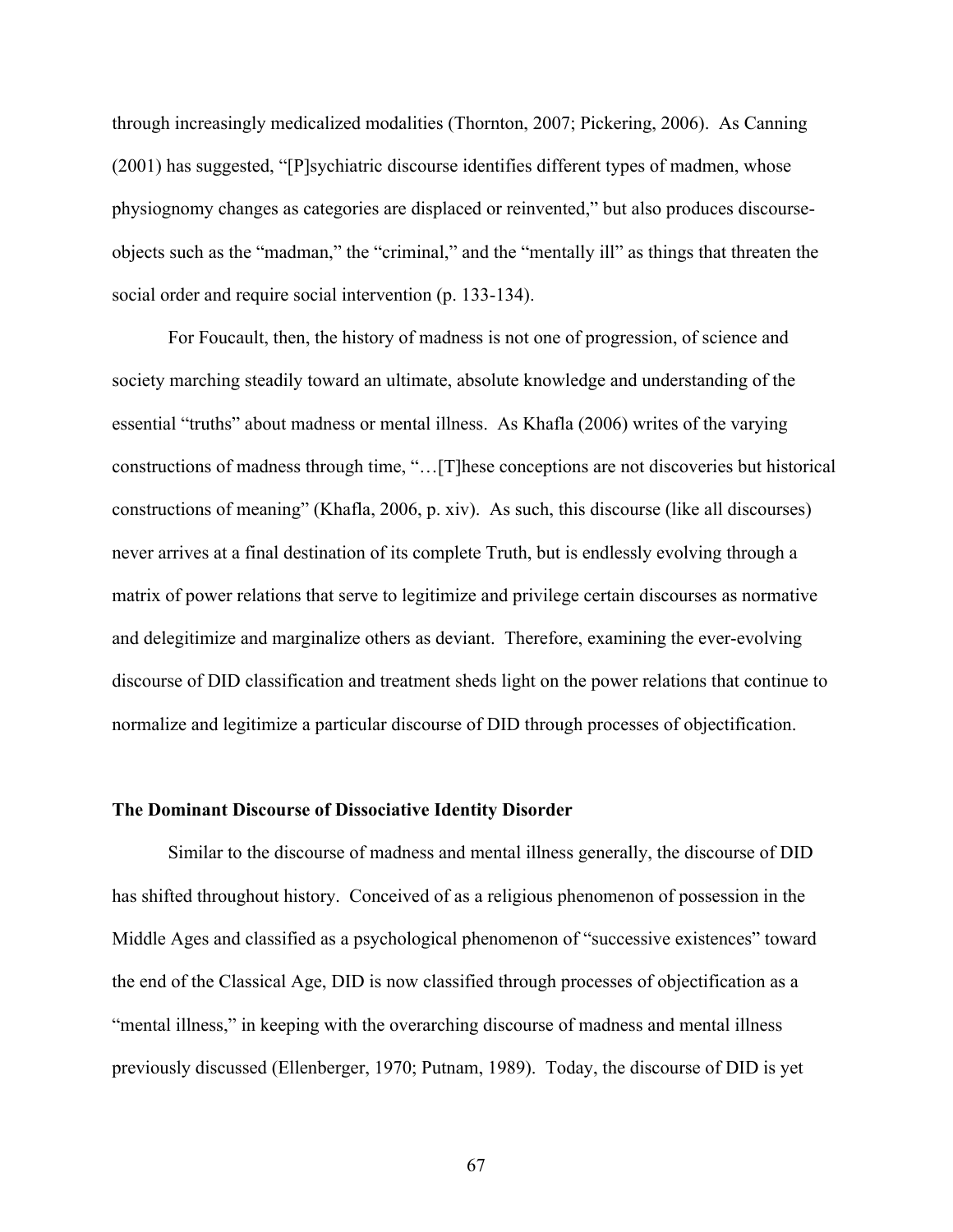again in a state of flux, as many authoritative voices within the psychiatric community continue to legitimate DID as a neurological or psychological response to extreme trauma, while others contest its legitimacy as a classified mental illness (Kluft, 1995; Lilienfeld & Lynn, 2003; Lynn et al., 2006; Traub, 2009). While it is beyond the scope of this paper to examine this discursive split, future theoretical exploration of this topic would be beneficial to the field of mental health theory, research and practice, as it may further illuminate the historically-bound constructions of meaning that have and continue to undergird the discourses of mental illness and mental health.

Despite the aforementioned dispute within the mental health field, DID continues to be classified as a discrete diagnostic category in the American Psychiatric Association's (2000) *DSM-IV-TR*. As such, for the purposes of this paper, the prevailing "dominant discourse of DID" will be defined as a discourse in which DID is considered a valid psychological phenomena, the features of which are delineated in the APA's (2000) *DSM-IV-TR*. The following discussion will briefly explicate how and why the dominant discourse of DID has been constructed, maintained and perpetuated through the three modes of objectification described by Foucault: classification, dividing practices and subjectification.

### **Objectification of DID through classification: The DSM**

As noted previously, conceptualizations and classifications of DID have varied throughout history, as scholars and practitioners in the fields of philosophy, psychology and medicine have grappled with the task of understanding and defining the phenomenon that has now become known as dissociative identity disorder (Ellenberger, 1970; Putnam, 1989). While DID was classified as a spiritual or moral phenomenon in the Middle Ages, in which the individual was believed to be possessed by a supernatural spirit, it became classified as a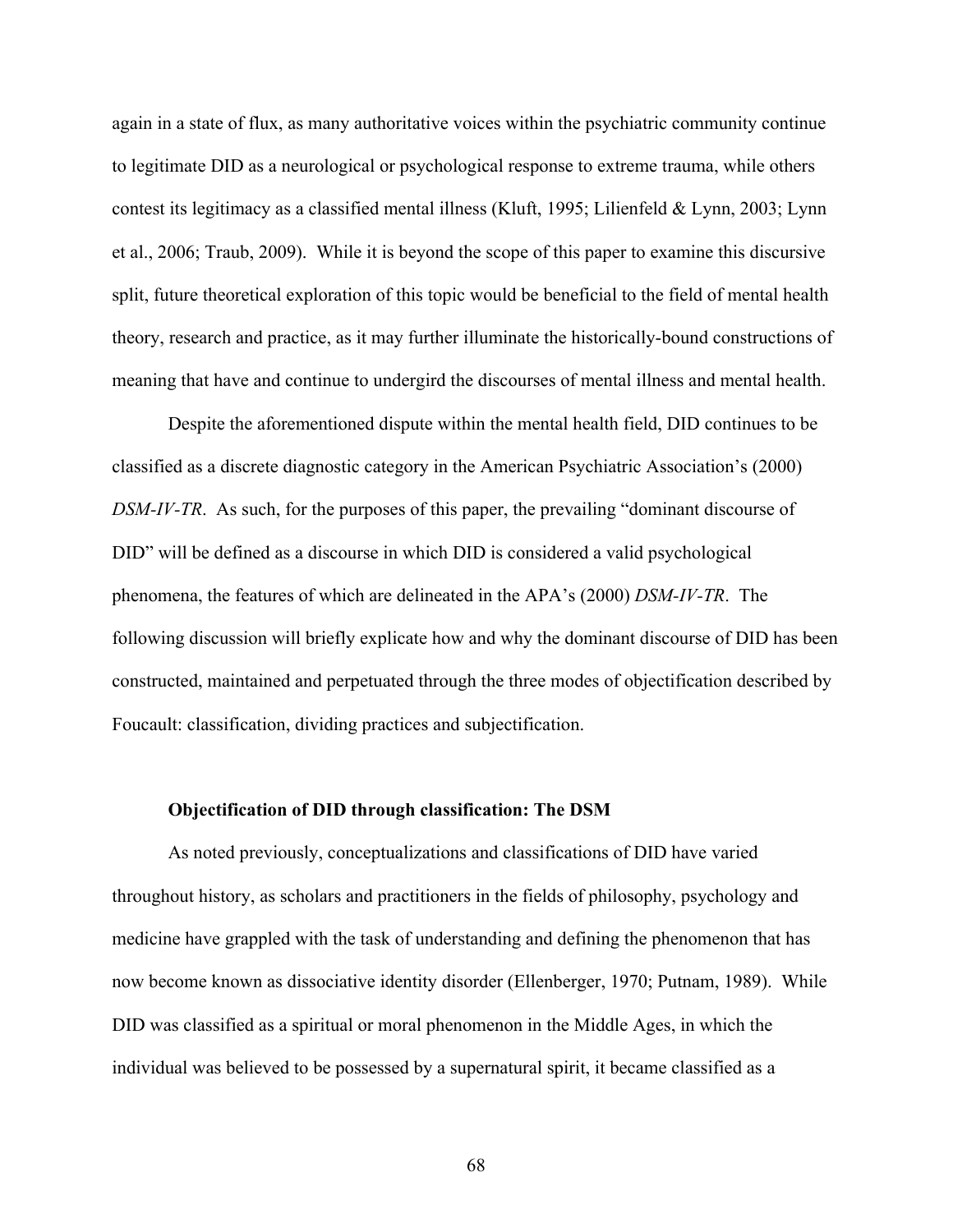psychological phenomenon in the mid to late  $19<sup>th</sup>$  century, as the rise of psychiatry gained momentum and the discourse of mental illness began to take shape (Putnam, 1989). At that time, the phenomenon was described as a disorder of "double consciousness" or "successive existences," in which it was thought that the individual had separate internal selves or personalities. This conceptualization of the phenomenon persisted throughout much of the  $20<sup>th</sup>$ century, as scholars and practitioners who affirmed the legitimacy of the disorder conceptualized it as a psychological disorder in which an individual has multiple personalities.

Initially categorized in the DSM-II in 1968 under the diagnostic classification of "Hysterical Neurosis, dissociative type" (APA, 1968, p. 40), the phenomenon was first awarded a discrete diagnostic classification in the DSM-III in 1980, at which point it became known as "multiple personality" (APA, 1980) and later "multiple personality disorder" (APA, 1987). In part, this semantic and conceptual shift from "hysteria" to "multiple personalities" was reflective of a broader shift in the discourse of mental illness, as the notion of hysteria, which had been prominent in the late  $19<sup>th</sup>$  century, had since become a marginalized concept in the dominant discourse. However, this discursive shift also corresponded to an increased awareness throughout the U.S. of the prevalence of child abuse, as well as a dramatic increase in the number of patients exhibiting the psychological and behavioral characteristics that were consistent with the diagnosis (Ellerman, 1998; Putnam, 1989), thereby warranting greater attention in the DSM's classification system.

The discourse of DID did not remain static, however, but continued to shift, as the APA reclassified the phenomenon yet again in the manual's  $4<sup>th</sup>$  addition, this time garnering it the designation of "dissociative identity disorder" (APA, 2000). This represented a significant conceptual shift in the discourse of DID, as the notion of *having* multiple personalities was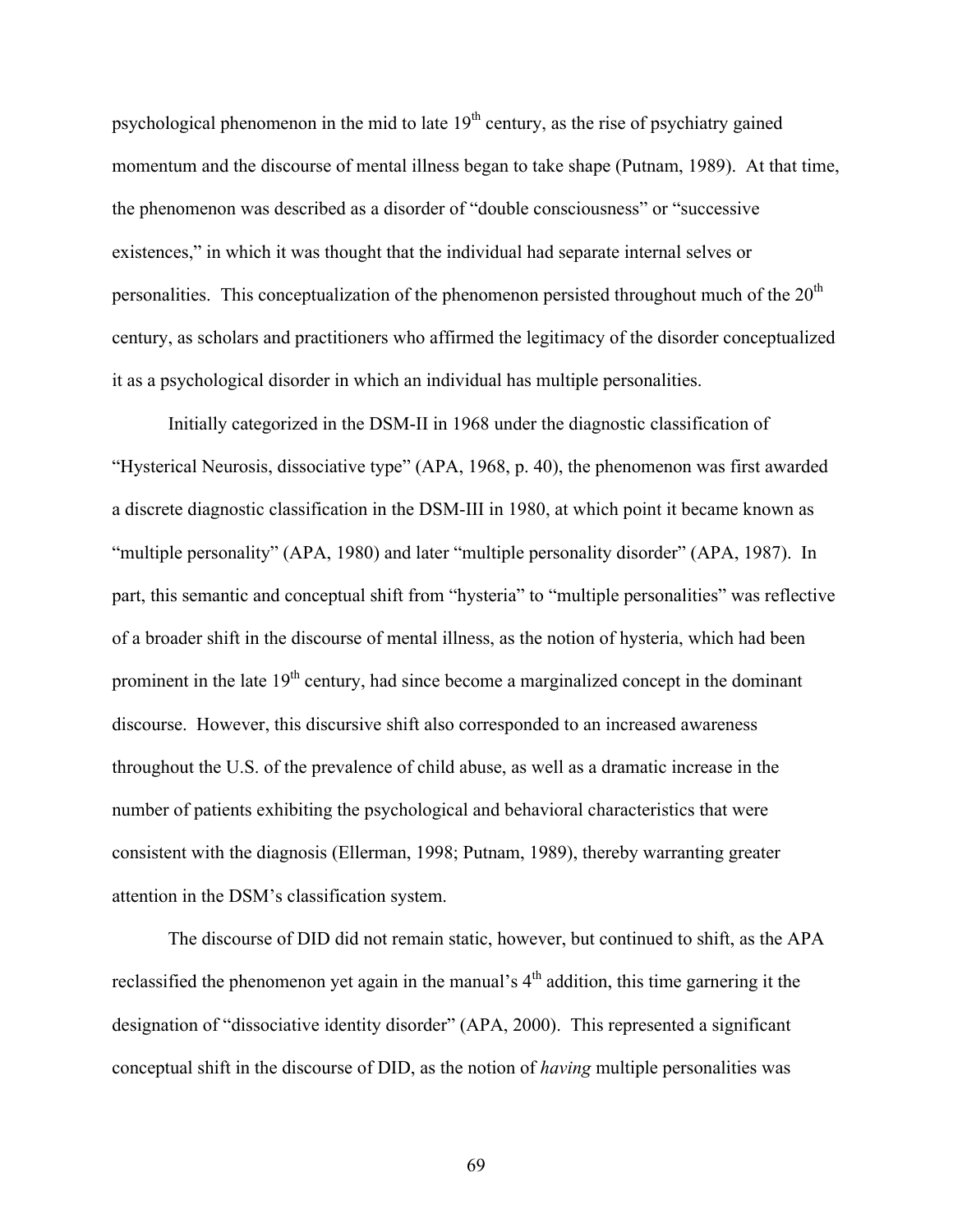replaced with the notion of *perceiving* the self as being composed of dissociated fragments of identity. In this new conceptual framework, then, it was the individual's *deluded perception of self* that became the focus of classification and treatment, rather than the actual presence of multiple personalities.

Today, the phenomenon remains classified as dissociative identity disorder in the APA's (2000) *DSM-IV-TR*, which serves as "the standard classification of mental disorders used by mental health professionals in the United States" (APA, Diagnostic and Statistical Manual section, para. 1, n.d.). Due to the *DSM-IV-TR's* status as the benchmark of mental disorder classification in the U.S., mental health scholars and practitioners, as well as medical providers, use the text to determine which diagnostic categories best account for or describe the psychological, emotional or behavioral phenomena that they perceive or witness in their clients or patients. In turn, health insurance companies, which are responsible for paying mental health practitioners and medical providers for their professional services, require a *DSM-IV-TR* diagnosis in order to remit payment. As such, practitioners are reinforced to use the diagnostic categories delineated in the *DSM-IV-TR* in order to receive reimbursement, which reinforces and perpetuates the *DSM's* status as the standard system of classification. In turn, as practitioners and insurance companies continue to mutually reinforce the legitimacy of the *DSM-IV-TR's* system of classification, clients are reinforced to accept the *DSM* diagnoses that are given to them, as doing so ensures that they will be eligible for particular treatments and services.

Therefore, the continued classification of a phenomenon in the *DSM-IV-TR* is reinforced and perpetuated through power relations, as the payee (insurance company), provider (mental health clinician) and classified or pathologized individual (client) each reinforce the power and status of the *DSM-IV-TR* in order to gain or maintain certain benefits (e.g. money, therapy). As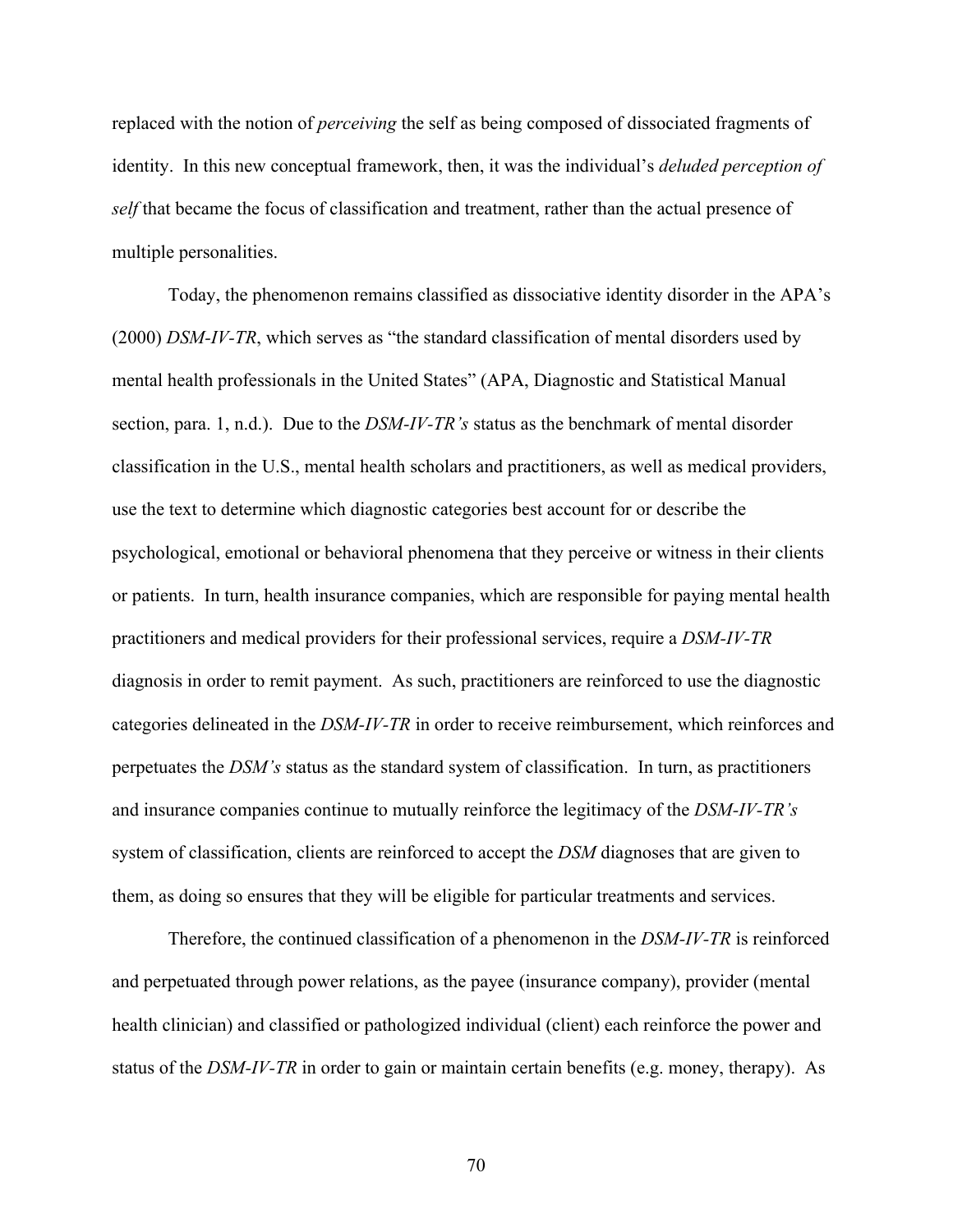such, the classification of DID as a mental disorder within the APA's (2000) *DSM-IV-TR* is mutually maintained by payees, providers and clients who each have a vested interest in its continued status as a diagnostic category. This classification of DID is grounded in a set of implicit assumptions that are based on prevailing notions of normalcy and deviance, which are reinforced and perpetuated through the objectifying dividing practices of normalization.

### **Objectification of DID through dividing practices: Normalization and treatment**

As explicated in Chapter 3, the *DSM-IV-TR* (APA, 2000) classifies DID as a defined set of behaviors, thought processes, beliefs and capacities that are currently conceived of as "symptoms" of a "disorder" (APA, 2000), concepts that originated in the positivist perspective that has been endemic since the Classical Age (Foucault, 2006 [1961]). These symptoms include limited access to autobiographical memory, periods of dissociation, and the perception of the self as having multiple ego-states or the belief that the self is composed of separate internal selves that variably control behavior, affect, memory and thoughts (Kluft, 1984a; Krakauer, 1991; Putnam, 1989). Given its status as a *dis*-order, it is assumed by many scholars and practitioners within the mental health field that these "symptoms" of DID are abnormal, deviant and pathological. Since deviance and normalcy are mutually enforcing concepts (Foucault, 2006 [1961]), the assumption that these symptoms are deviant or pathological aspects of being correlates to the corresponding assumption that it is normal and non-pathological to experience full access to memory, to be free of the experience of dissociating, and to have or to perceive the self as having a singular ego-state, a cohesive and unified personality and an undivided sense of self. Moreover, it is widely assumed that this deviance or psychopathology should be altered or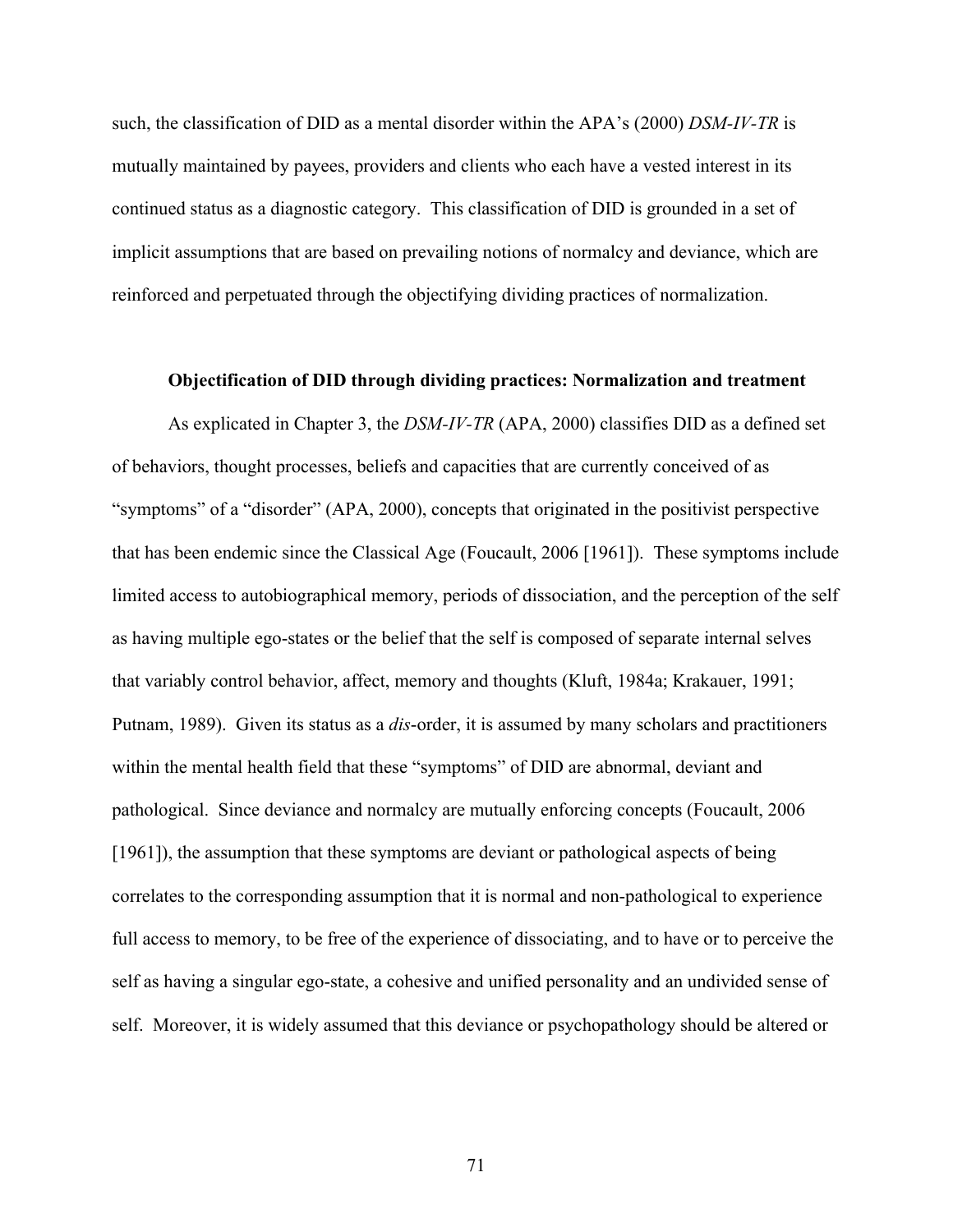corrected through psychiatric treatment in order for the disordered individual's beliefs, perceptions, behaviors and experiences to fall within the "normal" range of acceptability.

Unlike the more conspicuous and coercive dividing practices of the Great Confinement described by Foucault (2006 [1961]), psychological deviance is now marginalized, controlled and corrected through more diffuse means, as the management and treatment of DID may range from involuntary psychiatric hospitalization to voluntary psychopharmaceutical treatment or psychotherapy (ISSD, 2005; Pais, 2009). As such, the treatment of DID has become increasingly voluntary and collaborative, as individuals may elect whether or not to "cure" or "correct" their symptoms of DID and, furthermore, may have the authority to select a treatment modality with which they feel most comfortable. Nonetheless, the division between the mentally well and the mentally ill—between normalcy and deviance—persists and is maintained and perpetuated in large part through subjectification, as individuals diagnosed with DID seek to distance themselves from the pathological by conforming themselves to the normal through treatment.

#### **Subjectification of the self: Reflecting and perpetuating the prevailing norms**

While making the choice to either remain a multiple or to embark on a treatment process of integration is value-neutral—there is no absolute, objective "rightness" or "wrongness" about either decision—either choice nevertheless reifies contemporary notions of what it means to be considered normal or deviant within the dominant discourse of mental illness and mental health. For those who do choose to integrate, their choice to integrate may reflect, construct and reinforce the reigning discourse of DID, as it carries with it the possible implication that perceiving oneself as a multiple is abnormal and deserving of corrective treatment. However, this discourse of DID is normalized and perpetuated not only by individuals diagnosed with DID,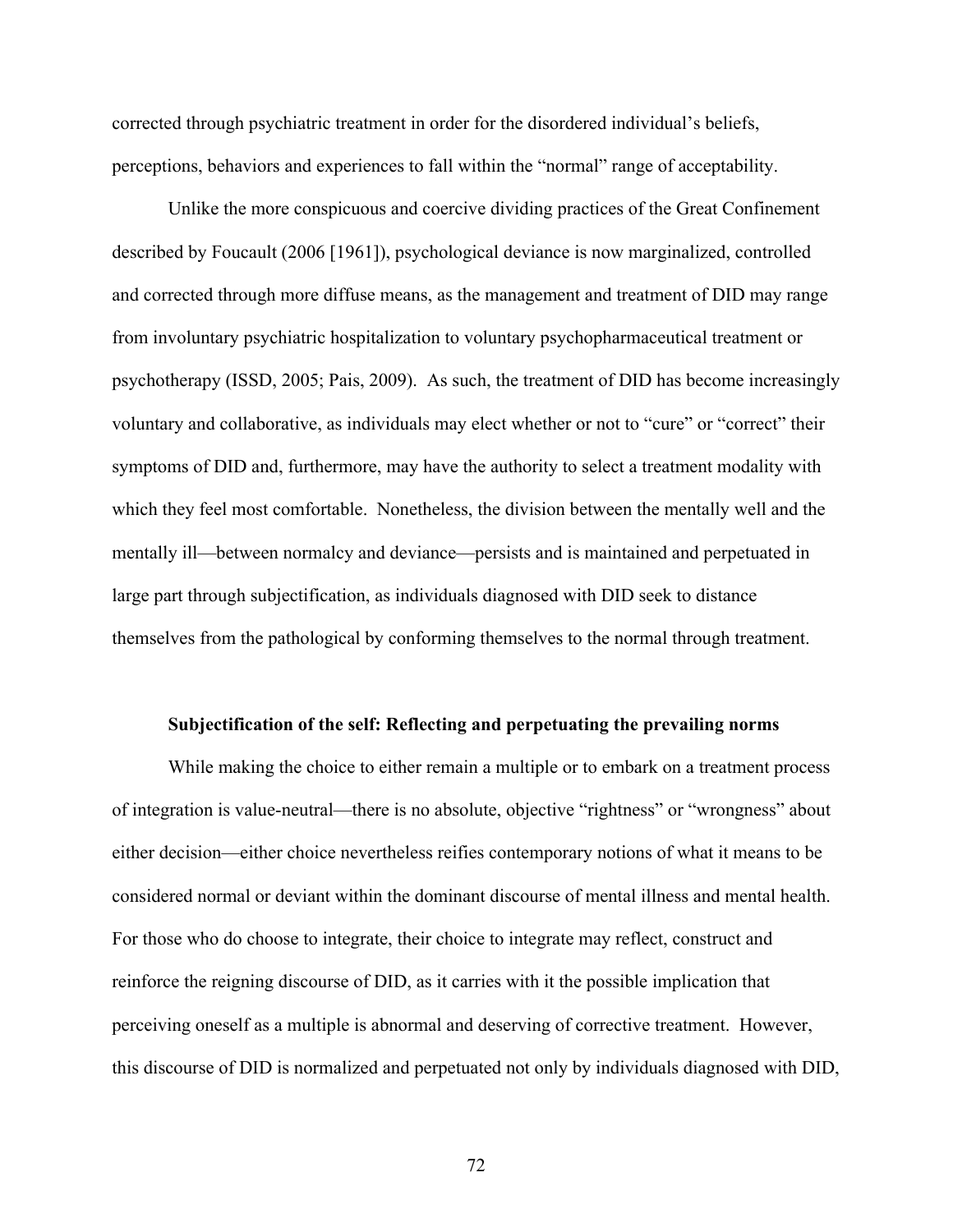but by all participants in the discourse—those considered "normal" and "healthy" or "deviant" and "disordered"—as each subject continually attempts to police and modify their thoughts, beliefs and behaviors that might be deemed deviant or abnormal in order to fit within the prevailing scope of normalcy.

Yet, it should be noted that subjectifying the self to better reflect and conform to the prevailing norms of a particular group or society often carries with it important social, economic and personal benefits that need not be overlooked or maligned. For example, many who choose to undergo integration treatment report that becoming completely psychologically integrated and perceiving themselves as having a singular ego-state enables them to view themselves and to be viewed by others as being "normal" and "healthy" (Bristol, 1997, p. 45), which in many instances provides them greater access to work opportunities, increased financial stability, improved continuity in interpersonal relationships and an increase in positive self-regard (Bristol, 1997). In one case, a male participant in Bristol's (1997) study reported, "I don't think I'm the sickest kid on the block anymore. I pass for normal all the time, healthy even" (p. 45). Similarly, a female participant in the 1997 study reported, "I feel ordinary; it's a nice feeling after being crazy for most of your life" (p. 45). Thus, achieving final fusion and living as a psychologically integrated individual can enable post-integration individuals to experience themselves and be experienced by others as more aligned with the contemporary standards of normalcy and health, while simultaneously reinforcing those notions of normalcy and deviance, which continue to be constructed within and perpetuated by the dominant discourses of "mental illness" and "mental health."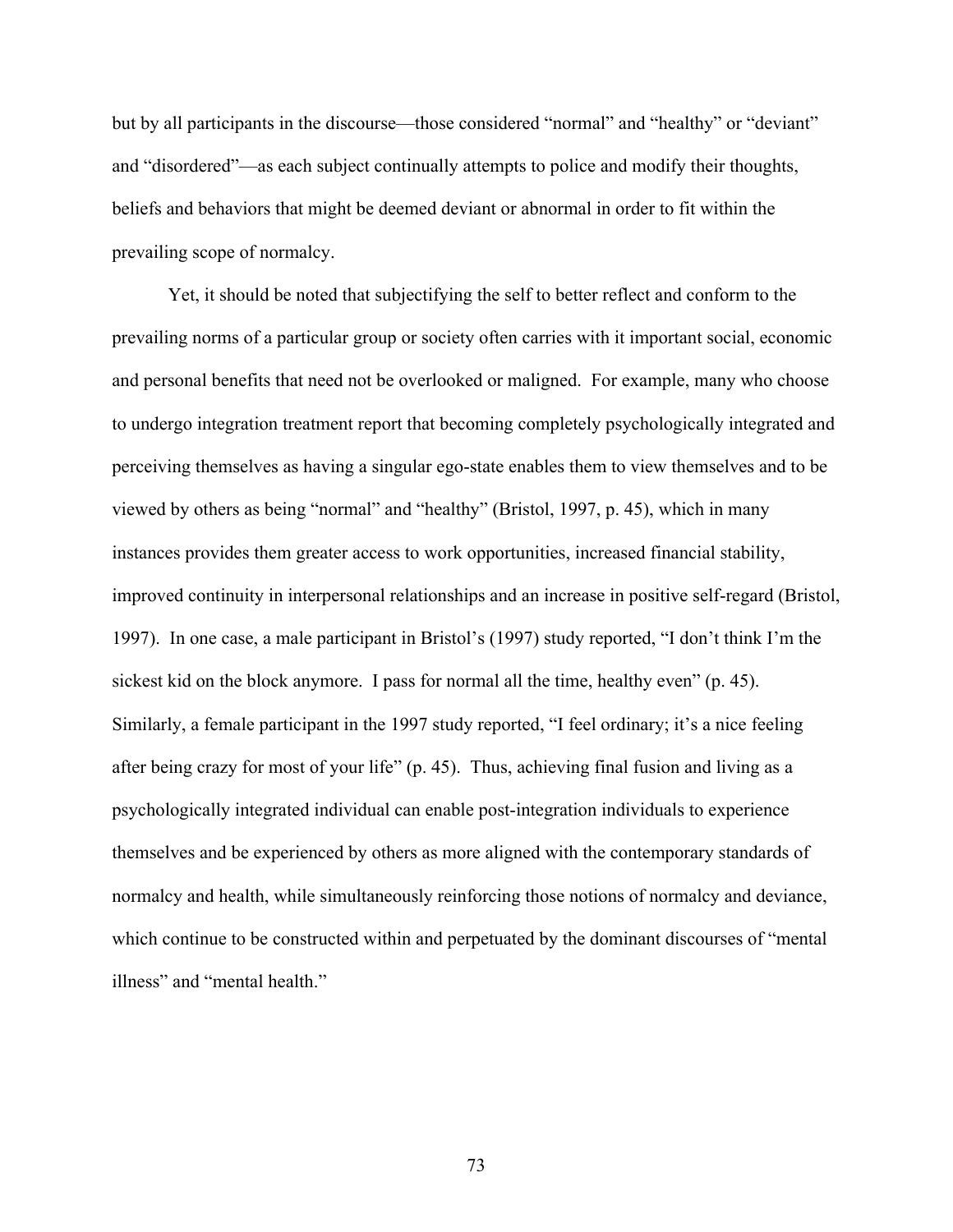## **Conclusion**

According to Foucault, we cannot operate outside of discourses or practices of power, as we, as subjects, are already and forever participants in the matrices of power relations that operate in the objectification of others and of ourselves. Furthermore, a discourse on madness and mental illness cannot be extricated from power relations, thereby forgoing the possibility of achieving an idealized discourse wherein power relations are nullified or neutralized. However, by noticing the ways in which modes of objectification privilege and legitimate certain discourses while simultaneously delegitimizing others, Foucault has, according to Dreyfus and Rabinow (1983), "loosened the grip, the seeming naturalness and necessity these practices have" (p. 203). Furthermore, they argue, conducting such an interpretive analysis may serve to strengthen certain resistant practices, those practices that have, to some extent, resisted totalizing normalization.

In so doing, however, poststructuralism does not seek to privilege discourses or subjects that were previously marginalized or to marginalize those which were previously privileged. Nor is it the project of poststructuralists to totally democratize or neutralize power relations within discourses, such that none are privileged and none marginalized, as they assert that the inescapable historicity of the subject and the inevitability of power relations make such a project impossible. Instead, it is by examining and critiquing the construction, objectification and subjugation of the human subject that poststructuralists' analyses seek to unmask and, therefore, alter dominant discourses and prevailing power relations (Foucault, 1974; Rabinow, 1984).

In light of the shifting discourse of the legitimacy of DID classification and treatment, the ensuing discussion of post-integration through the theoretical framework of ambiguous loss is aimed at reexamining and problematizing the dominant discourse of DID through the explication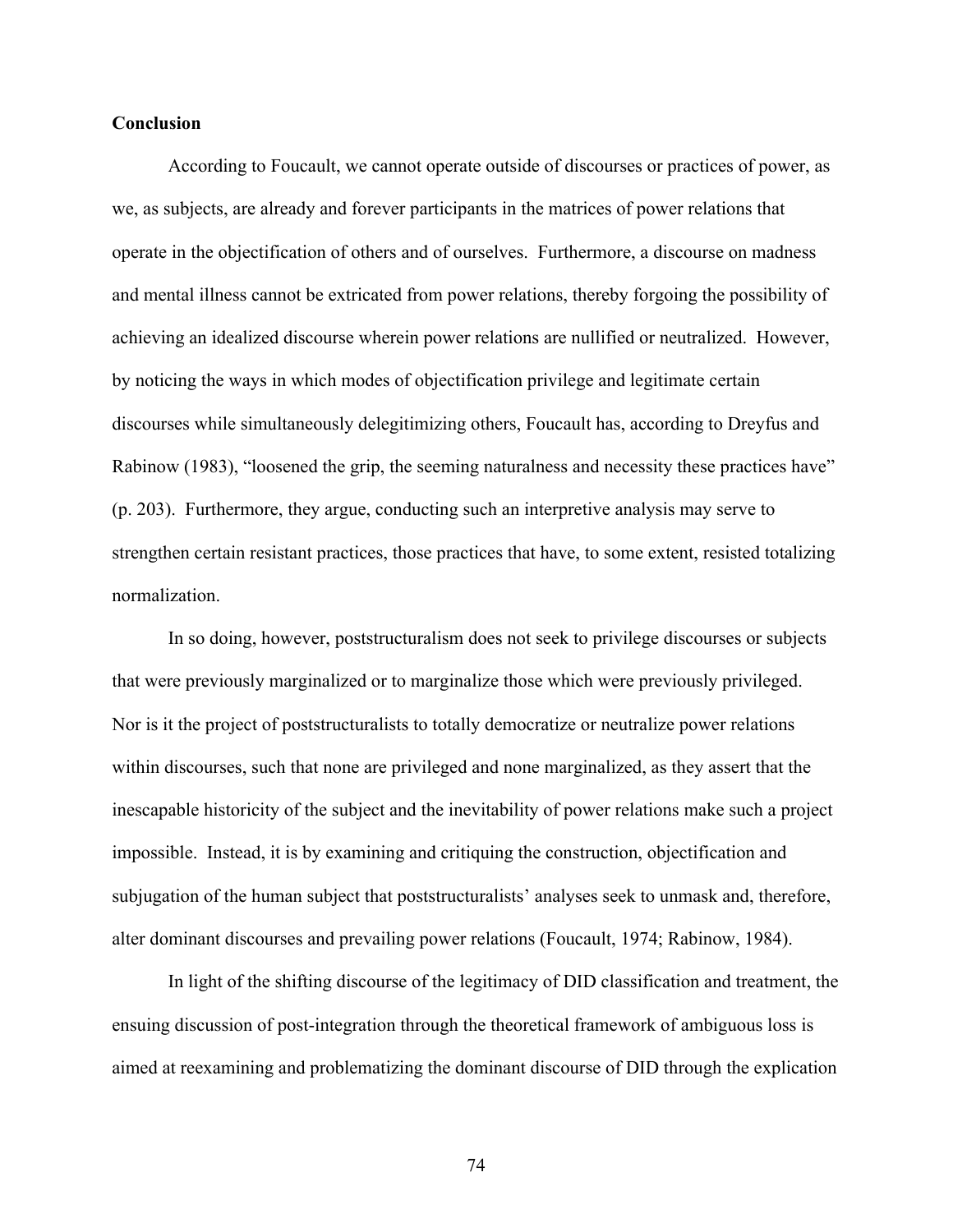of subjugated, deviant narratives. By examining integrated individuals' subjective perceptions of themselves, as well as their responses to and experiences of integration treatment, which do not conform to the dominant discourse of DID classification and treatment, it may be possible to widen this discourse, thereby creating more space for the innumerable possibilities of human experience to be included in the ever-evolving discourse of DID and mental illness.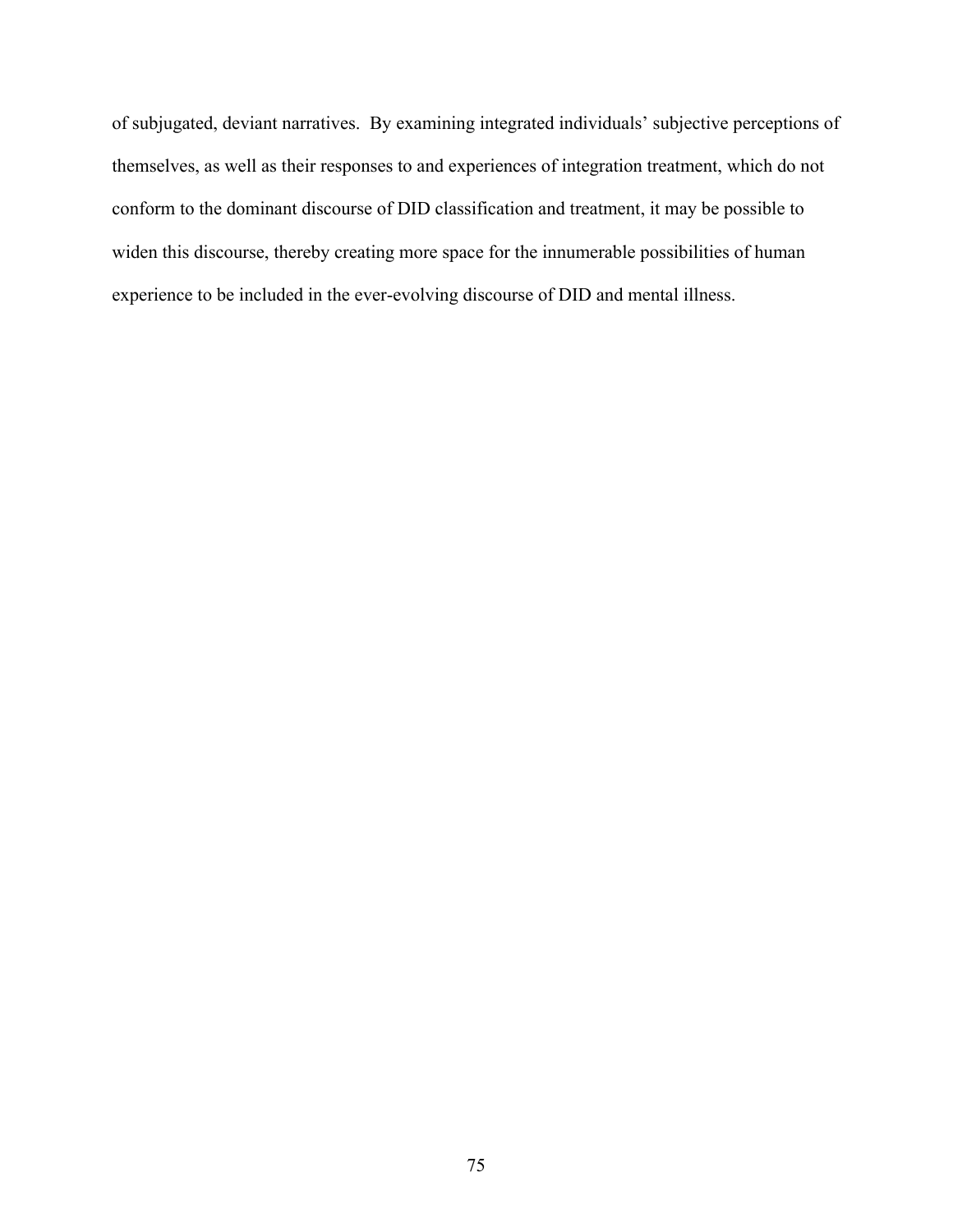# **CHAPTER VI**

#### **Discussion**

Foucault's insistent analysis of discourse, power relations and the subject suggests that the shifting discourse of DID classification and treatment should not be taken for granted as declarative or representative of absolute or universal truths. Instead, as Foucault avers, this discourse is necessarily history-bound, perpetually reflecting and reconstituting the current beliefs held and truth-claims forwarded about the many manifestations of human experience (Foucault, 2002 [1972], 2006 [1961]). Foucault's analysis of the discourse of madness, then, serves as an impetus for the following discussion of dissociative identity disorder, as it sheds light on the power relations and modes of objectification at play in privileging a particular discourse of DID at the exclusion and marginalization of other discourses. As such, it is incumbent upon scholars and practitioners in the field of mental health research and practice to continually reexamine the prevailing discourses of mental illness and DID, lest they risk unwittingly perpetuating and reinforcing these discourses. Therefore, the ensuing analysis is aimed toward reexamining and problematizing the dominant discourse of DID classification and treatment through the consideration of an alternative and marginalized discourse, in which the experiences of change described by individuals in the post-integration phase of DID treatment are conceptualized as ambiguous losses.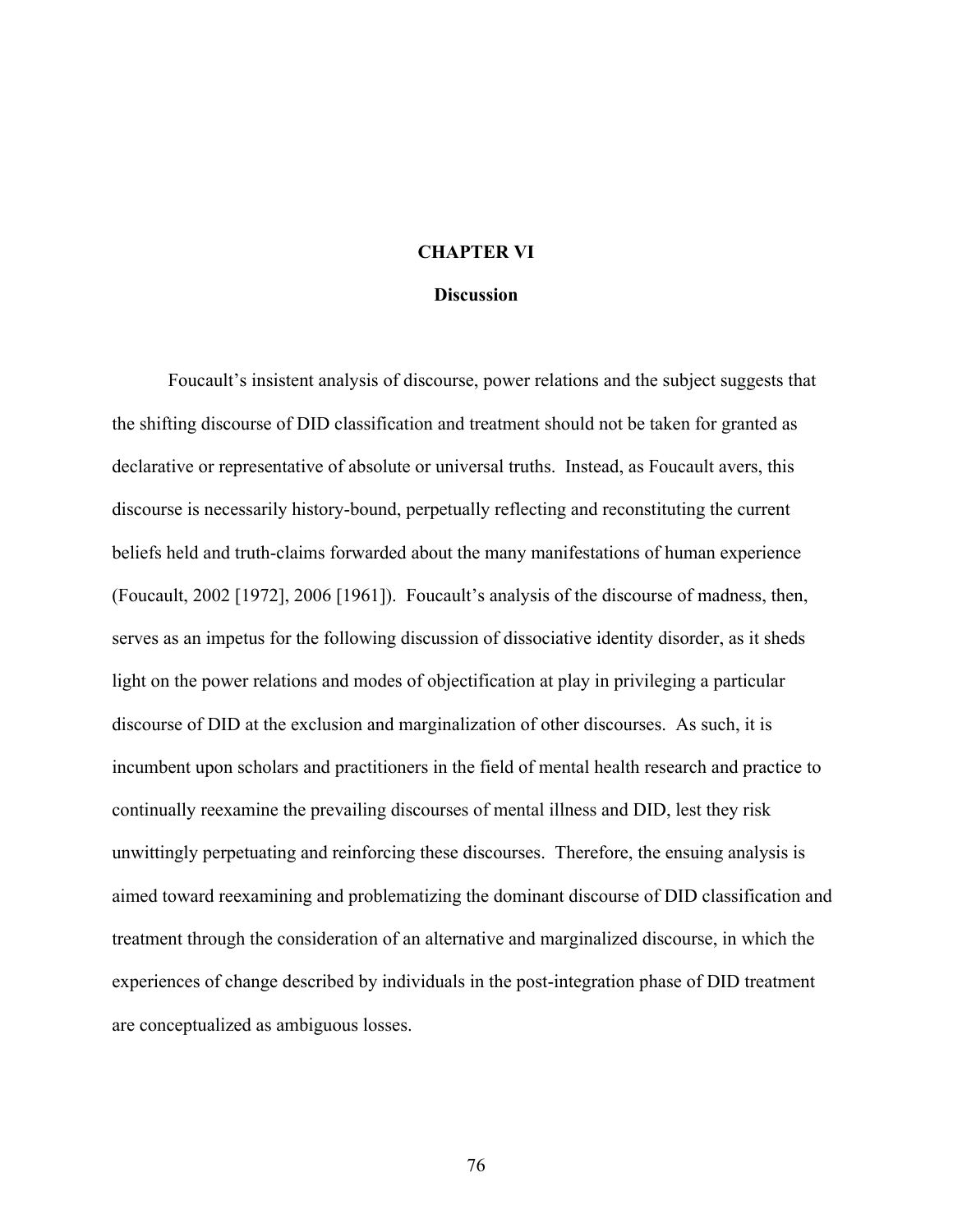While Boss's explication of ambiguous loss theory is limited to interpersonal relationships—wherein an individual experiences ambiguous loss due to the simultaneous presence and absence of a significant other—examining DID and the experience of postintegration through the lens of ambiguous loss theory may contribute new thought or illuminate possible areas for future research regarding this complex, controversial and under-studied phenomenon, such that new perspectives on the phenomenon might be explored that have not yet been included in the dominant discourse of DID. In order to conduct this analysis, the following section will apply the definition of ambiguous loss, including the features and assumptions of Boss's theoretical framework, to some of the experiences of integration treatment that have been detailed in the literature. For the purposes of this discussion, ambiguous loss will be defined as referring to both (a) the *ambiguous fact of a change or a condition* in a relational system resulting in uncertainty about the status of an individual's physical or psychological presence, and (b) the *ambiguous feeling-state* of loss in response to such a change or condition.

### **Analysis**

# **The Ambiguous Loss of DID Post-Integration: A Perceptual Loss of Self**

Prior to integration treatment, an individual diagnosed with dissociative identity disorder experiences themselves as a composite of separate and distinct psychological self-states, or "alters," inhabiting one physical body. Undergoing a process of total integration, in which an individual perceives the final fusion of all alters, may result in significant changes within an individual's internalized relational system, as their subjective sense of self may be fundamentally reconfigured from being perceived as a composition of multiple ego-states to being perceived as a singular, unified ego-state. This process of internal reconfiguration and intrapsychic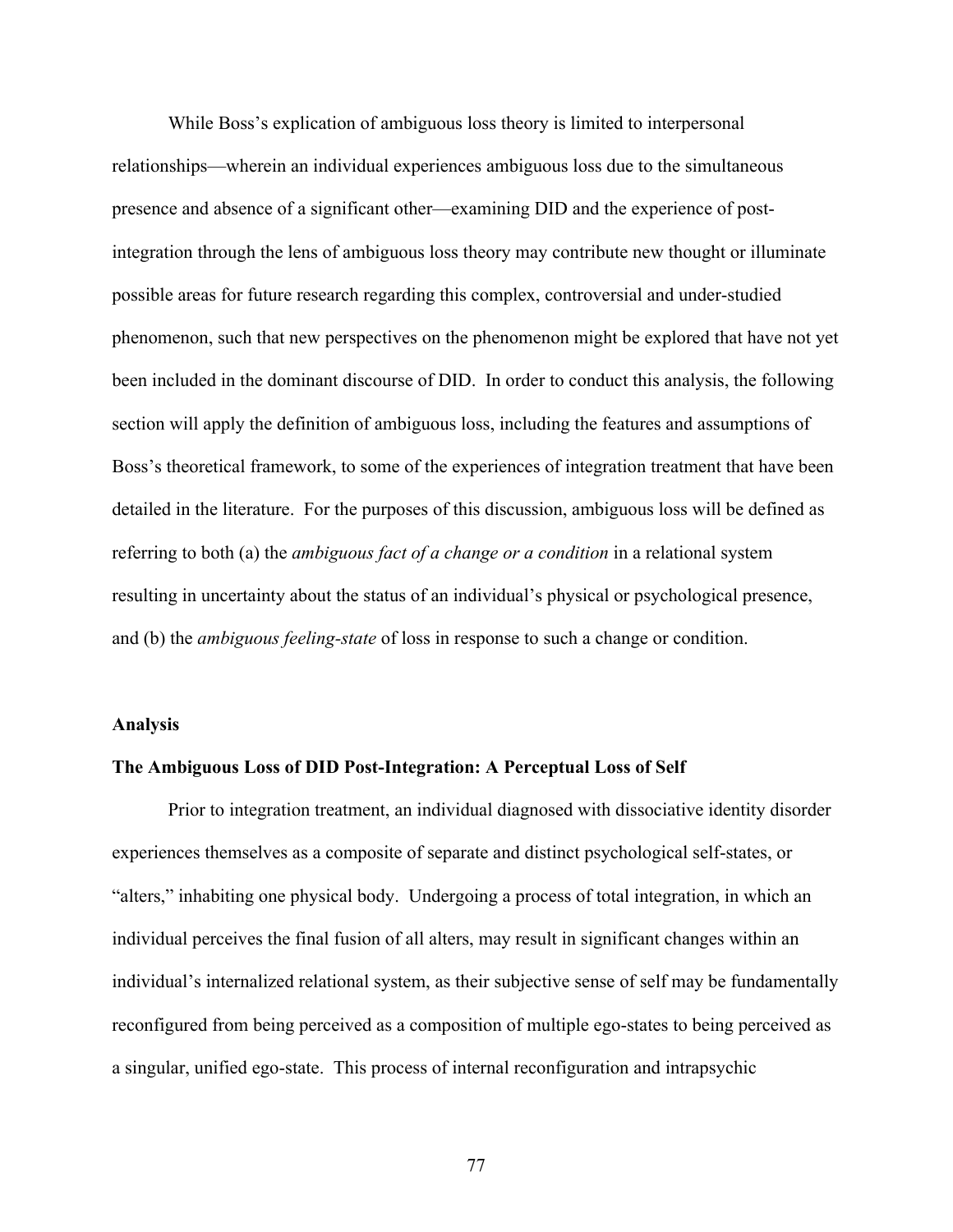reconceptualization, which typically takes place over a period of months or years, involves the perceived loss of certain alters through fusion ceremonies, in which two or more perceived alters lose their felt sense of distinctness. Through the process of undergoing multiple fusions, an individual's capabilities, memories, preferences, postures and affective states—which had been previously subjectively experienced as "belonging" to different, discrete alter personalities coalesce into a unified whole. Upon achieving final fusion, then, all previously perceived distinct self-states are experienced as merging into one self-state such that no alters are perceived as existing apart from a person's singular sense of self and consciousness (ISSD, 2005; Kluft, 1986b, 1993a; Putnam, 1989).

As noted in the previous chapter, for some who undergo and complete integration treatment, achieving final fusion and being in a state of post-integration is experienced as largely beneficial, as it enables them to experience themselves as being "normal" and to experience their relationships and the world-at-large in a more unified way (Bristol, 1997; Putnam, 1989). However, while many individuals who choose to become completely integrated experience the psychological, interpersonal, economic and social benefits of integration, some simultaneously report experiences of complicated loss, as aspects of their formerly divided selves (e.g. skills, capabilities, physical attributes, alternate personality structures) become lost through the process of integration treatment (Bristol, 1997; Saraf & Light, 1993). In the following analysis, this paper will assert that such losses—wherein an integrated individual experiences a subjectively perceptual loss of self through the process of integration treatment—might be conceptualized as ambiguous losses. In order to conduct this analysis, both types of ambiguous loss will be applied to the experience of post-integration—*physical presence with psychological absence* and *psychological presence with physical absence*.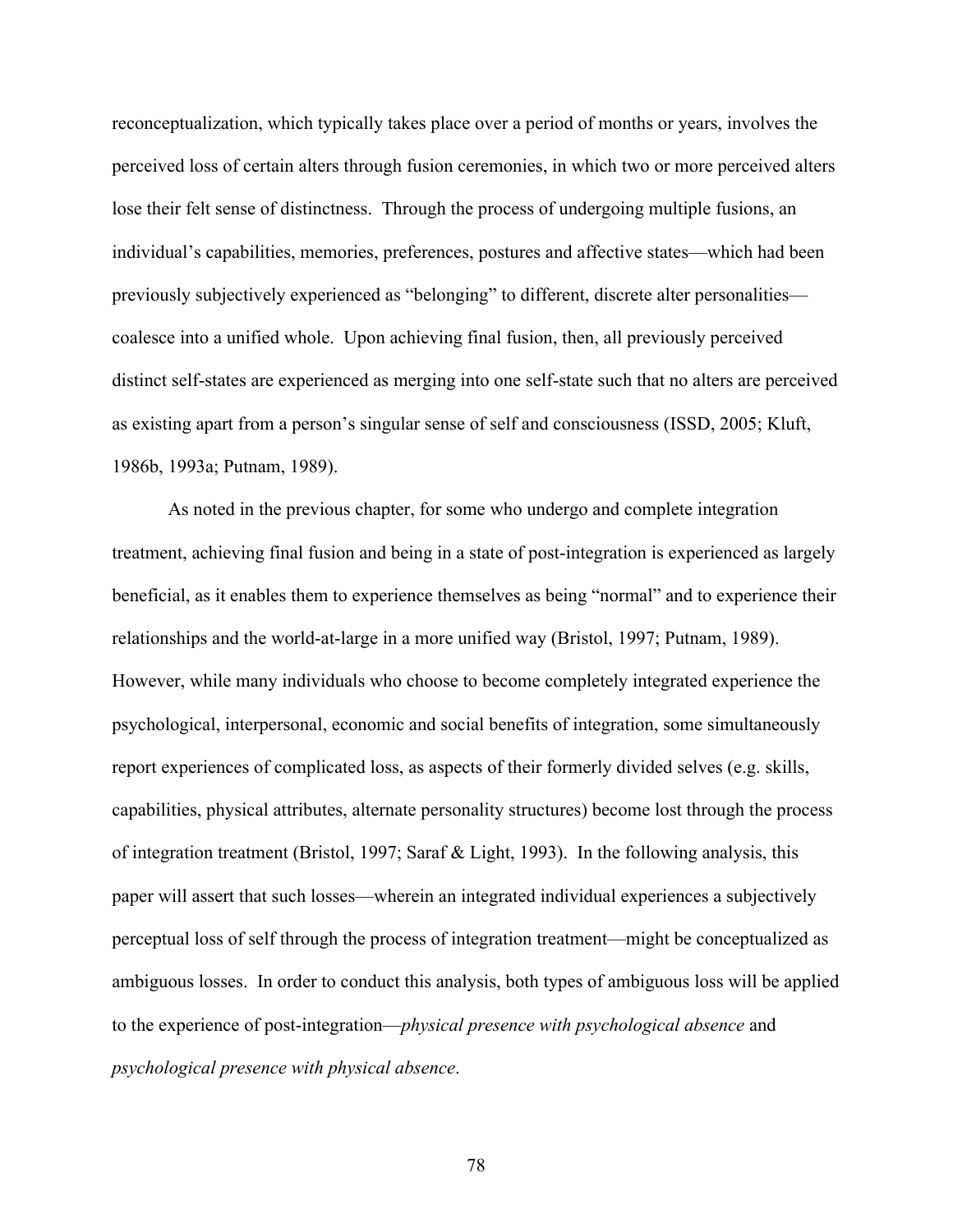# **Physical presence with psychological absence**

It is a relatively undisputed belief within the mental health field and among individuals diagnosed with DID that an individual develops DID in childhood, through the psychological construction and reification of perceptually distinct alter personalities, in order to cope with unbearable trauma (Coons, 1994; Foote et al., 2006; Kluft, 1991; Oxnam, 2005; Putnam, 1989; Saraf & Light, 1993; Schäfer, Ross & Read, 2008). Many individuals with DID who achieve coconsciousness among their alters report that their alter personalities had previously developed relationships among themselves, often without the host personality having any knowledge of these relationships until co-consciousness is achieved (Oxnam, 2005; Saraf & Light, 1993). These internal intrapsychic relationships become vital to their psychological survival of trauma and, therefore, provide a great deal of security and comfort (Bristol, 1997). Following integration, however, these intrapsychic relationships are often experienced as lost, as the integrated individual's internal sense of self shifts from the relationality of multiplicity to the solitary mode of having a singular ego-state. Bristol (1997) found, "Soon after unification…[m]ost clients report feeling a profound sense of 'loss' and 'aloneness.' Clients mourn the loss of their alters and grieve the loss of their divided selves" (p. 57). Moreover, certain aspects or characteristics of the individual alters may also be lost through integration, as each alter's personality traits, gender identity and sexual orientation may no longer find full expression in what becomes the primary identity of the integrated individual (Bristol, 1997; Oxnam, 2005; Saraf & Light, 1993).

According to both Bristol (1997) and McFall (Saraf & Light, 1993), some integrated individuals report experiencing changes in their abilities or capacities, as well as in their sexual orientation, temperaments, attitudes, interests and preferences. According to Bristol's (1997)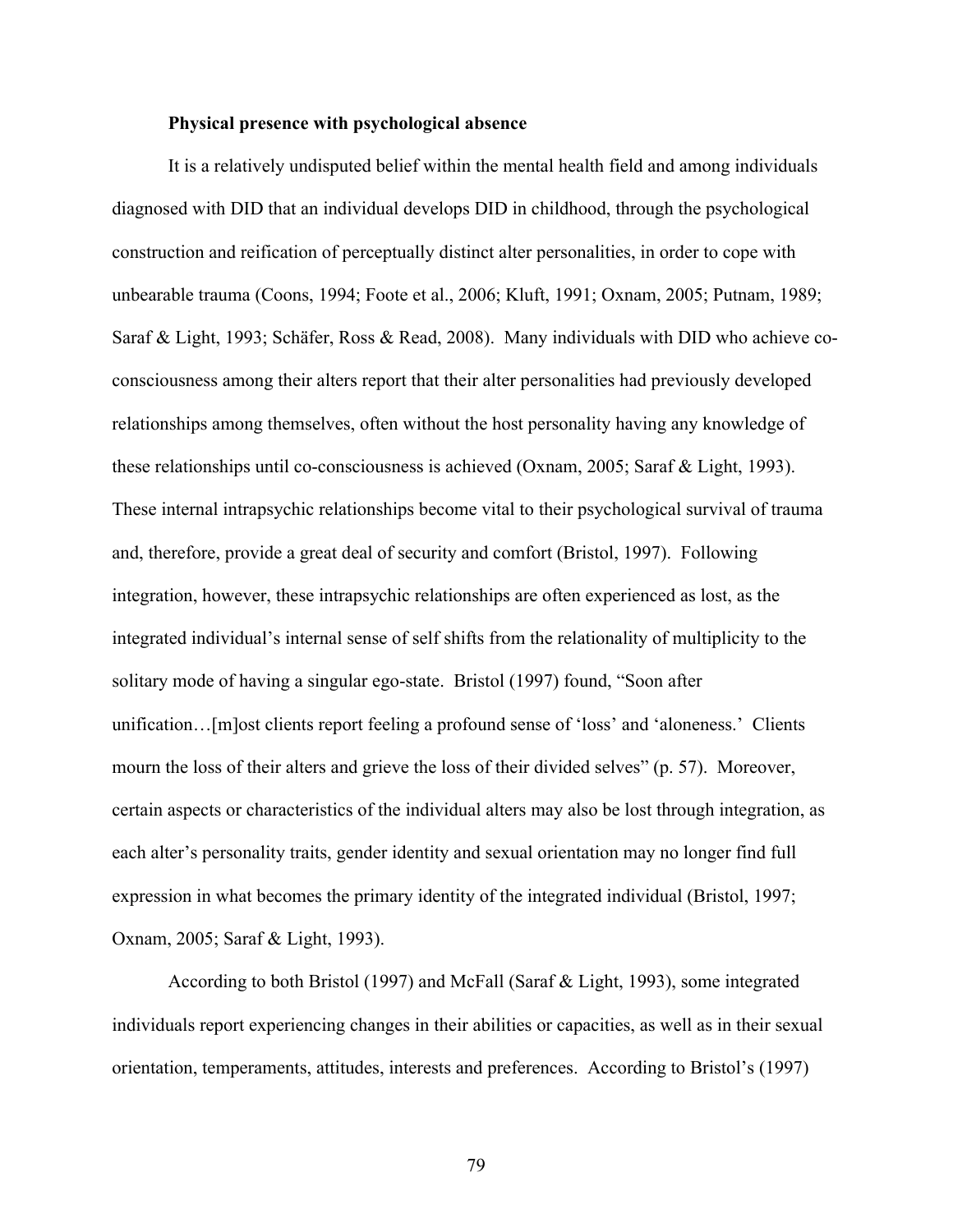findings, some of these changes are perceived positively as the benefits or gains of integration. She suggested, "Those individuals who acquired desirable traits from their alters, such as new talents or knowledge, easily incorporate these skills into their self-concept" (Bristol, 1997, p. 58). However, Bristol noted, other changes resulting from integration are met with grief, as they are perceived to be losses. One participant remarked:

For the first time in my life, I was truly alone. Not only weren't there any people around, there weren't any people in my head. I listened, listened hard, but didn't hear any talking, not even a whisper. Just silence. I felt so small and alone. It was terrifying! (Bristol, 1997, p. 48)

Experiencing such dramatic changes to an individual's sense of self, then—including psychological and characterological changes in their personality structure, internal selfidentification, capacities and interests—requires the individual to modify their self-concept or internalized representation of self. In so doing, the individual may remain physically intact and be perceived by others as inhabiting the same physical being as they did prior to integration, while their internal representations of self are profoundly altered or lost through integration. Therefore, the resultant dissonance between their internal experiences of themselves and outsiders' perceptions of them may be interpreted as an ambiguous loss, as the integrated individual loses significant aspects of their internalized sense of self and psychological structure while being perceived as physically present and unchanged.

#### **Psychological presence with physical absence**

Bristol's (1997) findings suggest that some individuals who undergo integration treatment perceive physiological changes as well, including changes in eyesight, hearing,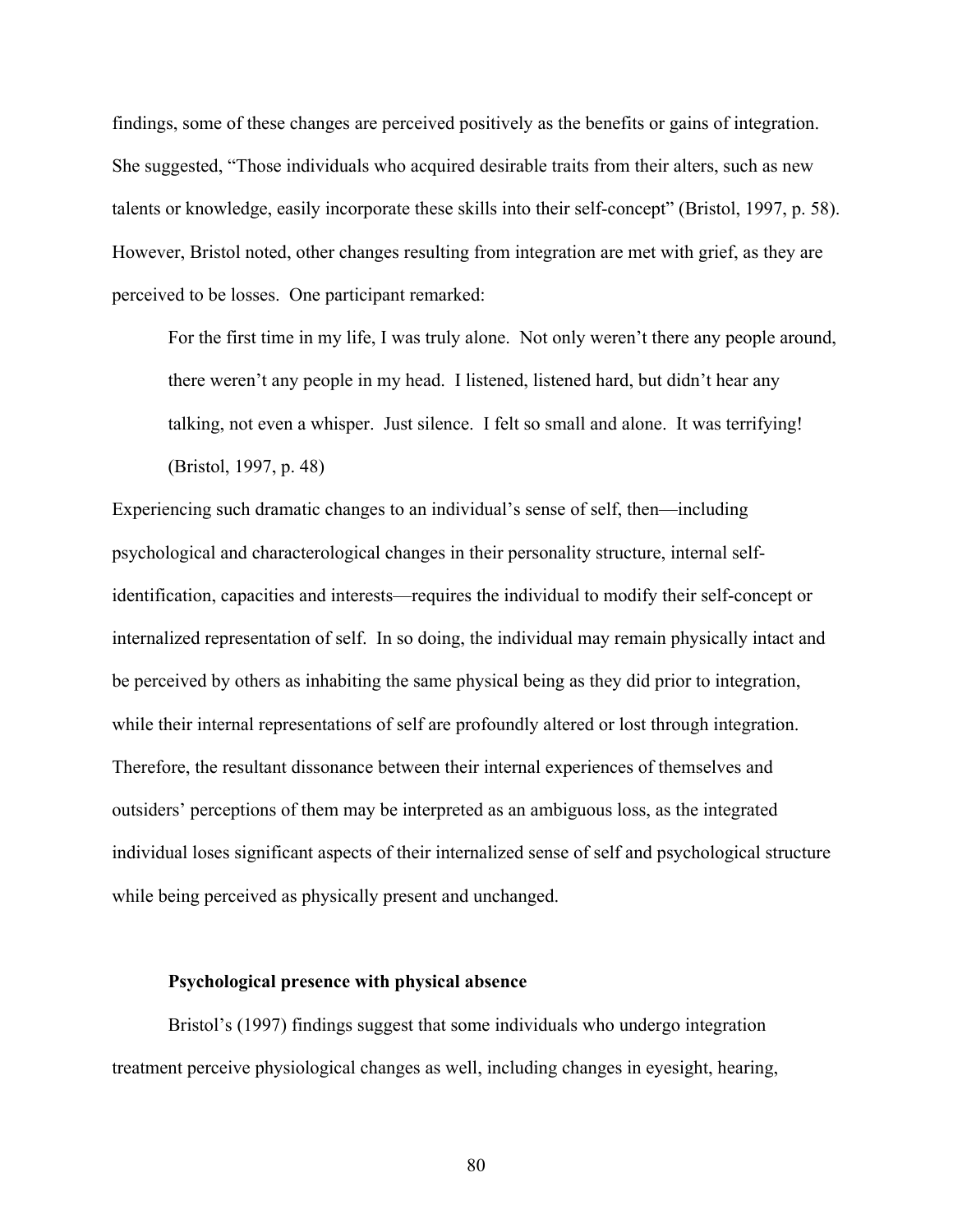neurology (i.e. intellectual capabilities, the ability to speak a second language) and overall health. McFall (Saraf & Light, 1993) similarly recounted experiencing physiological changes following her final fusion:

Different personalities who were old enough would have different menstrual cycles; the little kids didn't have any at all. So when I integrated, you know, my menstrual cycle went haywire. Some of them didn't wear glasses and some of them did and once I integrated, my eye prescription changed. [She smiles.] For the better. (Saraf & Light, 1993)

In some instances, these perceived changes in physiology are experienced as positive, as in the case of Mairi McFall's delight in experiencing improved eyesight. However, Bristol's (1997) findings suggest that some of these changes may be experienced negatively as losses. She observed, "[T]hose who lost talents or developed physical disabilities during integration experience greater difficulty in accepting these traits as ego syntonic" (Bristol, 1997, p. 59). A female participant in her study reflected on the physiological changes she experienced following integration, saying:

Sally [alter] had always been hard of hearing. She was used to wearing a hearing aid. The rest of us heard just fine. After we integrated I found I had trouble hearing… It was hard adjusting to being hard of hearing...and I had a lot of trouble learning how to put the hearing aid in. Sometimes I still forget to wear it. (Bristol, 1997, p. 42)

Thus, although the integrated individual in these instances may be able to maintain or develop a cohesive and comprehensive psychological sense of self, they experience or perceive a partial loss of their physical self. Furthermore, this perception of loss might remain ambiguous for an indeterminate amount of time, as some physical changes following integration are lasting while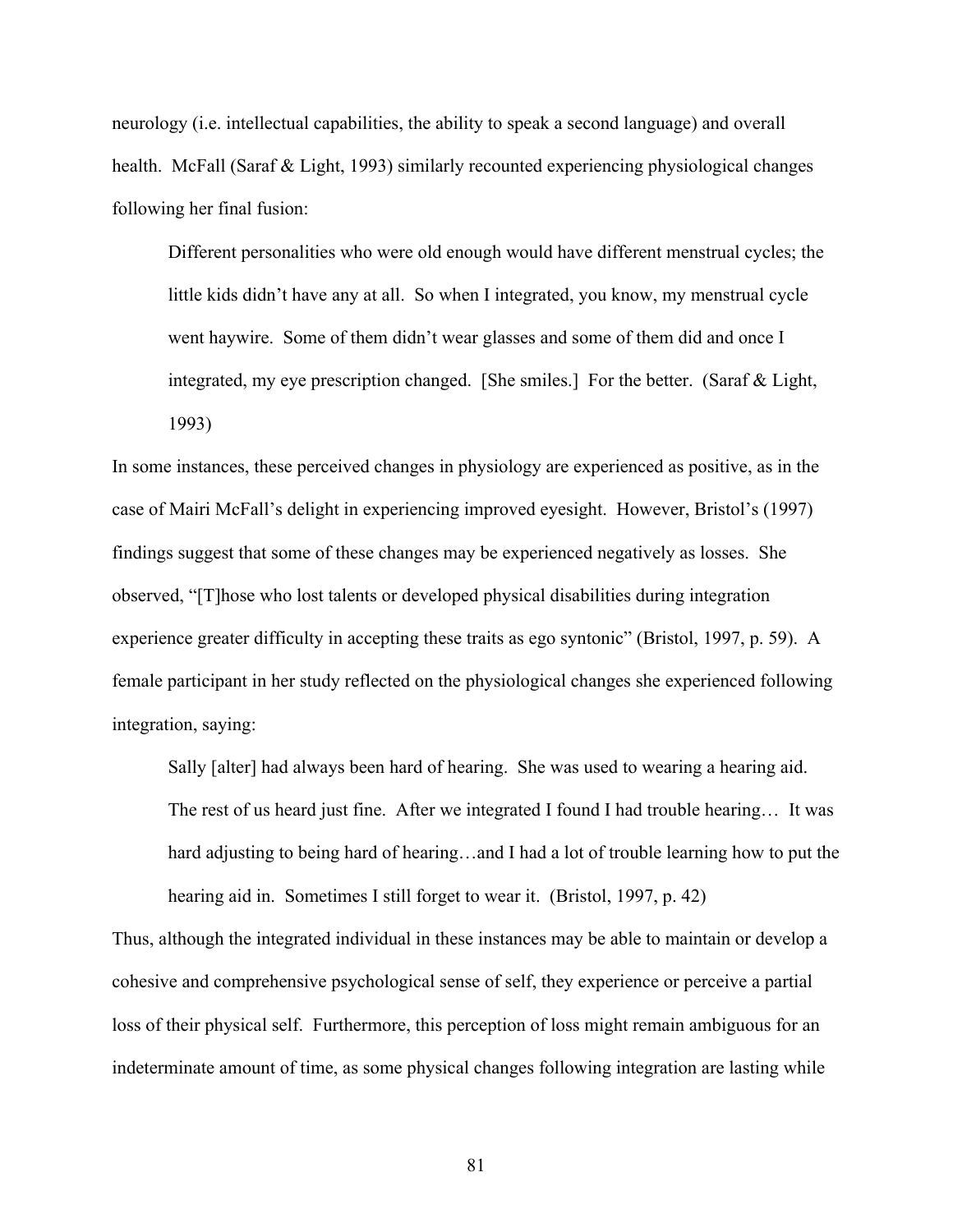others are temporary (Bristol, 1997). On another front, the ambiguity associated with these perceived physical losses is reinforced by the dominant discourse of DID, as scholars and practitioners continue to dispute the alleged legitimacy of such perceived physiological changes (Lilienfeld & Lynn, 2003; Traub, 2009), thereby undermining and delegitimizing an individual's subjective experience of self. Therefore, the newly-integrated individual perceiving a partial loss of their physical sense of self may experience two types of ambiguous loss: (1) ambiguity about the status of the physical attribute or capacity—its presence or absence—as they remain uncertain about whether or not they will regain this physical attribute or ability or become physically restored to their pre-integration state as time goes on; and (2) ambiguous feelings in response these perceived losses, as their subjective experiences of physical loss are dismissed and marginalized within the dominant discourse of DID.

### **Features of Ambiguous Loss**

As explicated in Chapter IV, each type of ambiguous loss—physical presence with psychological absence *or* psychological presence with physical absence—may refer to either or both (a) the *ambiguous fact of a change or a condition* in a relational system resulting in uncertainty about the status of an individual's physical or psychological presence, and (b) the *ambiguous feeling-state* of loss in response to such a change or condition. According to Boss (2010), such ambiguous losses are defined by several key features: ambiguous loss is (1) unclear loss; (2) traumatic loss; (3) a relational disorder; (4) externally caused (not caused by individual pathology); and (5) uncanny loss – confusing and incomprehensible. In order to elaborate upon the ways in which ambiguous loss might be experienced in the post-integration phase of treatment, these features will be applied to the experience of integration treatment.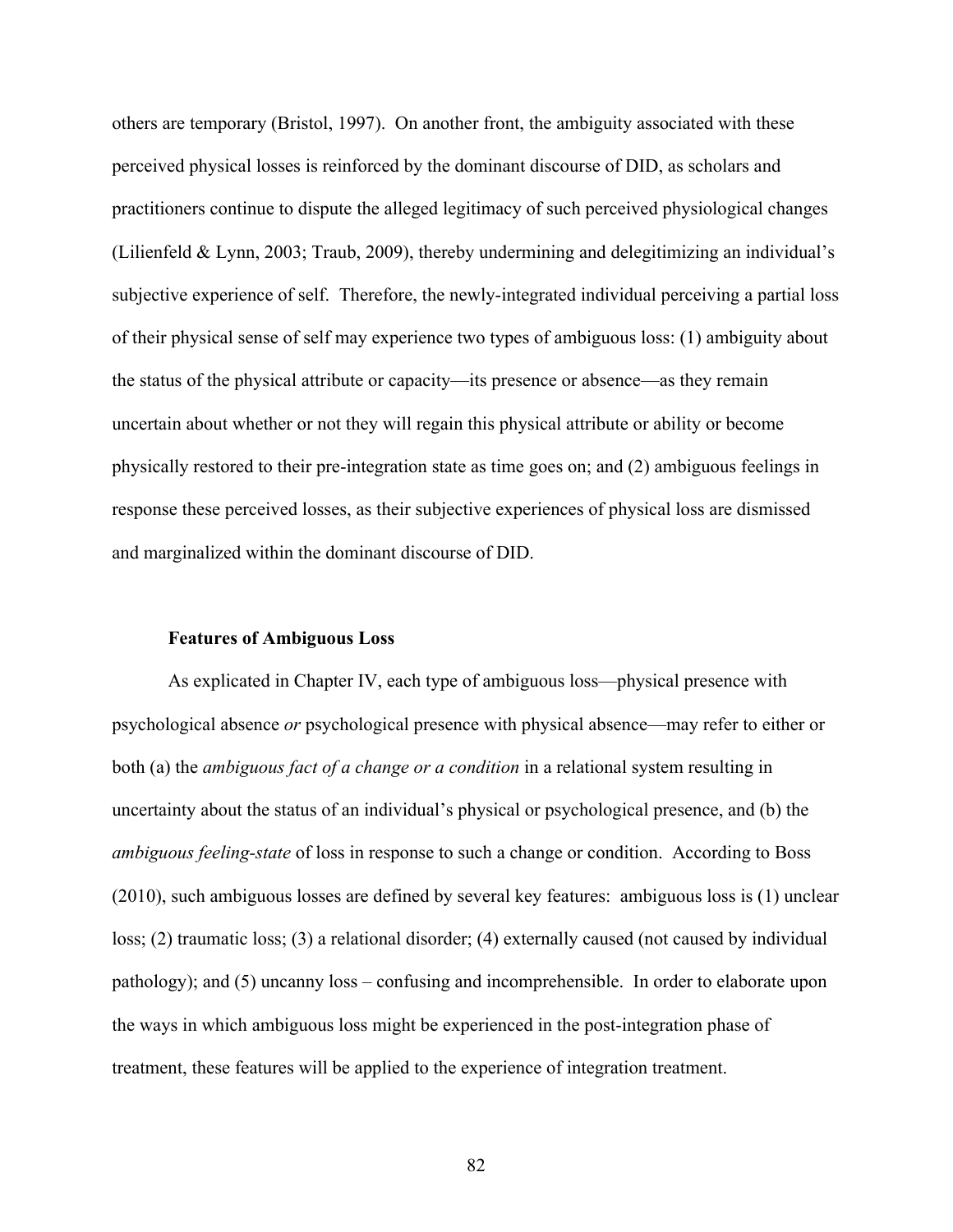### *The ambiguous losses of integration may be subjectively experienced as unclear*

The losses of integration described by Bristol (1997) are not total or finite, as in death, nor are they necessarily perceptible to outsiders. Instead, they are losses of subjective perception, as an integrated individual perceives that a change has occurred in their psychological, characterological or physical sense of self. As their personality structure and internalized relational system is reconfigured through integration, an individual may experience uncertainty and ambiguity about what has been lost and what remains of the features or aspects of their former psychological selves. On a related front, the losses of integration are unknown, as an integrated individual does not know whether or not certain losses might be regained after an indefinite amount of time (e.g. the reemergence of intellectual capacity or a physical ability). As a result, due to the uncertainty about the possible reemergence of the lost part of the self—a part which is conceptualized as being either psychological or physical or both—the grief work required in the post-integration phase of treatment (Putnam, 1989) may be suspended, as the individual lacks clarity and certainty about the presence or absence of that which is perceived as having been lost. In these instances of loss, then, both types of ambiguous loss might occur: (1) there may be an *ambiguous fact of a change or a condition* within their internalized relational system, as they might be uncertain about what has been lost through integration and what remains, and (2) there may be *ambiguous feelings* in response to those perceived changes, as the individual may both celebrate what they experience as the positive gains of integration, while mourning that which they experience as a loss.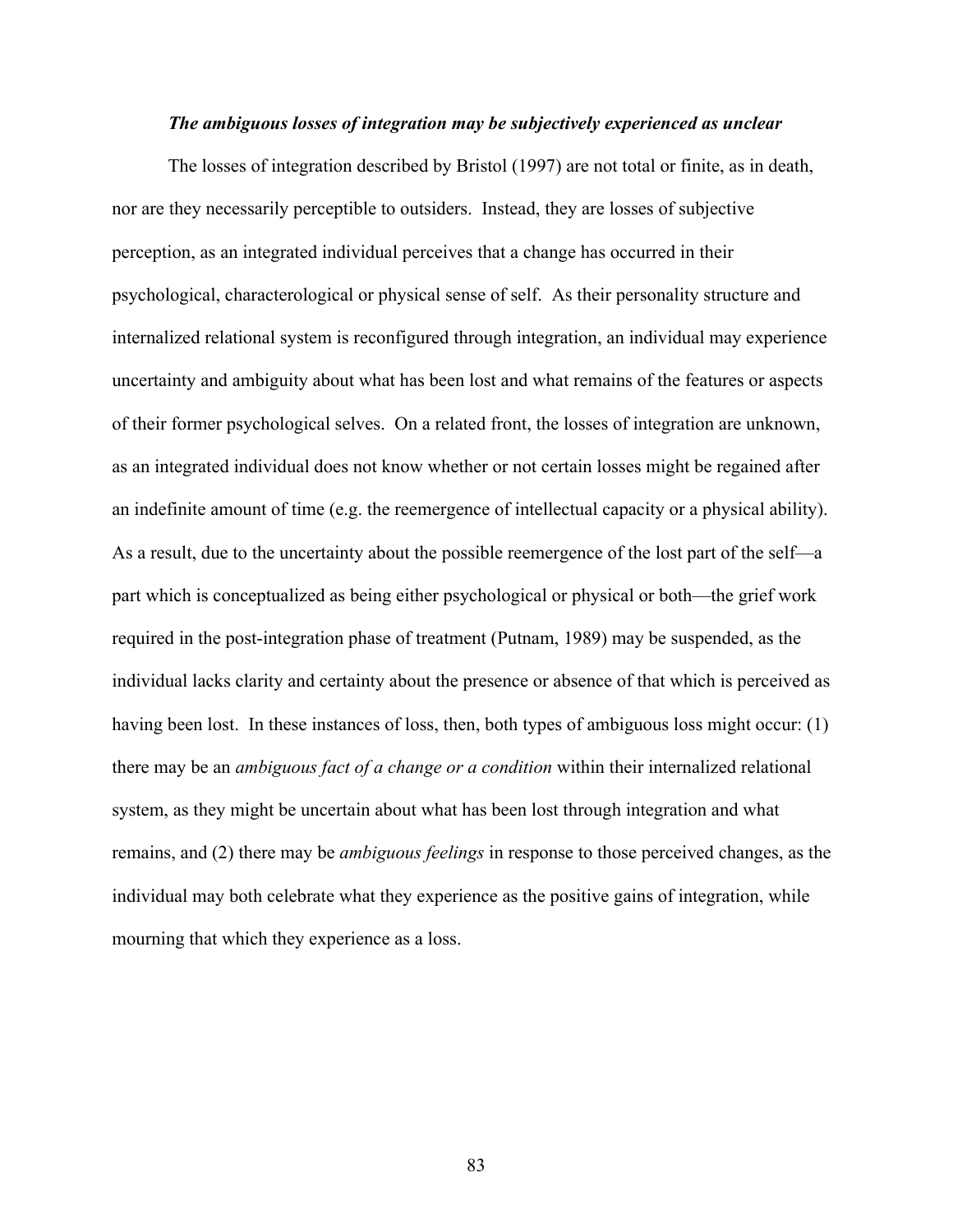#### *The ambiguous losses of integration may be subjectively experienced as traumatic*

While Boss has contended that ambiguous loss is a traumatic loss (1999, 2010), the varied examples of ambiguous loss that she has provided—ranging from the abduction of a child to a severe preoccupation with work—suggest that the spectrum of what might be considered to be or experienced as traumatic is broad and subjectively interpreted by those persons implicated in the event or experience. In part, the apparent disconnect between Boss's assertion that ambiguous loss is a traumatic loss and the varied examples she draws upon to illustrate the theory might point to a problem of definition, as Boss does not clearly define the concept of trauma or delimit what experiences she believes should be included in or excluded from the discourse of *the traumatic* (Boss, 1999, 2007, 2010). Nevertheless, this problem of definition is not Boss's alone, but rather reflects the seeming impossibility of defining—in a comprehensive, exacting or exhaustive way—the limits or boundaries of what might be considered traumatic, which is a necessarily subjective state of being or response to phenomena. As such, based on Boss's examples and other examples of ambiguous loss in the literature, this paper has previously asserted that it is perhaps more accurate to suggest that (1) the extent to which an ambiguous loss is experienced as traumatizing is subjective to the individual and that (2) although ambiguous losses *can* be traumatizing, they may not be in all instances.

Despite the ill-defined basis for her assertion, Boss (1999) does attempt to articulate how the trauma of ambiguous loss differs from other types of trauma, suggesting that, "Ambiguous loss is…a psychologically distressing event that is outside the realm of ordinary human experience…it lacks resolution and traumatizes…" (p. 24). Based on this description of the "psychological distress" of ambiguous loss, some experiences of integration might aptly be conceptualized as traumatic, as integrated individuals become conscious of and must work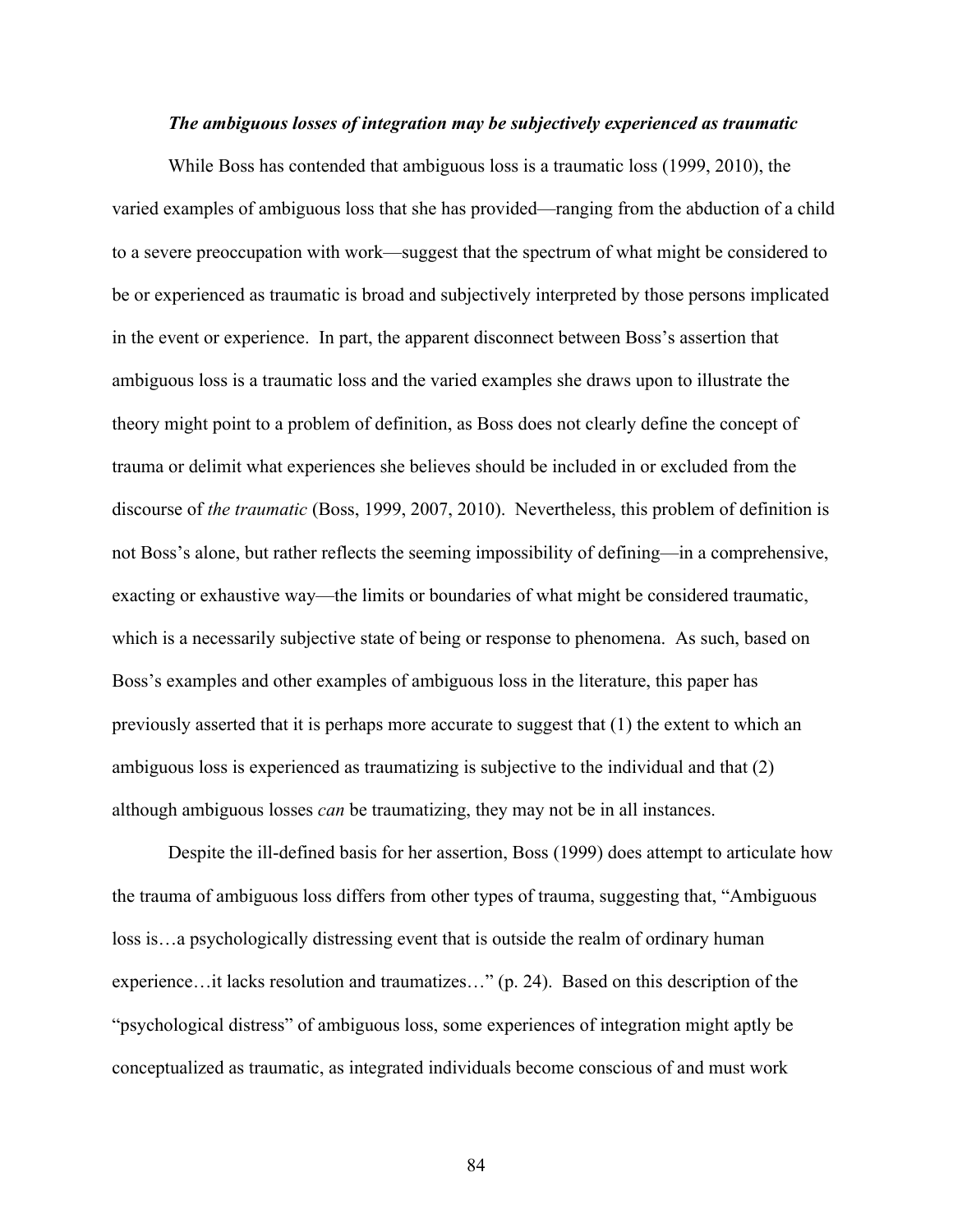through traumatic memories and affective-states that had previously been relegated to and contained by different alters. Moreover, although undergoing integration treatment and becoming an integrated individual can eventually lead to a sense of resolution and healing, some individuals report feeling extremely destabilized, uncertain and alone immediately following final fusion, as they struggle to contend with a new internal reality as well as new external demands and stressors in their newly-integrated state (Bristol, 1997). While none of Bristol's research participants described these unsettling post-integration experiences as being "traumatic," it may be that their level of distress and disorientation would fit within the broad scope of experiences that Boss has described as "traumatizing."

#### *The ambiguous losses of integration may be subjectively experienced as relational*

Boss has asserted that ambiguous loss is necessarily relational, by which she means that it is experienced within the context of an interpersonal relationship between two or more people. While she originally postulated that ambiguous loss pertained only to interpersonal familial relationships (Boss, 1999), Boss later expanded her working definition of what constituted a familial relationship to include any relationship—with someone alive or deceased, present or absent—that was experienced as significant or meaningful to one or more of the individuals within the relational system (Boss, 2006). She referred to this construction of family relationships as being an individual's "psychological family," about which she wrote:

The psychological family is intrinsic to the human psyche. It compensates for loss, a basic feature of human experience. More than simply a collection of remembered ties, the psychological family is an active and affective bond that helps people live with loss and trauma in the present. (Boss, 2006, p. 26)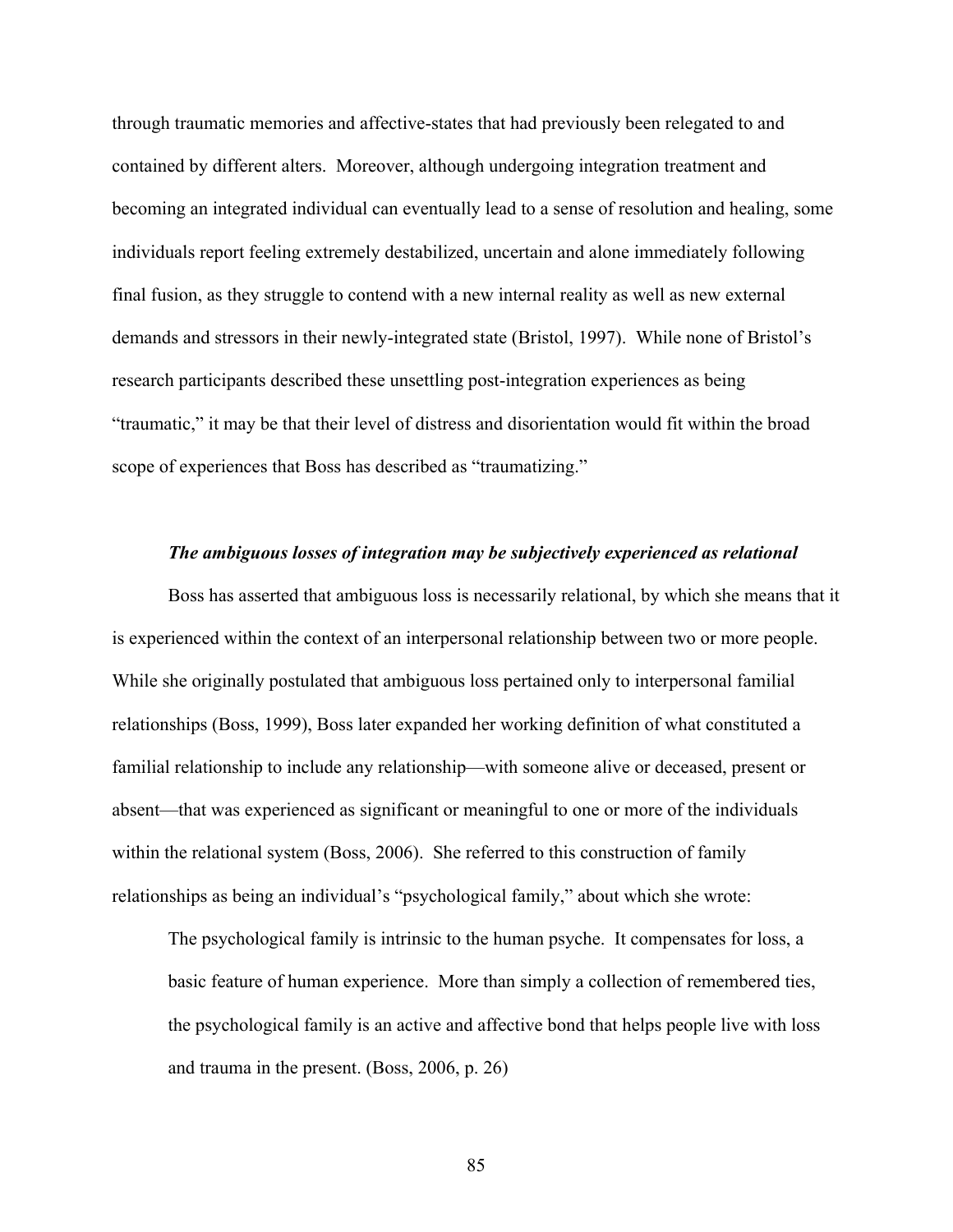The psychological family, then, serves as a balm and stronghold for individuals in psychological distress, as their relational ties—both alive and remembered—help them to better cope with trauma and hardship.

While Boss's concept of the psychological family is limited to interpersonal relationships, it seems conceptually akin to the psychological structure of the individual with DID, in which an internalized and intrapsychic relational system composed of different alter personalities helps the individual survive unspeakable trauma. At the onset of DID, the literature suggests that alter personalities are created within the psyche of an individual in order to cope with overwhelming experiences that are otherwise too psychologically distressing and emotionally painful for their ego to endure. Over time, as more alter personalities are developed to soothe and protect the individual's ego, each alter personality within the multiple's constructed psychological family becomes imbued with particular state-specific characteristics (e.g. gestures, affects, preferences, age, gender) and establishes its role within the intrapsychic relational system (e.g. the keeper of secrets, the school attendee, the protector). As such, relationships develop between alters, which contributes to the establishment of distinct relational roles, dynamics and functions within the individual's intrapsychic relational system. Moreover, this network of intrapsychic relationships—present or absent, real or imagined—may serve as the individual's primary resource as they attempt to self-soothe and cope with unbearable traumatic experiences (ISSD, 2005; Kluft, 1991; Krakauer, 2001; Oxnam, 2005).

Through the process of integration, however, these alter personalities are merged into one personality through fusion ceremonies, wherein alters cede their sense of distinctness and coalesce into a single ego-state and personality. As each alter within their internalized relational system merges with another alter—typically represented as the host personality—this merger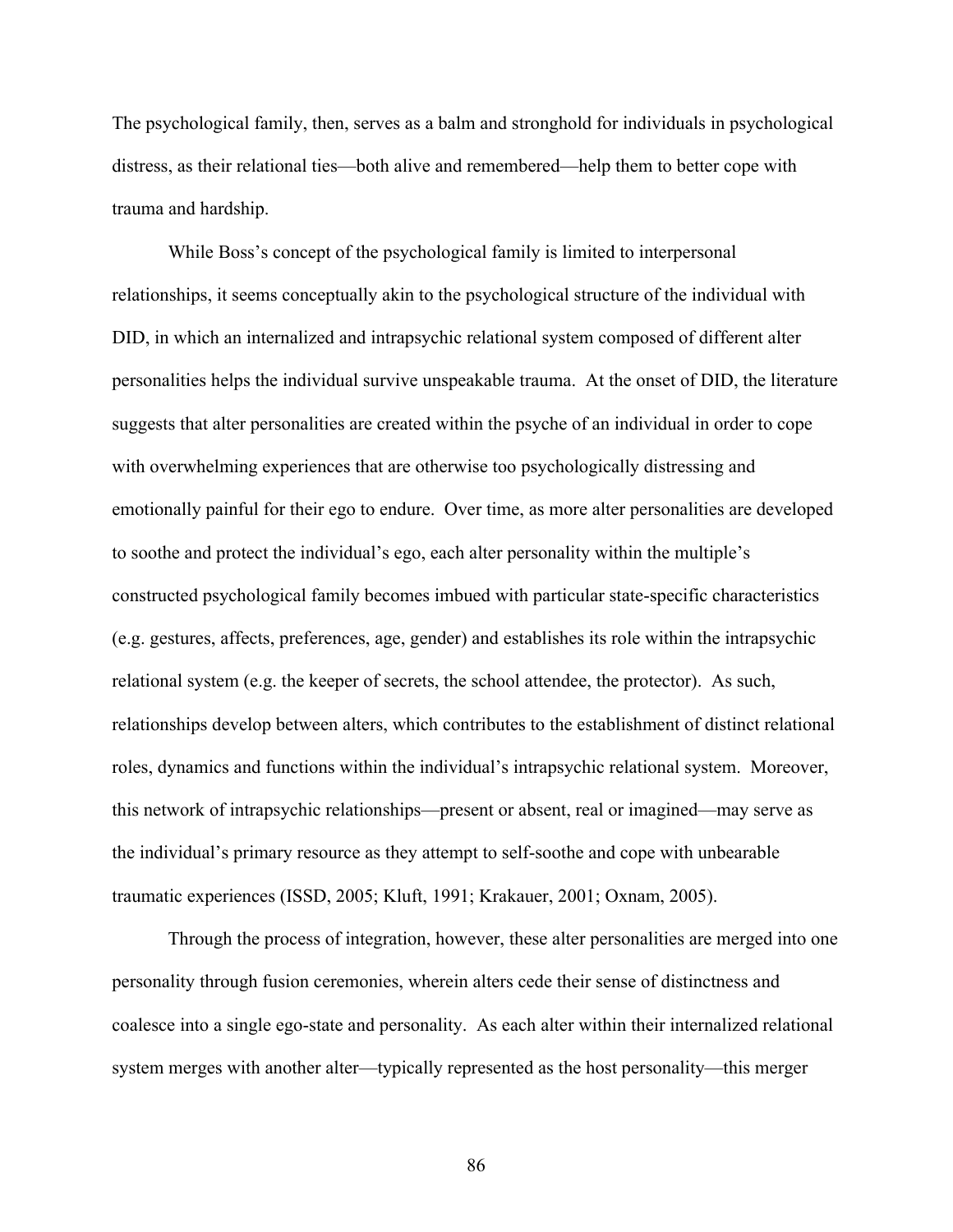may be experienced as an ambiguous loss, as the psychological presence of an "other" is experienced as both present and absent, incorporated into the self yet lost as a distinct entity. No longer perceived as being composed of a network of intrapsychic relational ties, the integrated individual now experiences themselves and their internal representation of self in an entirely new way: as a singlet.

Boss has also suggested that interpretations of the condition or change are subjective to the individual, by which she means that each individual within a relational system may perceive or experience the phenomenon in question differently (Boss, 2007). For example, while one person may experience a change within their relational system as an ambiguous loss, another person in the relational system may express neutral feelings about the change or may not even be aware that a change has taken place at all. Similarly, different alters can have dissimilar experiences of the integration process. In one notable instance, Robert Oxnam reported that while a number of his alters were eager to integrate and merge with the host personality, other alters resisted integration, which ultimately led him to pursue partial integration as a treatment outcome, in order to maintain three of his alter personalities (Oxnam, 2005). As such, it appears that not only might an integrated individual experience ambiguous loss following integration, but their various alters may anticipate and experience the integration process differently from one another, thereby contributing to greater internal ambivalence and potentially undermining the integration process.

Determining whether or not this perceived intrapsychic relational system would be regarded by Boss as comparable to the relational system she describes poses some challenges, as the existence of such a "psychological family" is subjectively perceptual; it cannot be perceived empirically or verified irrefutably by an outsider to the system. However, Boss (2006) has also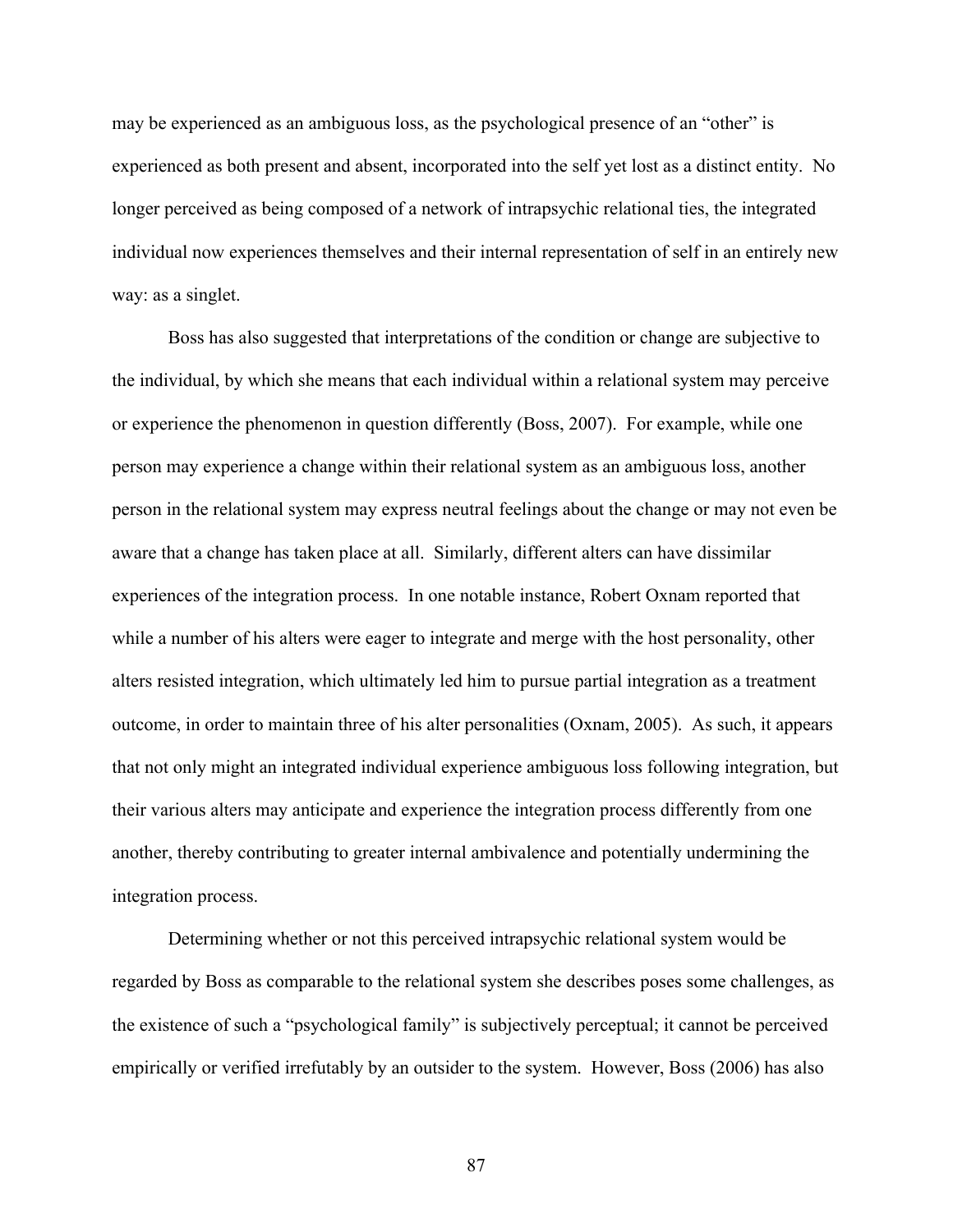written, "The myth of absolute presence or absence erodes when we ask, "Whom do you see as your family?" (p. 26). Implied in Boss's question is the previously articulated assumption that ambiguous loss happens within the context of a relationship that is subjectively perceived or experienced as significant or meaningful (Boss, 2007). As such, the *perceived* intrapsychic relational system experienced by the multiple as well as the *perceived* relational losses resulting from integration have valence because they are *experienced* as meaningful to the integrated individual.

### *The ambiguous losses of integration are externally caused, not by individual pathology*

Boss has contended that while "[t]he symptoms [of ambiguous loss] may be individual, resembling those of complicated grief, or depression, anxiety, and ambivalence," the cause of or precipitant to ambiguous loss "lies in the context *outside* the individual and their couple or family relationships" (2007, p. 107; italics added). She went on to suggest that the individual's struggle to find "coherence and meaning in the ambiguity surrounding the absence and presence of a loved one" is a result of the external context of the change or condition that contributed to the experience or feeling of ambiguous loss (Boss, 2007, p. 107). In applying this feature to the perceived psychological and physiological changes resulting from integration, one might make the argument that integration treatment is the external context through which perceived changes to an individual's intrapsychic relational system take place.

### *The ambiguous losses of integration are uncanny – confusing and incomprehensible*

The experience of the uncanny—the inexplicable ambiguity of simultaneous presence and absence—can be profoundly baffling and disquieting. Recall Carolyn Feigelson's (1993)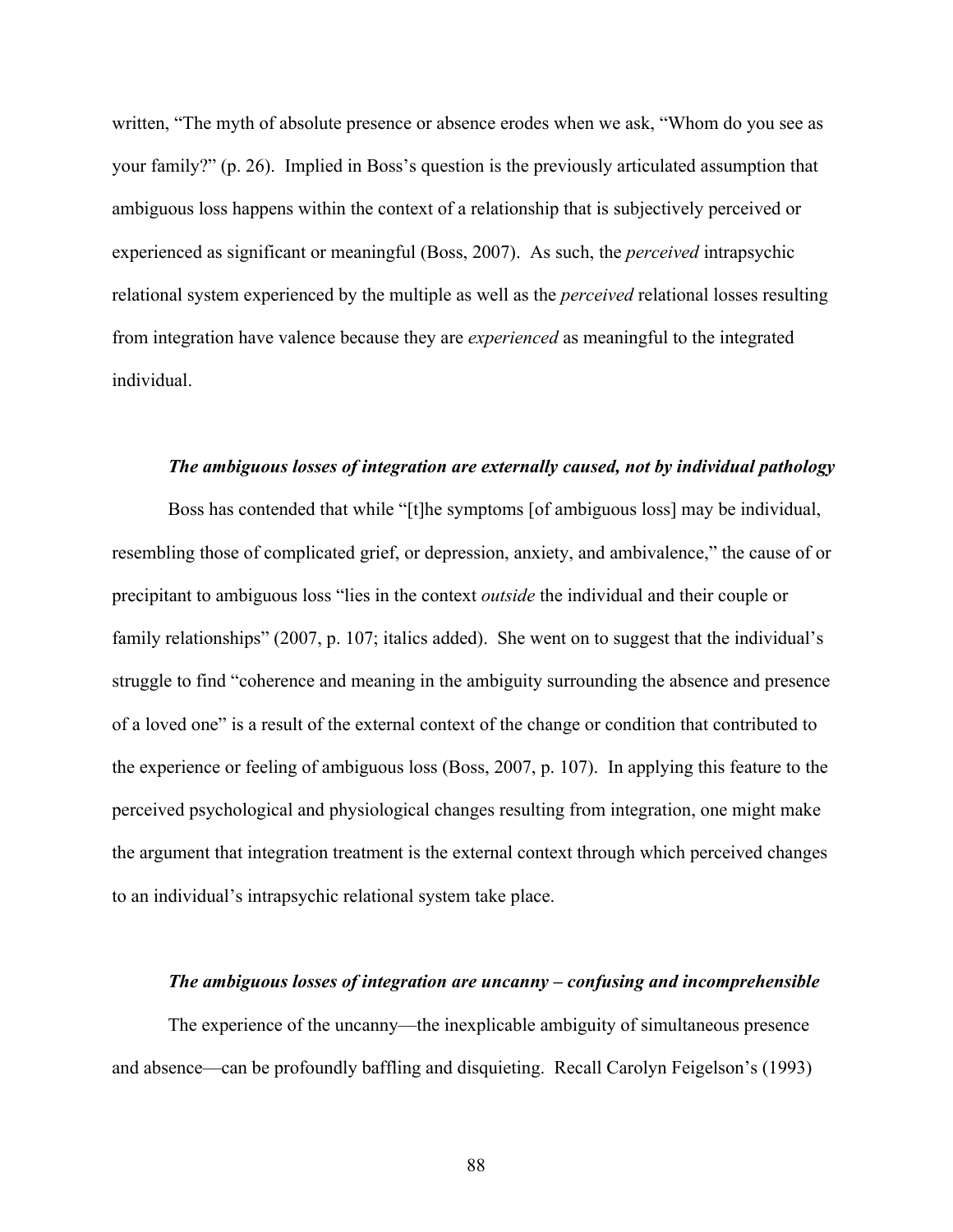depiction of "*personality death*" (p. 332), in which she described the uncanny experience of being close to someone whose altered personality structure makes them seem both present and absent to her, at once intimately known yet unrecognizable. She described the uncanny as producing an anxiety that lives at "the border of what we both know and don't know, both cognitively murky and affectively alarming" (Feigelson, 1993, p. 331). Boss (2006) elaborated upon the inexplicability of such experiences, writing, "The intellectual and relational uncertainty of living with someone both here and not here produces a terrible anxiety of bizarre human experience" (p. 5).

For the integrated individual, the post-integration phase of treatment may indeed be uncanny, as they simultaneously experience a dramatic reconfiguration of their psychological structure and internalized sense of self, while perhaps successfully incorporating and maintaining all of the aspects of their formerly split-off selves. Living into their newly-integrated selves, questions of selfhood and identity may loom large, as their experience of themselves and of the world is fundamentally transformed. Perhaps even the pronouns used to speak of the self will feel foreign and surreal, as "we" and "us" are replaced with "I" and "me."

*Who were "we"? Who am "I"?* 

*What defined "us"? What now defines "me"? Am "I" now defined by who "we" each were?* 

Thus, they may feel as though they are living at the nexus of the known and the unknown—here and not-here—as they let go of their former selves and step into a newly-configured self that is both old and new, in which alters are both lost and merged, simultaneously absent and present.

To outsiders—those who have not had the internal experience of perceived multiplicity there is a certain strangeness, a mysteriousness, an incomprehensibility about the phenomenon of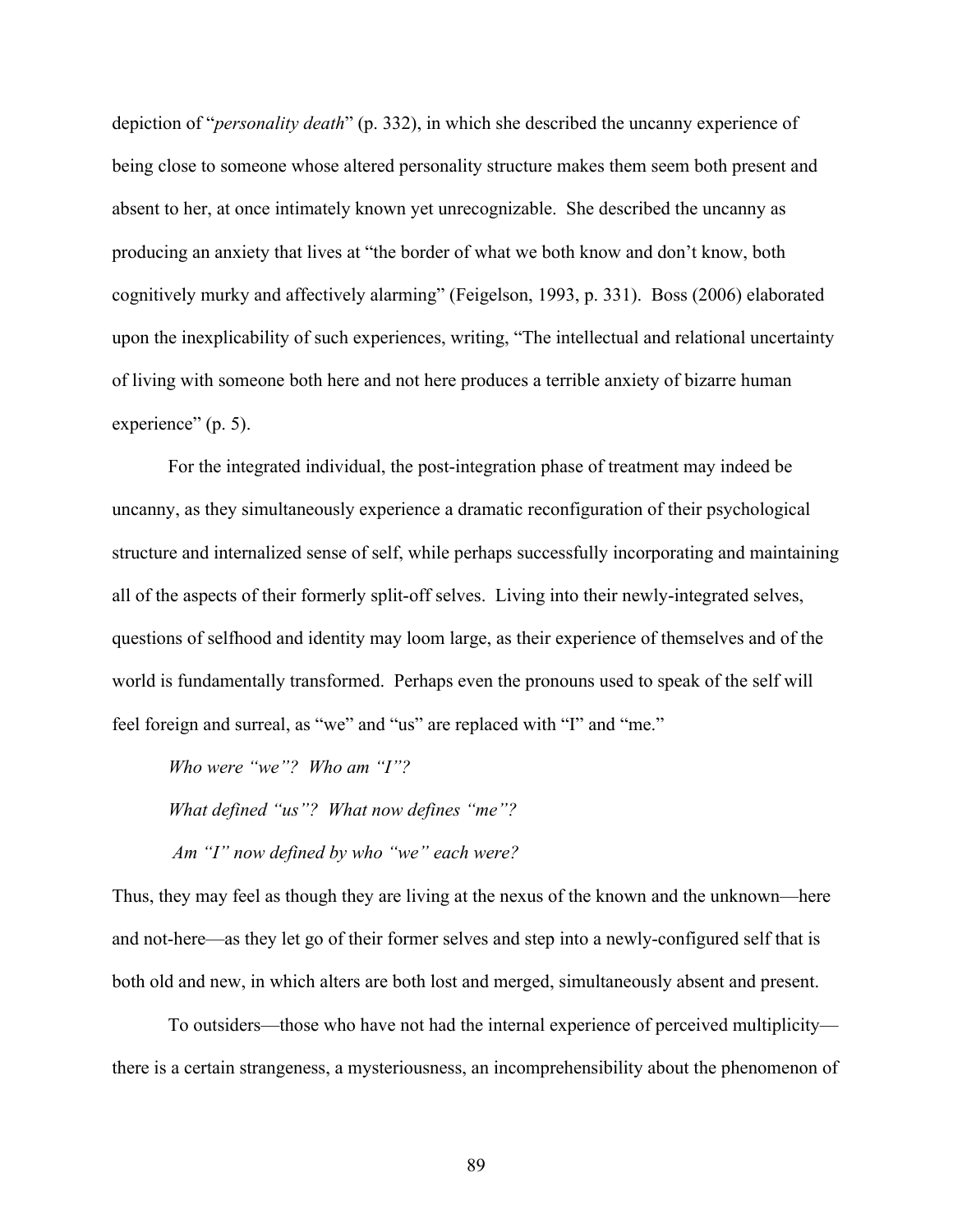DID and, subsequently, the phenomenon of integration. The very notion of perceiving the self as a multiple may be thought of as not only abnormal but as unfathomable, as it deviates so far afield from the limited spectrum of that which is constructed as "normal" within the dominant discourse of mental health and wellness. In part, this unfathomability is related to the unreachability, untouchability and, ultimately, unknowability of psychological phenomena. DID and the experience of intrapsychic integration, like any psychological phenomena, is, to some extent, an ineffable human experience. Hence, it is this ineffability—the unknowability of the contours of the internal experience of DID and the process of integration—that defies definition. And perhaps it is the uncanny-ness of this phenomenon, which resists being pinned down definitively, exhaustively and comprehensibly, that continues to disrupt and destabilize the dominant discourse of DID.

### **Synthesis**

Applying the features and assumptions of ambiguous loss theory to the phenomenon of DID and the post-integration phase of treatment illuminates a range of possible experiences of DID and responses to integration treatment that have been and continue to be largely excluded from the dominant discourse of DID. In so doing, the alternative perceptions and interpretations of DID and integration treatment that are explored and articulated in this paper may interrupt and trouble the prevailing discourse, as previously unexamined possibilities of experience are considered. Examining the ways in which the preceding analysis both challenges and conforms to this discourse underscores the assumptions undergirding DID classification and integration treatment, as well as the power relations that serve to boundary and demarcate that which is to be included in and excluded from of the dominant discourse of DID.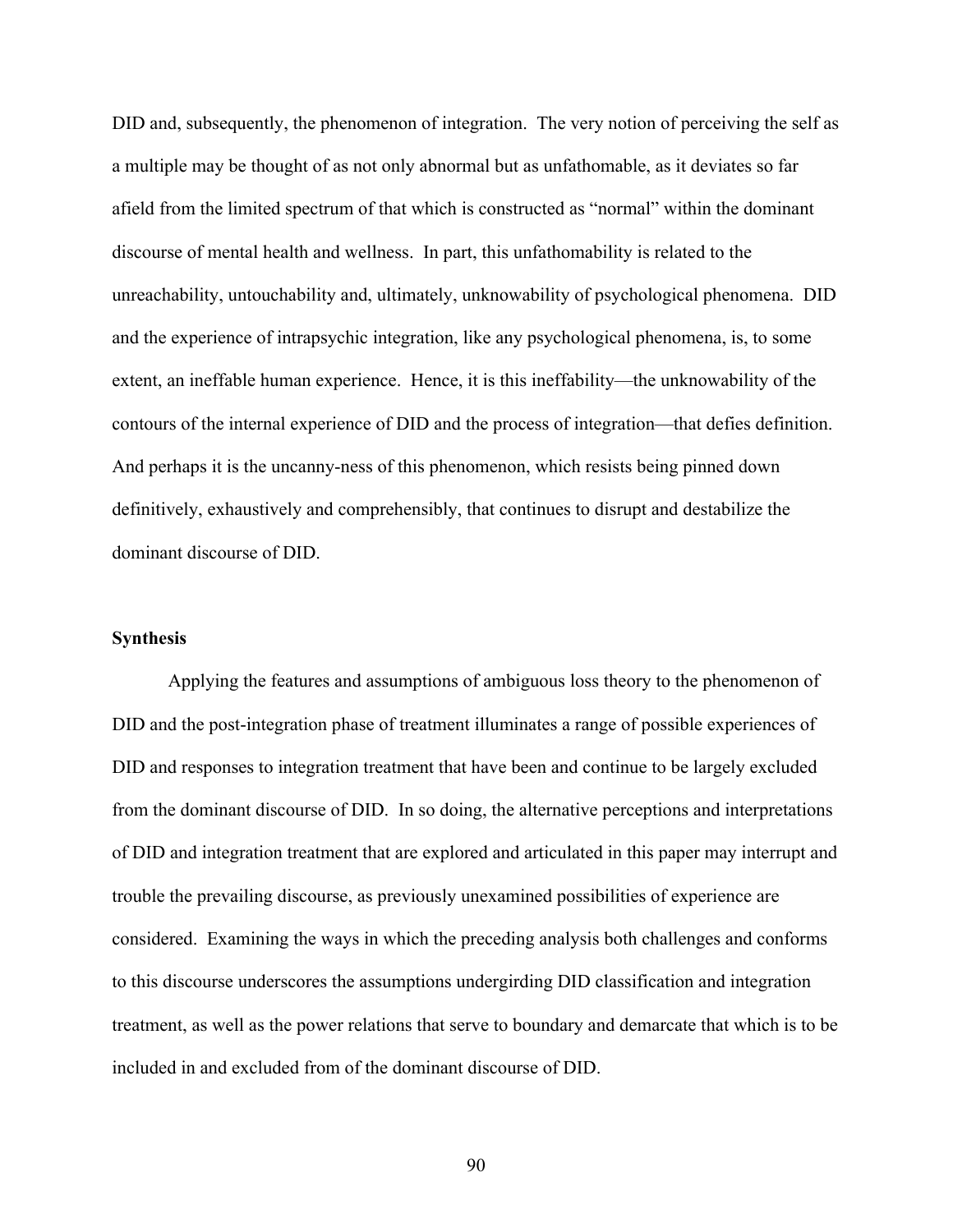#### **Troubling the discourse of DID classification and treatment**

In the preceding exploration of the phenomenon of DID through the lens of ambiguous loss theory, this paper assumes that the features of DID that are described in the literature and, most notably, delineated as diagnostic criteria in the *DSM-IV-TR* (APA, 2000)—including the thoughts, beliefs, perceptions and behaviors associated with a DID classification—are relatively accurate approximations of internal experiences of multiplicity that have been described by individuals diagnosed with DID. As such, this analysis does not challenge and, therefore, reinforces the value-neutral descriptions of the features of DID that are currently forwarded in the dominant discourse of DID. However, this analysis does call into question the assumptions and interpretations of meaning that have become associated with and imposed upon these features; namely, that these features are considered deviant or abnormal and in need of correction.

In the prevailing discourse of DID today, the associated features or "symptoms" of DID are assumed to be deviant or abnormal, in keeping with the dominant discourse of mental illness. In contrast, Boss's theory of ambiguous loss assumes that phenomena that are perceived or experienced as ambiguous losses are value-neutral, neither "good" nor "bad," "right" nor "wrong" (Boss, 2007). In applying Boss's theory to the experience of integration, then, this paper assumes that while an individual's subjective perceptions of the process and outcome of integration treatment may be *value-laden*—interpreted as being "positive" or "negative," "right" or "wrong"—the process of integration itself and the countless possible outcomes of integration treatment are *value-neutral*—neither objectively "right" nor "wrong," "positive" nor "negative." In so doing, this analysis problematizes the predominant assumption that integration treatment serves as a preferred corrective for a deviant psychological state of being, a process aimed at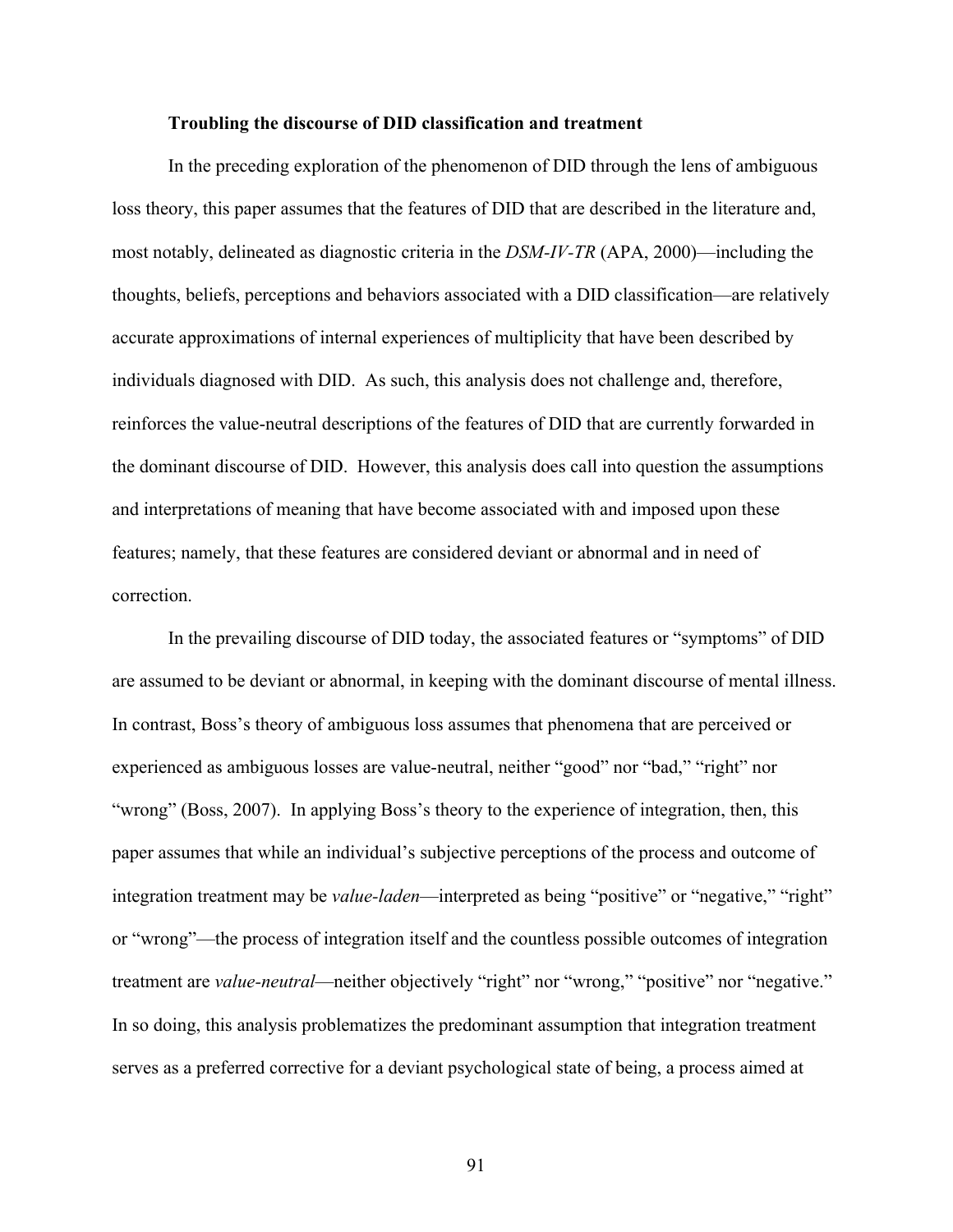repositioning an individual from a state of deviance to a state of normalcy. For, if transitioning from a state of perceived multiplicity to a state of perceived intrapsychic integration is a valueneutral event, then perhaps it follows that remaining in a state of perceived multiplicity is equally value-neutral, neither universally "right" nor "wrong," "positive" nor "negative." And if living in a state of perceived multiplicity is value-neutral, wherein lies its supposed deviance?

By maintaining Boss's assumption of value-neutrality, this analysis calls into question the underlying assumption of deviance that serves to construct and perpetuate the classification of DID as a mental disorder. In so doing, the dominant discourse of DID classification and treatment shifts, as the phenomenon is no longer necessarily wed to notions of deviance and pathology. However, detaching an assumption of deviance from DID does not conversely attach it to an assumption of normalcy, thereby shifting from one pole of the discourse to the other. Rather, it frees the phenomenon from the mutually-enforcing binary of psychological deviance and normalcy—a binary that is both a function and a consequence of the discourse of mental illness—such that DID is no longer perceived or defined as either "normal" or "deviant," "healthy" or "ill" but as a value-neutral phenomenon that is subjectively perceived and defined. While problematizing the assumption of deviance and troubling the dominant discourse of DID does not extricate the phenomenon from being imbedded in and constructed through discourse, it may serve to shift and disseminate the locus of power within the discourse to individuals experiencing the phenomenon of DID.

As universalist, essentialist truth-claims regarding the alleged deviance of DID and supposed preferability of integration treatment are dismantled, the individual, subjective perceptions of and beliefs about the internal, intrapsychic experience of DID may gain more prominence within the discourse. As such, perspectives on the experience of DID and of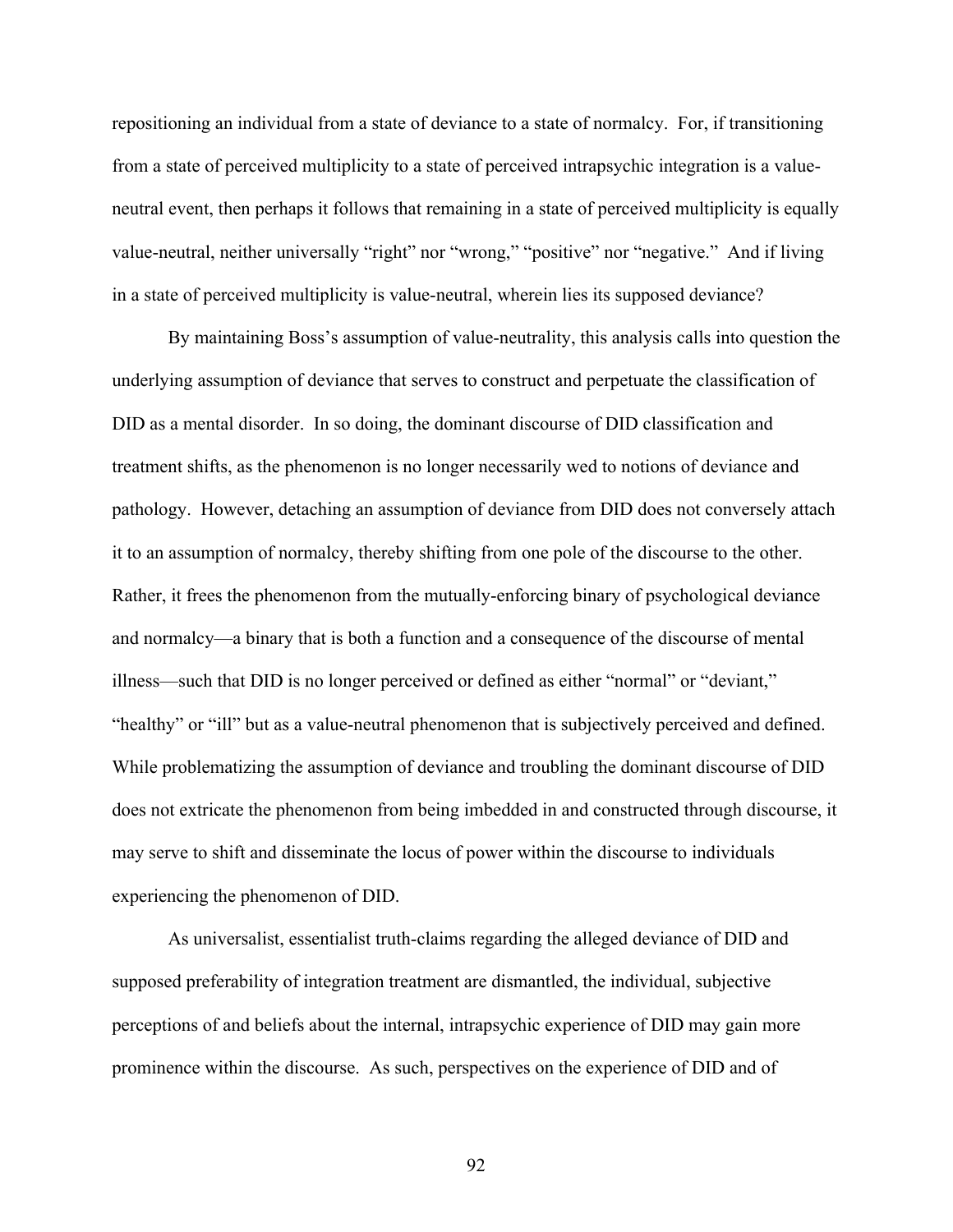integration treatment that had previously been marginalized and excluded from the dominant discourse may gain legitimacy and be invited into the discourse, thereby deepening an understanding of the phenomenon and contributing to a broader, more inclusive conceptualization of the phenomenon of DID and the experience of integration treatment. Moreover, achieving such a shift in power may allow new questions to surface and develop regarding the conceptualization (and continual *re*-conceptualization) and treatment of DID, thereby further troubling the dominant discourse and creating space for a multiplicity of truths to occupy an emerging discourse of DID.

# **Strengths and Weaknesses**

As noted previously, the subjective experiences of individuals in the post-integration phase of treatment has received very little attention in the clinical literature (Bristol, 1997; Kluft, 1986a, 1988b; Putnam, 1989). Similarly, the utilization of ambiguous loss theory has been relatively limited until now, as only a small number of researchers apart from Boss have employed the theory in their empirical research. Furthermore, the scope of ambiguous loss theory has remained more or less confined to Boss's original conceptualization of the theory (Boss, 1999, 2006, 2010), as this researcher has found no published literature that disputes, challenges, augments or expands upon the ideas that Boss has forwarded to this point. As such, the foregoing analysis of the subjective experiences of post-integration treatment through the theoretical framework of ambiguous loss introduces a new realm of thought to the prevailing discourse of DID and integration treatment, while also contributing to and, perhaps, broadening the field of ambiguous loss theory.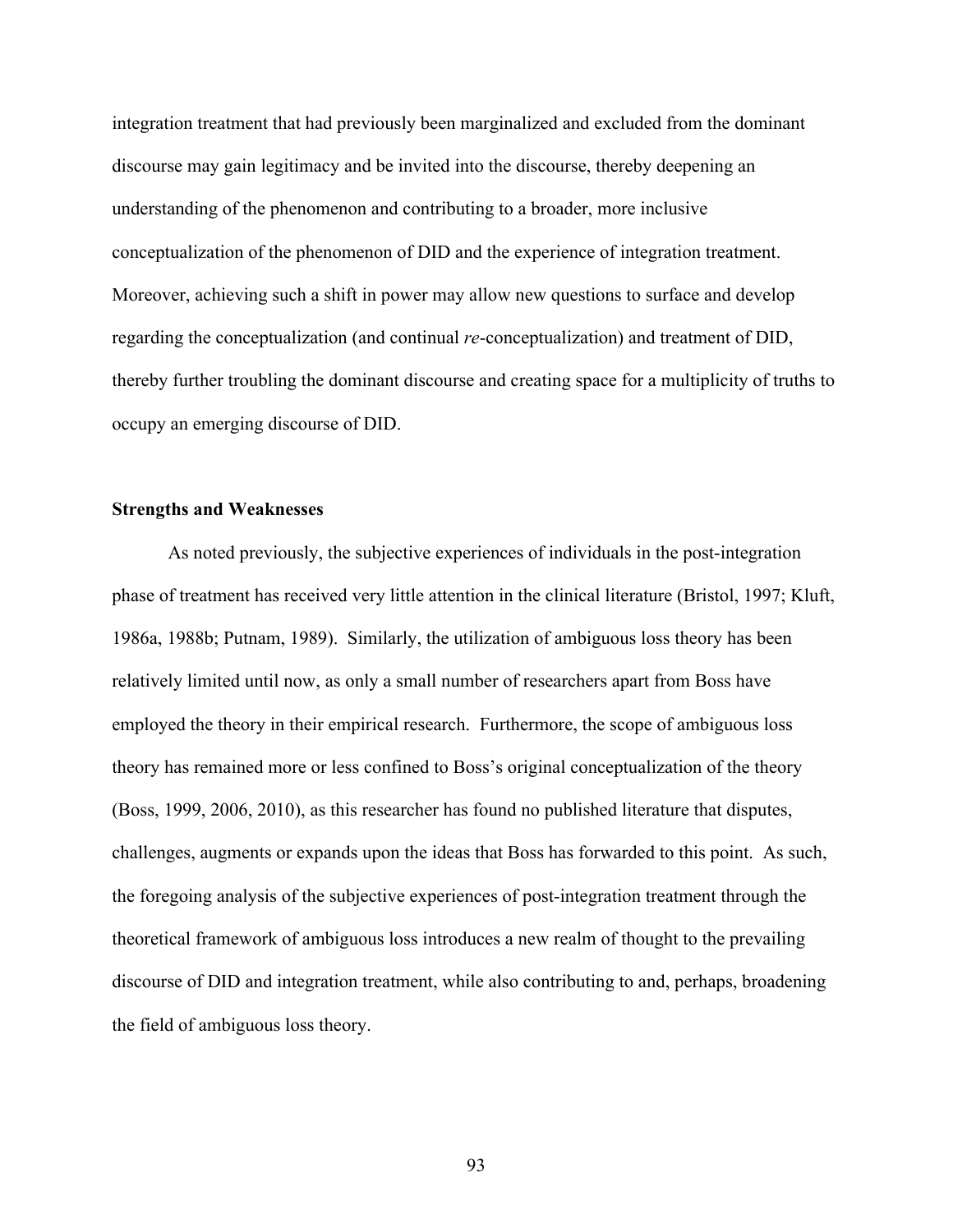In part, the paucity of literature pertaining to both the phenomenon of post-integration and the theory of ambiguous loss made it possible to conduct a fairly thorough literature review, as this researcher was able to locate and examine nearly every available text that cited ambiguous loss theory or that explored the subjective experiences of post-integration treatment. Simultaneously, however, due to the lack of existing literature on the phenomenon of postintegration, the preceding analysis is based on very few empirical sources, none of which have been published in peer-reviewed scholarly journals, thus limiting the applicability of the conclusions drawn herein. On a similar front, this researcher found few peer-reviewed sources regarding the phenomenology, history and etiology of DID and integration treatment that have been published within the past ten years, thereby possibly excluding the most up-to-date research (if indeed more recent research exists) and further limiting the reach of this analysis. As such, there is a great need for more qualitative empirical research to be conducted regarding the phenomenon of DID and the subjective experiences of post-integration in order to contribute to an ever-deepening awareness of this complex and controversial phenomenon.

This study has been conducted from a perspective that is critical of universal or essentialist truth-claims regarding psychological phenomena, which contributed to the selection of poststructuralist thought and a Foucauldian analytic framework for this analysis. Given this perspective on psychological phenomena, this study holds that an individual's subjective perceptions of their inner world and experiences of the external world are valid and legitimate in their own right, regardless of how these experiences are interpreted or constructed by others. Therefore, the analysis of the phenomenon explored in this paper is biased toward a deconstructionist approach, as this study has sought to understand how and why it is that particular truth-claims regarding the etiology and phenomenology of DID have and continue to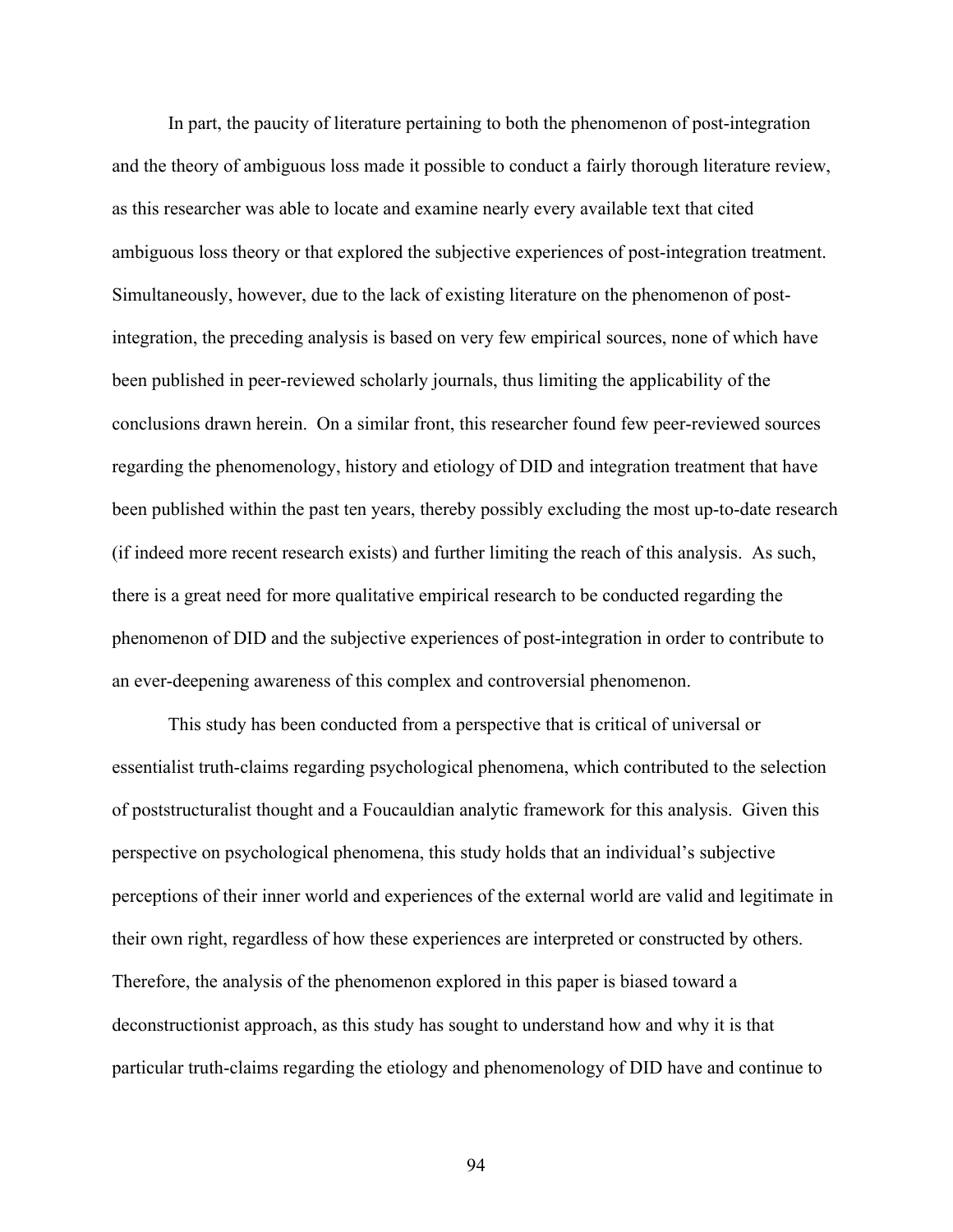wax and wane from their positions of dominance within the discourse of mental illness. It is from this standpoint that this researcher felt compelled to explore the perceived experiences of internal multiplicity and intrapsychic integration that have long been underrepresented in the literature. On another front, however, it should be noted that this researcher began this theoretical endeavor with limited knowledge about the phenomenon of DID and integration treatment and with no personal history with the diagnosis. As such, the lack of personal connection to anyone who has been diagnosed with DID may minimize the degree to which the outcomes of this research may be biased in any particular direction.

# **Implications for Social Work**

This paper has been written with the intent to examine the prevailing discourse of DID classification and treatment, and to contribute to the relatively limited bodies of literature pertaining to both the phenomenon of post-integration and the theory of ambiguous loss, such that the former is more deeply examined and the latter is more widely applied. In so doing, it may further develop the concept of ambiguous loss as Boss originally postulated it, such that the concept of "intrapsychic ambiguous loss," as hypothesized about in this paper, may serve to augment and expand the borders of this compelling yet under-utilized theory. On another front, this theoretical analysis may persuade scholars in the field of mental health to conduct more qualitative empirical research on the subjective experiences of the post-fusion phase of integration treatment, as this topic has received little attention in the literature. Moreover, this paper may contribute to an ongoing analysis of the ever-evolving discourses of DID and mental illness, such that historically-bound constructions of meaning and knowledge regarding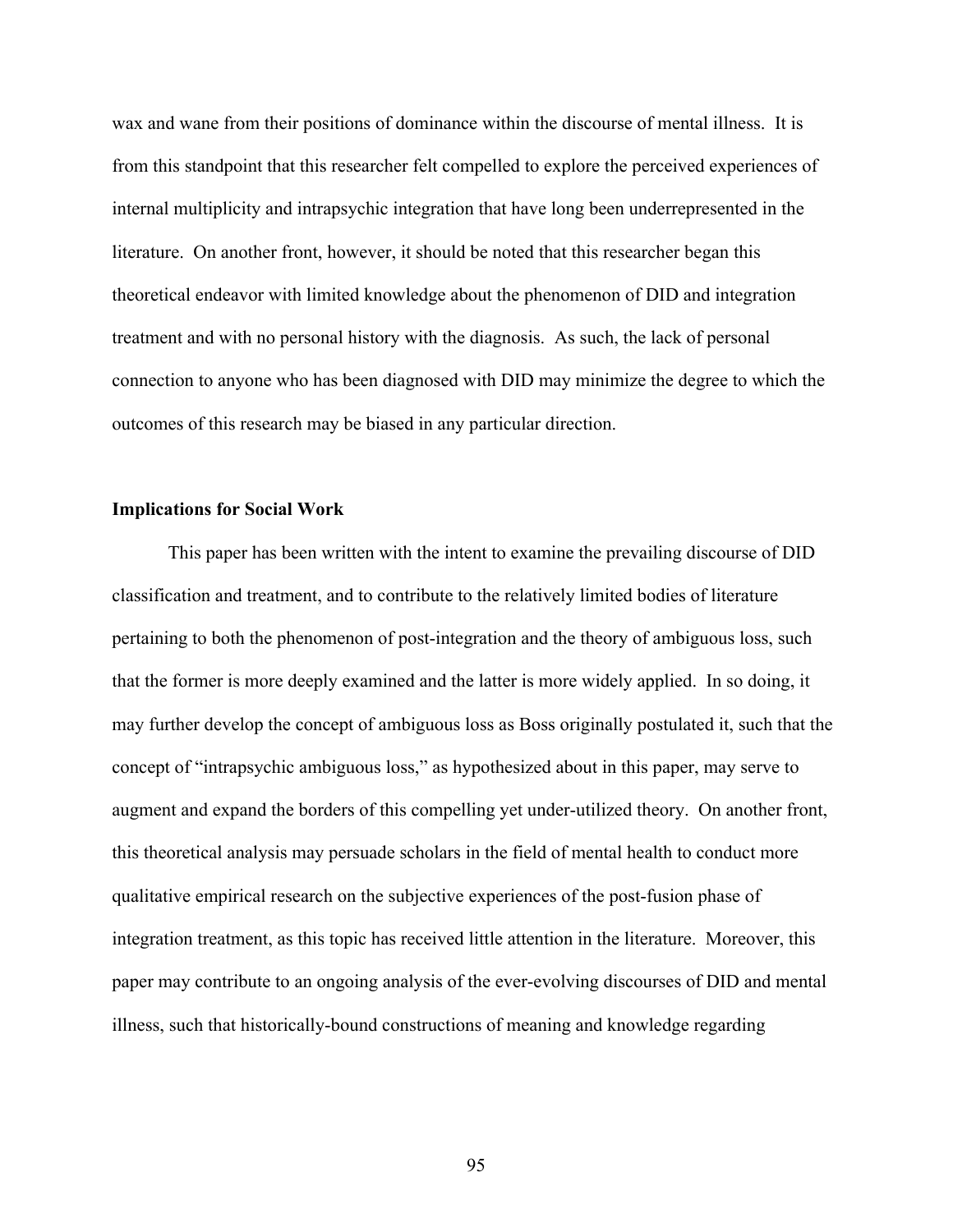psychological phenomena may continue to be unsettled, thereby dislodging such constructions from their purportedly ahistorical, objective and universal origins or positions.

In the realm of social work practice, this theoretical analysis may have important implications for clinicians working with clients who are currently undergoing integration treatment as well as those who have already completed integration. Raising awareness about the possibility that individuals may experience ambiguous loss following integration may help clinicians become more attuned to and affirming of their client's subjective experience of integration. Furthermore, doing so may increase clinicians' capacities to anticipate how wide and variable the range of responses to integration may be with an as of yet un-integrated client, thereby helping a client to better prepare themselves for the post-integration phase of treatment.

Lastly, this research may have importance for integrated individuals themselves, whose multidimensional experiences as post-multiples have evidently been largely unexamined by many of the practitioners and scholars in whose expertise and care they have entrusted themselves when pursuing or undergoing such treatment. By articulating previously unexplored possibilities of experience, this examination of the experience or perception of intrapsychic ambiguous loss in the post-integration phase of treatment may give clients greater access to "experience-near" language, wherein the language used to describe the experience of postintegration is more acutely reflective of a client's subjective reality (White, 1995). As such, clients may feel more emboldened to voice and defend their subjective interpretations of their experiences with DID and the process of integration. In doing so, their stories, their voices and the meanings that they make of their intrapsychic experiences may gain inclusion into the prevailing discourse of DID, thereby expanding the borders of this discourse.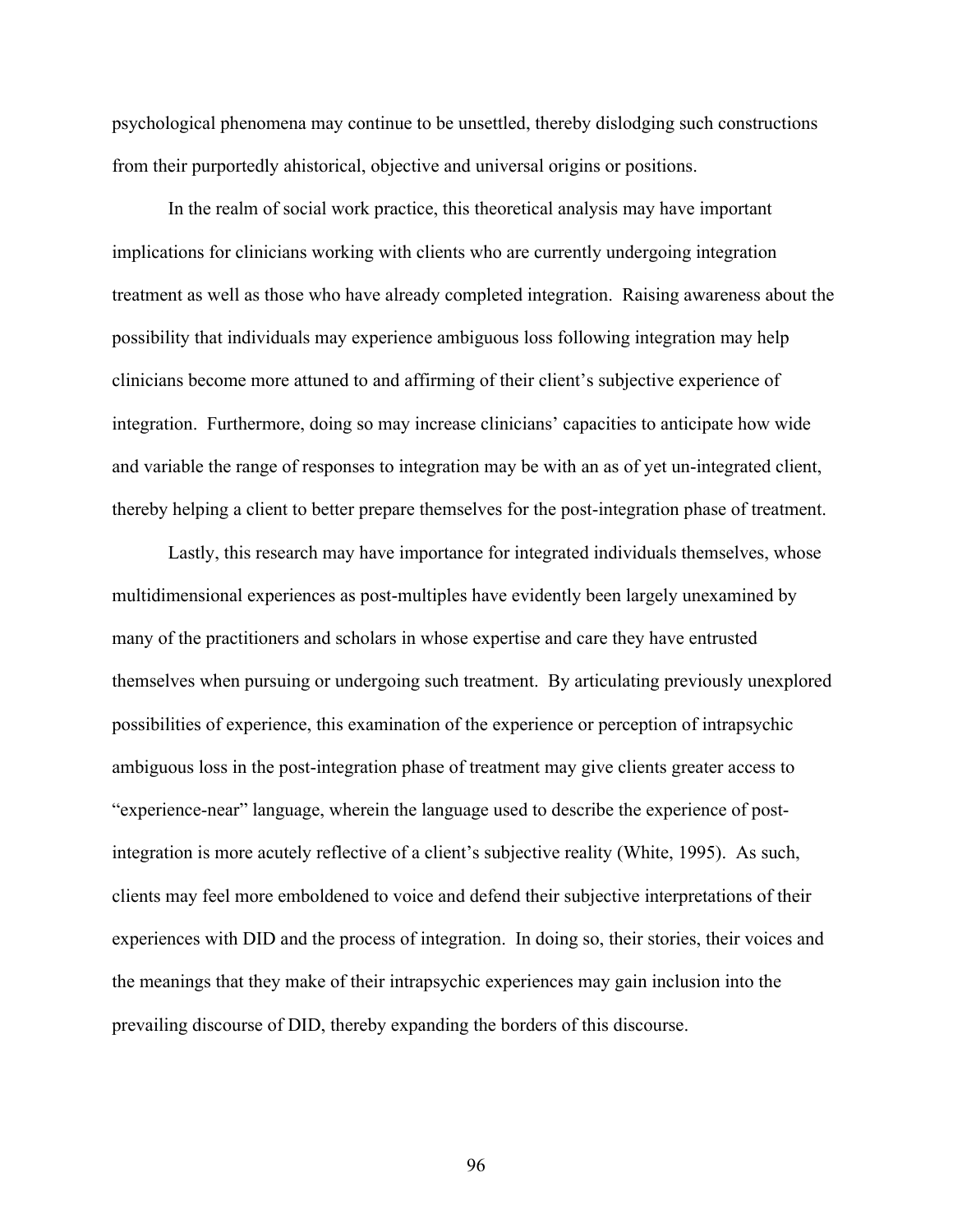### **Conclusion**

In keeping with the assumptions of ambiguous loss theory—which emphasize the valueneutrality of phenomena, as well as the subjectivity (not in the Foucauldian sense of the word) and historicity of responses to and perceptions of phenomena, this analysis assumes the following: (1) the immeasurably complex constellation of thoughts, behaviors and beliefs that have become classified as DID is a value-neutral phenomenon that has been constructed and continues to be reconstructed through a historically-bound discourse; (2) an individual's experience or perception of integration is subjective, informed by their time and place in history and the multiple discourses of which they are inevitably a part. Therefore, this analysis challenges the assumptions that underlie the dominant discourse of DID classification and treatment, as it calls into question the presumed deviance of DID, the supposed preferability of integration treatment and the alleged positivity of achieving intrapsychic integration. Furthermore, this analysis highlights the ultimate unknowability and ineffability of psychological phenomena, thereby underscoring the innumerable complexities of human experience. In so doing, it may serve to dislocate the objectified and subjugated subject—in this case, an individual diagnosed with DID—from their allegedly fixed position of social and psychological deviant, thereby disrupting and destabilizing the dominant discourse of mental illness.

While this paper does not suggest or assume that the experience or perception of ambiguous loss is an inevitable consequence of integration treatment, nor does it make any claims about the prevalence or likelihood of such an experience occurring, it does suggest that there is a great deal more to be learned about the subjective perceptions and experiences of the post-integration phase of treatment. Furthermore, by examining first-hand accounts of postintegration, this paper suggests that the loci of knowledges pertaining to this phenomenon lie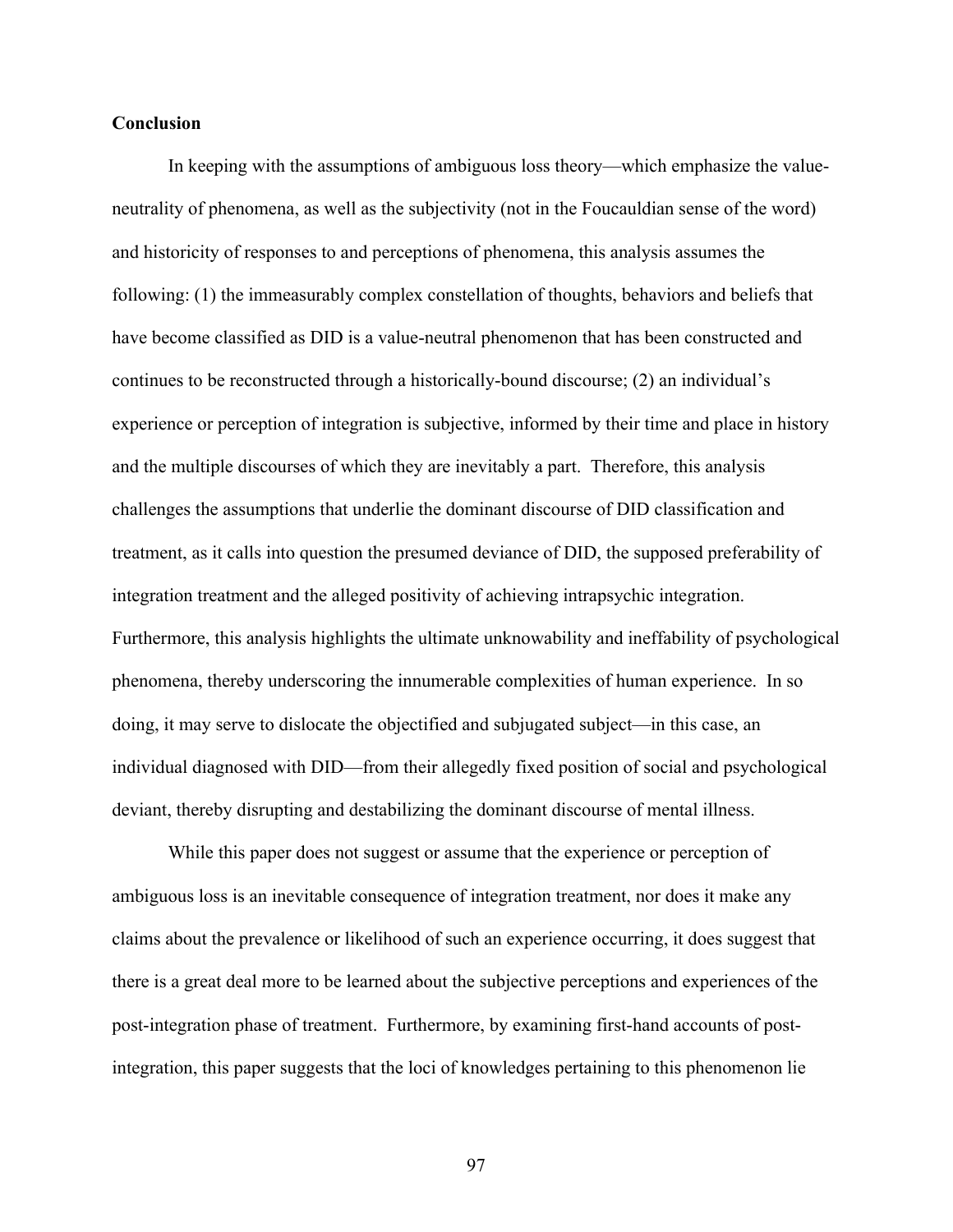with the integrated individuals themselves. As such, this paper aims to slightly shift the locus of power regarding the discourse of DID away from the authoritative voices of scholars, mental health practitioners, insurance companies and the APA's (2000) *DSM*, and toward the disparate voices of those who have undergone integration treatment and who have learned to adjust and live into what they may perceive to be a newly-reconfigured sense of self and identity.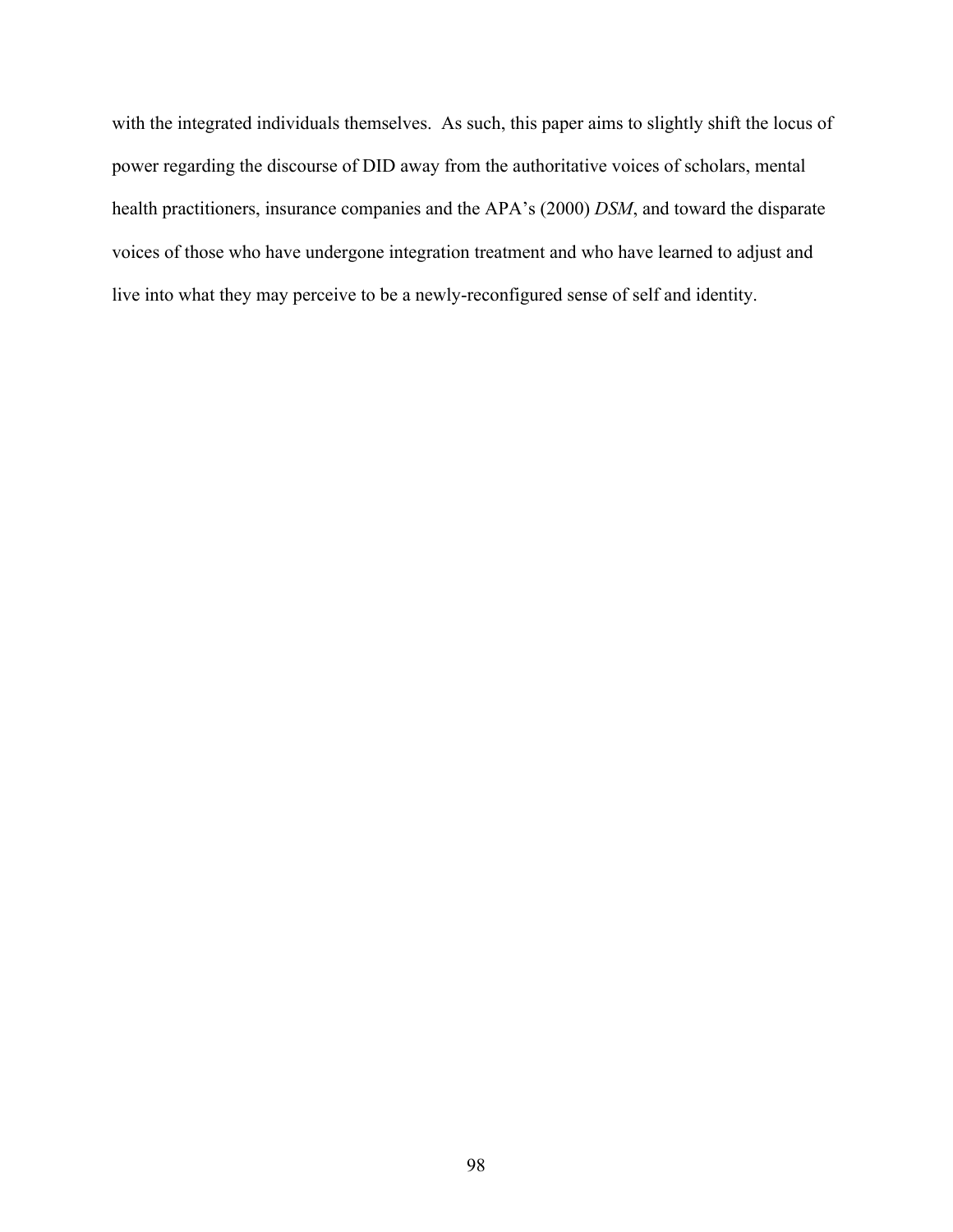# **REFERENCES**

- Allen, K. (2007). Ambiguous loss after lesbian couples with children break up: A case for same-gender divorce. *Family Relations, 56*(2), 175-183.
- American Psychiatric Association. (1968). *Diagnostic and Statistical Manual of Mental Disorders-II*. Washington, DC: American Psychiatric Association.
- American Psychiatric Association. (1980). *Diagnostic and Statistical Manual of Mental Disorders-III*. Washington, DC: American Psychiatric Association.
- American Psychiatric Association. (1987). *Diagnostic and Statistical Manual of Mental Disorders-III-R*. Washington, DC: American Psychiatric Association.
- American Psychiatric Association. (2000). *Diagnostic and Statistical Manual of Mental Disorders-IV-TR*. Arlington, VA: American Psychiatric Association.
- American Psychiatric Association. (n.d.). Diagnostic and statistical manual. Retrieved from: http://www.psych.org/MainMenu/Research/DSMIV.aspx
- Birnbaum, M.H., & Thomann, K. (1996). Visual function in multiple personality disorder. *Journal of the American Optometric Association, 67*, 327-334.
- Blieszner, R., Roberto, K., Wilcox, K., Barham, E., & Winston, B. (2007). Dimensions of ambiguous loss in couples coping with mild cognitive impairment. *Family Relations, 56*(2), 196-209.
- Bogue, R. (2002). Gilles Deleuze and Felix Guattari. In H. Bertens & J. Natoli (Eds.), *Postmodernism: the Key Figures.* Malden, MA: Blackwell Publishers Ltd.
- Borchert, D. M. (Ed.) (2006). *Encyclopedia of Philosophy, 2nd Ed, Volume 3*. Detroit, MI: Thompson Gale.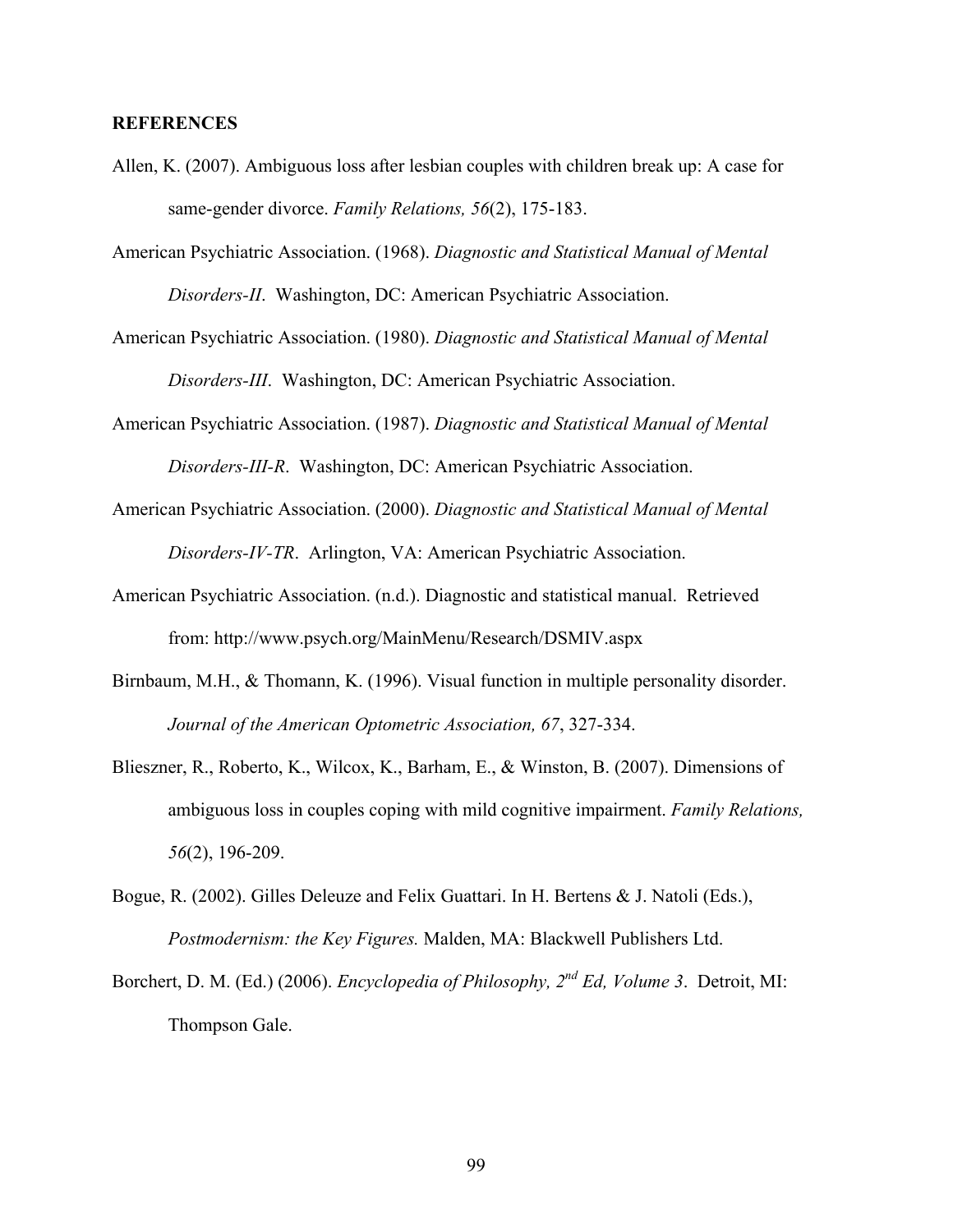- Boss, P. (1977). A clarification of the concept of psychological father presence in families experiencing ambiguity of boundary. *Journal of Marriage & the Family, 39*(1), 141-151.
- Boss, P. (1980). The relationship of psychological father presence, wife's personal qualities and wife/family dysfunction in families of missing fathers. *Journal of Marriage & the Family, 42*(3), 541-549.
- Boss, P. (1999). *Ambiguous Loss Theory: Learning to Live with Unresolved Grief*. Cambridge, MA: Harvard University Press.
- Boss, P. (2004). Ambiguous loss research, theory, and practice: Reflections after 9/11. *Journal of Marriage and Family, 66*(3), 551-566.
- Boss, P. (2005). Ambiguous loss: Working with families of the missing. *Familiendynamik*, *30*(1), 44-50.
- Boss, P. (2006). *Loss, Trauma and Resilience: Therapeutic Work with Ambiguous Loss*. New York: W. W. Norton & Company.
- Boss, P. (2007). Ambiguous loss theory: Challenges for scholars and practitioners. *Family Relations: An Interdisciplinary Journal of Applied Family Studies*, *56*(2), 105-111.
- Boss, P. (2010). The trauma and complicated grief of ambiguous loss. *Pastoral Psychology, 59*(2), 137-145.
- Boss, P., Beaulieu, L., Wieling, E., Turner, W., & LaCruz, S. (2003). Healing loss, ambiguity, and trauma: A community-based intervention with families of union workers missing after the 9/11 attack in New York City. *Journal of Marital and Family Therapy, 29*(4), 455-467.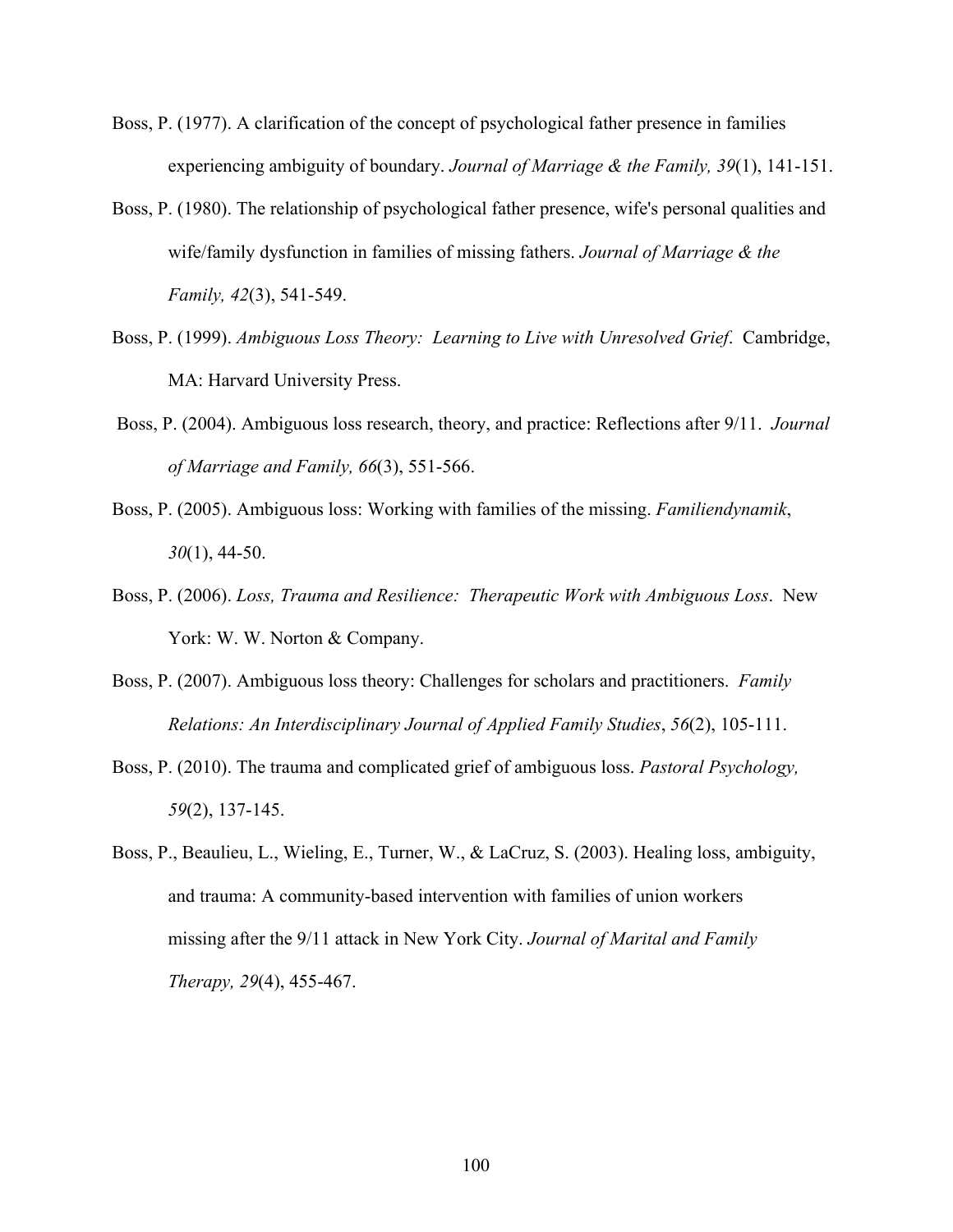- Boss, P., & Couden, B. (2002). Ambiguous loss from chronic physical illness: Clinical interventions with individuals, couples and families. *Journal of Clinical Psychology, 58*(11), 1351-1360.
- Brand, B., Classen, C., Lanins, R., Loewenstein, R., McNary, S., Pain, C., & Putnam, F. (2009). A naturalistic study of dissociative identity disorder and dissociative disorder not otherwise specified patients treated by community clinicians. *Psychological Trauma: Theory, Research, Practice, and Policy, 1*(2), 153-171.
- Bristol, M. F. (1997). *Single personality disorder: The experience of dissociative identity disorder clients following personality unification* (Unpublished master's thesis)*.* Smith College School for Social Work, Northampton, MA.
- Brown, C. & Augusta-Scott, T. (2007). *Narrative Therapy: Making Meaning, Making Lives*. Thousand Oaks, CA: Sage Publications.
- Bunnin, N. & Yu, J. (2004). *The Blackwell Dictionary of Western Philosophy*. Malden, MA: Blackwell Publishing, Ltd.
- Cacciatore, J., DeFrain, J., & Jones, K. (2008). When a baby dies: Ambiguity and stillbirth. *Marriage & Family Review, 44*(4), 439-454.
- Canning, P. (2001). Michel Foucault. In V. E. Taylor and C. E. Windquist (Eds.), *Encyclopedia of Postmodernism.* New York: Routledge.
- Cocores, J.A., Bender, A.L., & McBride, E. (1984). Multiple personality, seizure disorder, and the electroencephalogram. *Journal of Nervous and Mental Disease, 172*, 436-438.
- Coons, P. M. (1991). Iatrogenesis and malingering of multiple personality disorder in the forensic evaluation of homicide defendants. *Psychiatric Clinics of North America*, 14(3), 757-768.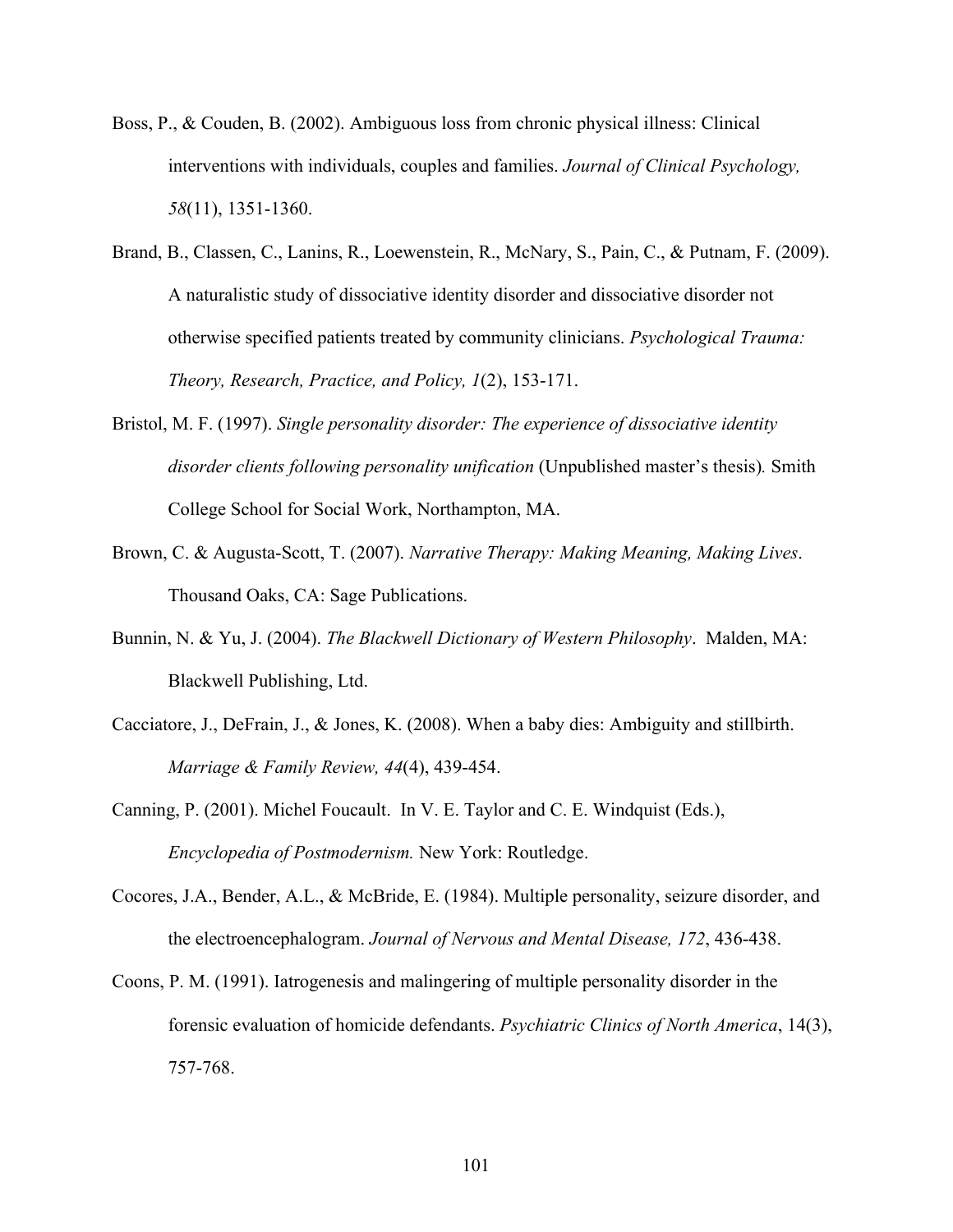- Coons, P. M. (1994). Confirmation of childhood abuse in child and adolescent cases of multiple personality disorder and dissociative disorder not otherwise specified. *Journal of Nervous and Mental Disease, 182*(8), 461-464.
- Coons, P. M., & Bowman, E. S. (2001). Ten-year follow-up study of patients with dissociative identity disorder. *Journal of Trauma & Dissociation*, 2(1), 73-89.
- Coons, P. M., & Milstein, V. (1994). Factitious or malingered multiple personality disorder: Eleven cases. *Dissociation: Progress in the Dissociative Disorders*, 7(2), 81-85.
- Coons, P. M., Milstein, V., & Marley, C. (1982). EEG studies of two multiple personalities and a control. *Archives of General Psychiatry*, 39(7), 823-825.
- DeYoung, R., & Buzzi, B. (2003). Ultimate coping strategies: The differences among parents of murdered or abducted, long-term missing children. *Omega: Journal of Death and Dying, 47*(4), 343-360.
- Dreyfus, H. L. & Rabinow, P. (Eds.) (1983). *Michel Foucault: Beyond Structuralism and Hermeneutics, 2nd Ed.* Chicago, IL: Chicago University Press.
- Dupuis, S. (2002). Understanding ambiguous loss in the context of dementia care: Adult children's perspectives. *Journal of Gerontological Social Work, 37*(2), 93-115.
- Ellenberger, H. F. (1970). *The Discovery of the Unconscious: The History and Evolution of Dynamic Psychiatry*. New York: Basic Books.
- Ellerman, C. P., (1998). The phenomenological treatment of dissociative identity disorder. *Journal of Contemporary Psychotherapy, 28*(1), Spring, 69-79.
- Faber, A., Willerton, E., Clymer, S., MacDermid, S., & Weiss, H. (2008). Ambiguous absence, ambiguous presence: A qualitative study of military reserve families in wartime. *Journal of Family Psychology, 22*(2), 222-230.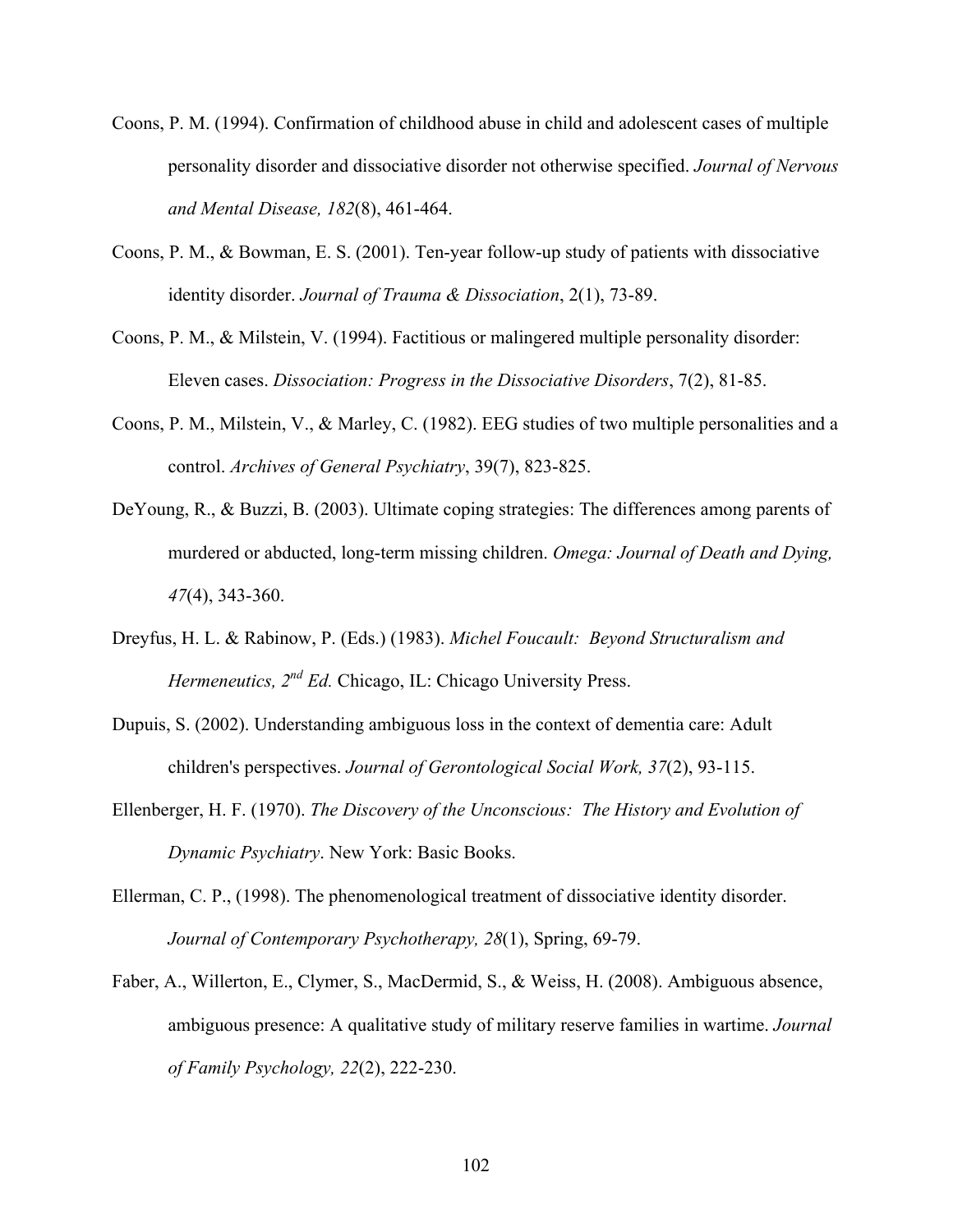Fairclough, N. (1992). *Discourse and Social Change*. London: Polity.

- Feigelson, C. (1993). Personality death, object loss, and the uncanny. *International Journal of Psycho-Analysis, (74)*2, 331-345.
- Foote, B., Smolin, Y., Kaplan, M., Legatt, M. E., & Lipschitz, D. (2006). Prevalence of Dissociative Disorders in Psychiatric Outpatients. *American Journal of Psychiatry, 163*, April, 623-629.
- Foucault, M. (1974). Human nature: Justice versus power. In F. Elders (Ed.), *Reflexive Water: The Basic Concerns of Mankind*. London: Souvenir Press.
- Foucault, M. (1980). *History of Sexuality. Volume 1: An Introduction*. Translated by Robert Hurley. New York: Vintage Books/Random House.
- Foucault, M. (1983). The subject and power. In H. L. Dreyfus and P. Rabinow (Eds.), *Michel Foucault: Beyond Structuralism and Hermeneutics, 2nd Ed.* Chicago, IL: Chicago University Press.
- Foucault, M. (2002 [1972]). *The Archaeology of Knowledge*. New York: Routledge.
- Foucault, M. (2006 [1961]). *History of Madness*. New York: Routledge.
- Foucault, M. (2006 [1961]). Preface to the 1961 edition. In M. Foucault, *History of Madness* (pp. xxvii-xxxix). London/New York: Routledge.
- Frank, J. (2008). Evidence for grief as the major barrier faced by Alzheimer caregivers: A qualitative analysis. *American Journal of Alzheimer's Disease and Other Dementias, 22*(6), 516-527.
- Freeland, A. A., Manchanda, R. R., Chiu, S. S., & Sharma, V. V. (1993). Four cases of supposed multiple personality disorder: Evidence of unjustified diagnoses. *The Canadian Journal of Psychiatry / La Revue canadienne de psychiatrie*, 38(4), 245-247.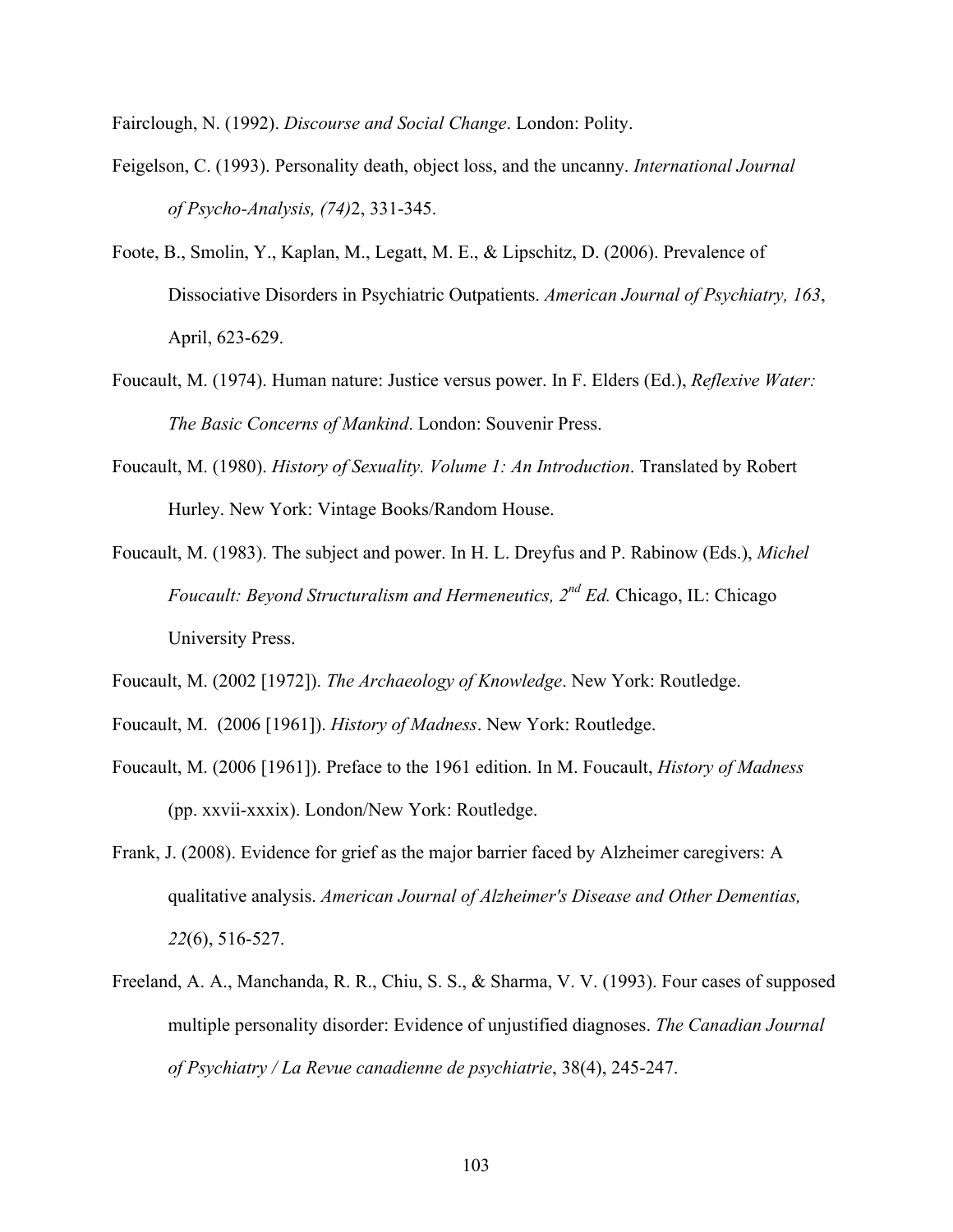- Golish, T., & Powell, K. (2003). 'Ambiguous loss': Managing the dialectics of grief associated with premature birth. *Journal of Social and Personal Relationships, 20*(3), 309-334.
- Greaves, G. (1989). Precursors of integration in the treatment of multiple personality disorder: Clinical reflections. *Dissociation*, *2*(4), 224-230.
- Huebner, A., Mancini, J., Wilcox, R., Grass, S., & Grass, G. (2007). Parental deployment and youth in military families: Exploring uncertainty and ambiguous loss. *Family Relations, 56*(2), 112-122.
- Hughes, J.R., Kuhlman, D.T., Fichtner, C.G., & Gruenfeld, M.J. (1990). Brain mapping in a case of multiple personality. *Clinical EEG (electroencephalography), 21*, 200-209.
- International Society for the Study of Dissociation. (2005). [Chu, J. A., Loewenstein, R., Dell, P. F., Barach, P. M., Somer, E., Kluft, R. P., … Howell, E.] Guidelines for treating dissociative identity disorder in adults (2005). *Journal of Trauma & Dissociation*, *6*(4), 69-149.
- Joliffe, D. (2001). Discourse. In V. E. Taylor and C. E. Windquist (Eds.), *Encyclopedia of Postmodernism.* New York: Routledge.
- Kean, S. (2010). The experience of ambiguous loss in families of brain injured ICU patients. *Nursing in Critical Care, 15*(2), 66-75.
- Keepers Korner. (2008, January 4). Integration [Web log post]. Retrieved from: http://keeperskorner.wordpress.com/2008/01/04/integration/
- Khafla, J. (Ed.) (2006). Introduction. In M. Foucault, *History of Madness* (pp. xiii-xxv). New York: Routledge.
- Kluft, R. (1984a). An introduction to multiple personality disorder. *Psychiatric Annals, 14*, 19- 24.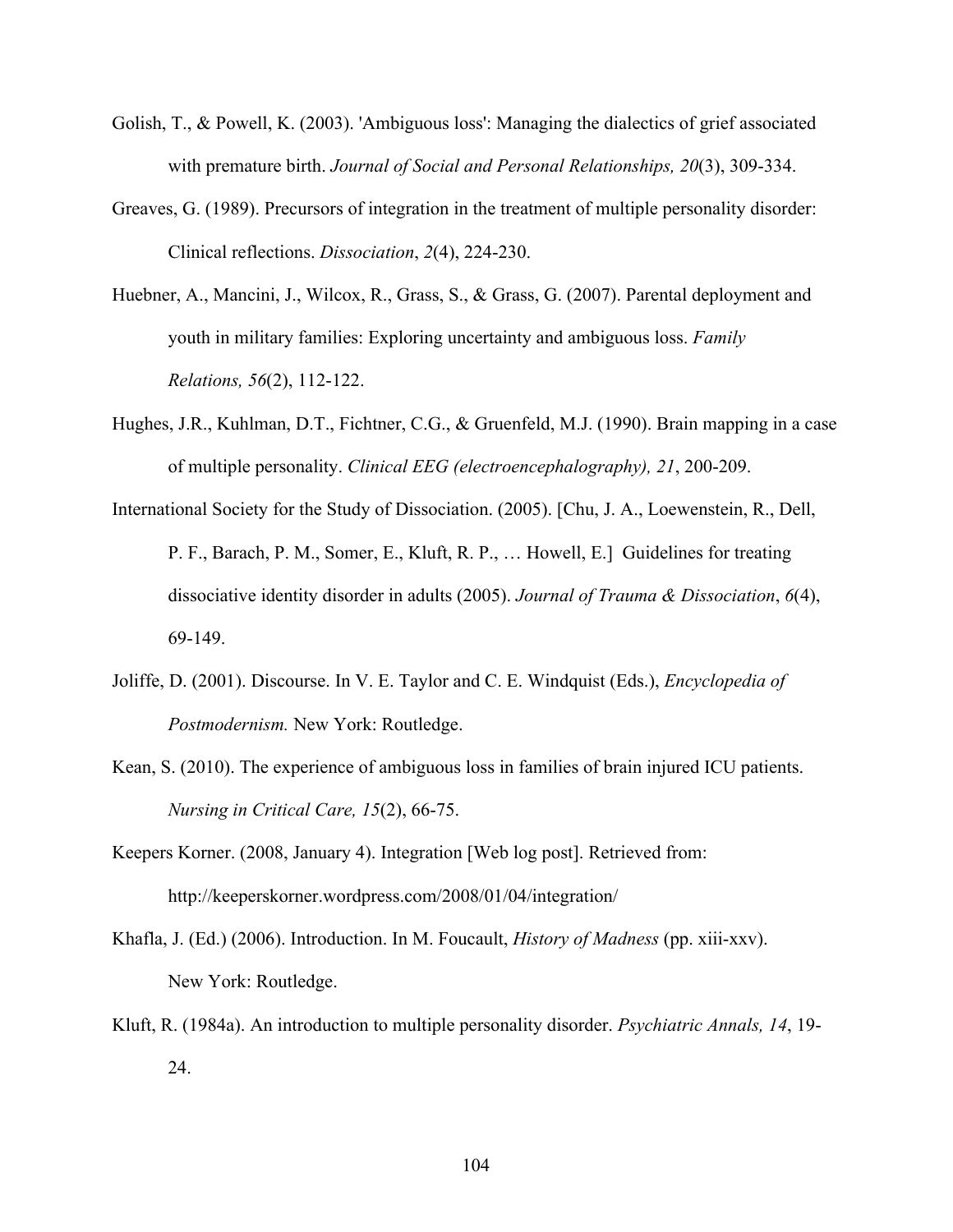- Kluft, R. (1984b). Treatment of multiple personality disorder: A study of 33 cases. *Psychiatric Clinics of North America, 7*(1), 9-29.
- Kluft, R. (1986a). Personality unification in multiple personality disorder: A follow-up study. In Braun, B. G. (Ed.), *Treatment of Multiple Personality Disorder*. Washington, DC: American Psychiatric Press, 29-60.
- Kluft, R. (1986b). The place and role of fusion rituals in treating multiple personality. *Newsletter of the American Society of Clinical Hypnosis, 26*, 4-5.
- Kluft, R. (1988a). The phenomenology and treatment of extremely complex multiple personality disorder. *Dissociation, 1*(4), 47-58.
- Kluft, R. (1988b). The postunification treatment of multiple personality disorder: First findings. *American Journal of Psychotherapy, 42*(2), 212-228.
- Kluft, R. (1991). Clinical presentations of multiple personality disorder. *Psychiatric Clinics of North America, 14*, 605-625.
- Kluft, R. (1993a). Basic principles in conducting the psychotherapy of multiple personality disorder. In Kluft, R. & Fine, C. (Eds.), *Clinical Perspectives on Multiple Personality Disorder*. Washington, DC: American Psychiatric Press.
- Kluft, R. (1993b). Clinical approaches to the integration of personalities. In Kluft, R. & Fine, C. (Eds.), *Clinical Perspectives on Multiple Personality Disorder*. Washington, DC: American Psychiatric Press.
- Kluft, R. (1994). Treatment trajectories in multiple personality disorder. *Dissociation, 7*(1), 63- 76.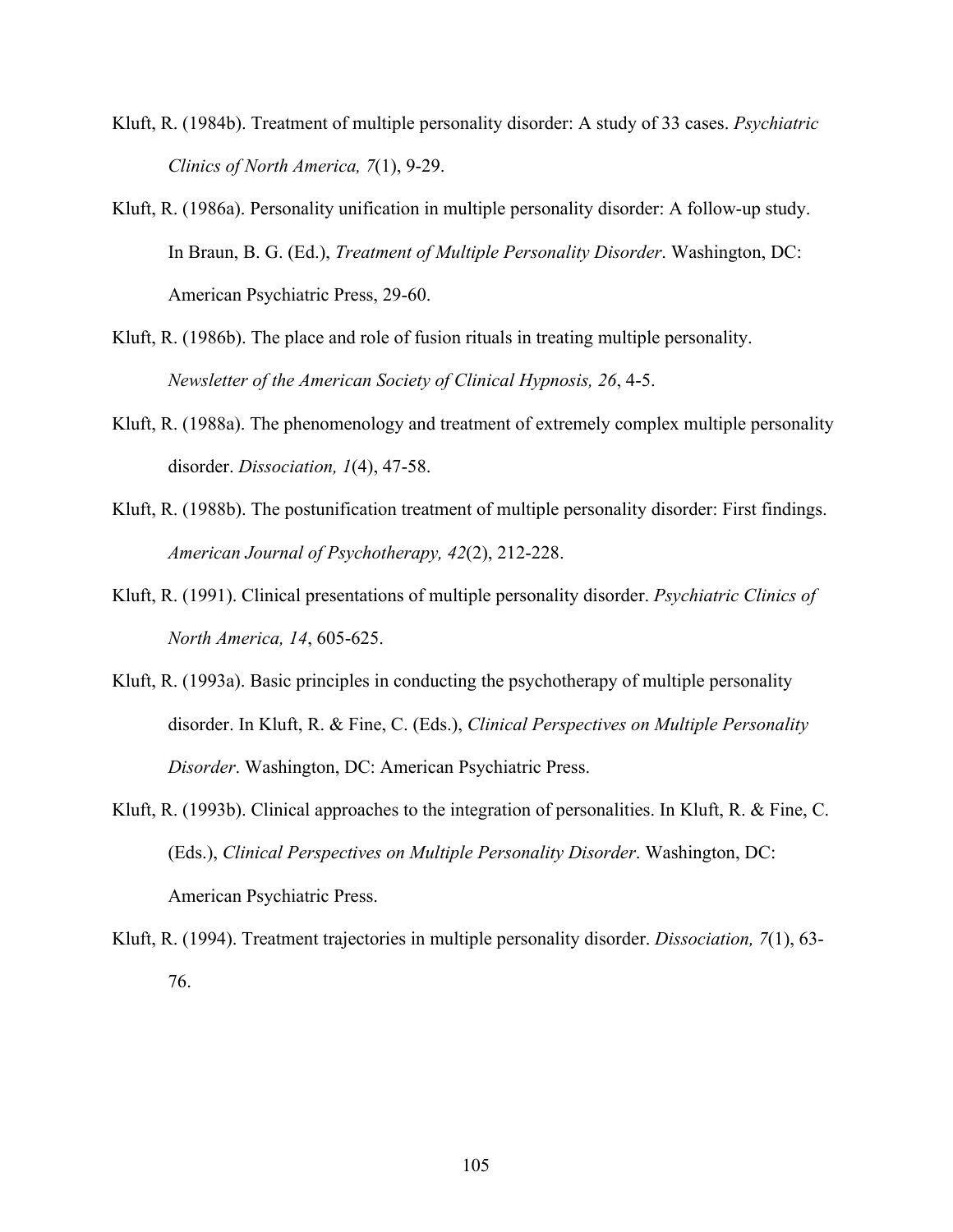- Kluft, R. (1995). Current controversies surrounding dissociative identity disorder. In Cohen, L. M., Berzoff, J., Elin, M. R. (Eds.), *Dissociative identity disorder: Theoretical and treatment controversies* (pp. 347-377). Lanham, MD: Jason Aronson.
- Krakauer, S. (2001). *Treating Dissociative Identity Disorder: The Power of the Collective Heart.* Philadelphia, PA: Brunner-Routledge.
- Landau, J., & Hissett, J. (2008). Mild traumatic brain injury: Impact on identity and ambiguous loss in the family. *Families, Systems, & Health, 26*(1), 69-85.
- Lee, R., & Whiting, J. (2007). Foster children's expressions of ambiguous loss. *American Journal of Family Therapy, 3*5(5), 417-428.
- Lilienfeld, S., & Lynn, S. (2003). Dissociative identity disorder: Multiple personalities, multiple controversies. In Lilienfeld, S., Lynn, S., & Lohr, J. (Eds.), *Science and pseudoscience in clinical psychology*,109-142). New York, NY US: Guilford Press.
- Lilienfeld, S.O., Lynn, S.J., Kirsch, I., Chaves, J.F., Sarbin, T.R., Ganaway, G.K., & Powell, R.A. (1999). Dissociative identity disorder and the sociocognitive model: Recalling the lessons of the past. *Psychological Bulletin, 125*, 507-523.
- Luster, T., Qin, D., Bates, L., Johnson, D., & Rana, M. (2008). The lost boys of Sudan: Ambiguous loss, search for family, and reestablishing relationships with family members. *Family Relations, 57*(4), 444-456.
- Luster, T., Qin, D., Bates, L., Johnson, D., & Rana, M. (2009). The lost boys of Sudan: Coping with ambiguous loss and separation from parents. *American Journal of Orthopsychiatry, 79*(2), 203-211.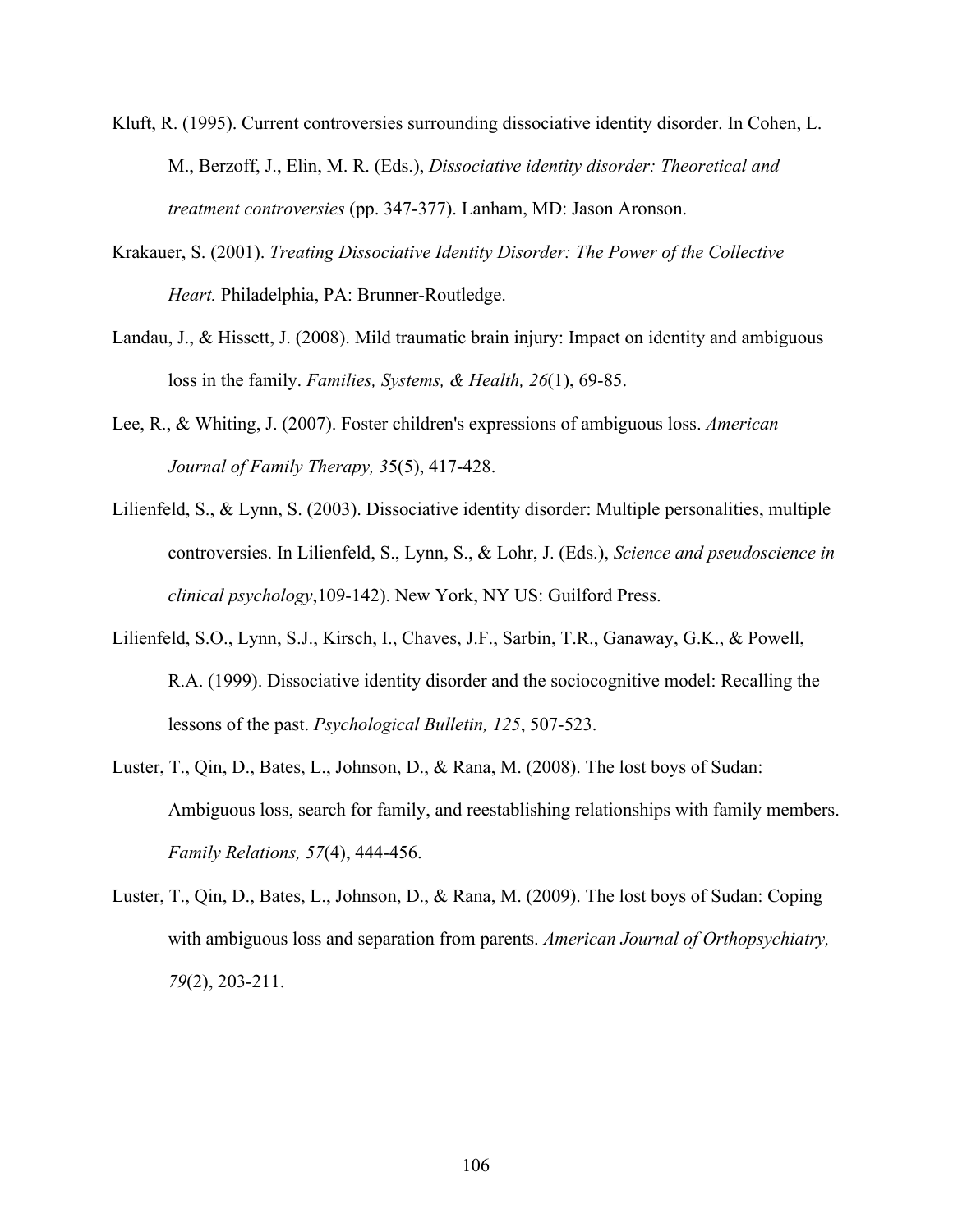- Lynn, S. J., Fassler, O., Knox, J. A., & Lilienfeld, S. O. (2006). Dissociation and dissociative identity disorder: Treatment guidelines and cautions. In J. E. Fisher & W. T. O'Donohue (Eds.), *Practitioner's Guide to Evidence-Based Psychotherapy*. New York: Springer.
- Mathew, R.J., Jack, R.A., & West, W.S. (1985). Regional cerebral blood flow in a patient with multiple personality. *American Journal of Psychiatry, 142*, 504-505.
- Miller, S. (1989). Optical differences in cases of multiple personality disorder. *Journal of Nervous and Mental Disease*, *177*(8), 480-486.
- Miller, S., Blackburn, T., Scholes, G., & White, G. (1991). Optical differences in multiple personality disorder: A second look. *Journal of Nervous and Mental Disease*, *179*(3), 132-135.
- O'Brien, M. (2007). Ambiguous loss in families of children with autism spectrum disorders. *Family Relations, 56*(2), 135-146.
- Oxford University Press. (2011). Discourse. In *Oxford Dictionaries Online*. Retrieved from: http://oxforddictionaries.com/view/entry/m\_en\_us1240738
- Oxford University Press. (2010). Loss. In *Oxford Dictionaries Online*. Retrieved from: http://oxforddictionaries.com/view/entry/m\_en\_us1264413#m\_en\_us1264413
- Oxford University Press. (2011). Post-structuralism. In *Oxford Dictionaries Online*. Retrieved from: http://oxforddictionaries.com/view/entry/m\_en\_us1279824
- Oxnam, R. (2005). *A Fractured Mind: My Life with Multiple Personality Disorder*. New York: Hyperion Books.
- Pais, S. (2009). A systemic approach to the treatment of dissociative identity disorder. Journal of Family Psychotherapy, 20(1), 72-88.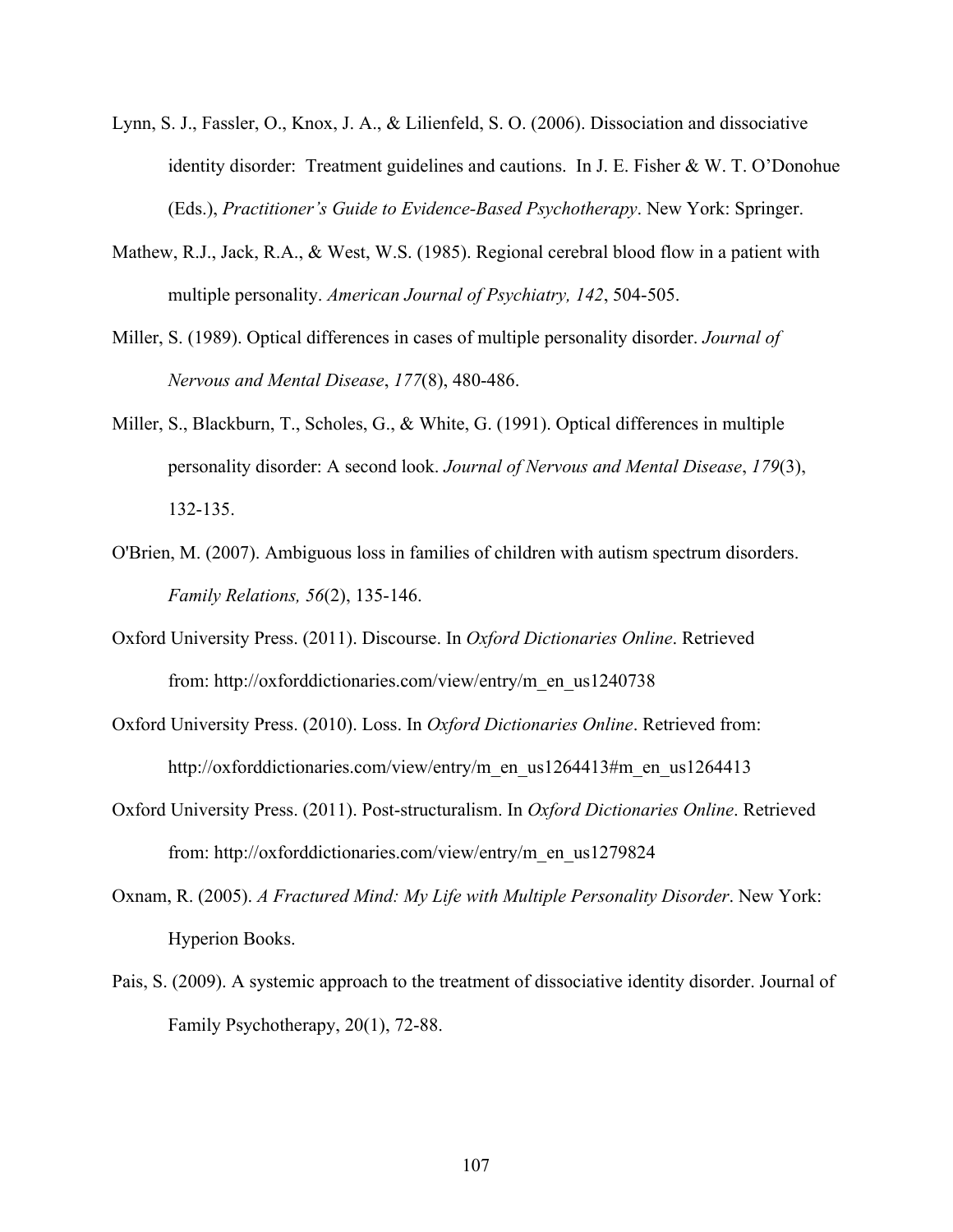- Park, Y. (2003). Inferiority, degeneracy, and dependency: Problematizing the immigrant in social work discourse, 1882—1952. (Unpublished doctoral dissertation). University of Washington, WA.
- Pfohl, S. (1994). *Images of Deviance and Social Control: A Sociological History, 2nd Ed.*  New York, NY: McGraw-Hill, Inc.

Pickering, N. (2006). *The Metaphor of Mental Illness*. Oxford: Oxford University Press.

- Piper, A., & Merskey, H. (2004). The persistence of folly: Critical examination of dissociative identity disorder. Part II. The defense and decline of multiple personality or dissociative identity disorder. *Canadian Journal of Psychiatry, 49*, 678-683.
- Poster, M. (1989). *Critical Theory and Post-structuralism: In Search of a Context*. Ithaca, NY: Cornell University Press.
- Powell, K., & Afifi, T. (2005). Uncertainty management and adoptees' ambiguous loss of their birth parents. *Journal of Social and Personal Relationships, 22*(1), 129-151.
- Putnam, F. (1989). *Diagnosis and Treatment of Multiple Personality Disorder.* New York: The Guilford Press.
- Putnam, F.W., Zahn, T.P., & Post, R.M. (1990). Differential autonomic nervous system activity in multiple personality disorder. *Psychiatry Research, 31*, 251-260.
- Rabinow, P. (Ed.) (1984). Introduction. *The Foucault Reader*. New York: Vintage Books/Random House.
- Racevskis, K. (2002). Michel Foucault. In H. Bertens & J. Natoli (Eds.), *Postmodernism: the Key Figures.* Malden, MA: Blackwell Publishers Ltd.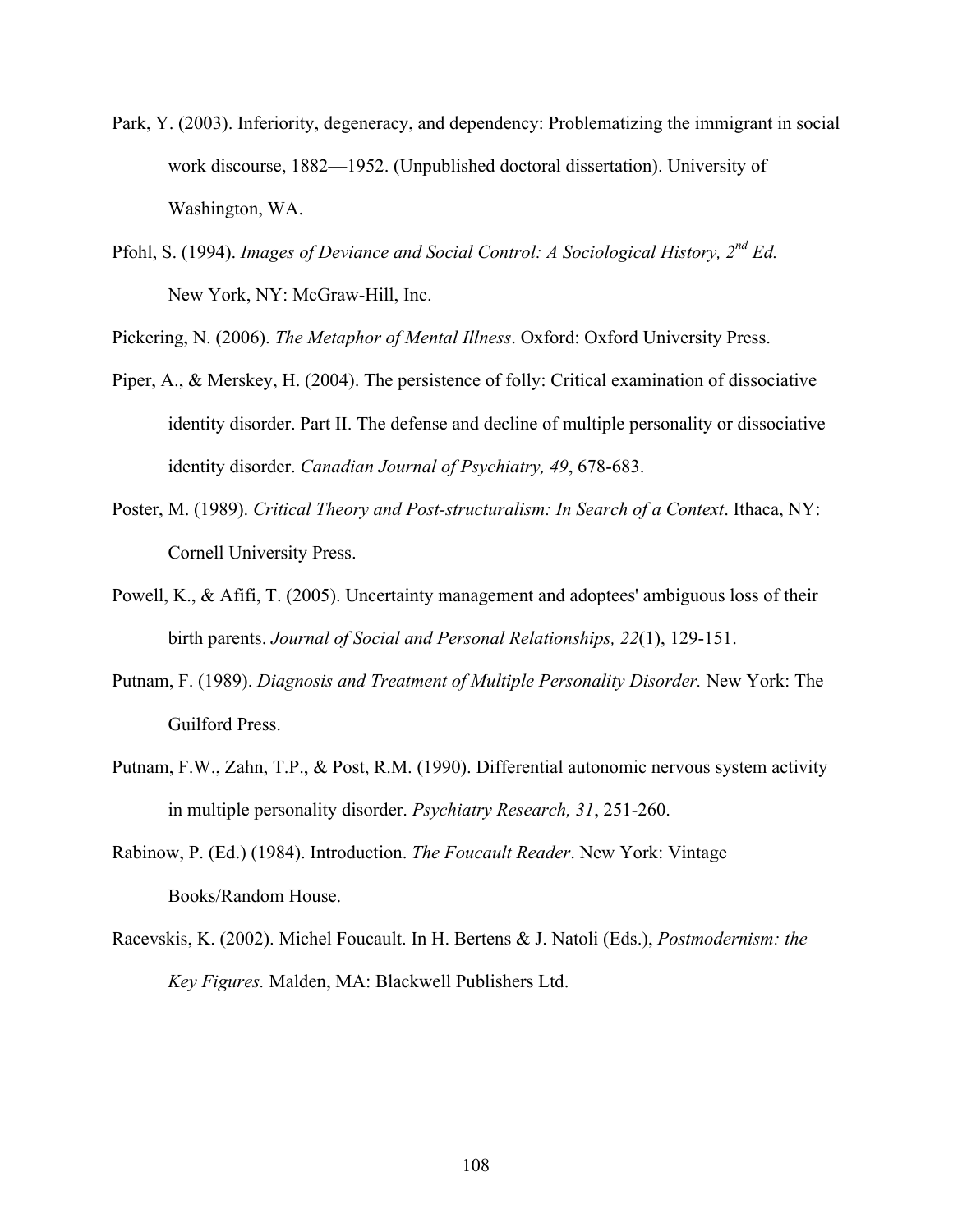- Reinders, A.A., Nijenhuis, E.R., Quak, J., Korf, J., Haaksma, J., Paans, A.M., Willemsen, A.T., & den Boer, J.A. (2006). Psychobiological characteristics of dissociative identity disorder: A symptom provocation study. *Biological Psychiatry, 60*, 730-740.
- Rifkin, A., Ghisalbert, D., Dimatou, S., Jin, C., & Sethi, M. (1998). Dissociative identity disorder in psychiatric inpatients. *The American Journal Of Psychiatry*, *155*(6), 844-845.
- Robins, S. (2010). Ambiguous loss in a non-Western context: Families of the disappeared in postconflict Nepal. *Family Relations: An Interdisciplinary Journal of Applied Family Studies, 59*(3), 253-268.
- Roer-Strier, D., & Sands, R. G. (2001). The impact of religious intensification on family relations: A South African example. *Journal of Marriage and Family, 63*(3), 868-880.
- Roer-Strier, D., Sands, R. G., & Bourjolly, J. (2009). Family reactions to religious change: The case of African American women who become Muslim. *Families in Society, 90*(2), 220-226.
- Roper, S., & Jackson, J. (2007). The Ambiguities of Out-of-Home Care: Children With Severe or Profound Disabilities. *Family Relations, 56*(2), 147-161.
- Samuels, G. (2009). Ambiguous loss of home: The experience of familial (im)permanence among young adults with foster care backgrounds. *Children and Youth Services Review, 31*(12), 1229-1239.
- Saraf, I. (Producer), & Light, A. (Director). (1993). Dialogues with Madwomen [Documentary]. USA: Irving Saraf & Allie Light.